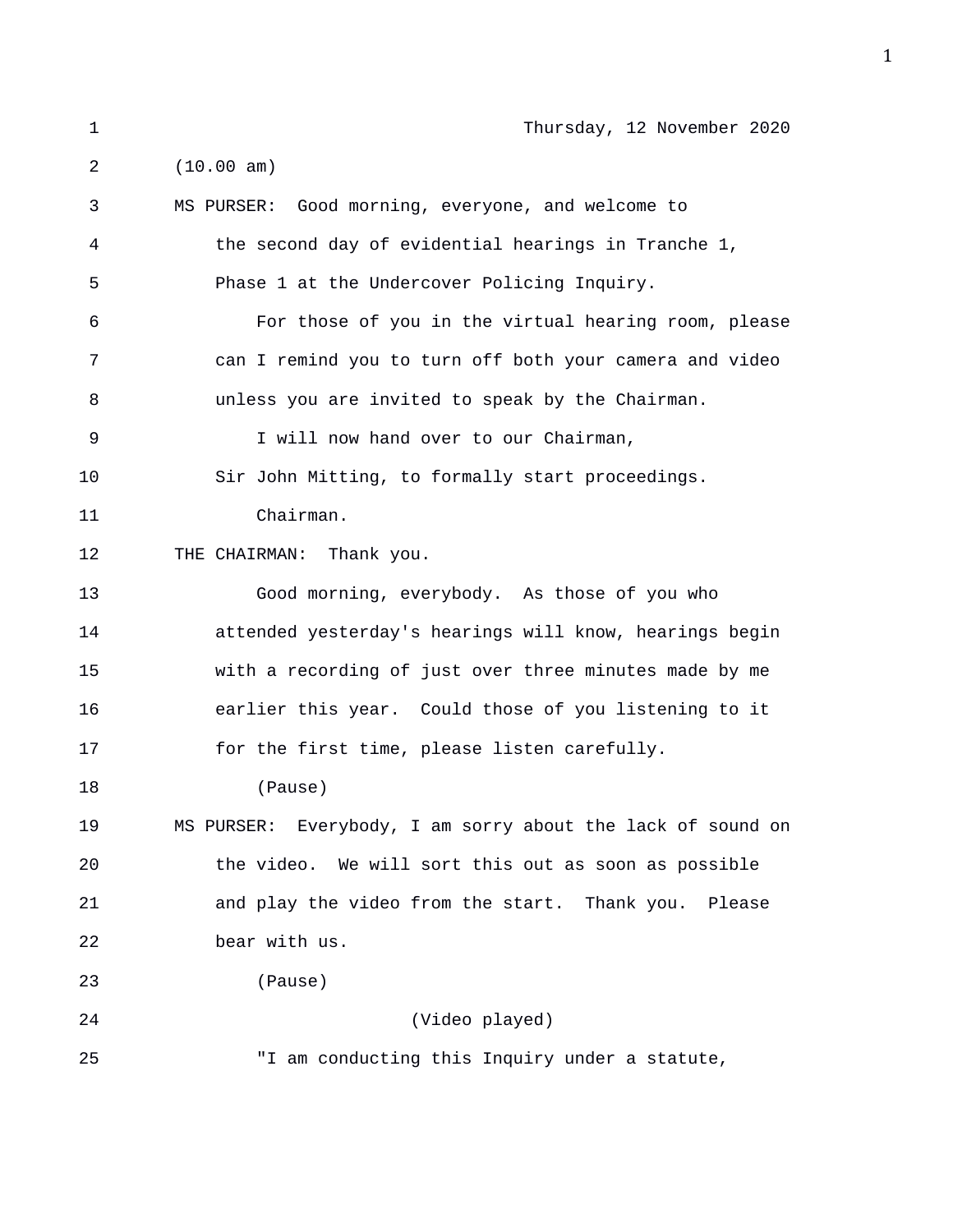1 the Inquiries Act 2005, which gives me the power to make 2 orders regulating the conduct of the Inquiry, including 3 its hearings. In the exercise of that power, I have 4 made a number of orders which affect what you may and 5 may not do in the hearing rooms and after you leave 6 them. Breach of any of the orders is a serious matter 7 and may have serious consequences for you.

8 "If I am satisfied that a person may have breached 9 an order, I have the power to certify the matter to 10 the High Court, which will investigate and deal with it 11 as if it had been a contempt of that court. If 12 satisfied that a breach has occurred and merits 13 the imposition of a penalty, the High Court may impose 14 a severe sanction on the person in breach, including 15 a fine, imprisonment for up to two years and 16 sequestration of their assets.

17 "Evidence is going to be given live over screens in 18 the hearing rooms. It is strictly prohibited to 19 photograph or record what is shown on the screens, or to 20 record what is said by a witness, or anyone else in 21 the hearing rooms. You may bring your mobile telephone 22 into the hearing rooms, but you may not use it for any 23 of those purposes. You may use it silently for any 24 other purpose. In particular, you may transmit your 25 account of what you have seen and heard in a hearing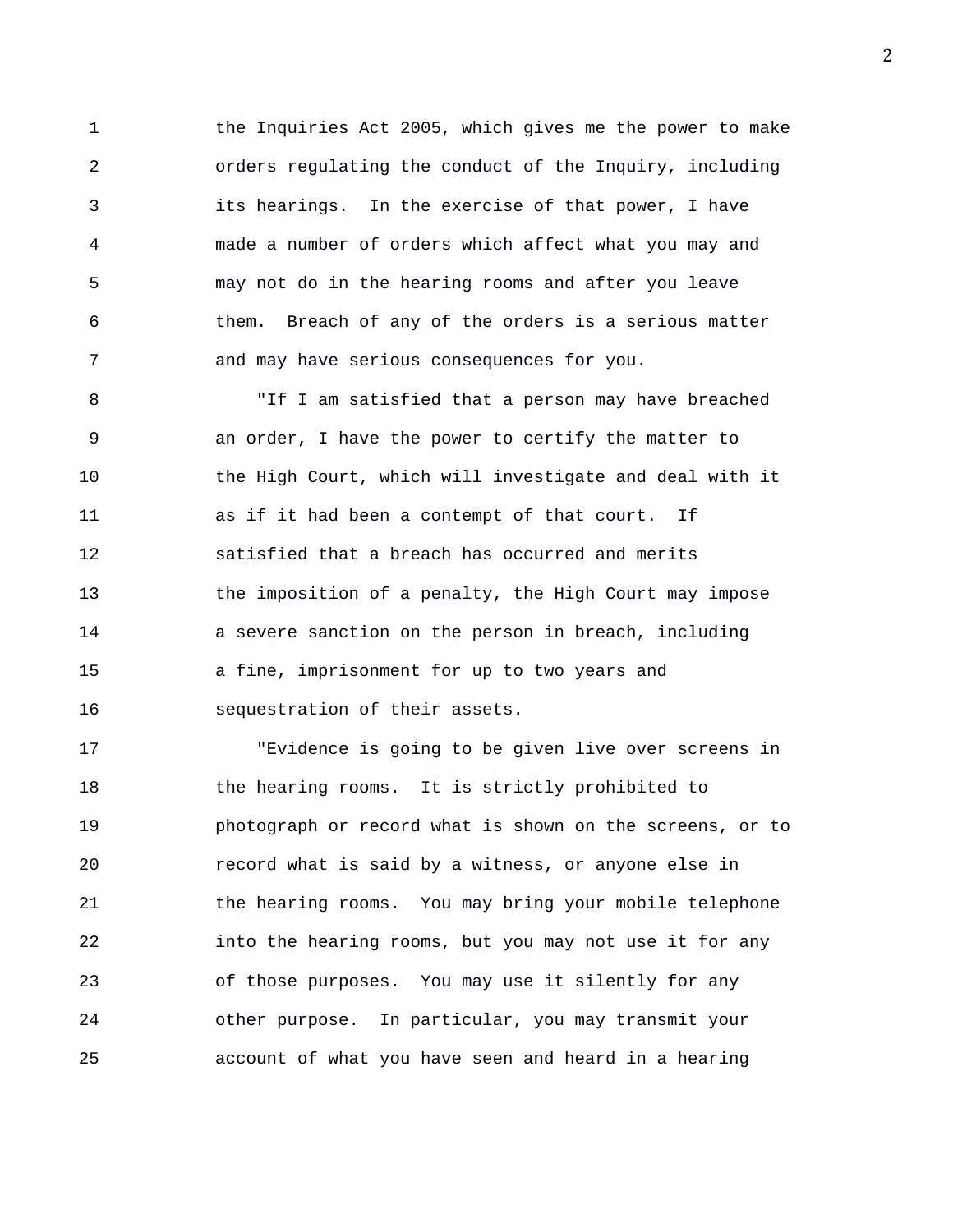1 room to any other person, but only once at least 2 10 minutes have elapsed since the event which you are 3 describing took place.

4 "This restriction has a purpose. In the course of 5 the Inquiry, I have made orders prohibiting the public 6 disclosure of information; for example, about 7 the identity of a person for a variety of reasons. 8 These orders must be upheld. It is inevitable that, 9 whether by accident or design, information which I have 10 ordered should not be publicly disclosed will sometimes 11 be disclosed in a hearing.

12 "If and when that happens, I will immediately 13 suspend the hearing and make an order prohibiting 14 further disclosure of the information outside 15 the hearings rooms. The consequence will be that no 16 further disclosure of that information may be made by 17 mobile telephone or other portal electronic device from 18 within the hearing room, or by any means outside it.

19 "I am sorry if you find this message alarming. It 20 is not intended to be. Its purpose is simply to ensure 21 that everyone knows the rules which must apply if I am 22 to hear the evidence which I need to enable me to get to 23 the truth about undercover policing. You, as members of 24 the public, are entitled to hear the same public 25 evidence as I will hear and to reach your own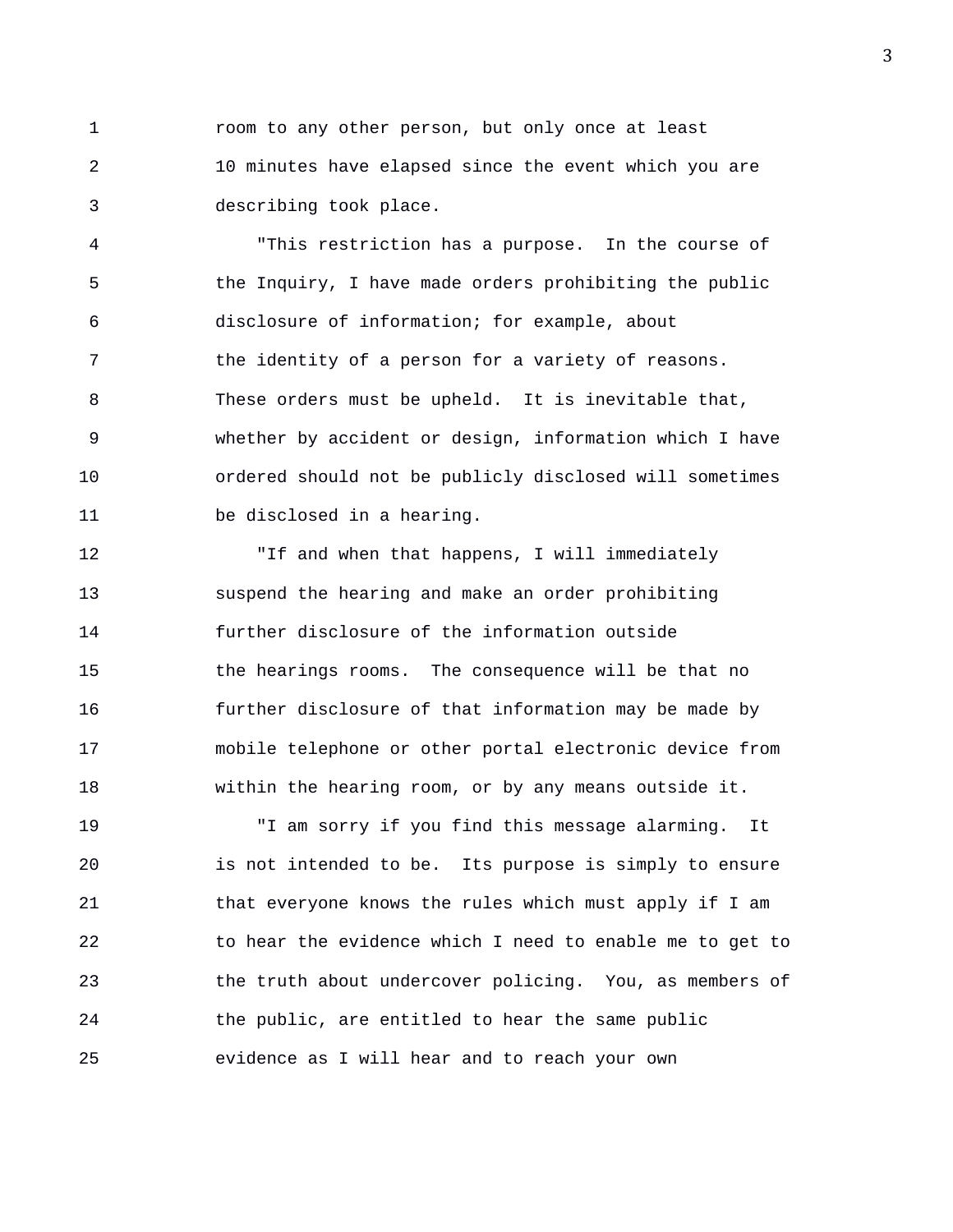1 conclusions about it. The Inquiry team will do their 2 best to ensure that you can.

3 "If you have any doubt about the terms of this 4 message or what you may or may not do, you should not 5 hesitate to ask one of them and, with my help, if 6 necessary, they will provide you with the answer." 7 THE CHAIRMAN: We are now about to hear from the former 8 undercover officer known as "HN329". Has the link been 9 established with him, and if so, may he be sworn or 10 affirmed? 11 HN329 12 MS PURSER: Good morning, HN329, can you see and hear me? 13 A. I can. 14 MS PURSER: I can see and hear you, too. I understand that 15 you would like to swear on oath? 16 A. Yes. 17 (Witness sworn) 18 MS PURSER: Thank you very much. 19 Chairman. 20 THE CHAIRMAN: Thank you. 21 HN329, I understand that there is somebody present 22 in the room with you there to assist you with 23 the technology if you need it. 24 A. There is indeed. 25 THE CHAIRMAN: Is it possible for the camera to be moved so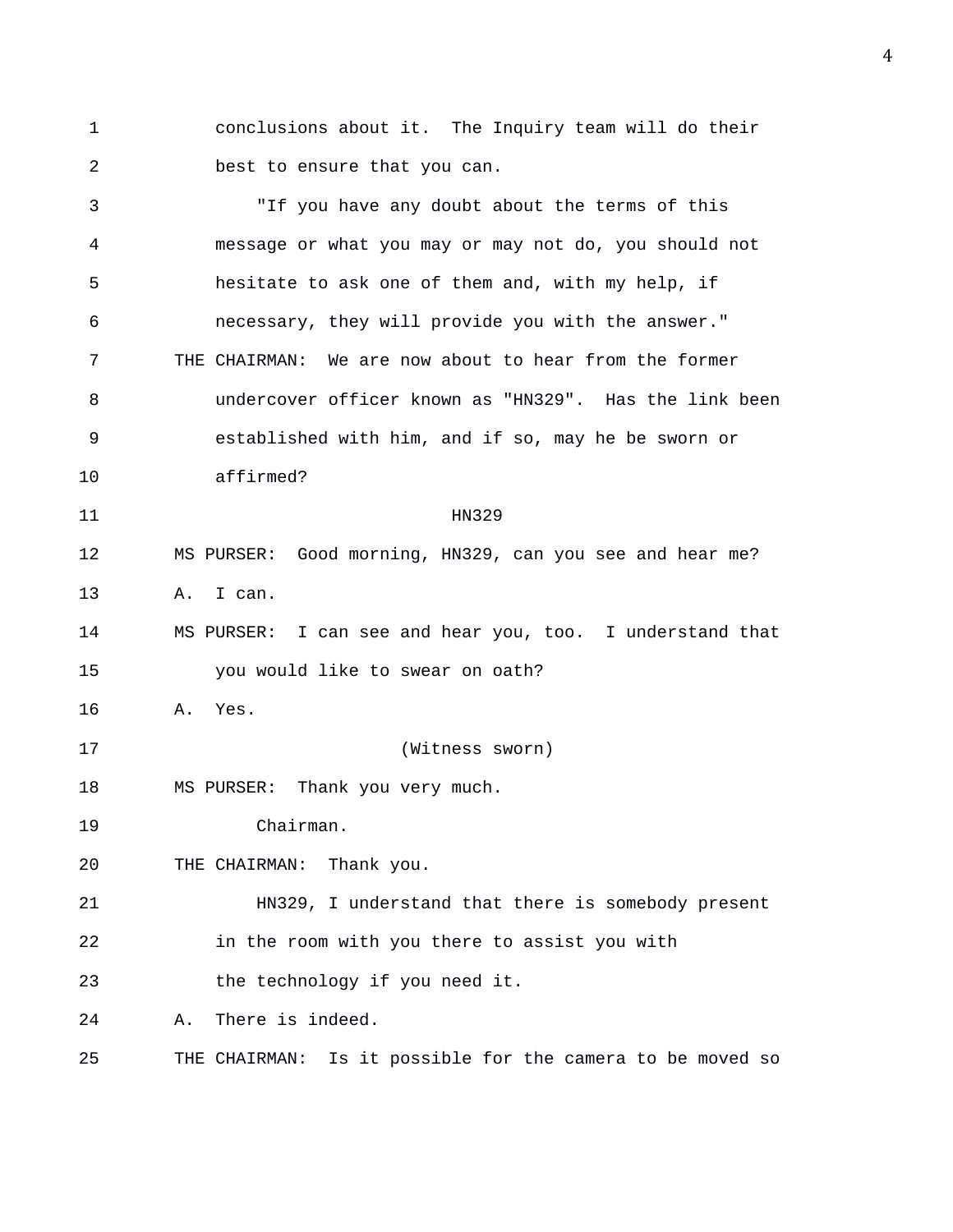1 that he or she can be seen and seen throughout 2 the evidence that you are giving? 3 LEGAL REPRESENTATIVE: Sir, I will be leaving the room so 4 that HN329 can give his evidence. I cannot be 5 COVID-secure and close whilst on camera. 6 THE CHAIRMAN: Very good. But you are now about to leave 7 the room. Can we see you leaving it, please, and then 8 we will revert to HN329. 9 LEGAL REPRESENTATIVE: Thank you, sir. 10 THE CHAIRMAN: And HN329, can you confirm there is no one 11 else present in the room? 12 A. He's just going through the door. 13 THE CHAIRMAN: Thank you. 14 A. There is no one in the room. 15 THE CHAIRMAN: Thank you very much. 16 Mr Barr, Counsel to the Inquiry, is now going to ask 17 you some questions. 18 Mr Barr? 19 Questions by MR BARR 20 MR BARR: Good morning, sir. Thank you. 21 HN329, you have provided two witness statements 22 which are in the hearing bundle. The first is 23 a composite witness statement dated 11 April 2019, and 24 the second is a supplementary statement dated 25 27 August 2019. Are you familiar with the contents of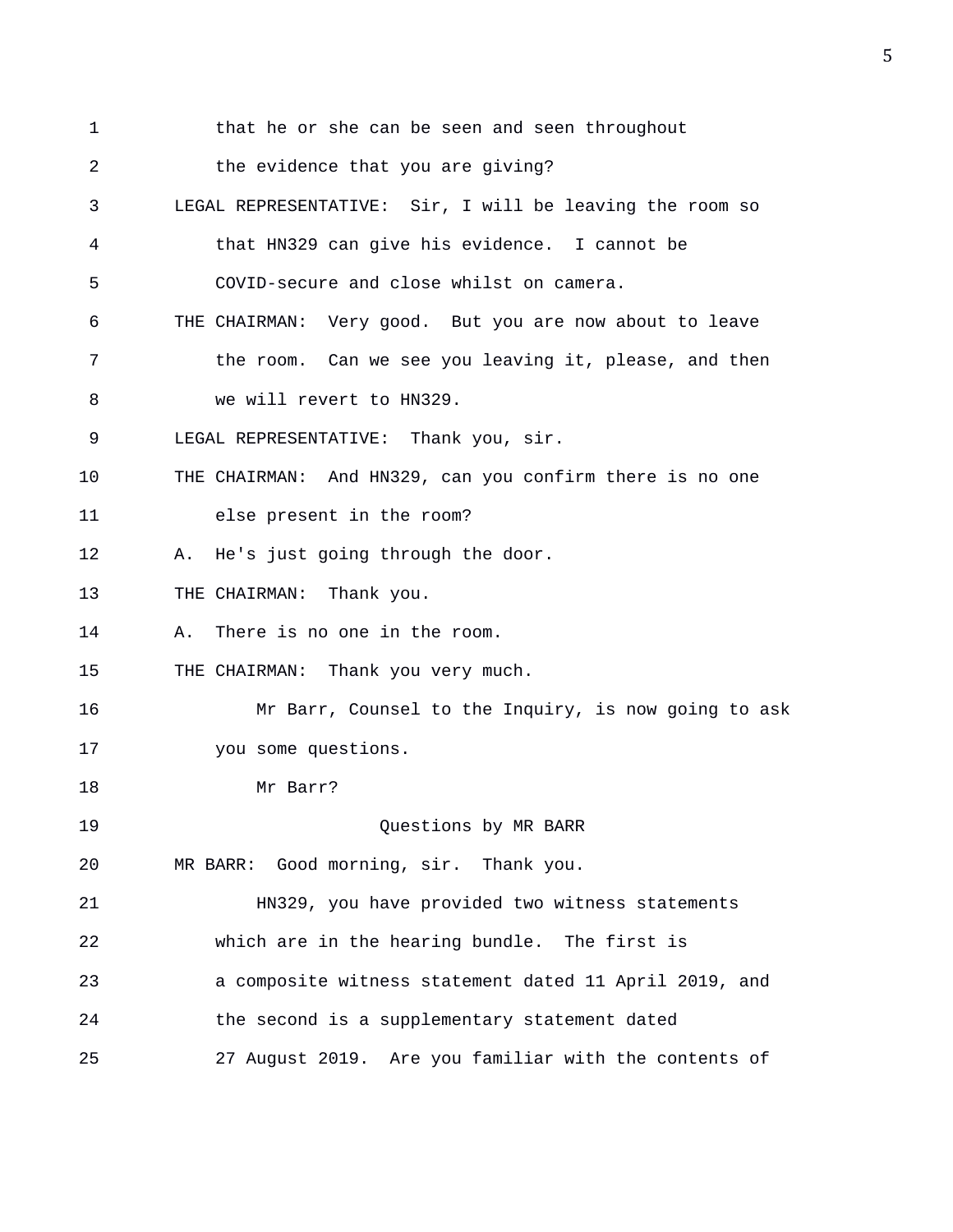1 those witness statements?

2 A. I am.

- 3 Q. And are the contents of those witness statements true 4 and correct to the best of your knowledge and belief? 5 A. They are indeed.
- 6 Q. Can I start, please, with how you came to join the -- 7 what I am going to call the "SDS". Were you 8 a volunteer, or were you volunteered?
- 9 A. I don't recall volunteering. I was -- I think I was 10 requested to join, but I can't be a hundred per cent 11 sure.
- 12 Q. And when you did join the SDS, were you instructed to 13 keep the fact of the SDS's existence secret?

14 A. Not to my knowledge.

15 Q. And you tell us in your witness statement that you had 16 no formal training with the SDS but that you did visit 17 Deputy Assistant Commissioner Ferguson Smith with some 18 of your SDS colleagues. Can you help us as to when in 19 your service that happened?

20 A. Well, I -- after two years in uniform, I became 21 a Special Branch officer, and I was on naturalisation 22 enquiries, which was the usual way in to Special Branch 23 as a temporary, for just over a year, I think. I can't 24 remember the exact date when I joined the SDS, as it's 25 now known.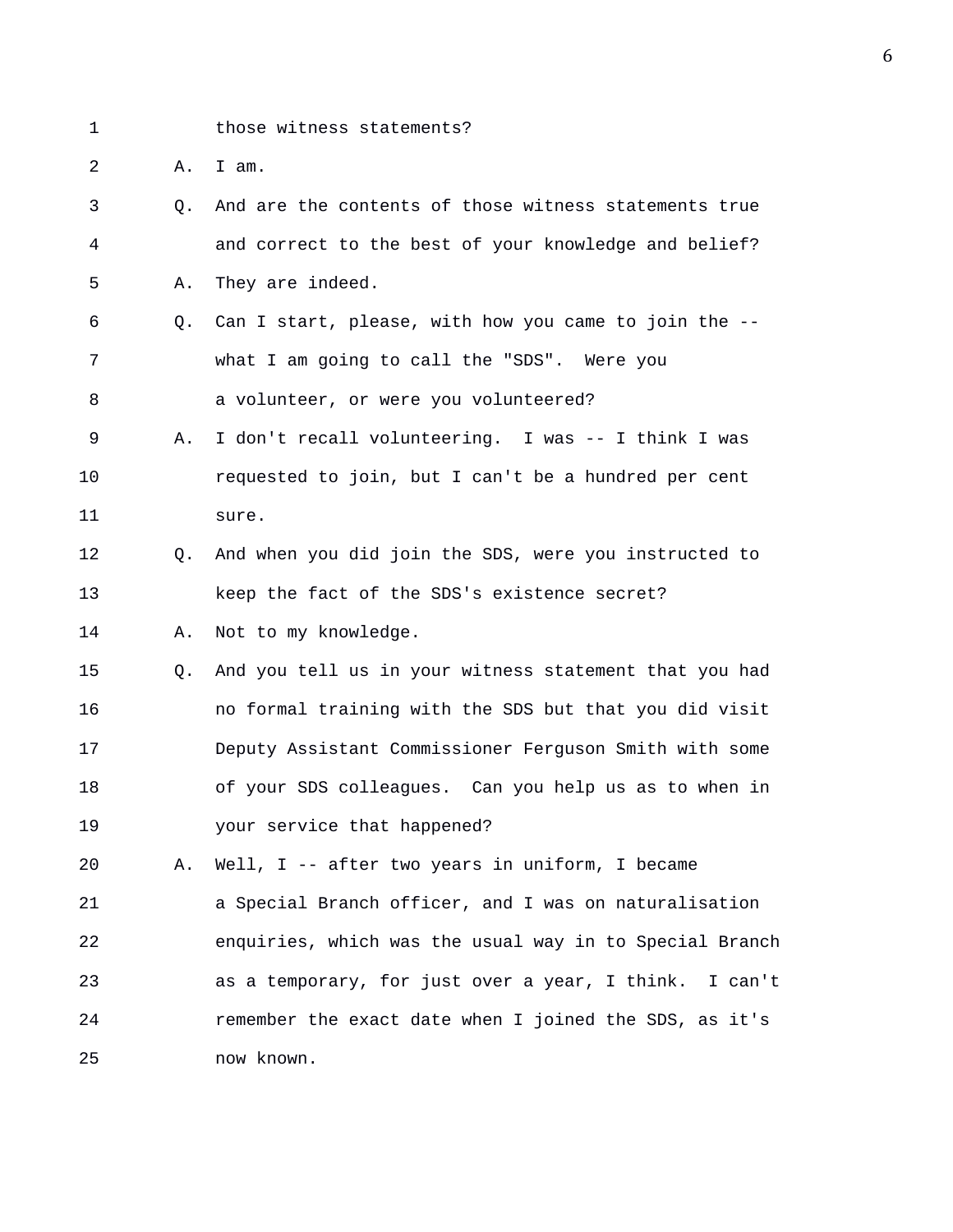1 Q. We've got a document which suggests that it was in 2 August 1968, but my question really is, when you saw 3 DAC Ferguson Smith, was that whilst you were a member of 4 the SDS? 5 A. I presume so, yes. 6 Q. And can you remember whether it was early in your SDS 7 service or later on? 8 A. Oh, it was at the very beginning, within the first week 9 or so. 10 Q. And can you remember whether you went to see 11 Ferguson Smith with some or all of your SDS colleagues? 12 A. That I can't remember. I would imagine it would have 13 been some. 14 Q. You tell us in your witness statement that he made clear 15 that you were not expected to carry out any illegal 16 activity, albeit you knew that anyway. Can you recall 17 what else he advised or instructed you to do? 18 A. Basically, that we were not expected to break the law, 19 that we were to just carry on our enquiries in the same 20 way as when we were Special Branch officers. 21 Q. You also say, on the topic of Ferguson Smith that at 22 some point whilst you were serving with the SDS, he came 23 to visit the unit; and you say in your statement you 24 think it was for lunch. Can you recall what sort of 25 things were discussed with DAC Smith, when he came to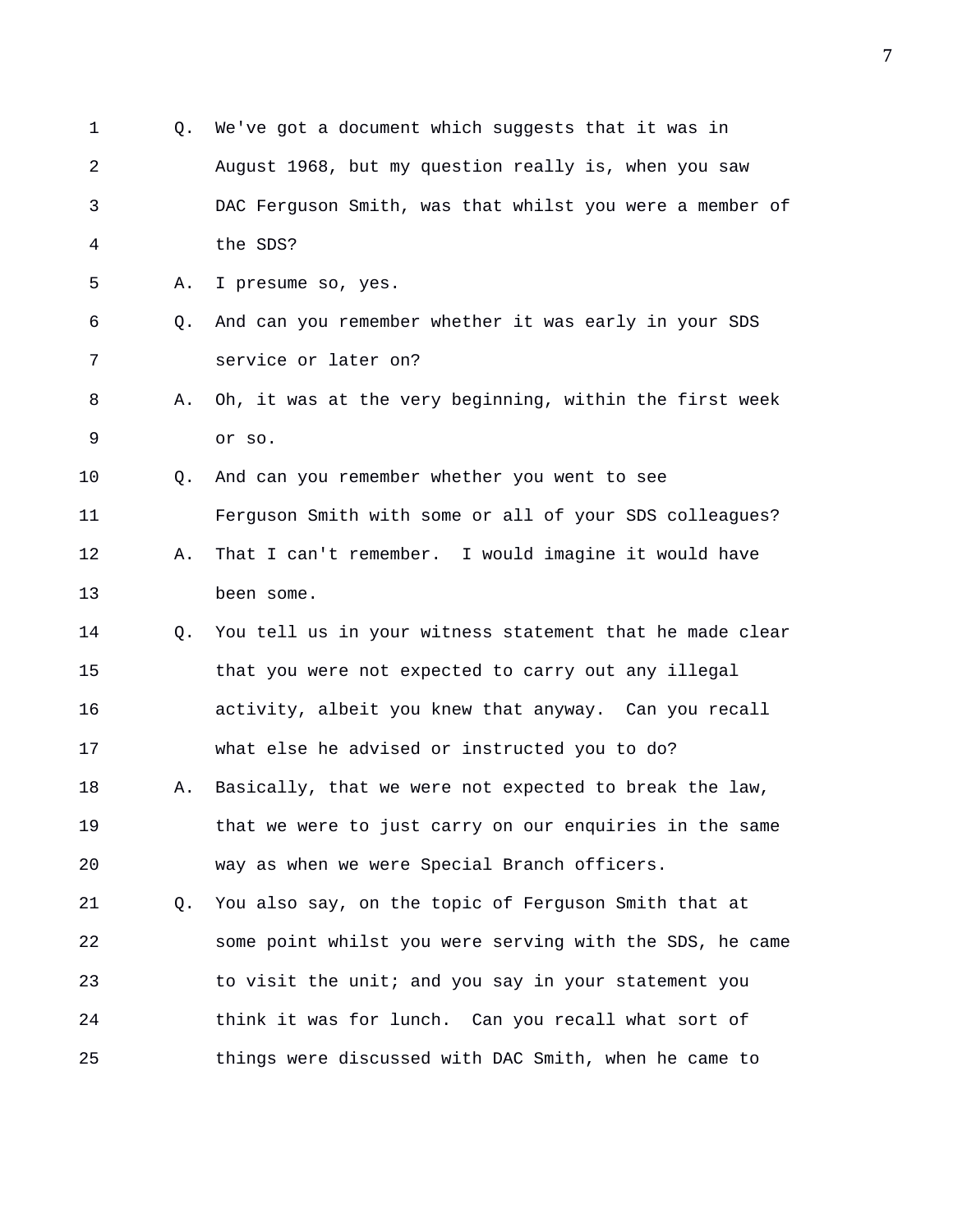1 visit?

| $\overline{a}$ | Α. | Not really. Just general conversation, I believe.        |
|----------------|----|----------------------------------------------------------|
| 3              | Q. | Did you get the impression that DAC Smith was familiar   |
| 4              |    | with the full extent of what the SDS was doing?          |
| 5              | Α. | In those early days, certainly, yes.                     |
| 6              | Q. | Can I ask you now just a little bit about your general   |
| 7              |    | training. First of all your training to become a police  |
| 8              |    | officer in the first place. Were you given any training  |
| 9              |    | about your duty to keep the peace?                       |
| 10             | Α. | I'm afraid it's too far back for me to remember now.     |
| 11             |    | I joined the police [in the late 1950s], and my training |
| 12             |    | would have been whatever the training was in those days. |
| 13             | Q. | I see. What was -- well, if you can't remember           |
| 14             |    | the training -- and I completely understand why that     |
| 15             |    | might be -- what was your -- in practice, what was your  |
| 16             |    | understanding of your obligation as a police officer in  |
| 17             |    | relation to the Queen's Peace?                           |
| 18             | Α. | Yes, to keep the Queen's Peace and to act impartially.   |
| 19             | Q. | And in terms of ethics and standards, could you either   |
| 20             |    | tell me what you were instructed to do, or, if not, if   |
| 21             |    | you can't remember, can you tell me what your            |
| 22             |    | understanding of the ethics and standards that you as    |
| 23             |    | a police officer were required to uphold?                |
| 24             | Α. | Well, to uphold the law. To -- as I say, to keep         |
| 25             |    | the Queen's Peace and to just make sure that everybody   |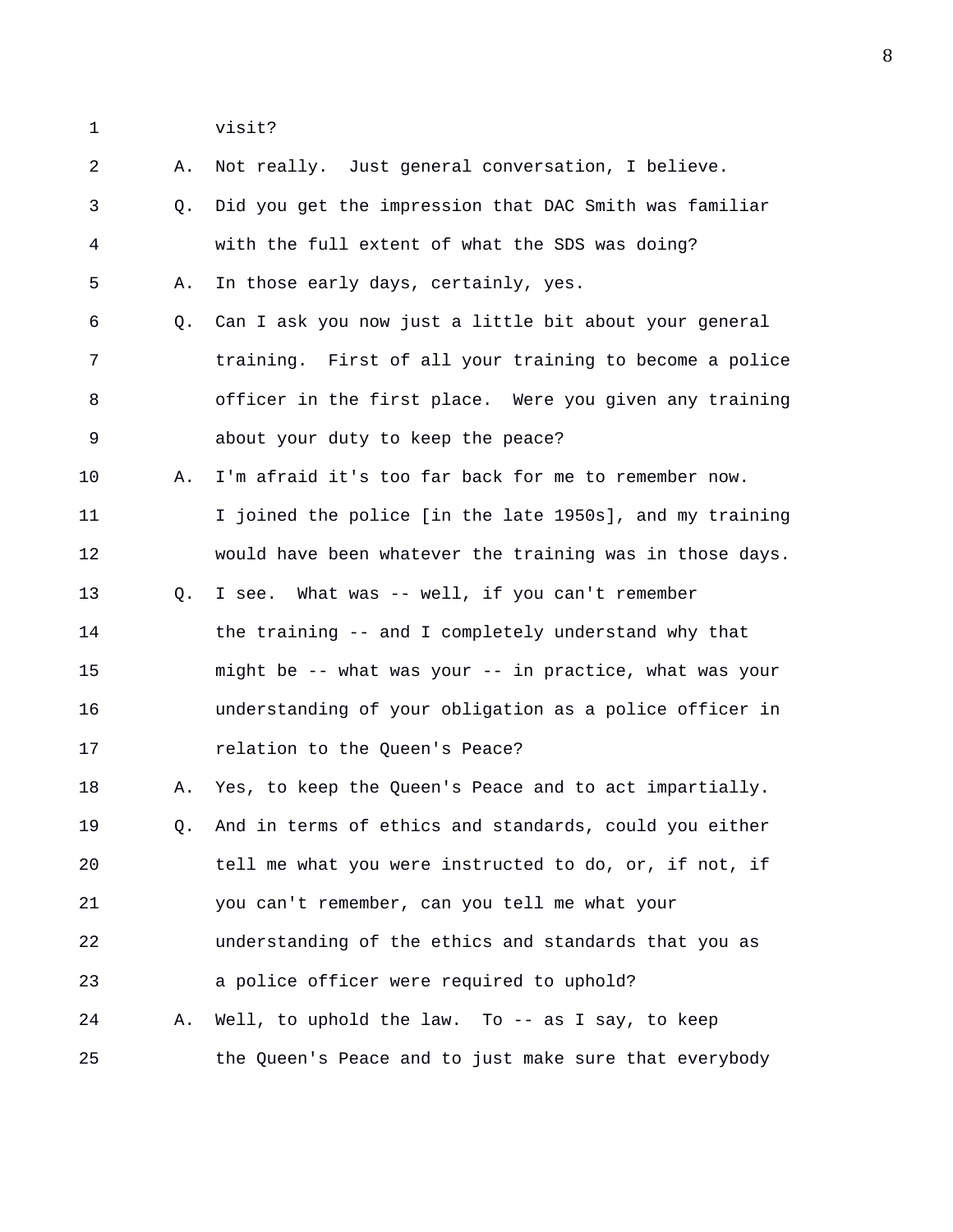- 1 behaved themselves.
- 2 Q. And can you recall whether you were given any training 3 on the circumstances in which you might enter a private 4 residence?
- 5 A. Not to my knowledge. I can't remember anything. I know 6 that one would require a search warrant if there was 7 anything illegal to be found, but under normal 8 circumstances, the only -- as a uniformed officer, it 9 was only if you were invited in.
- 10 Q. Now can I move to the process of training to be 11 a Special Branch officer. Was there a selection 12 process?
- 13 A. Yes.
- 14 Q. And did you have to hold a vetting qualification to 15 serve within Special Branch?
- 16 A. Yes, we had positive vetting, but I'm not sure when in 17 my service that occurred, because, as I say, the first 18 year or so, I was only temporary in Special Branch, 19 engaged solely on naturalisation enquiries.
- 20 Q. And were you trained to conduct discreet observations? 21 A. Not in that time, no.
- 22 Q. Did you conduct discreet observations in your time with 23 Special Branch before you joined the SDS?
- 24 A. Only -- only in general terms, I would assume. I can't 25 remember any specific case.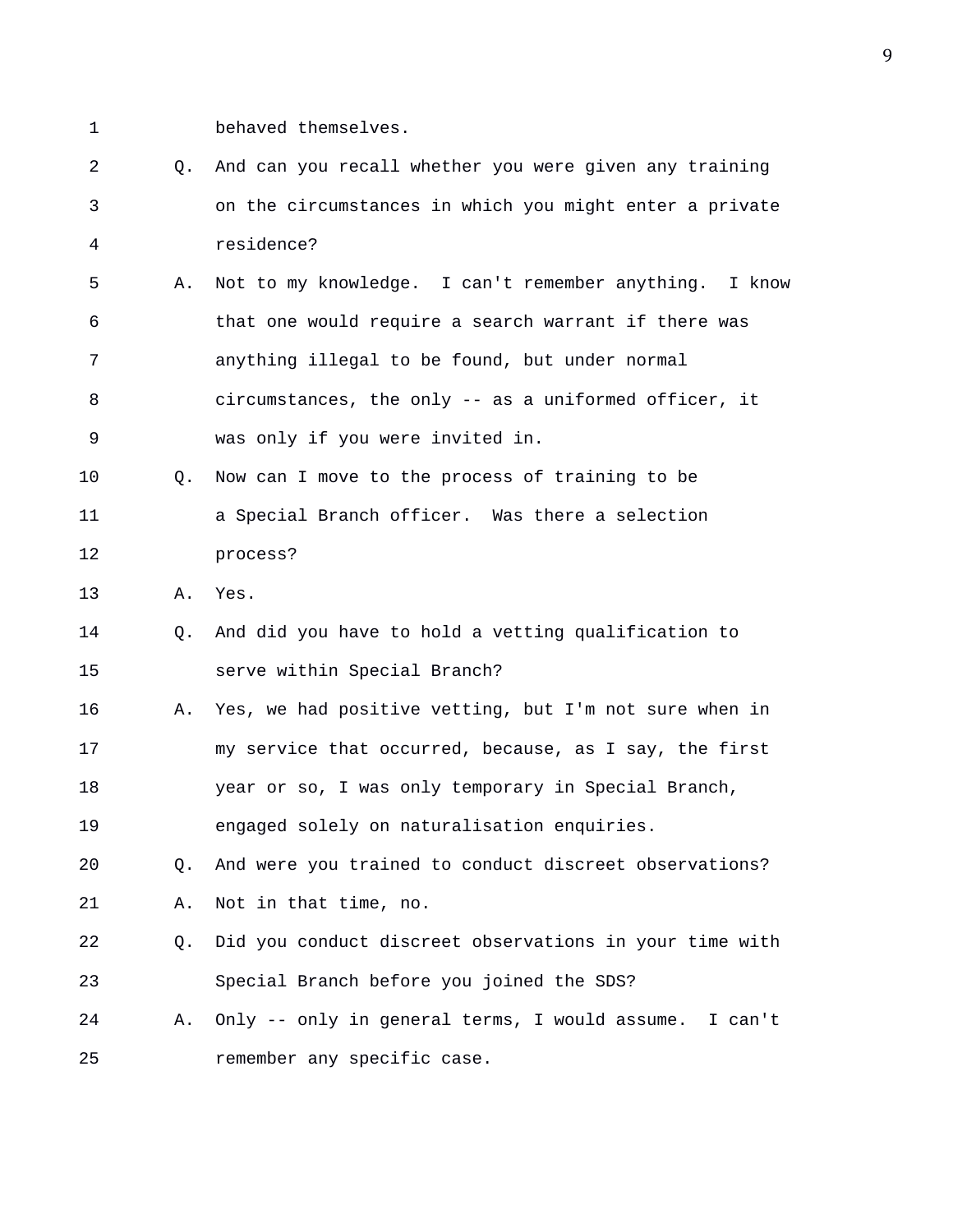| 1  | Q. | Did you attend meetings of political activists before    |
|----|----|----------------------------------------------------------|
| 2  |    | you joined the SDS?                                      |
| 3  | Α. | Yes, indeed.                                             |
| 4  | Q. | Did you receive any training about how to do so?         |
| 5  | Α. | Not as far as I can remember.                            |
| 6  | Q. | Does it follow from that answer that you learned on      |
| 7  |    | the job?                                                 |
| 8  | Α. | Yes.                                                     |
| 9  | О. | And by the time you joined the SDS, how experienced were |
| 10 |    | you in that type of work?                                |
| 11 | Α. | Again, I can't recall the length of time I spent before  |
| 12 |    | I became an officer with the SDS.                        |
| 13 | Q. | By the time that you joined the SDS, were you -- did you |
| 14 |    | have an understanding of what sort of information was of |
| 15 |    | interest to Special Branch?                              |
| 16 | Α. | Yes.                                                     |
| 17 | Q. | And how had you come about that understanding?           |
| 18 | Α. | Well, it was just general knowledge, really.             |
| 19 | Q. | And in terms of a movement such as the Vietnam           |
| 20 |    | Solidarity Campaign, what would your prior experience in |
| 21 |    | Special Branch have taught you would have been of        |
| 22 |    | interest to Special Branch?                              |
| 23 | Α. | Well, basically, it would be purely, again, going back   |
| 24 |    | to keeping the Queen's Peace.                            |
| 25 | Q. | Report writing. Had you had experience of writing        |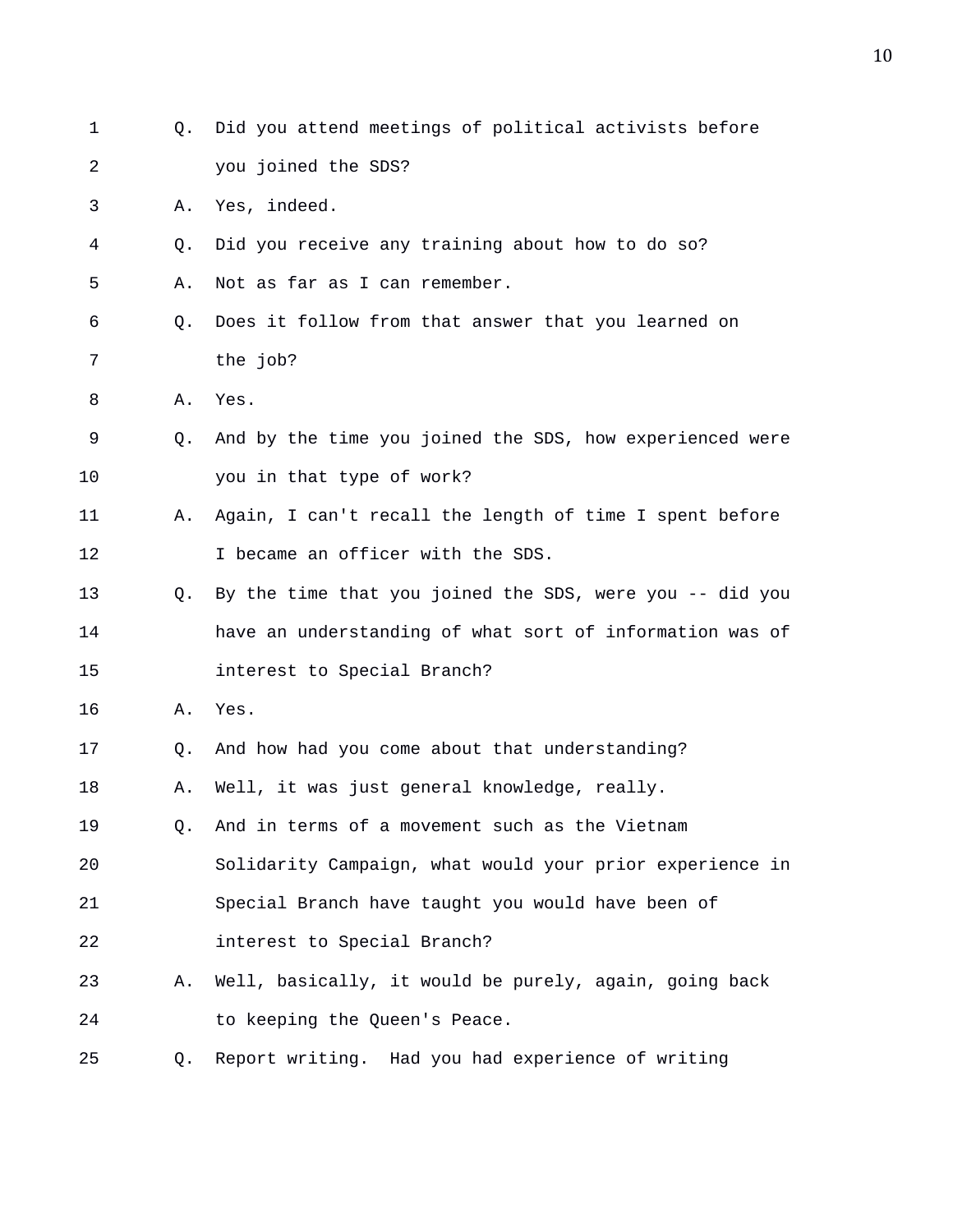1 Special Branch reports before you joined the SDS?

2 A. Oh yes.

- 3 Q. I take it -- can I take it from that answer, plenty of 4 experience?
- 5 A. I would imagine so, yes.

6 Q. Were you taught how to complete intelligence reports? 7 A. Well, not so much intelligence reports, but one -- on 8 the naturalisation section, the reports were obviously 9 submitted to Home Office for the approval of 10 the applicant's application, and they were very 11 stringent as to what you included and what you left out. 12 So that experience was transferred to Special Branch 13 reports, which were then also edited by your senior

14 officer, in case you'd missed anything out or something 15 you'd included which was irrelevant.

16 Q. So, by the time you joined the SDS -- and my interest is 17 particularly in intelligence reports -- did you know 18 whether or not Special Branch would be interested in 19 people's personal details?

20 A. I would imagine so, yes.

21 Q. And would -- to what extent was Special Branch 22 interested in people's personal details?

23 A. Well, as to what they actually were interested in, when 24 you did a report, you put in everything that 25 the individual, that you thought was relevant.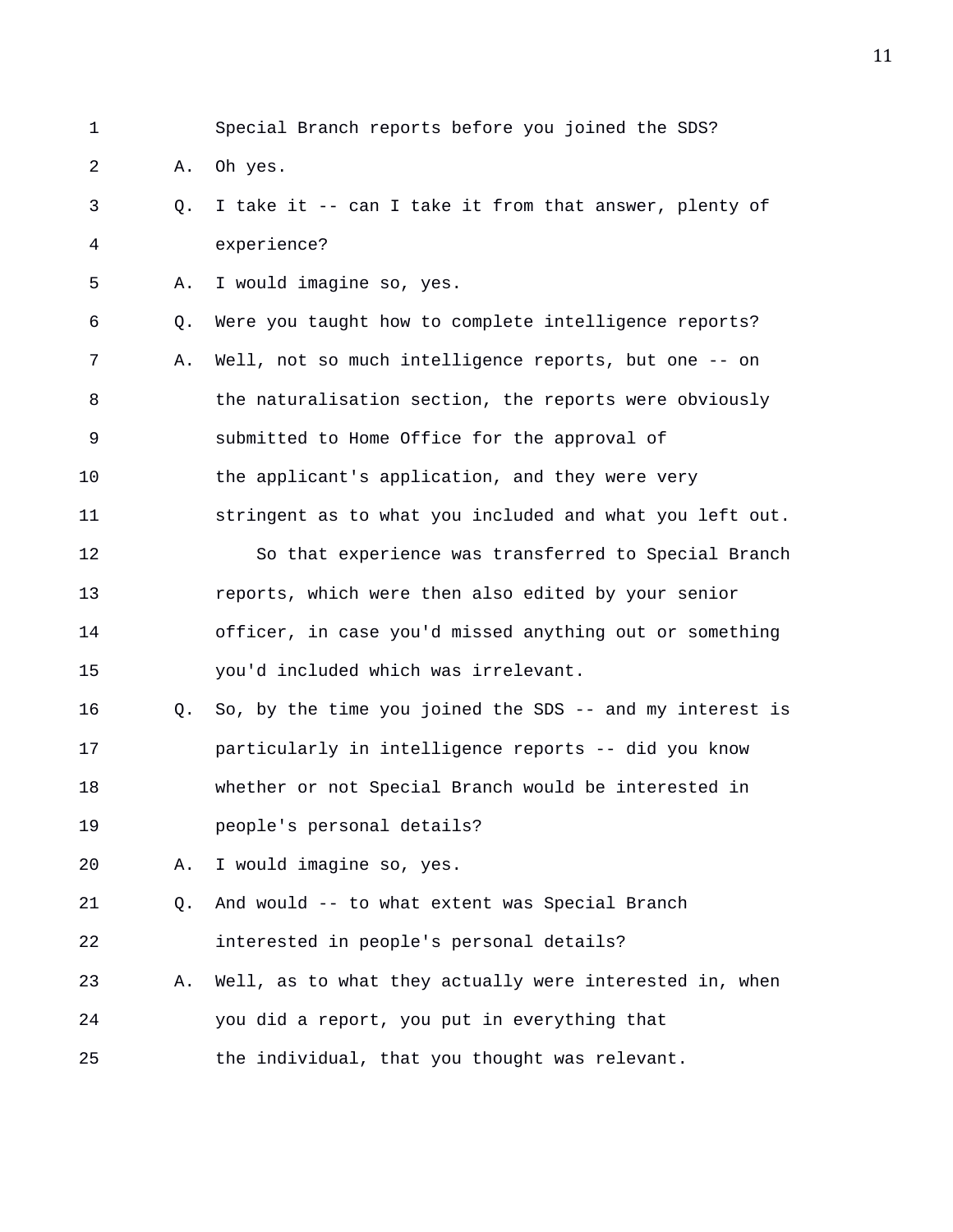- Q. Would that include distinguishing features?
- 2 A. Indeed.

| 3  | Q. | Moving on from individuals, would Special Branch be     |
|----|----|---------------------------------------------------------|
| 4  |    | interested in the dynamics within a political group?    |
| 5  | Α. | In what regard?                                         |
| 6  | Q. | Who was the leader, who were the followers, whether     |
| 7  |    | there were any splits in the group, that sort of thing? |
| 8  | Α. | Oh yes, all that would go down.                         |
| 9  | Q. | Future events that the group was planning --            |
| 10 | Α. | Yes.                                                    |
| 11 | Q. | -- or planning to support?                              |
| 12 | Α. | Yes.                                                    |
| 13 | Q. | Is there anything else that would have been of          |
| 14 |    | particular interest that you can recall that you would  |
| 15 |    | be required to record?                                  |
| 16 | Α. | Well, if you went to a meeting, you'd just record       |
| 17 |    | everything that transpired that you felt was of         |
| 18 |    | interest.                                               |
| 19 | Q. | Now, you used the word "everything". That perhaps       |
| 20 |    | chimes with your witness statement, which says that     |
| 21 |    | there was no filtering of information. Is that fair?    |
| 22 | Α. | What, on behalf of the person writing the report?       |
| 23 | Q. | When you wrote the report, were you expected to<br>Yes. |
| 24 |    | filter any information out, or were you expected to     |
| 25 |    | record everything?                                      |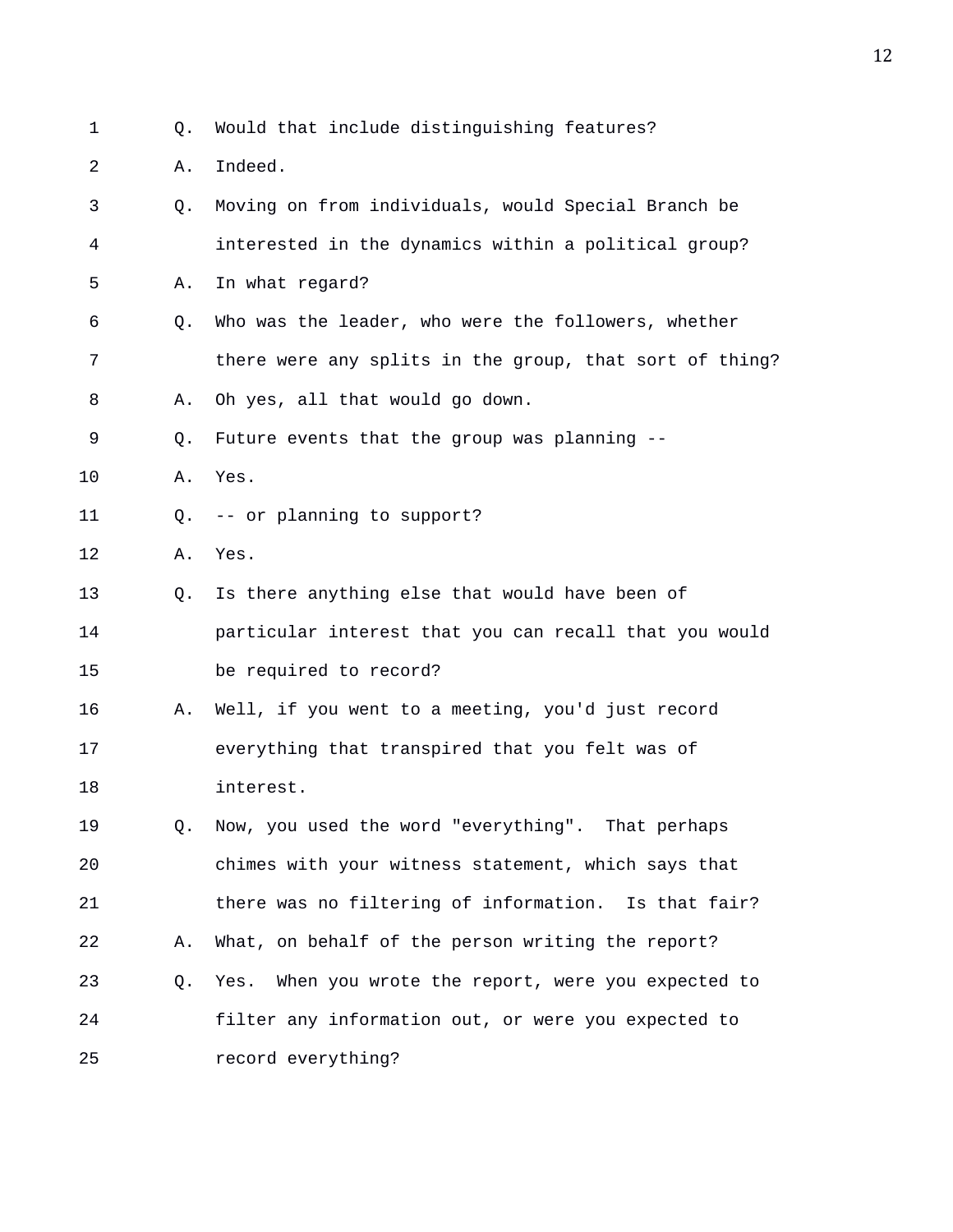1 A. Well, you put everything down that you thought was 2 relevant and let someone else decide whether it was or 3 not. 4 Q. And how would you decide what was irrelevant? 5 A. Well, I don't know really. It's hard to say. I mean, 6 you just reported what happened at the meeting. 7 Q. Were you given any instructions not to report anything 8 specific? 9 A. Not that I recall. 10 Q. Presumably your reports were looked at by more senior 11 officers. Did you ever get any feedback about 12 the content of your reports? 13 A. I -- that I can't recall, I'm afraid, at this distance. 14 Q. Were you given any advice, or did you pick up from 15 experience, whether you were expected simply to record 16 facts, or whether you were expected also to include 17 analysis in your reports? 18 A. Well, I would -- I would have included analysis if there 19 was anything there that I thought was relevant. 20 Q. Were you given any advice about style and tone of 21 the reports that you were supposed to write? 22 A. Not that I recall. There was just a -- a sort of 23 standard Special Branch reporting style. 24 Q. So did you just pick that up from experience? 25 A. Exactly.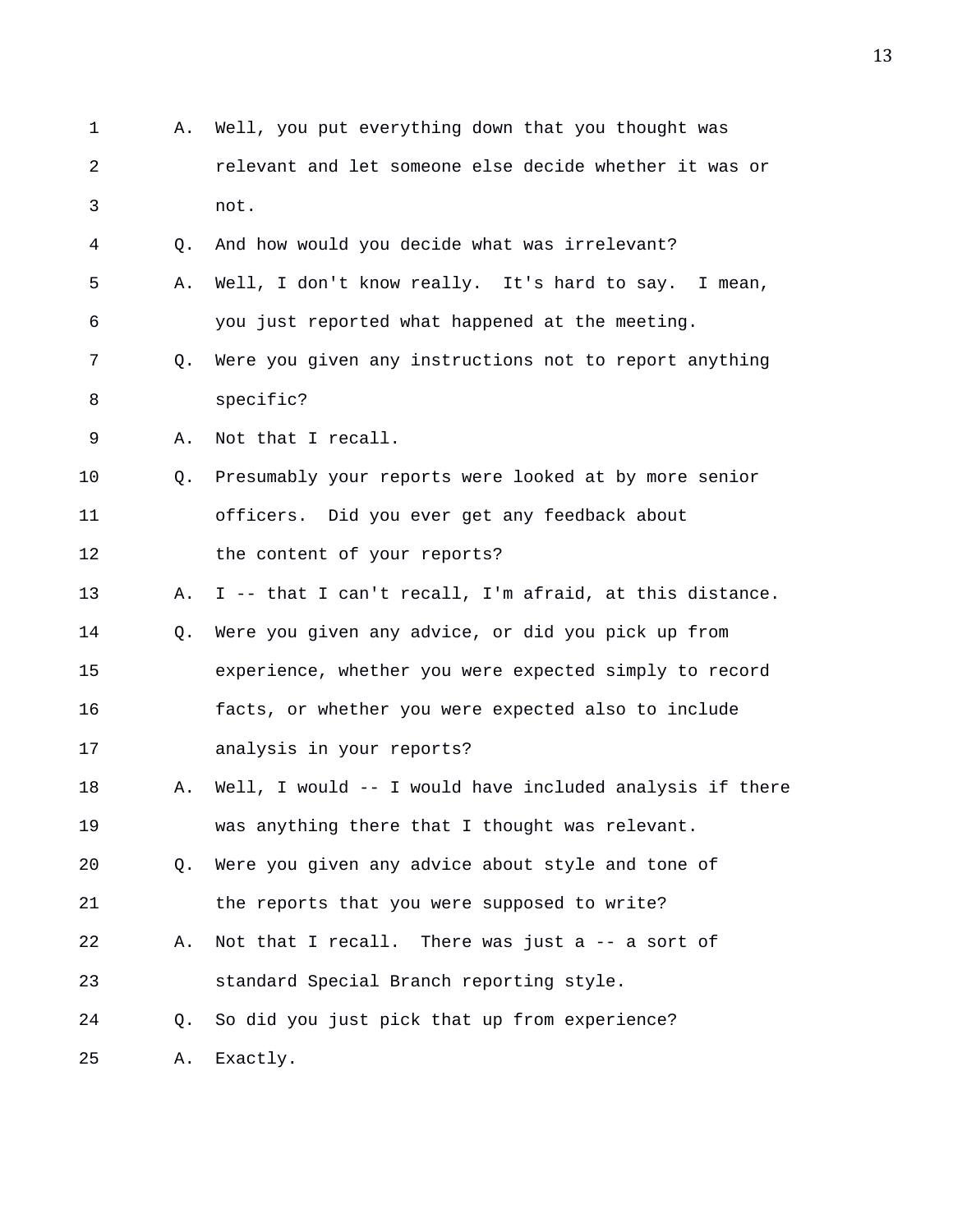1 Q. We see in some of the documents the term "extremism" 2 used and "extremist groups". Were you given any 3 definition of what an "extremist group" was? 4 A. Not that I recall. 5 Q. In a number of parts of your witness statement you 6 describe Special Branch's role in relation to what might 7 be termed "state security". I'd like to call up your 8 witness statement so you can -- I can remind you of 9 precisely what you've written. Could we have, please, 10 <MPS-0738576>, first of all at page 5 <MPS-0738576/5>. 11 Thank you. 12 If you could expand that -- thank you. 13 It's paragraph 13 that we want to look at, HN329. 14 I'm -- for people who are following on the transcript, 15 I'm going to read the bottom half of that paragraph into 16 the transcript: 17 "It was common sense that demonstrators would not 18 inform a smartly dressed police officer whether they 19 intended to be violent, whether or not they revealed 20 that they were police officers. Since Special Branch 21 was responsible for providing information as to 22 the security of the State, it was plain that better 23 information was needed. How that was to be achieved was 24 decided by people more senior than me." 25 The part of that, 329, that I would like to ask you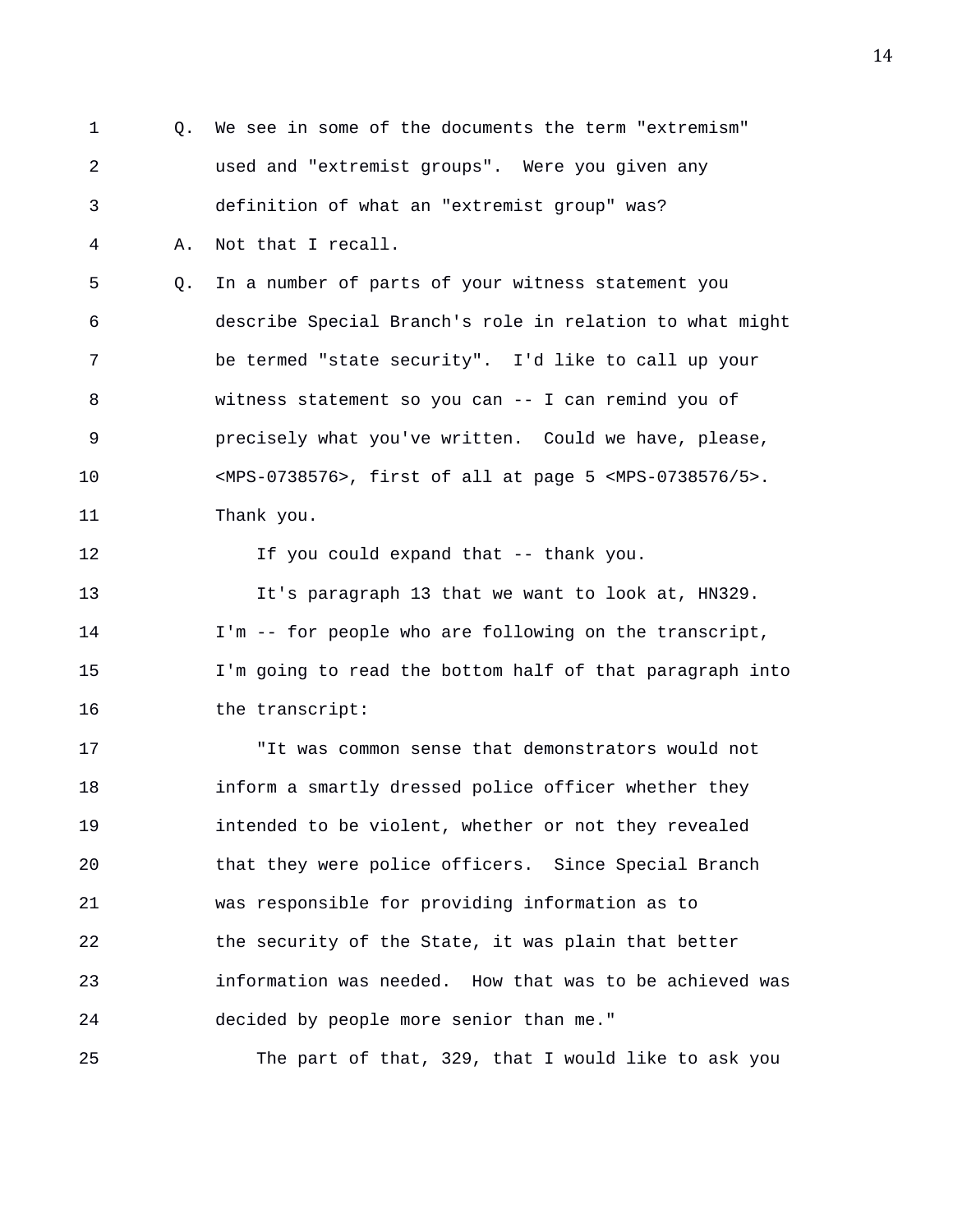- 
- 1 about is the sentence:

2 "Since Special Branch was responsible for providing 3 information as to the security of the State, it was 4 plain that better information was needed." 5 Securing the state, is that your understanding of 6 Special Branch's role, or one of the roles? 7 A. Indeed. 8 Q. Could we now move to page <MPS-0738576/37>, and 9 paragraph 200. I'll read this into the transcript 10 first: 11 "Ultimately, any group that came to notice as 12 a result of causing trouble, for example throwing bricks 13 through shop windows and actions of that sort, would 14 have been reported on if they were anti-establishment in 15 a political sense. It may well be that a particular 16 group is completely harmless but we would be asked to 17 find out what their objectives were. A file would then 18 be opened for the reports that were prepared to be 19 collected." 20 Could I ask you in particular about the phrase 21 "anti-establishment in a political sense". Could you 22 expand on what you mean by that, please. 23 A. Well, it was people who were opposed to the current 24 political situation, or the current government, whether

25 it be Conservative, Labour or Liberal.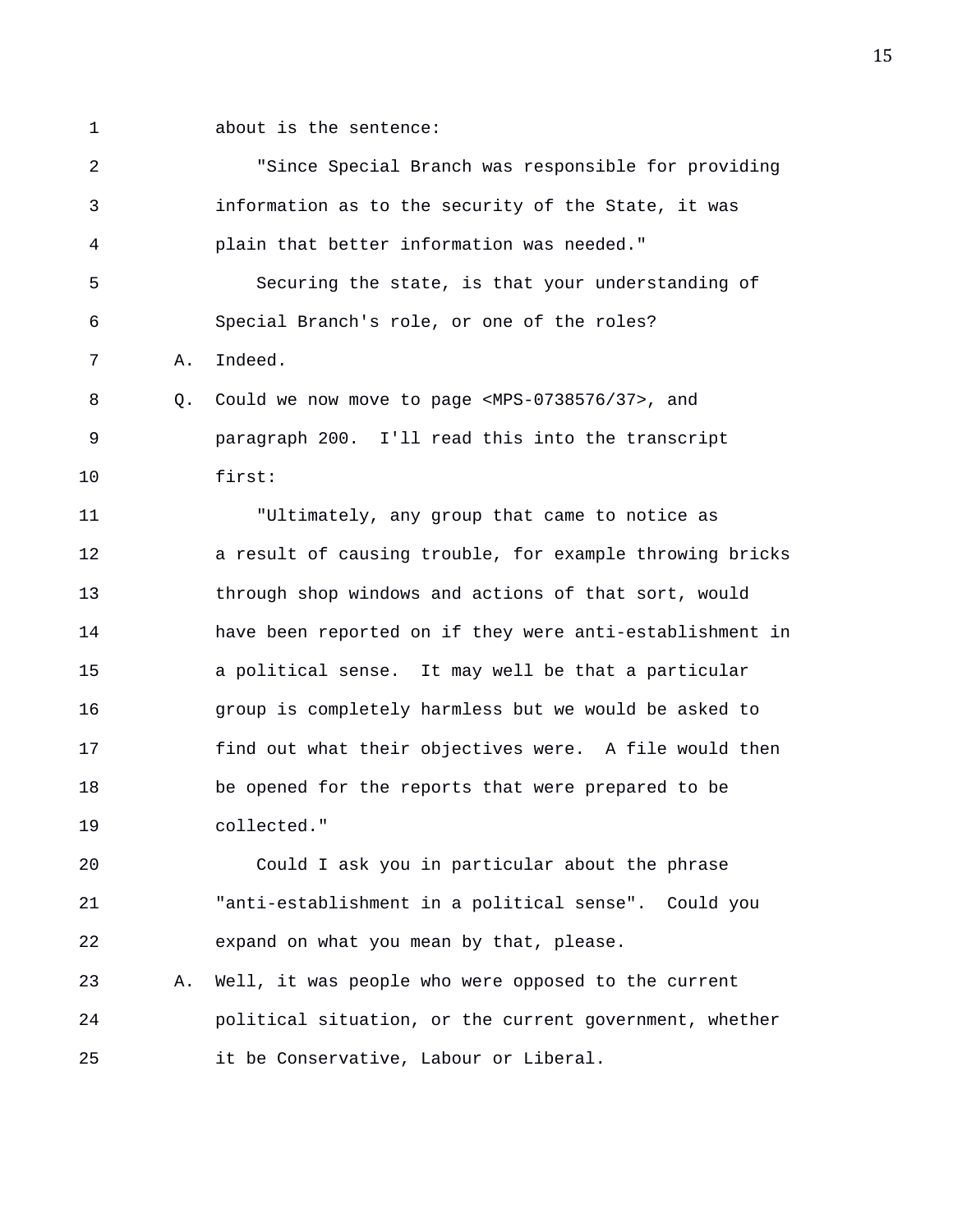1 Q. In fact, if we move now to page 43, just for 2 completeness, <MPS-0738576/43>, and look at 3 paragraph 238, which I'll read into the transcript: 4 "I understood the role of Special Branch to be 5 carrying out enquiries concerning the security of 6 the State, in other words gathering intelligence on 7 activities that sought to undermine the status quo, 8 the government of the day and the political 9 establishment." 10 Which I think is effectively what you've just said, 11 isn't it? 12 A. Indeed. 13 Q. Could we take that document down now, please. Were you 14 ever formally taught a definition of "subversion"? 15 A. Not that I recall. 16 Q. Could we call up, please, <UCPI0000004459>. And could 17 we scroll down to the second page. The first page is 18 just a covering letter. <UCPI0000004459/1>. 19 329, this is a document dating from April 1970, so 20 a little bit after the time you served in the SDS. It's 21 entitled, "Terms of Reference for Special Branch". At 22 paragraph 2, which I shall read into the transcript, it 23 says: 24 "Special Branch is responsible for acquiring 25 security intelligence, both secret and overt (a) to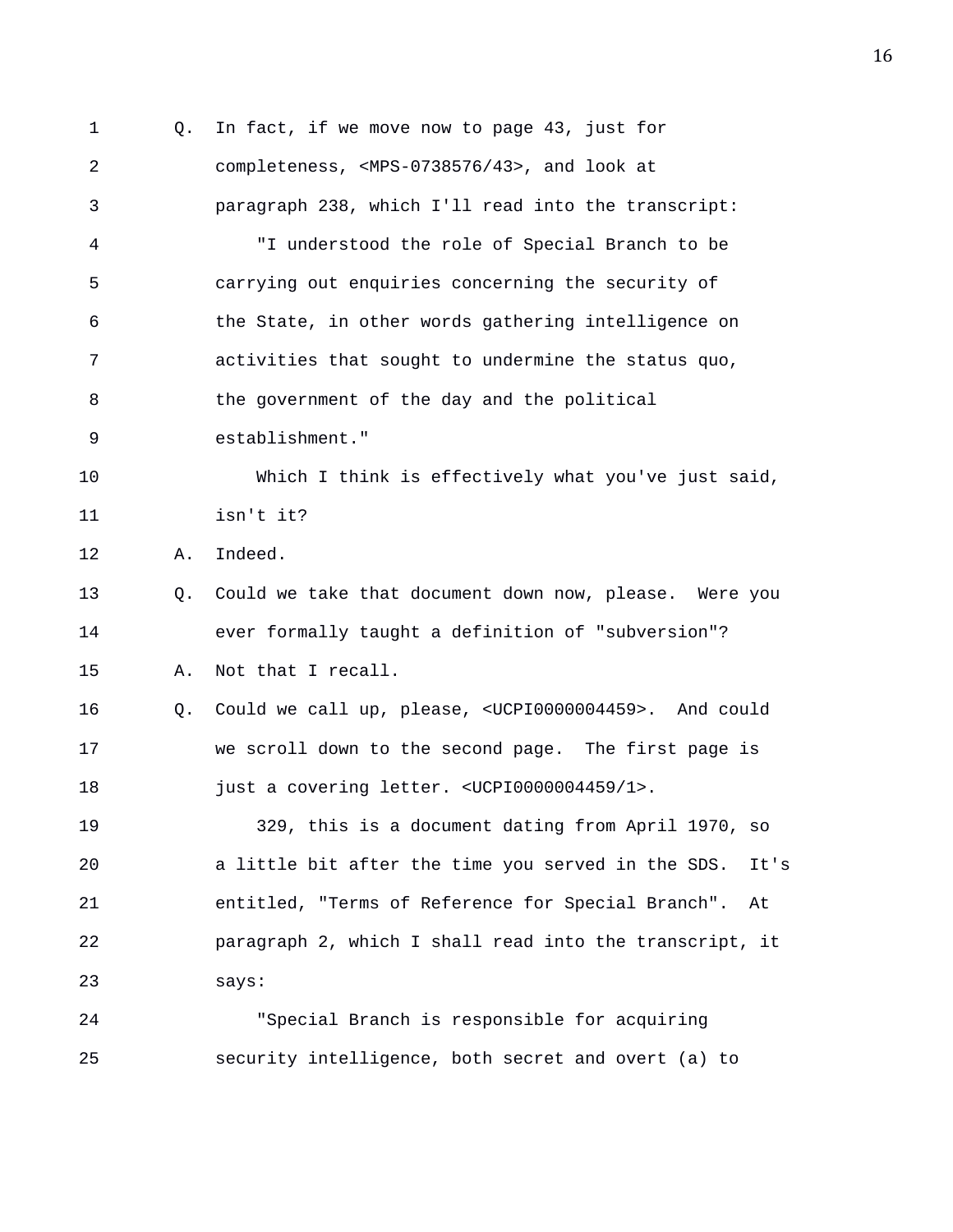1 assist the Chief Officer in the preservation of public 2 order, (b) as directed by the Chief Officer to assist 3 the Security Service in its task of defending the realm 4 from attempts at espionage and sabotage and from actions 5 of persons and organisations which may be judged to be 6 subversive of the security of the State."

7 Now, obviously you can't have seen this document 8 when you were in the SDS because it is from 1970, but 9 had you ever been given this or any similar definition 10 whilst working for Special Branch?

11 A. Not that I can recall, but I wouldn't -- I couldn't have 12 put it better myself.

13 Q. In terms of how it operated on the ground, were 14 decisions as to what was subversive and what was not 15 subversive taken in accordance with the way that you 16 have defined it in your witness statement?

17 A. I'm not quite sure that I understand the question, I'm 18 afraid.

19 Q. No problem.

20 You have said that groups which were 21 anti-establishment in a political sense had a file open 22 on them. Is that because they were considered to be 23 subversive or potentially subversive?

24 A. Well, that would be a decision outside of my brief. It 25 would be decided higher up.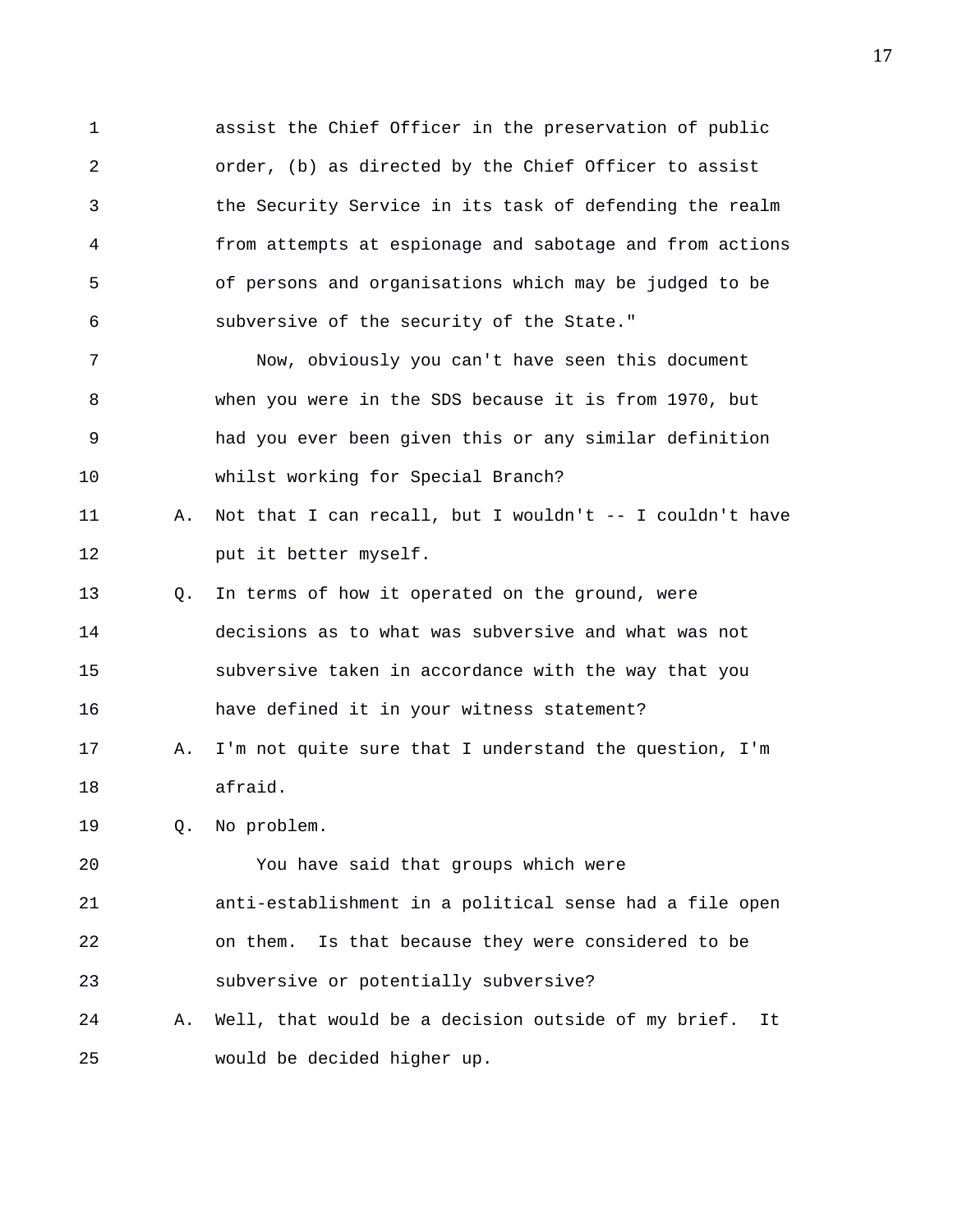1 Q. I see. But from your point of view, the information 2 that you were gathering, you were gathering on the basis 3 that -- the understanding Special Branch would be 4 interested if the people concerned were trying to 5 undermine the status quo, the government of the day and 6 the political establishment?

7 A. Yes.

8 Q. Can we move now to your deployment itself. And you have 9 told us that you recall being deployed straight away. 10 The information that we've got on the documents is that 11 you joined the unit in the middle of August. The first 12 report that we have been able to recover which clearly 13 has your name on it dates from the 5th -- about

14 5 September.

15 From your recollection, would you say that's because 16 we may be missing something, or, on reflection, 17 was there a gap of a few weeks between you joining 18 the unit and starting to produce intelligence reports? 19 A. No. I seem to recall that the group that I was with was 20 also attended by Conrad Dixon; and so he did the reports 21 and I would have been providing additional information 22 which was fed into his report.

23 Q. And we're talking now in the period between you joining 24 in the middle of August and starting to produce 25 the reports we see your name on?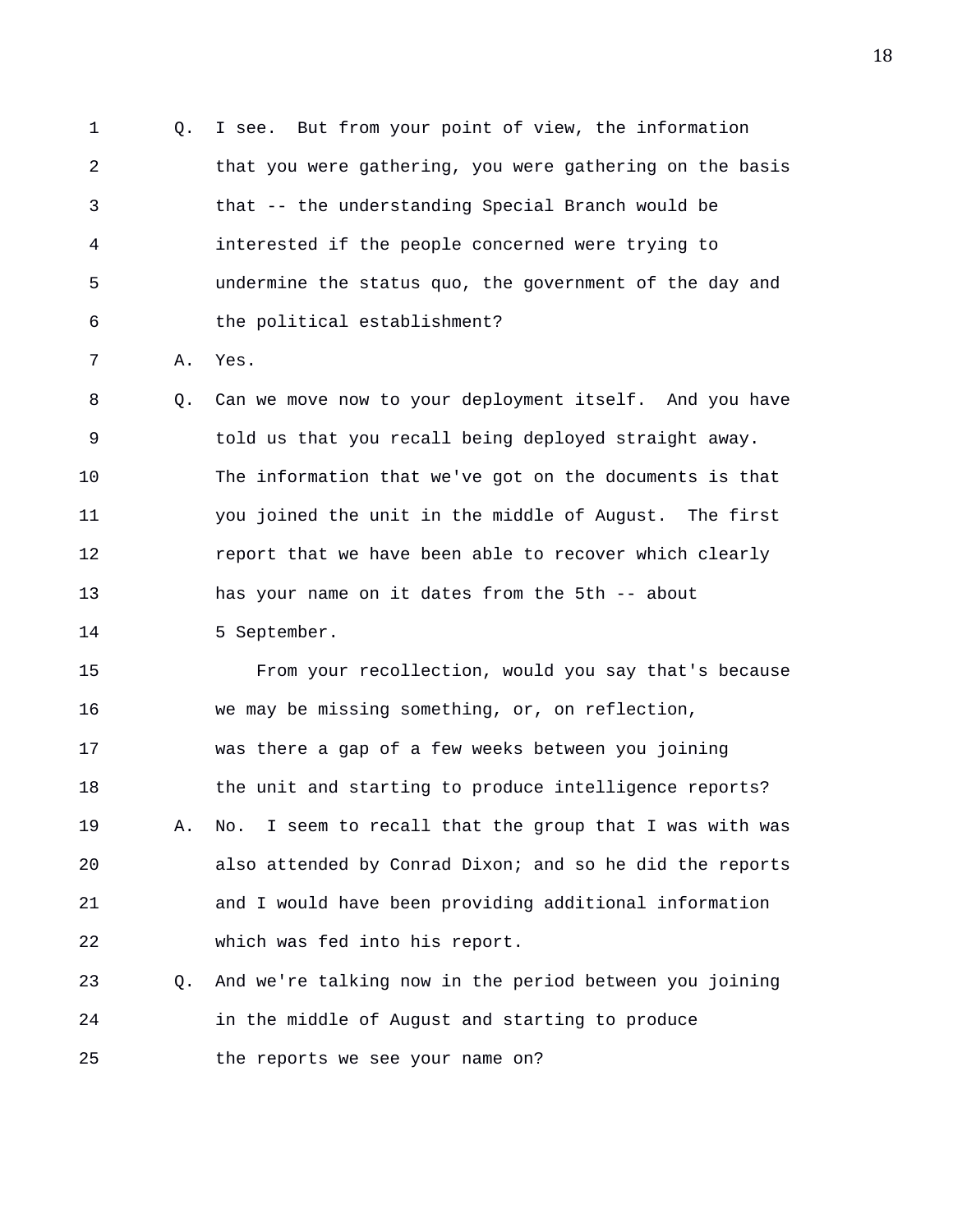1 A. Indeed.

2 Q. You've described the work you did as being in some 3 respects exactly the same as Special Branch work and 4 effectively the same role. Could you explain what you 5 mean by that? 6 A. Well, on general enquiries, you often went along to 7 a meeting dressed in similar style to yourself or 8 myself, and so you could possibly be identified as 9 a police officer. Undercover, you were just dressed 10 nondescriptly and just turned up at the meetings, but 11 the reports that you were putting in were exactly 12 the same. 13 Q. So would it be fair to say that the reporting was 14 the same but the method by which you were obtaining 15 the information was different because you were 16 pretending to be somebody you were not? 17 A. I suppose -- well, not -- no, because if you went to any 18 meeting, whether you were dressed smartly or 19 indiscriminately, it would be exactly the same. You 20 just went along to the meeting. In the first instance, 21 you might be recognised and asked to leave. But if you 22 were sort of scruffy, like the majority of the people 23 you were attending with, nobody bothered to ask you who 24 you were.

25 Q. You've told us that you had no formal training with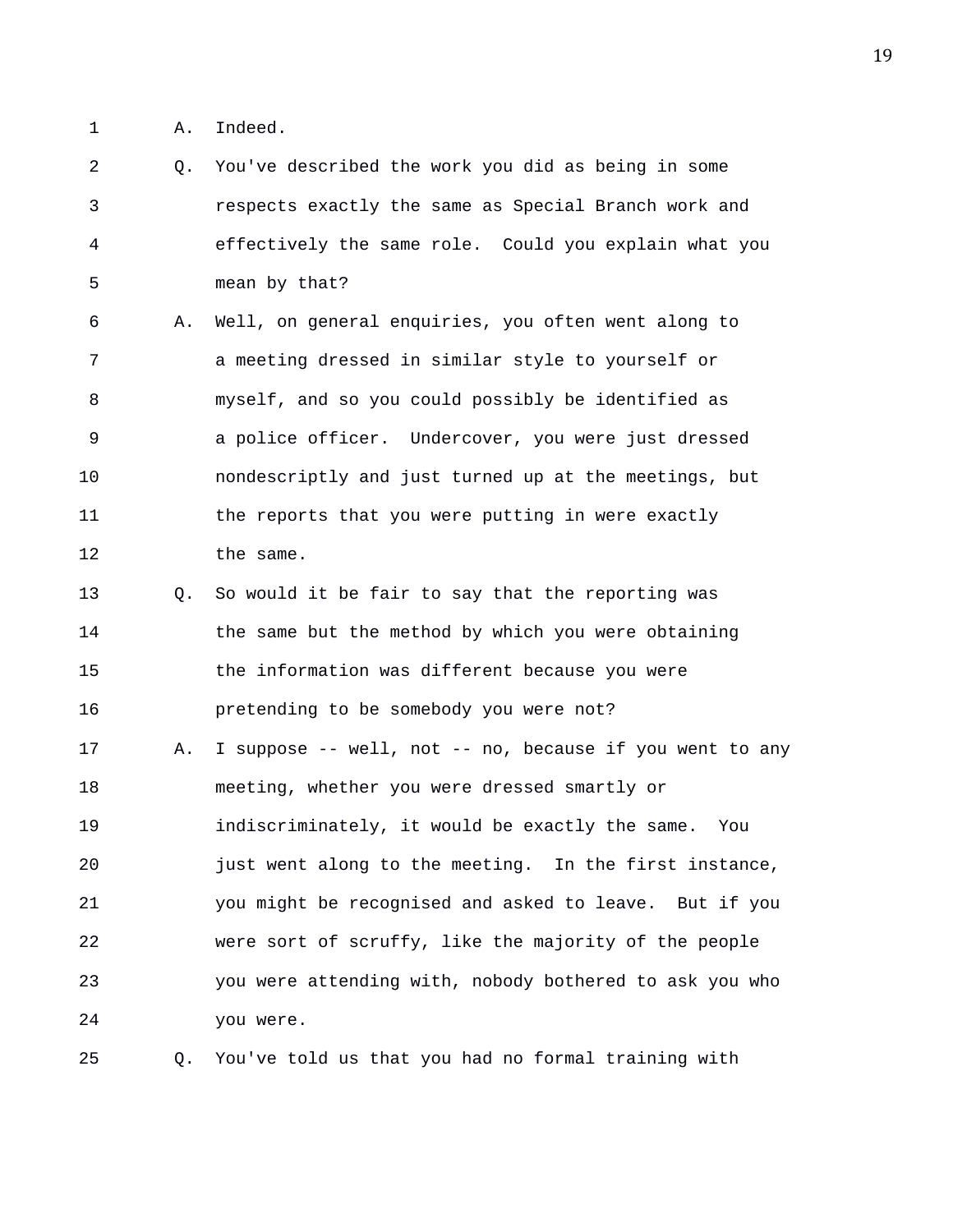1 the SDS. Before dressing up in the clothing you've 2 described, did you speak to any of the other 3 undercover officers about how it was done and what you 4 should do? 5 A. No. 6 Q. You just got on with it? 7 A. Yes. 8 Q. You adopted a cover name, which we know to be 9 "John Graham". Did you do that from the outset? 10 A. I presume so, but I don't recall ever being asked for my 11 name. 12 Q. Now, we know from the reporting that you reported on 13 the Vietnam Solidarity Campaign. Can you help us -- 14 I know that you say in your witness statement you were 15 having some difficulty recollecting, but can you help us 16 how it came to be that you reported on the Vietnam 17 Solidarity Campaign, as opposed to any other group? 18 A. Well, I think they were the group of principal interest 19 as the organisers of the event that we were covering. 20 Q. You say in your witness statement that you simply 21 started attending public meetings. Can you help us at 22 all as to why it was that the public meetings that you 23 attended were in the north west of London? 24 A. Well, it was just the way it was divided up. The -- 25 Camden, I believe, were a fairly prominent group, as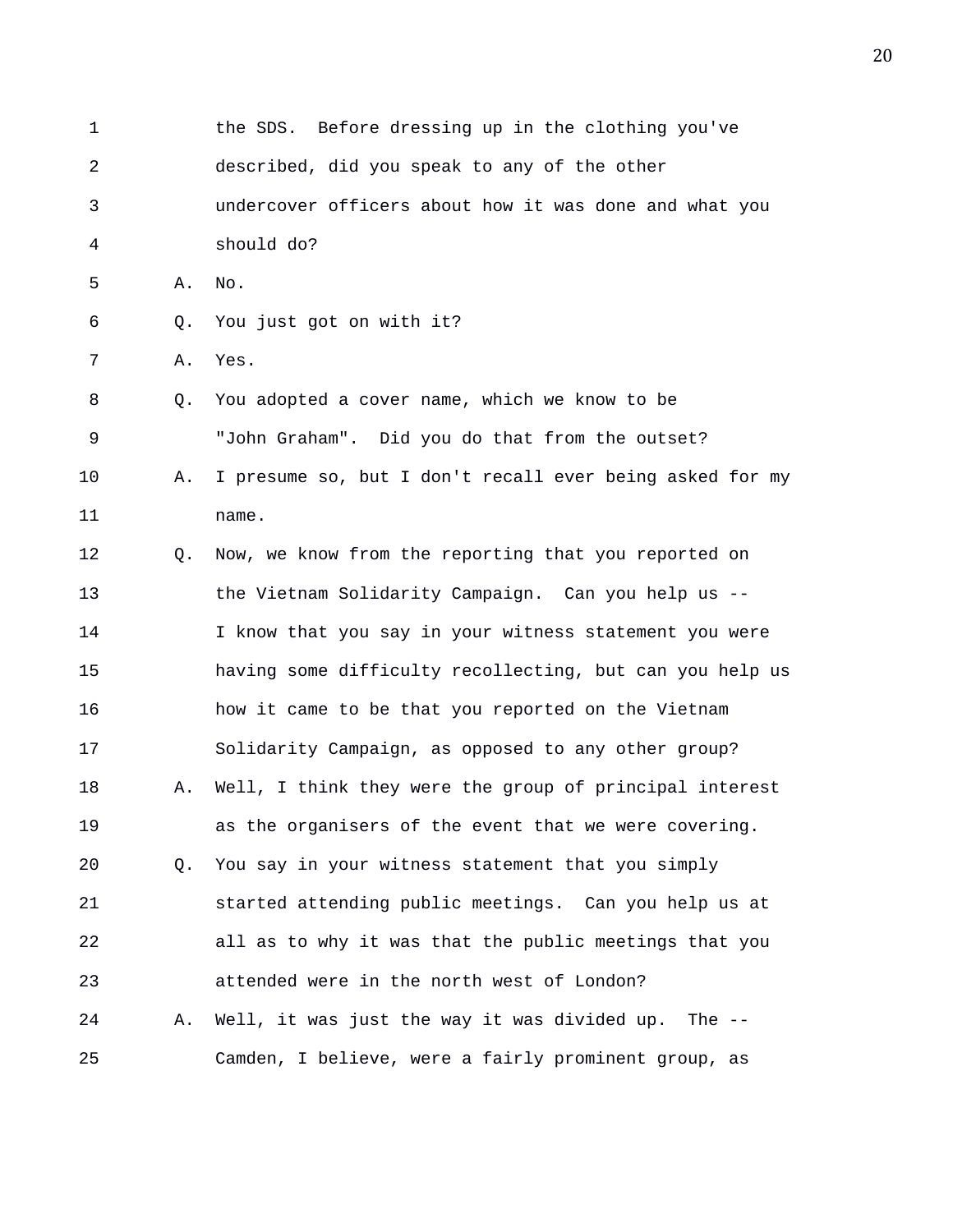1 they contained Geoff Richman, who was something to do 2 with the committee, I believe, of the organisers. 3 Q. You said that it was as a result of how things were 4 divided up. That suggests that somebody in authority 5 steered you in the direction of north west London. Is 6 that fair? Is that right? 7 A. It may well have been. I -- I honestly don't recall. 8 It may have just resulted in the fact that I had 9 a leaflet which referred to that particular group, or 10 that they were more prominent in those days than anybody 11 else. 12 Q. Now, as far as we can tell from the documents and from 13 your witness statement, you served for just over a year 14 in the SDS; is that right? 15 A. I presume so. 16 Q. Now, you do say that the general assumption was the unit 17 would be disbanded at the end of the October 18 demonstration, and you went on, in fact, to serve in 19 the SDS after the October demonstration. Can you help 20 us as to why it was the general assumption that the unit 21 would be disbanded after the October 1968 VSC 22 demonstration? 23 A. Well, only because we were informed that that -- that we 24 were formed to gain information on the next big 25 demonstration following the disorder of the first one.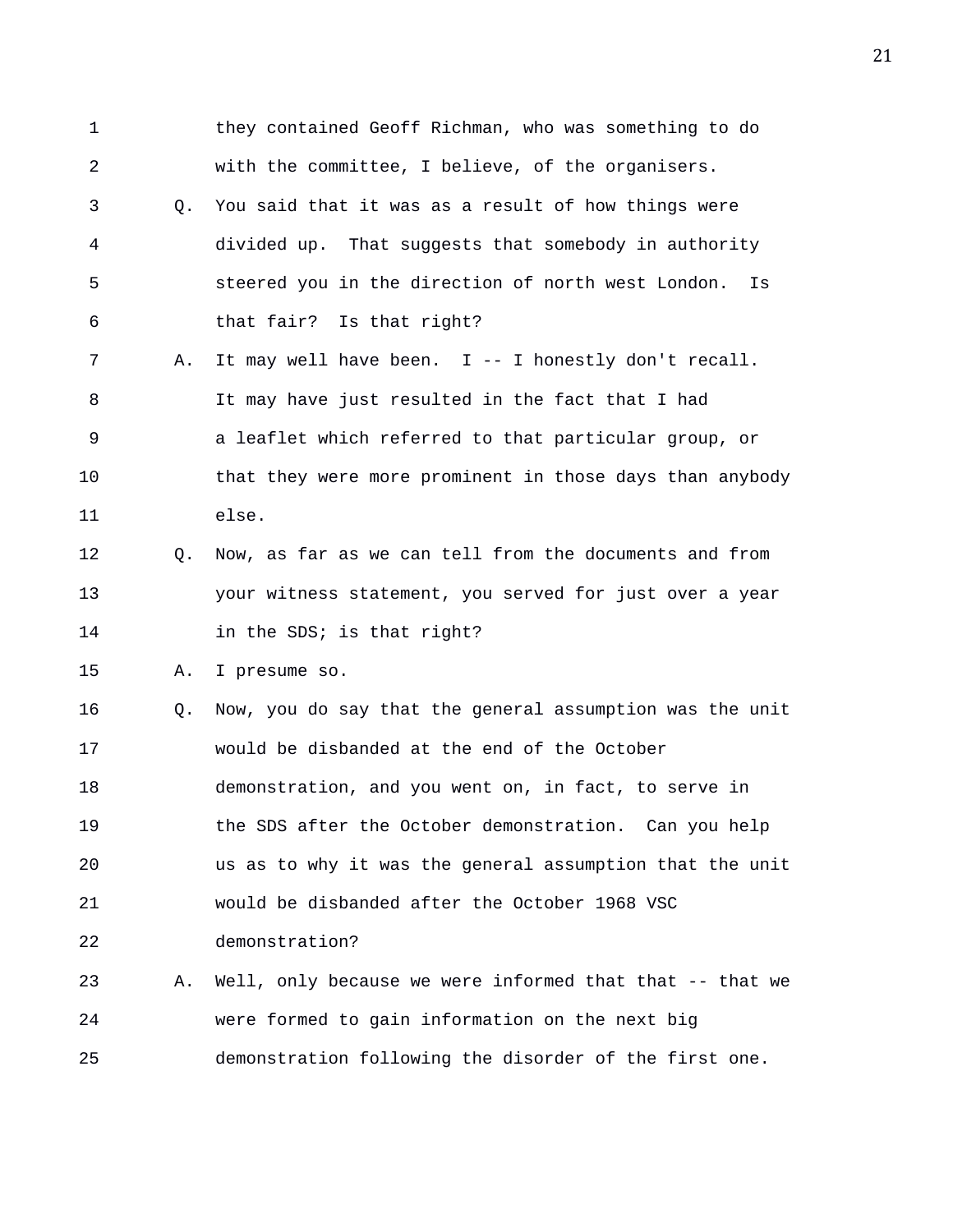1 Q. Now, were you surprised when you continued -- when 2 the unit continued to exist after that demonstration? 3 A. Not really, because it then transpired that 4 the demonstrations were liable to continue. 5 Q. And can you recall any discussion about extending 6 the life of the unit? 7 A. No. 8 Q. Can we move now, please, to the method you used once you 9 had established yourself as someone who attended VSC 10 meetings. You use, in your witness statement, 11 the phrase "great latitude", and that you were able to 12 use your initiative. Could you expand upon that, 13 please. How did that work in practice? 14 A. Well, if you had meetings to go to, you just went to 15 the meetings and then reported on them. 16 Q. In terms of what you did other than meetings, you tell 17 us in your witness statement -- and we've got a document 18 which shows that there was a street performance by 19 the VSC, and you recall going to and participating in at 20 least one street performance? 21 A. Yes. I believe, as far as I recall, they performed at 22 a market in north-west London somewhere, and it was just 23 a -- some kind of performance about people being killed 24 in -- by the Americans in Vietnam. 25 Q. If you went to a street performance, I'm quite curious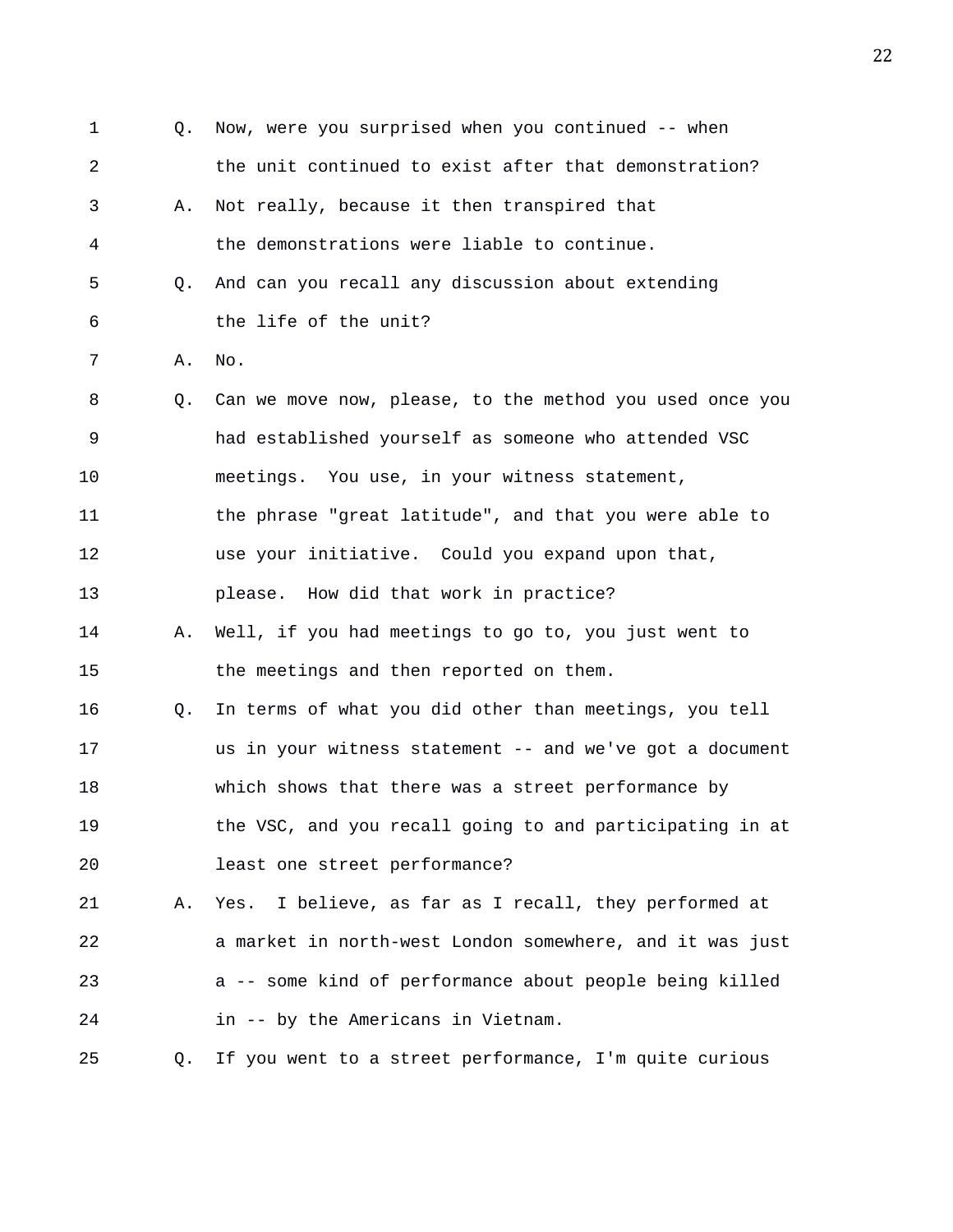| 1  |    | as to what other activities that your group might have   |
|----|----|----------------------------------------------------------|
| 2  |    | staged that you attended. Can you recall any other       |
| 3  |    | activities?                                              |
| 4  | Α. | I don't. I don't -- don't know that they -- they were    |
| 5  |    | only a small group, actually, which fluctuated in        |
| 6  |    | numbers. And apart from attending the various            |
| 7  |    | demonstrations, big or small, I don't know that they did |
| 8  |    | very much else.                                          |
| 9  | Q. | There's some mention in your witness statement about     |
| 10 |    | socialising in the pub. To what extent did you           |
| 11 |    | socialise in the pub with the group you had infiltrated? |
| 12 | Α. | Not very much at all.                                    |
| 13 | Q. | When you say "not very much at all", that gives          |
| 14 |    | the impression that you might have done occasionally; is |
| 15 |    | that fair?                                               |
| 16 | Α. | Yes, after a meeting. But I don't actually recall any    |
| 17 |    | individual time, but I'm sure we did, because            |
| 18 |    | the meetings were sometimes held over a pub, so you      |
| 19 |    | bought a drink when you went downstairs.                 |
| 20 | Q. | And how well did you get to know the members of this     |
| 21 |    | small group?                                             |
| 22 | Α. | Quite well. Well, one or two of them anyway.             |
| 23 |    | Geoff Richman.<br>Although, at the beginning of this     |
| 24 |    | Inquiry, when I was making my statements, I'd            |
| 25 |    | forgotten -- forgotten his name.                         |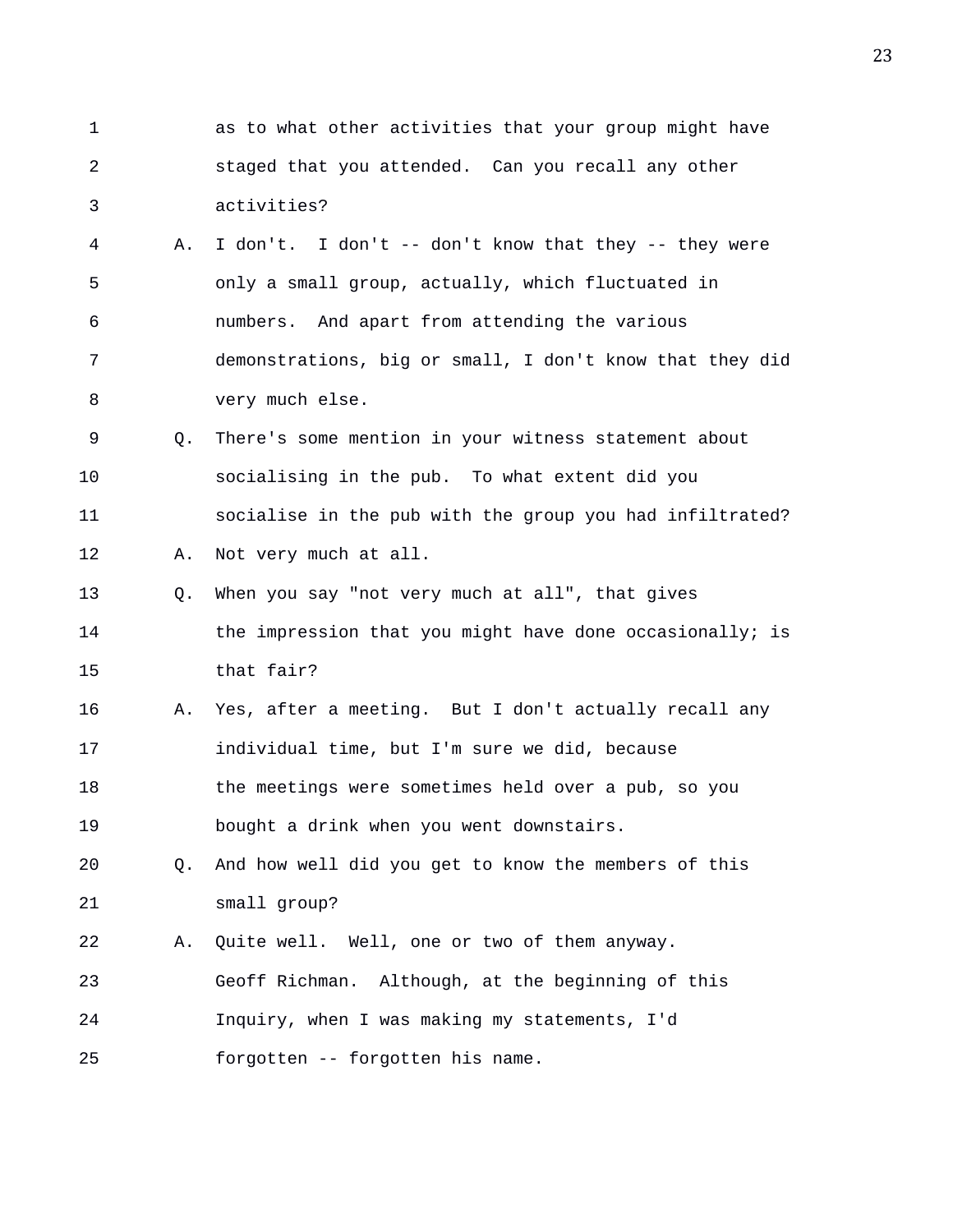1 Q. Yes, well, it was a long time ago.

2 When you say "quite well", can you give us some idea 3 at what level you were familiar -- you and he were 4 familiar? 5 A. I never met him socially outside. He and his wife I met 6 every time they were at the meetings. And he was -- 7 I mean, he was a doctor, a very pleasant individual, and 8 so was his wife. And they both died in tragic 9 circumstances. 10 Q. And so, were you at the level where you might have 11 a chat with them either during or after the meetings? 12 A. Yes, we just -- just talked in general terms really. 13 I can't -- can't recall any specific item of discussion. 14 Q. Now, you've said that the meetings you attended were not 15 closed but some of them were not advertised. Can you 16 help us as to whether there was any attempt by 17 the groups you infiltrated to do anything secretly, or 18 to hide from public view their views or what they were 19 doing? 20 A. Not at all. 21 Q. Now, the reports that we've found which bear your name

22 we've sorted chronologically, and a pattern emerges when 23 one does that. The first is that the earliest reports 24 bearing your name all concern the North-West London VSC 25 Ad Hoc Committee in the period between August and --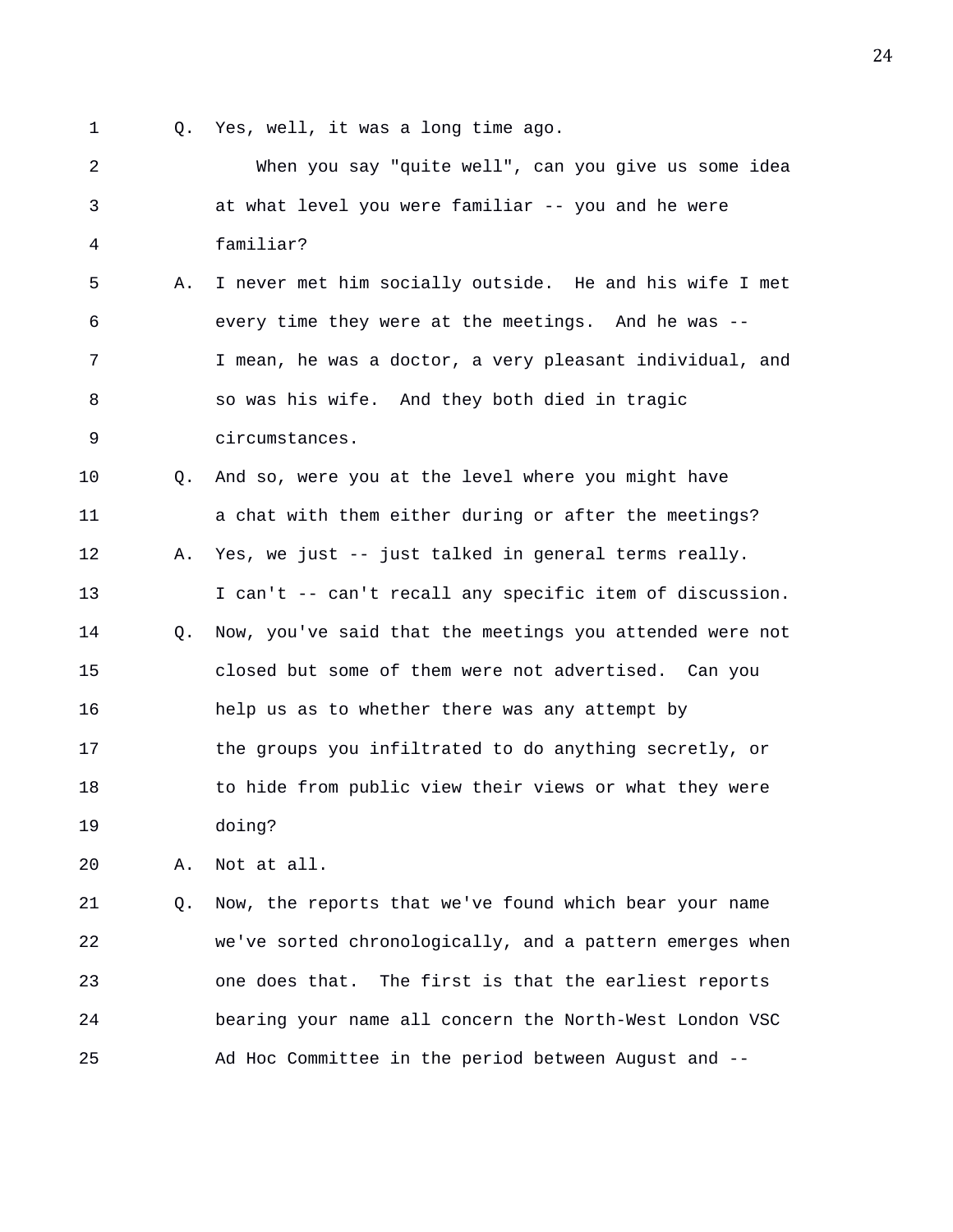- 1 September and October 1968. And then the next branch 2 that's mentioned is Hampstead, on 30 October. 3 Is there a reason why your early reports are all 4 from the Ad Hoc Committee before we see any reports from 5 a specific branch? 6 A. Again, I -- I -- I can't remember. 7 Q. And the reports from the Ad Hoc Committee from early 8 September record that at that stage, there were 9 differing opinions as to an appropriate choice of target 10 for the October demonstration. Can you recall there 11 being debate about what the target of the October
- 12 demonstration should be?
- 13 A. Well, that was common throughout the various groups that 14 were involved. I know other groups were more militant, 15 and -- I think the idea of our group was that we were 16 going to, again, march -- try to march to the American 17 Embassy.
- 18 Q. There came a point in time when the National Committee 19 decided that that wasn't going to be the official route; 20 and there's a report from the Ad Hoc Committee that you 21 were attending that says there was a vote to follow 22 the official route. Can you recall that?

23 A. Not really, no.

24 Q. Can you recall whether or not, once the National 25 Committee had decided that the VSC's route was going to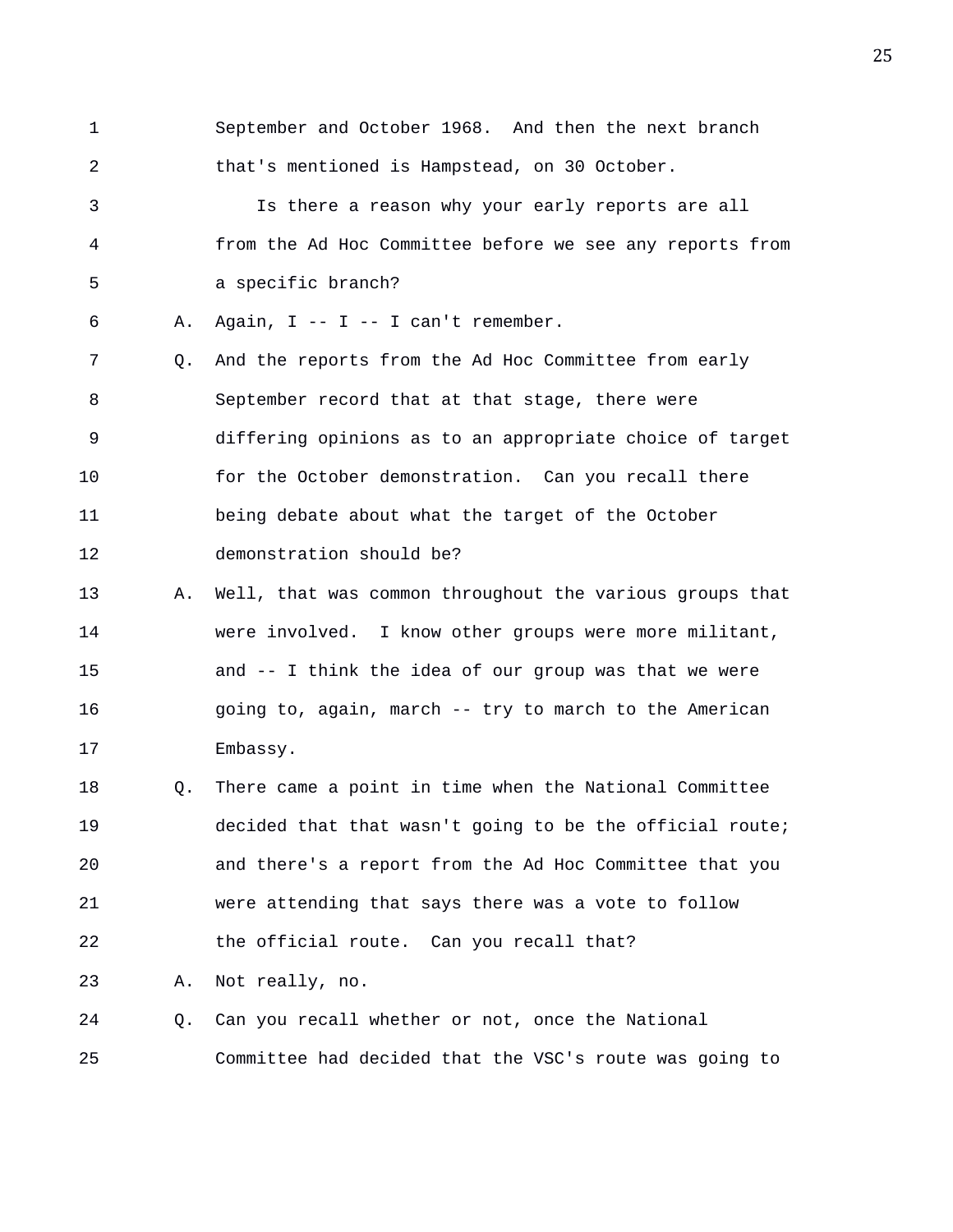- 1 be to Hyde Park and not Grosvenor Square, whether or not 2 that was settled from the point of view of your local 3 group?
- 4 A. Oh, definitely, yes. They were very respondent to 5 the views. As I say, Geoff Richman was involved in -- 6 in setting the route. So of course, the committee -- 7 the local group that he belonged to in Camden which 8 I was at naturally agreed with what he said. 9 Q. Now, the documents show that you attended a number of
- 10 the North-West London Ad Hoc Committees with 11 Conrad Dixon. Can you help us as to why, as the chief 12 inspector of the SDS, he attended VSC meetings?
- 13 A. Well, I suppose to keep himself informed as to what was 14 going on, as that was the primary object of -- of the -- 15 the SDS at the time.
- 16 Q. It seems to suggest a hands-on person who led from 17 the front. Is that a fair assessment?
- 18 A. Yes, indeed.
- 19 Q. We've got a report from the end of October, just after 20 the October demonstration, from the Hampstead VSC. It's 21 the only report we've found with your name that refers 22 to the Hampstead VSC. Can you recall whether or not you 23 went to any more than that single meeting? 24 A. No.
- 25 Q. And at that meeting, one of the things that's been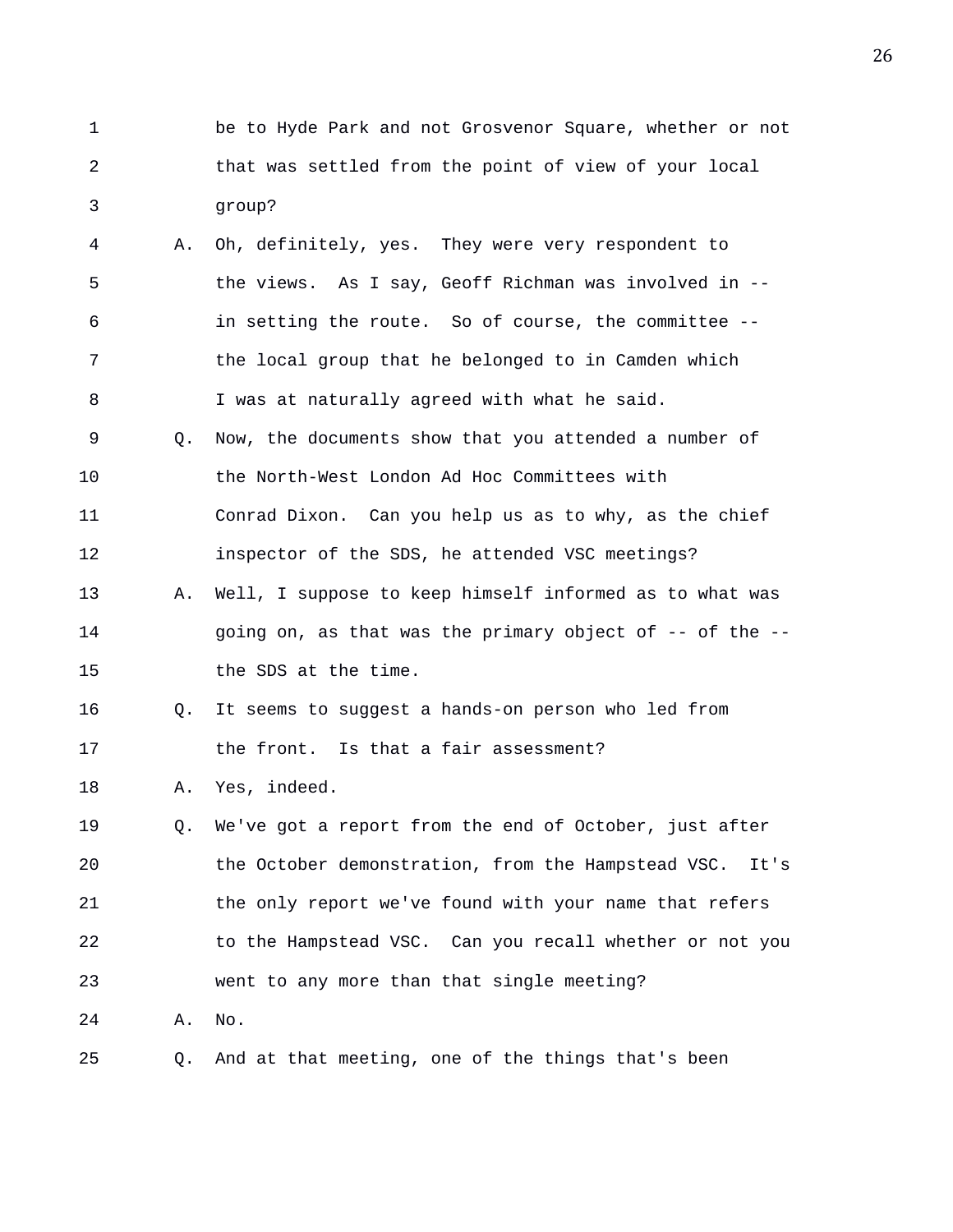1 recorded is that the Kilburn and Willesden VSC was to be 2 reformed. And after that, we do see a number of reports 3 from the Kilburn and Willesden VSC branch. Can you 4 recall anything about the reformation of that branch and 5 how you came to attend its meetings?

6 A. Not really. They were very fluid. And to -- to gain 7 support for the particular meeting, they obviously tried 8 to recruit from other groups, just by letting them know 9 that there was going to be a meeting of a different 10 group.

11 Q. The reports that we've got from the Kilburn and 12 Willesden VSC bearing your name appear to be reports 13 where you are the only SDS officer in attendance, which 14 contrasts with your reports on the Camden VSC, where you 15 are usually, but not always, alone, and your reports 16 from the Ad Hoc Committee, where sometimes you're with 17 Conrad Dixon. Is there any reason why you attended 18 the Kilburn and Willesden meetings such that you were 19 the only SDS officer there?

20 A. Maybe other people were busy elsewhere. I -- I don't 21 know, quite honestly.

22 Q. When you were at a meeting with another SDS officer, did 23 you go literally together, or were you both at the same 24 meeting but not acknowledging one another?

25 A. Oh, both.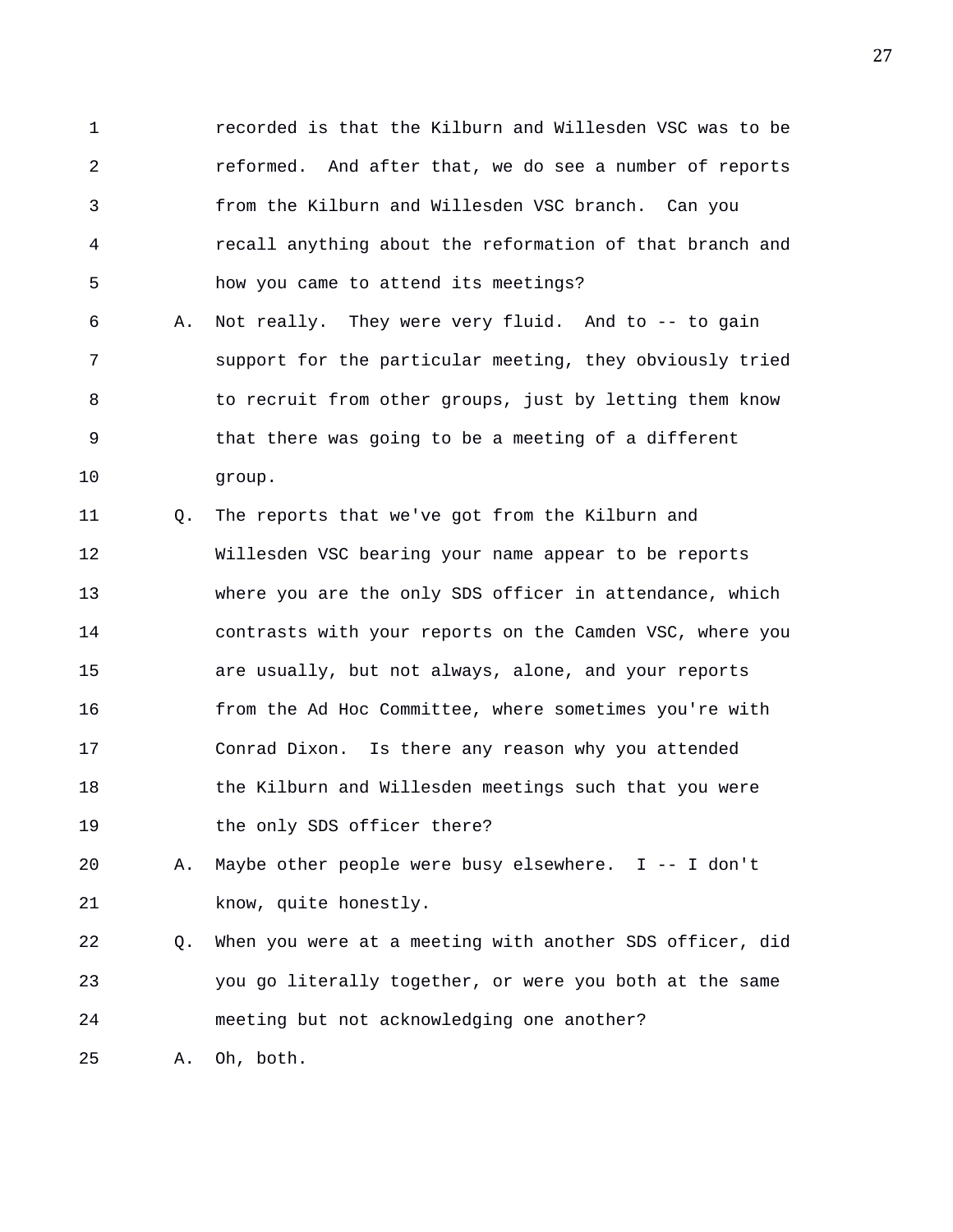- 
- 1 Q. When you say "both", did it just depend on

2 the circumstances?

3 A. And the officer. I mean, I obviously knew Conrad, but 4 if anybody else turned up for whatever reason, you 5 didn't acknowledge them unless they were -- happened to 6 be in the group that you were talking to at the time. 7 Q. Now, in -- you moved on, then, to the Camden VSC; and, 8 by volume, most of your reports are from the Camden VSC. 9 There comes a time when you write an article for 10 the publication "Red Camden". I'm just going to ask for 11 that to be called up, please. Could we have 12 <UCPI0000007701>. Could we go to page 9, please, 13 <UCPI0000007701/9>. Yes, if we could blow that up. 14 The article I want is the one on the bottom of the page, 15 please. Thank you. 16 Now, can you help us, first of all, before I start 17 reading into the transcript, 329, what was 18 the publication "Red Camden"? 19 A. I have absolutely no idea and I had no recollection of 20 the article until it was brought to my attention. 21 Q. Have you had an opportunity to look at the article now? 22 A. Only what's on the screen now. 23 Q. Right. 24 It bears your cover name in the top right-hand 25 corner. I'll give you a moment, if you want to look at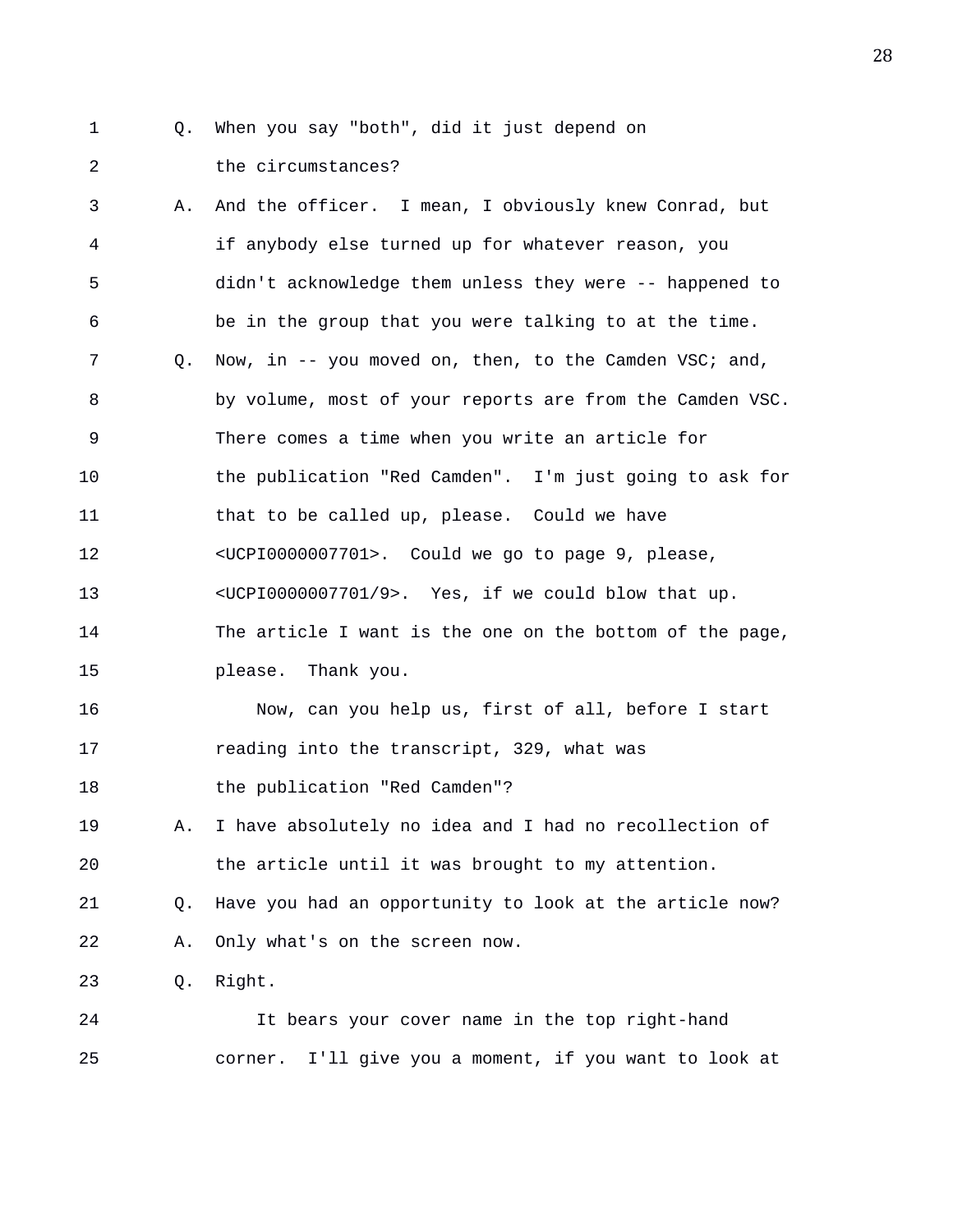1 it again, to absorb the contents, but the question I'm 2 going to ask you is, did you write this article? 3 (Pause) 4 A. I don't recall it, and the wording is not the sort of -- 5 it looks quite eloquent, actually. It doesn't look 6 anything like if I was writing an article, I must admit. 7 Q. It does bear your cover name, doesn't it? 8 A. Apparently, yes. 9 Q. I appreciate I'm asking you to recall something actually 10 slightly more than half a century ago, but it does look 11 like this article was attributed to you, doesn't it? 12 A. Yes. The thing that I find -- this might be sort of 13 diverting, but it quotes money, and I have never been 14 used to, when I attend personal meetings of clubs 15 I belong to, when the treasurer is reading out sums of 16 money, I never bother taking them down. And I just -- 17 it sounds silly, but I don't -- I just don't recall why 18 it was put down to me, but I honestly don't think that 19 I had anything to do with this article. 20 Q. I see. 21 Were you given any -- any steer, one way or 22 the other, as to whether or not you should get involved

23 in something like writing an article for a group's 24 publication?

25 A. We weren't -- as far as I recall, we weren't given any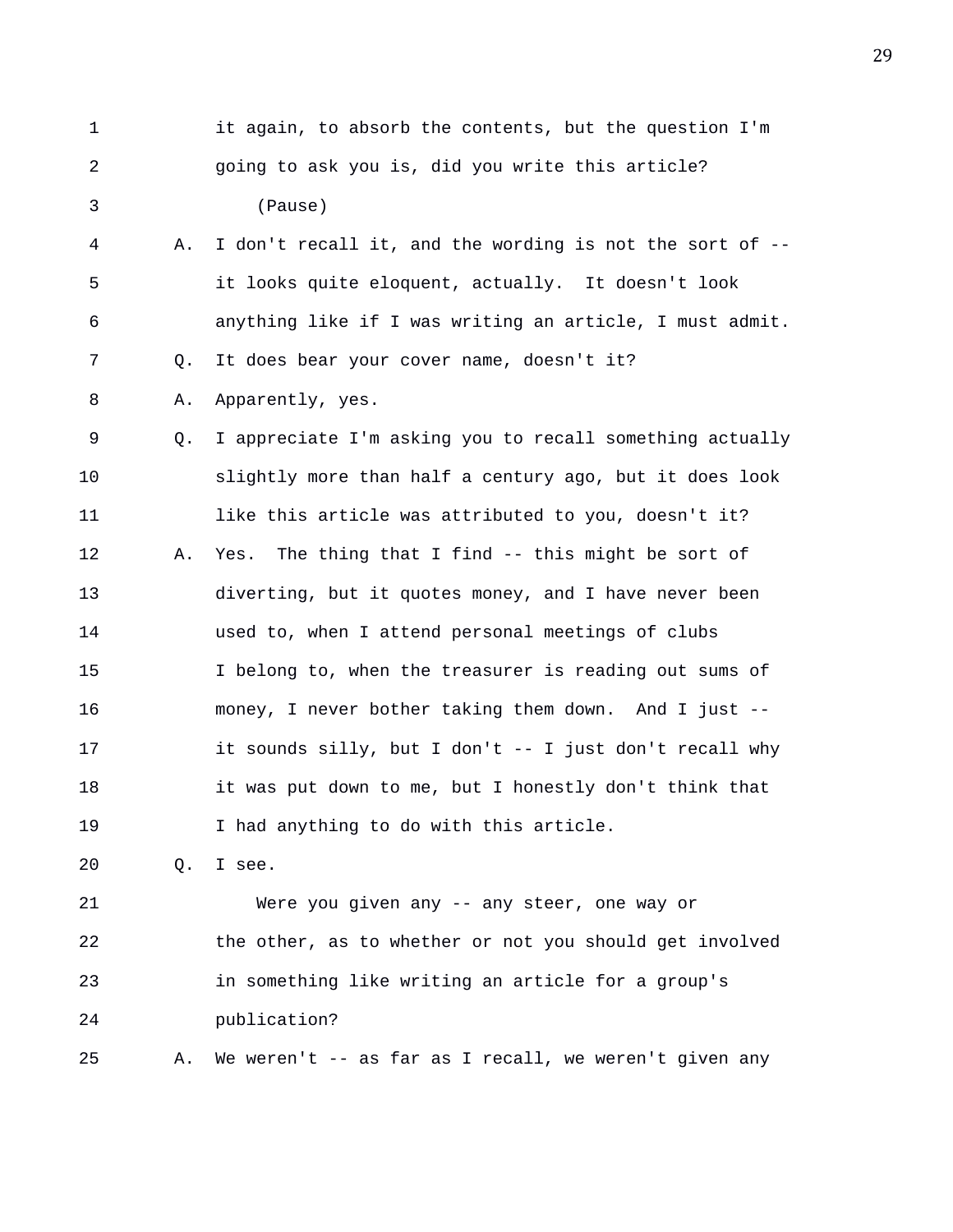1 **instructions either way.** 

2 Q. Would there have been anything to prevent you writing an 3 article for "Red Camden" in order to show that you were 4 a member -- an active member of that organisation and 5 maintain your cover? 6 A. If I'd been asked to do something, I probably would have 7 done, if I'd been asked by the chairman of the group 8 that I belonged to; in this case Geoff Richman, 9 I suppose. But I don't know that I ever was. 10 Q. And were you given any instructions as to whether or not 11 you should try and influence the thinking or the actions 12 of the group that you were reporting on? 13 A. I don't know that I was ever given an instruction to 14 that effect, but I certainly wouldn't have tried to 15 influence them either way. 16 Q. I think in those circumstances, 329, I won't in fact go 17 any further with this article. 18 A. If -- if I can just say that I -- I would feel that with 19 me being away from the office, that this may well have 20 been written by Conrad Dixon, and just put my name on it 21 because I may have been at the meeting where this was 22 all spoken about. But I can honestly say that from 23 the wording, the way it's written, it's not my style, is 24 all I can say. 25 Q. Do you know whether or not Conrad Dixon would have had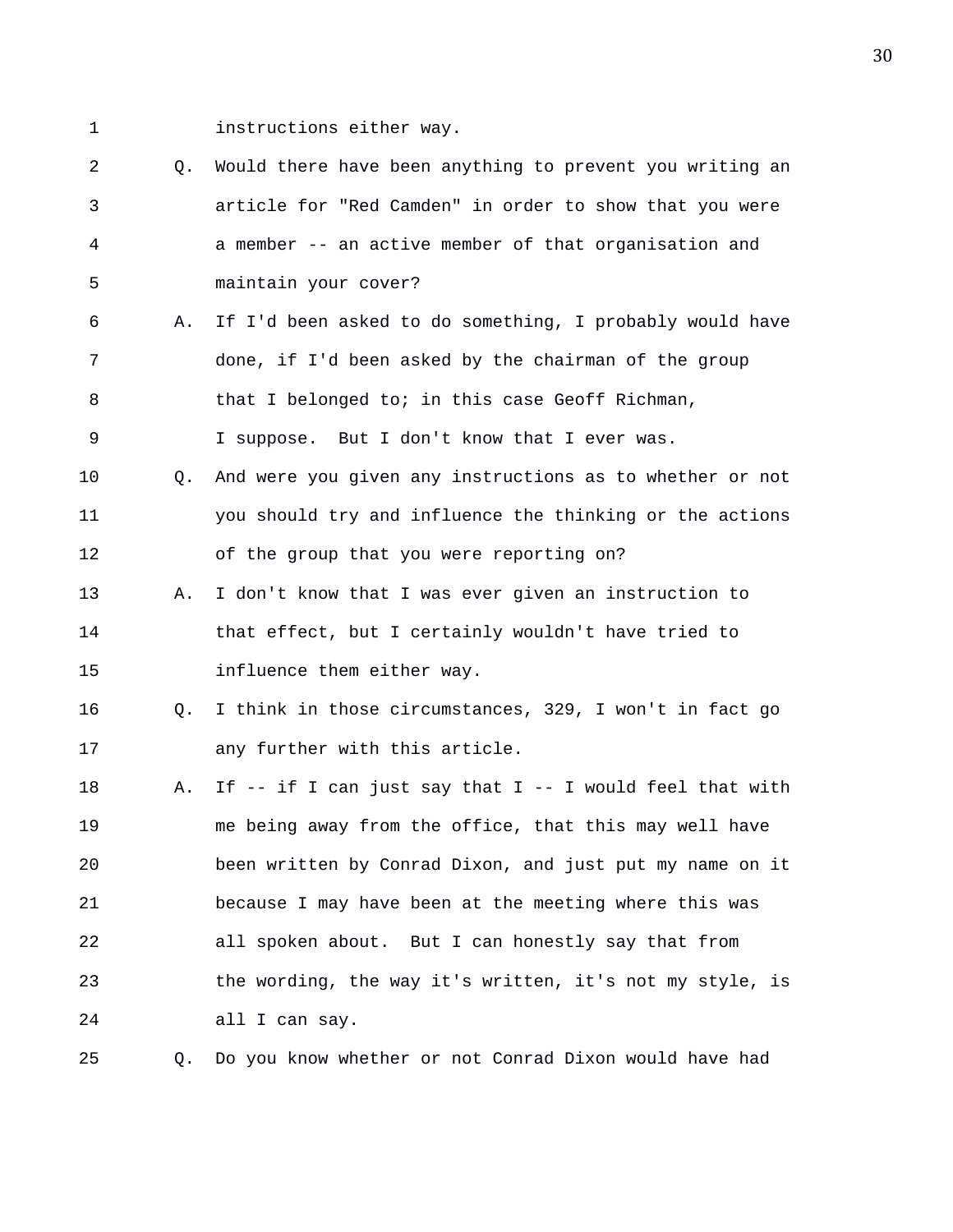1 a view as to whether writing an article for "Red Camden" 2 was for the purposes of maintaining your cover, or in 3 order to influence the trajectory of the group, or both? 4 A. I have absolutely no idea. I don't even know 5 the publication that it was printed in. I -- I've no 6 knowledge of it at all. 7 Q. I see. 8 It's quite a long article, so I won't read it all 9 into the transcript, but people following the Inquiry 10 will be able to read it for themselves, because it will 11 be published very shortly. 12 A. I would say, I think it's very well written, whoever 13 did it. 14 Q. Thank you. 15 You describe Conrad Dixon as having been remembered 16 by the Camden branch, and that he'd attended in 17 the cover of wearing a yachtsman's outfit. Can you help 18 us any further with what might have been said about 19 Conrad Dixon by the Camden branch? 20 A. I know that he was very well liked, is all I can say, 21 really. I don't know that anyone ever thought that he 22 was anything other than a -- a good member. 23 Q. You describe the Camden VSC in terms which suggest they 24 were revolutionary but they were not going to use 25 violence to try and achieve their ends. Could you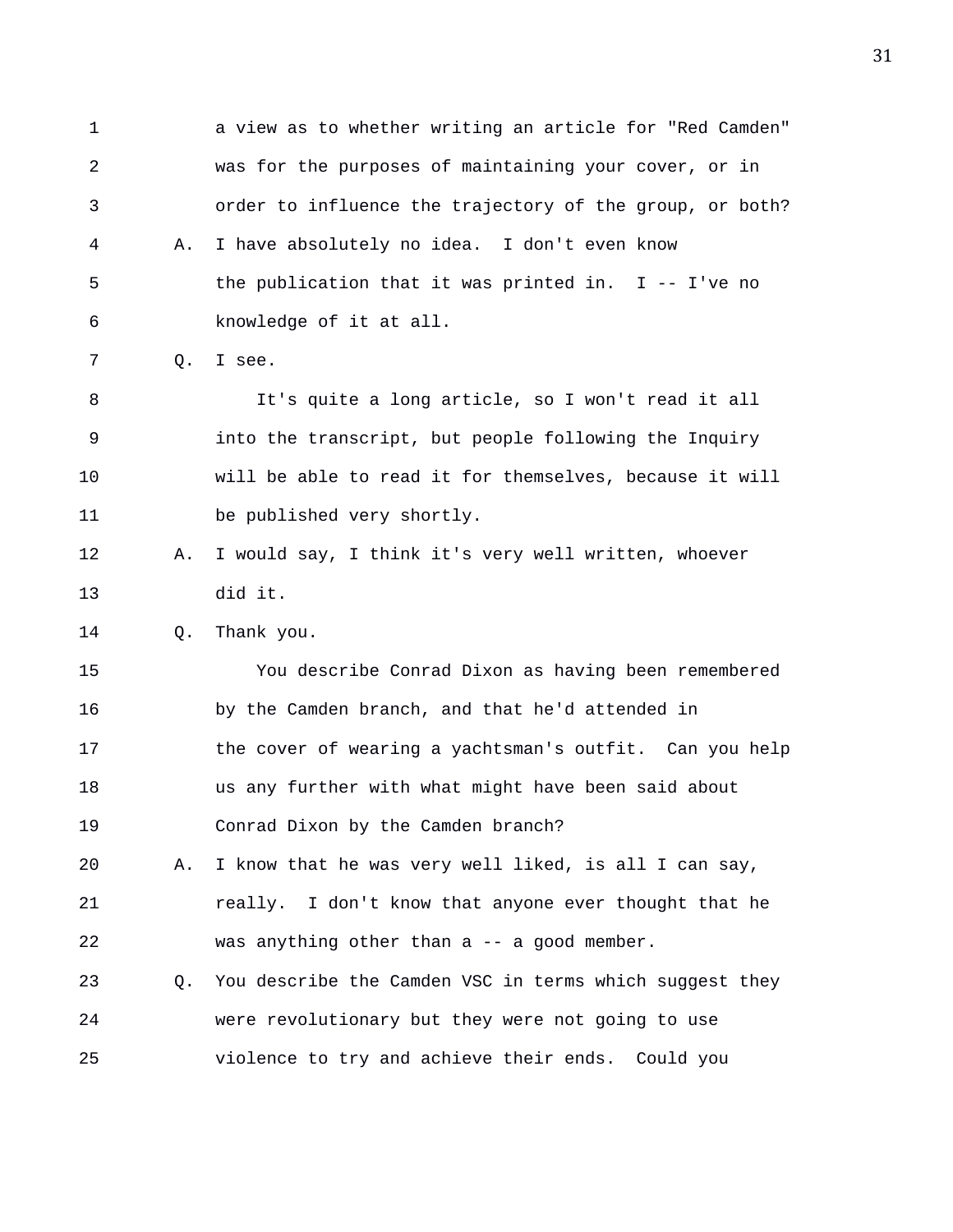1 describe in what sense you understood them to be 2 revolutionary? 3 A. Well, they -- they wanted to change the government. 4 Q. And if they were not going to use violence, how 5 were they going to seek a change of government? 6 A. To try and persuade people to their point of view. 7 Q. In addition to the branch meetings that you attended and 8 reported on, there are some reports about -- which 9 suggest you attended large VSC meetings, one of which is 10 the meeting on 17 September 1968. Can you recall going 11 to a large VSC meeting on 17 September 1968? 12 A. Well, I can't recall individual meetings at this 13 distance, but I know we went to meetings at Conway Hall. 14 Q. Could we have up, please, <MPS-0738583>. 15 This is -- the report itself is dated 18 September. 16 It's a VSC campaign October 27 Ad Hoc Committee meeting 17 of the day before, 17 September. It doesn't actually 18 say at the top of the page where it was held, but it was 19 on the subject of "Why do we demonstrate?" Geoff Richman 20 was there, amongst others. 21 Could you scroll down to the second half of 22 the page, please. 23 You'll see there, 329, that 250 people are recorded 24 as having attended. 25 And could we go over the page, please,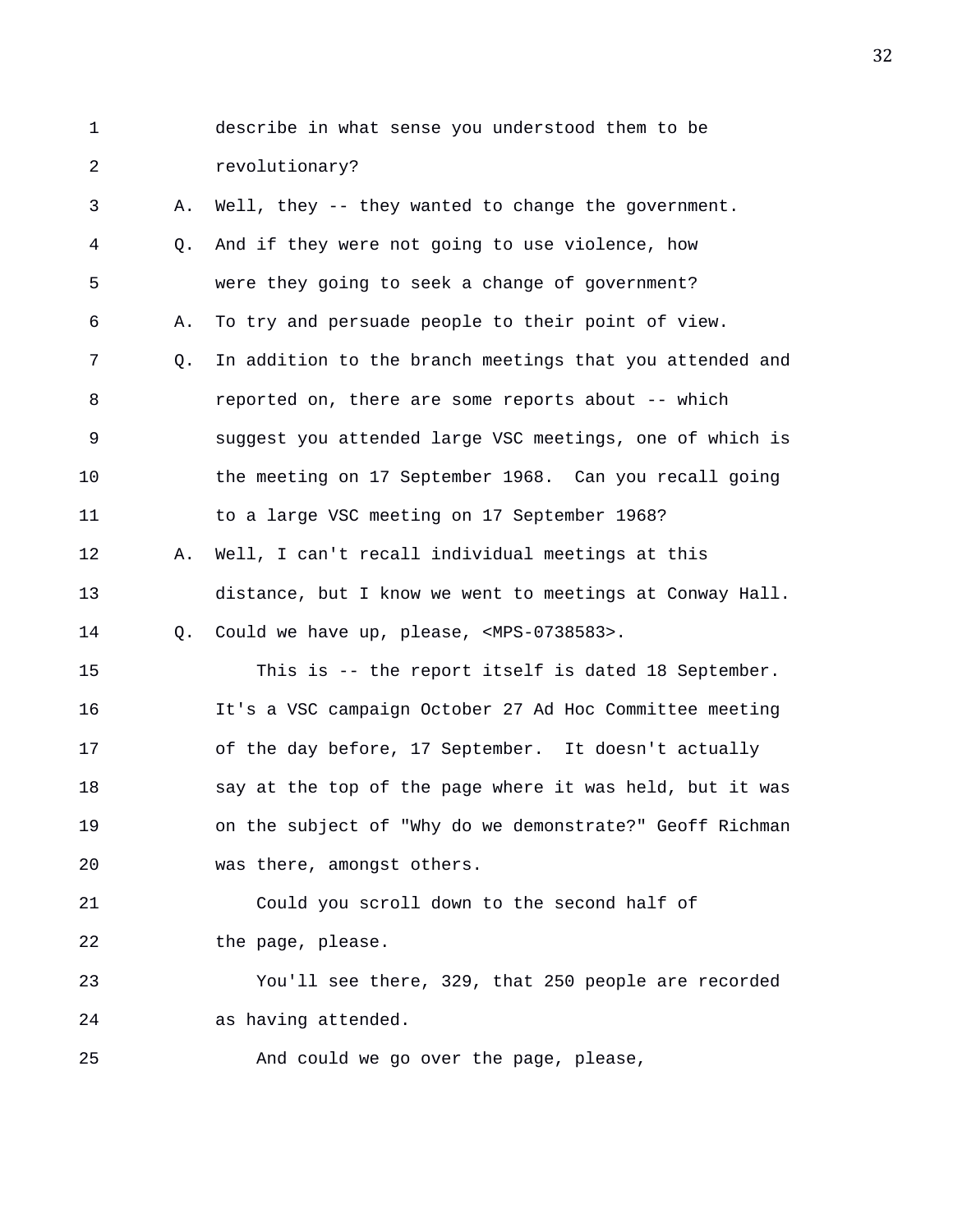1 <MPS-0738583/2>. Thank you.

2 First of all, could we look at the bottom, 3 counter-intuitively.

4 According to the report there were a number of 5 police officers present. There was Chief 6 Inspector Dixon, HN33, Detective Inspector Saunders, 7 Detective Sergeant Wilson, Detective Sergeant Creamer, 8 Detective Sergeant Fisher, Detective Constable Moss and 9 yourself.

10 That is a lot of police officers to be attending 11 a single meeting, and as I understand it, mainly SDS -- 12 members of the SDS. Can you help us as to why so many 13 members of SDS attended this meeting?

14 A. I can only imagine -- I mean, there were quite a lot of 15 people there. It may have been a question of -- that 16 there was nothing else on, so people felt that they 17 ought to be doing something.

18 And secondly, of course, that if major decisions 19 were being made as to future action, the more people 20 that had memories of it -- because you couldn't be 21 making notes at the time, the more people there, 22 the more people you had remembering things and 23 identifying people present.

24 Q. Could we go to the top of the page, please. Under 25 the heading "Remarks", it reads: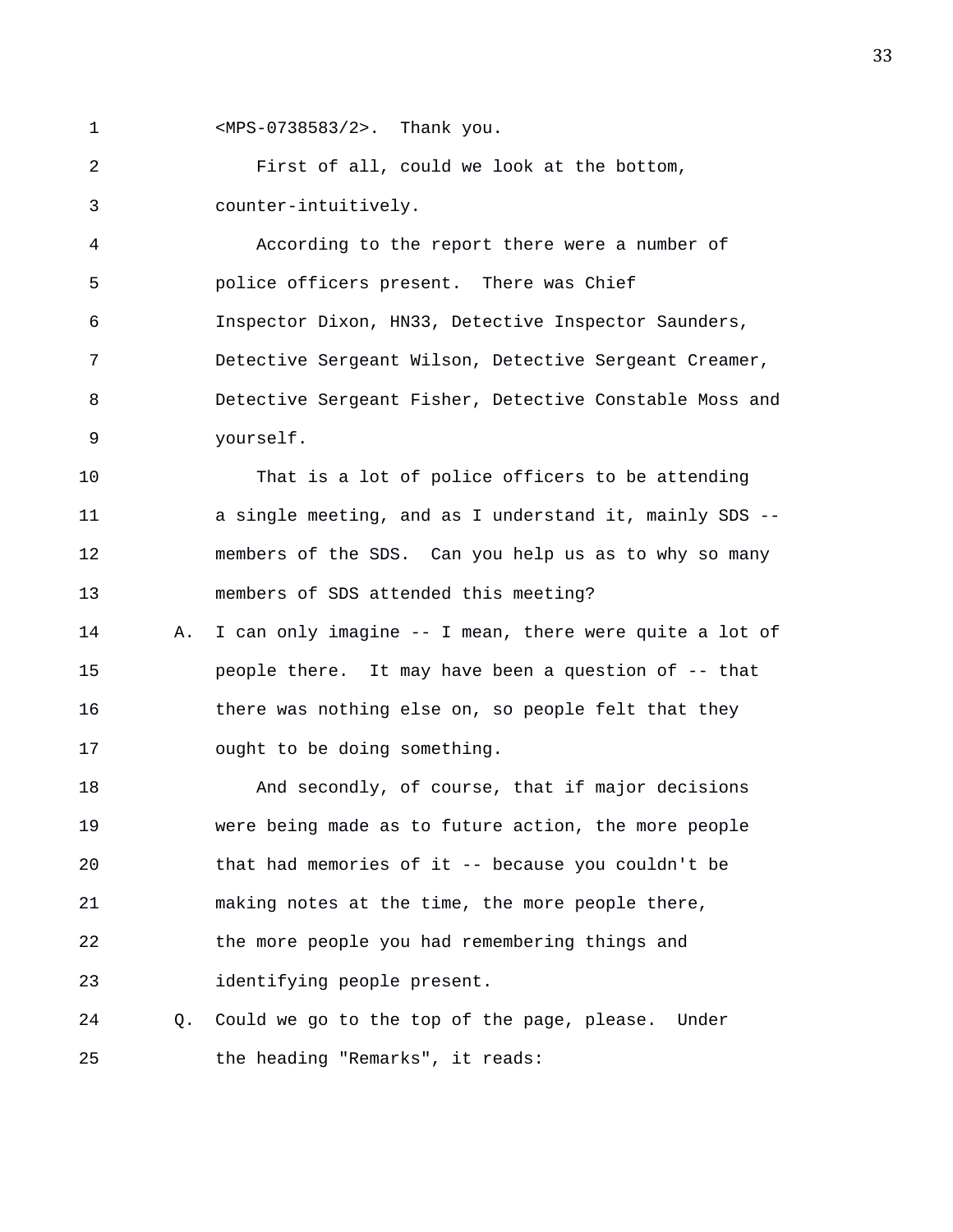1 The Set speeches were made by persons listed overleaf 2 in the order given. Most of them promoted the official 3 line on the demonstrations as given at Sheffield, but 4 Chris Harman suggested that Downing Street and 5 the Foreign Office should be the objectives, while 6 Barney Davies said that the YCL would not object to 7 the march passing through Grosvenor Square.

8 "There then followed numerous contributions from 9 the floor, accompanied by much heckling and 10 interruption. The Maoists eventually forced a vote on 11 the issue of having a demonstration on the 26th October 12 directed at Downing Street, followed by one on the 27th 13 October directed at Grosvenor Square. By 108 votes to 14 70, this resolution was defeated and the meeting ended 15 with no firm decision being taken."

16 Can you recall the Maoists being outvoted? 17 A. I can't remember details of the meetings. But any large 18 meeting -- that that you've just read out, the last 19 paragraph, would -- you could have put in any of 20 the meetings of a large group, because there were so 21 many different opinions from different groups. 22 Q. You say at paragraph 180 of your witness statement 23 <MPS-0738576/33>:

24 "I do not remember whether or not I voted in 25 the ballot. I would imagine that I did if I attended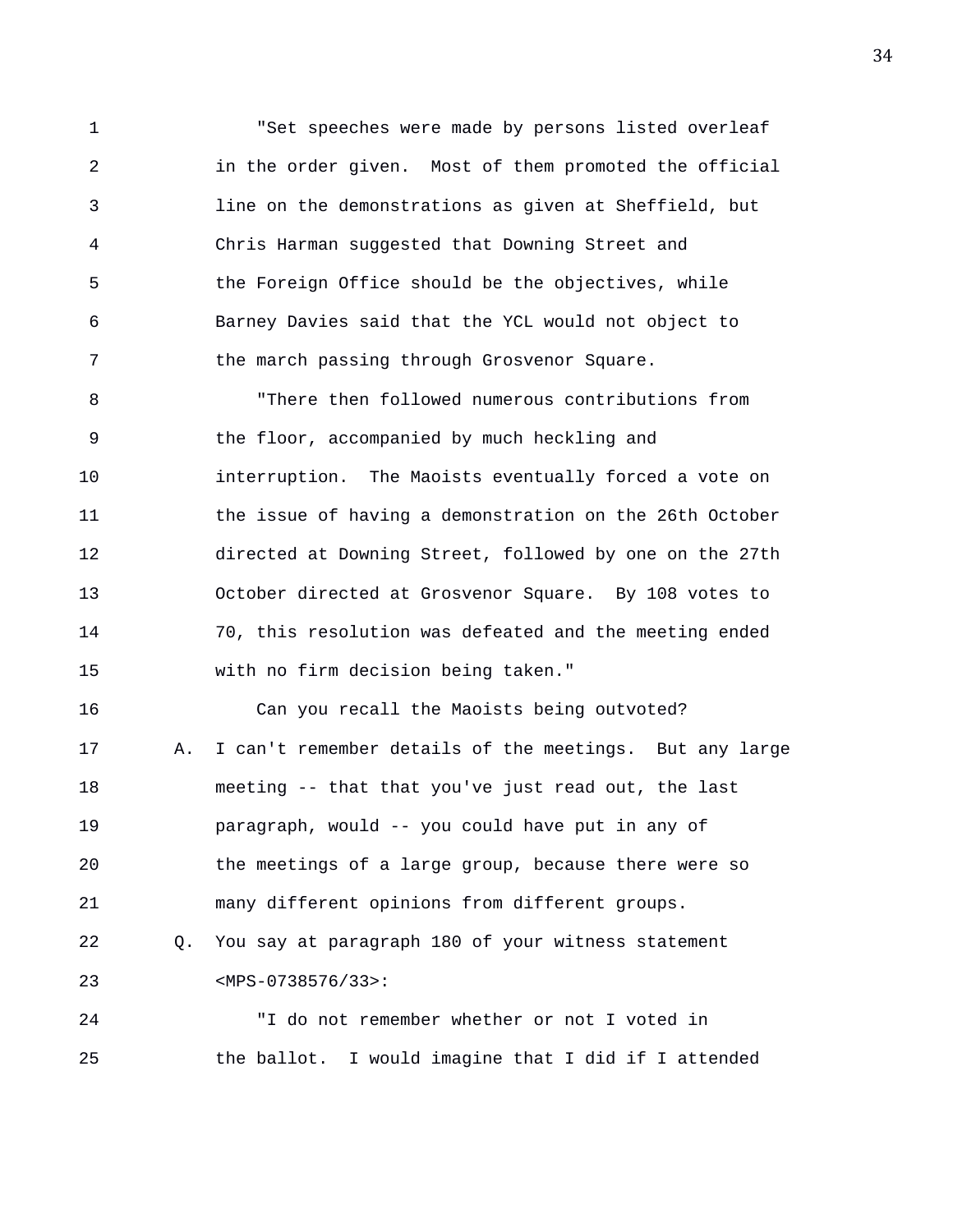| 1  |    | the meeting with my group as it would have risked        |
|----|----|----------------------------------------------------------|
| 2  |    | compromising my cover and would have appeared odd if     |
| 3  |    | I sat there and did not vote with them."                 |
| 4  |    | Is that right?                                           |
| 5  | Α. | I would imagine so, yes.                                 |
| 6  | О. | Do you know whether or not that was also a practice that |
| 7  |    | your colleagues would have followed?                     |
| 8  | Α. | I have no idea.                                          |
| 9  | 0. | Can you recall whether there was ever any risk that you  |
| 10 |    | might be involved in a vote where your vote could        |
| 11 |    | influence the outcome of events?                         |
| 12 | Α. | I doubt it.                                              |
| 13 | Q. | I think it's fair to say on the arithmetic of the vote   |
| 14 |    | we have just looked at, there is no prospect that your   |
| 15 |    | vote or that -- or any that your colleagues might have   |
| 16 |    | cast could have made a difference.                       |
| 17 |    | Would it have been a matter on your mind if voting       |
| 18 |    | in a group's ballot that you might be influencing        |
| 19 |    | the course of events?                                    |
| 20 | Α. | No, I wouldn't have thought so, because it would only be |
| 21 |    | at large meetings like that that votes were taken; and   |
| 22 |    | it's just a question of sticking your hand up with       |
| 23 |    | the majority once you knew which way the vote was going  |
| 24 |    | to go anyway.                                            |
| 25 | Q. | Can we take that document down, please, and can we go    |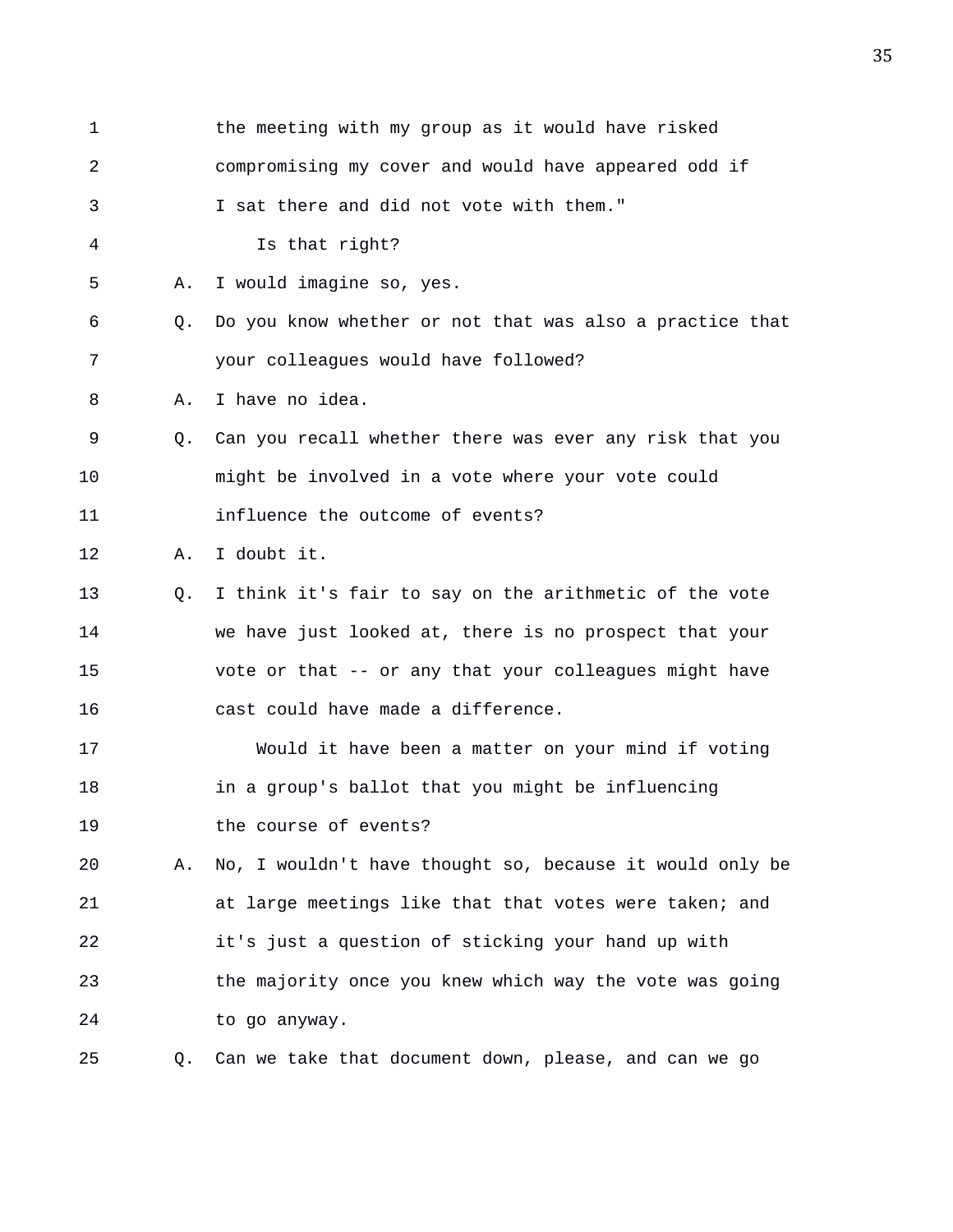1 back to the meeting of the report, the September report, 2 which is <MPS-0738583/2>. Thank you very much. Could 3 we go to the bottom of the page, please.

4 I just want to correct something I said. Apparently 5 there is a mistake in one of the redactions. The second 6 name in the list of officers present should be HN332, 7 who was a detective inspector in the SDS. I'm just 8 correcting that for the record, 329.

9 Can we now take that document down, please, and go 10 to <MPS-0730768>. Thank you.

11 This is a report on a VSC meeting at Conway Hall on 12 11 November 1968, reporting back on the October 13 demonstration. You'll see from the top of the page 14 there that Tariq Ali and Ernest Tate are both recorded 15 as present.

16 Could you scroll down to the bottom of the page, 17 please.

18 You'll see this was a large meeting, 100 people are 19 recorded as being present.

20 And if we could go to page 2, please,

21 <MPS-0730768/2> and first of all the bottom the page.

22 Again, this is a meeting at which there were 23 a number of police officers present,

24 Chief Inspector Dixon, TN34, yourself, HN326 and HN321. 25 Could you go to the top of page 2, please.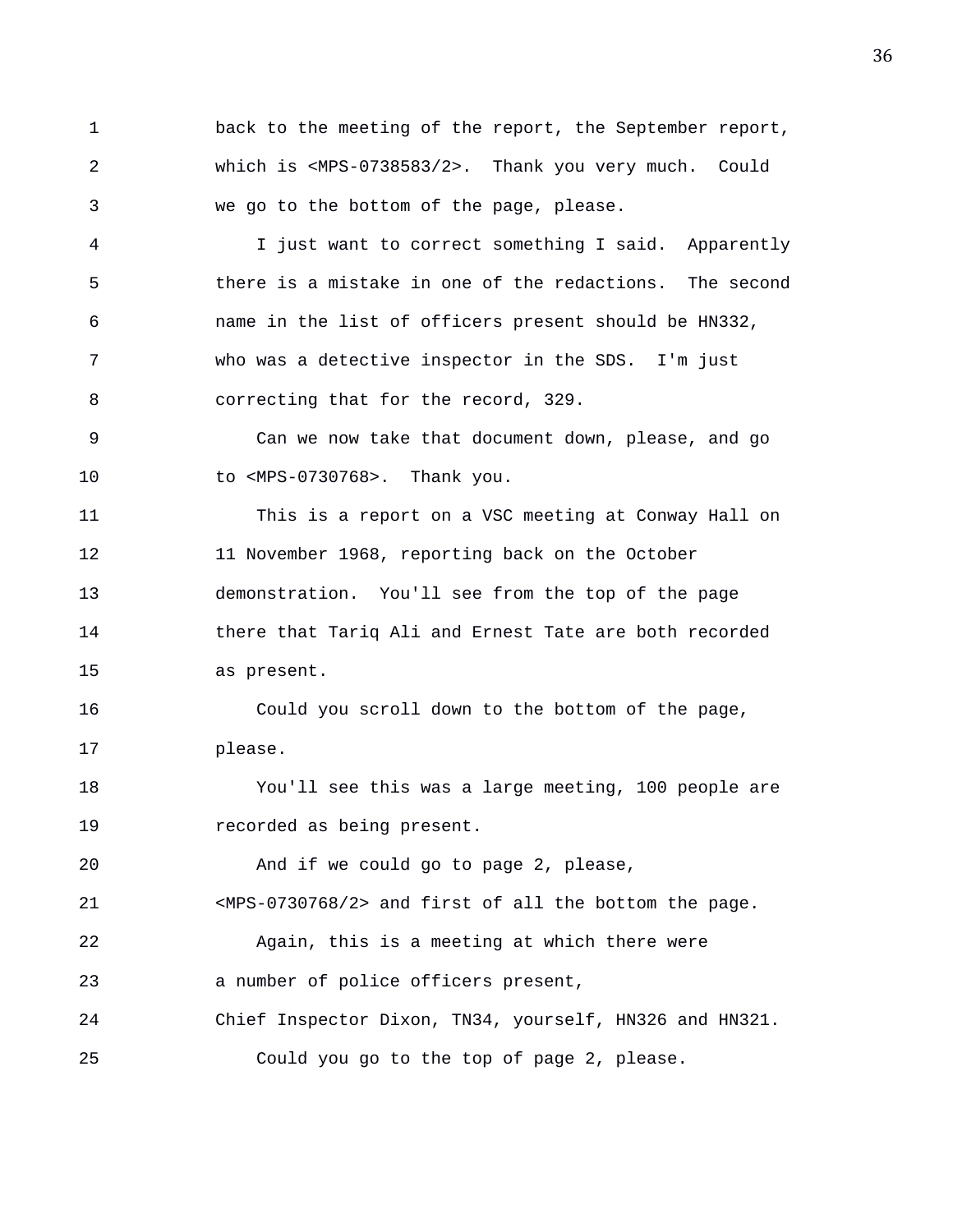1 I'm going to read some sections from the "Remarks" 2 box. It says:

3 "Tariq Ali introduced [privacy], who took the line 4 that the State had 'backed down' from a confrontation 5 with militant revolutionaries, and that 6 the demonstration had been an enormous success. He was 7 followed by [privacy] who gave a historical account of 8 6 1 the Vietnam War and attempted to link Vietnam with 9 racism. Tariq Ali then said that complacency was to be 10 deplored, and that if the engineering strike had taken 11 place a more militant demonstration could have occurred 12 and revolution was a real possibility." 13 Can you recall Tariq Ali speaking at that meeting? 14 A. Not really. 15 Q. At this remove in time, are you able to help us as to 16 whether or not this is likely to be an accurate account 17 of what Tariq Ali said? 18 A. I would imagine so. Tariq Ali was always talking in 19 those terms. And I think even today. 20 Q. When you write reports -- and I appreciate you may not 21 have personally written this one -- 22 A. I didn't, no. 23 Q. -- when you write reports, presumably you are having to 24 paraphrase because you are writing them up some time 25 after the event?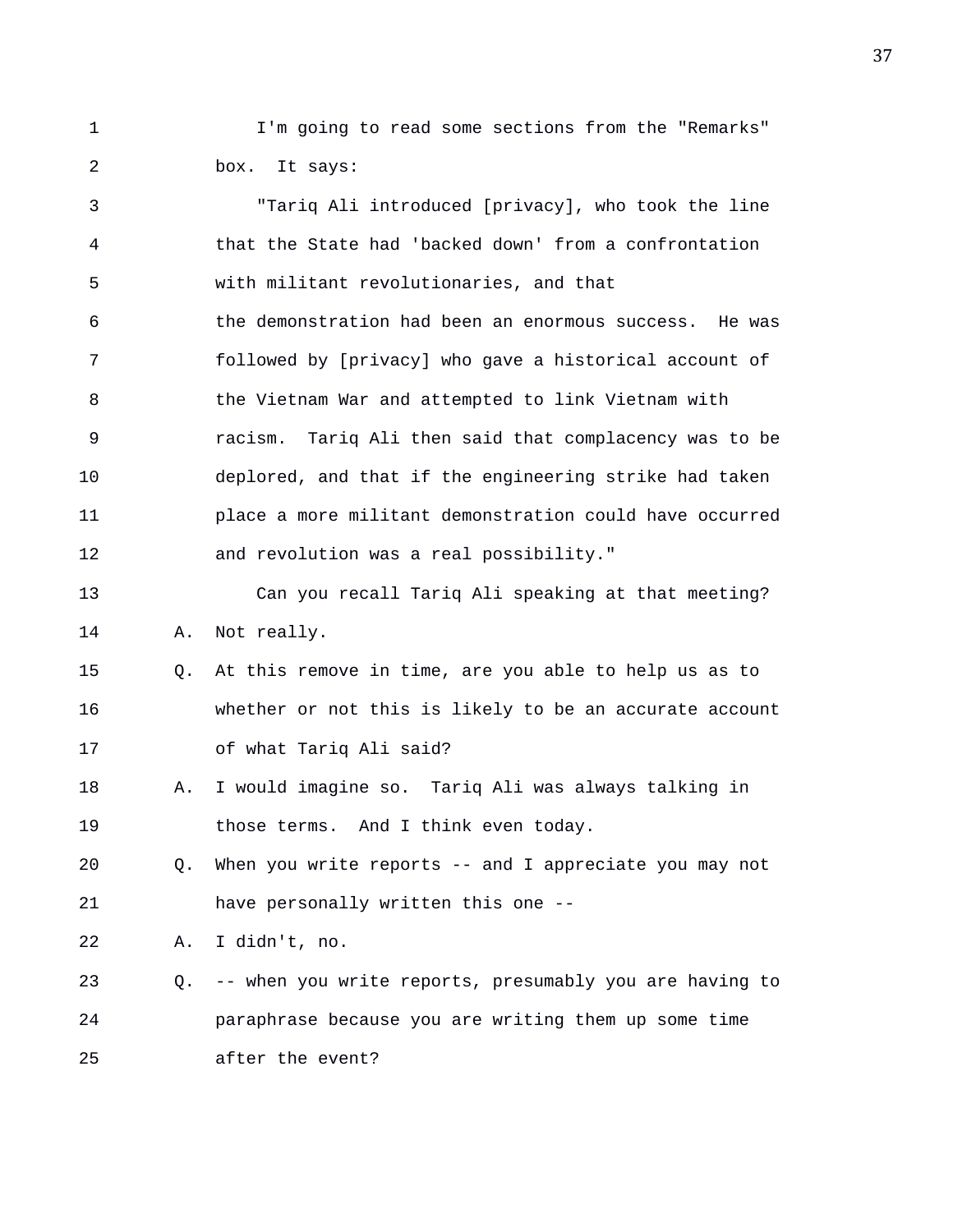1 A. Indeed.

2 Q. We heard yesterday from Mr Ali, who denies speaking in 3 the terms recorded in this report. Might he be right 4 about that? 5 A. I shouldn't think so.

6 Q. Can we go now to a single report on the Anti Imperialist 7 Solidarity Movement. It's at <MPS-0730765>.

8 Thank you.

9 This is the only report that we've found with your 10 name on it that refers to this organisation. It's 11 a report dated 4 November 1968 on the action committee 12 of the Anti Imperialist Solidarity Movement, said to 13 have taken place on 3 November 1968 at the Friars Hall, 14 Blackfriars Road. And the subject of the meeting was 15 the "Foundation of an Action Council for

16 Anti-Imperialist Solidarity".

17 Could we scroll down, please.

18 You'll see there were 40 people recorded as 19 initially attending, reducing to 20 by the close of 20 the meeting, and the groups recorded are the Indian 21 Workers Association.

22 Could we go over to the next page, please, 23 <MPS-0730765/2>, and down to -- I'd like to see 24 the penultimate paragraph, please.

25 The penultimate paragraph at the end of the report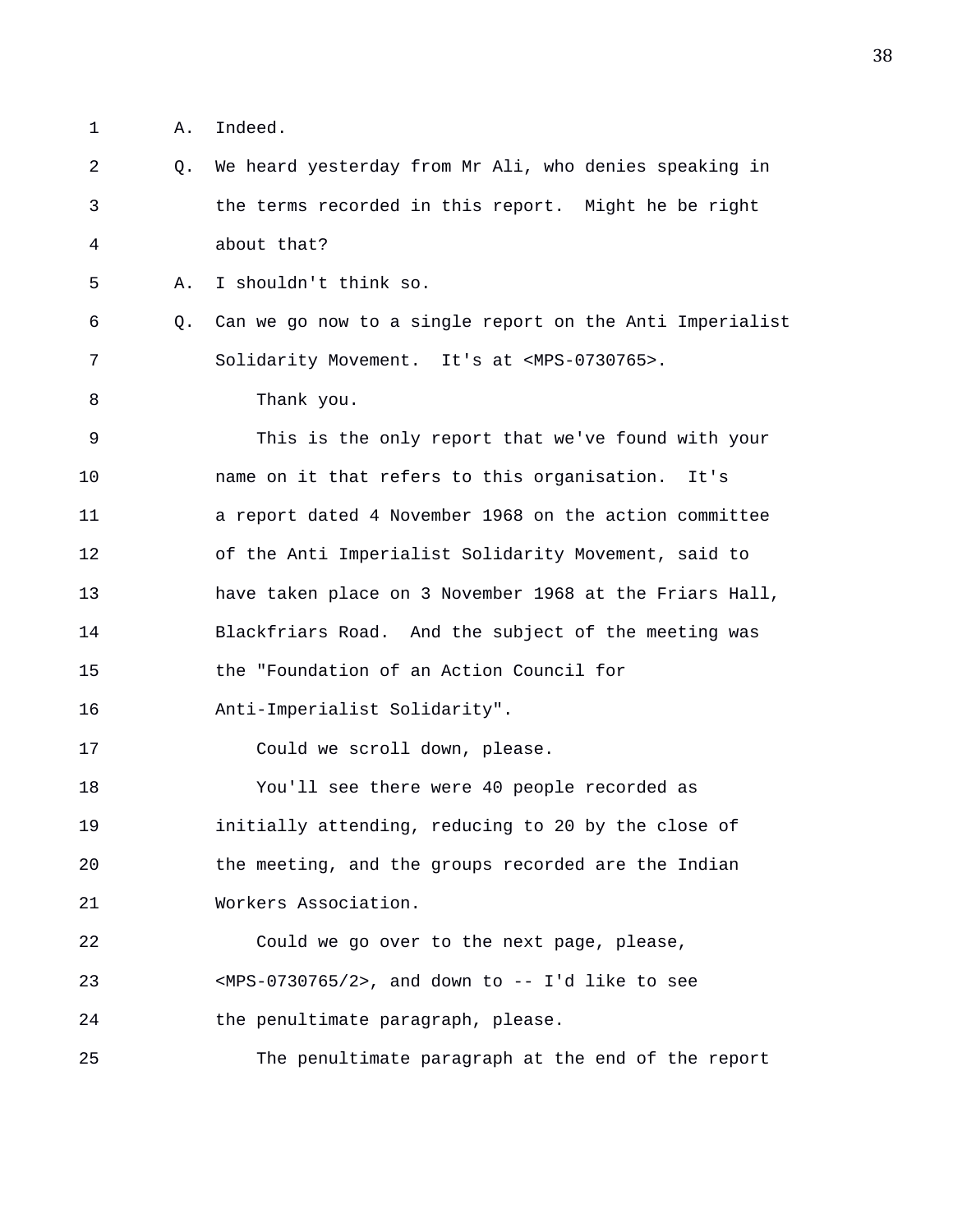- 
- 1 of what happened at the meeting says:

| 2  |    | "Baker had circulated all Leftist organisations with       |
|----|----|------------------------------------------------------------|
| 3  |    | details of the meeting. Only the Indian Workers            |
| 4  |    | Association and Black Power sent representatives.          |
| 5  |    | (One-third of the people present were coloured. All        |
| 6  |    | left before the end)."                                     |
| 7  |    | Why did you record the ethnic origin of the people         |
| 8  |    | attending the meeting?                                     |
| 9  | Α. | Because that was the fact. I can't recall any other        |
| 10 |    | particular reason.                                         |
| 11 | О. | And you've used the word "coloured". Why did you use       |
| 12 |    | that word?                                                 |
| 13 | Α. | We're talking about 50-odd years ago. It was probably      |
| 14 |    | a common phrase at the time.                               |
| 15 | 0. | 329, that takes us to 11.15.                               |
| 16 |    | Sir, would now be a convenient time for a break?           |
| 17 | Α. | I'm at your disposal.                                      |
| 18 |    | MR BARR: 329, I'm afraid in this case when I use           |
| 19 |    | the word "sir" I'm actually referring to the Chairman of   |
| 20 |    | the Inquiry.                                               |
| 21 | Α. | Oh, I see! Sorry.                                          |
| 22 |    | THE CHAIRMAN: Forgive me. We have to have a break of about |
| 23 |    | 15 minutes after about an hour and a quarter, so that      |
| 24 |    | the shorthand writers, who are taking down everything      |
| 25 |    | that is said, can recover their strength.                  |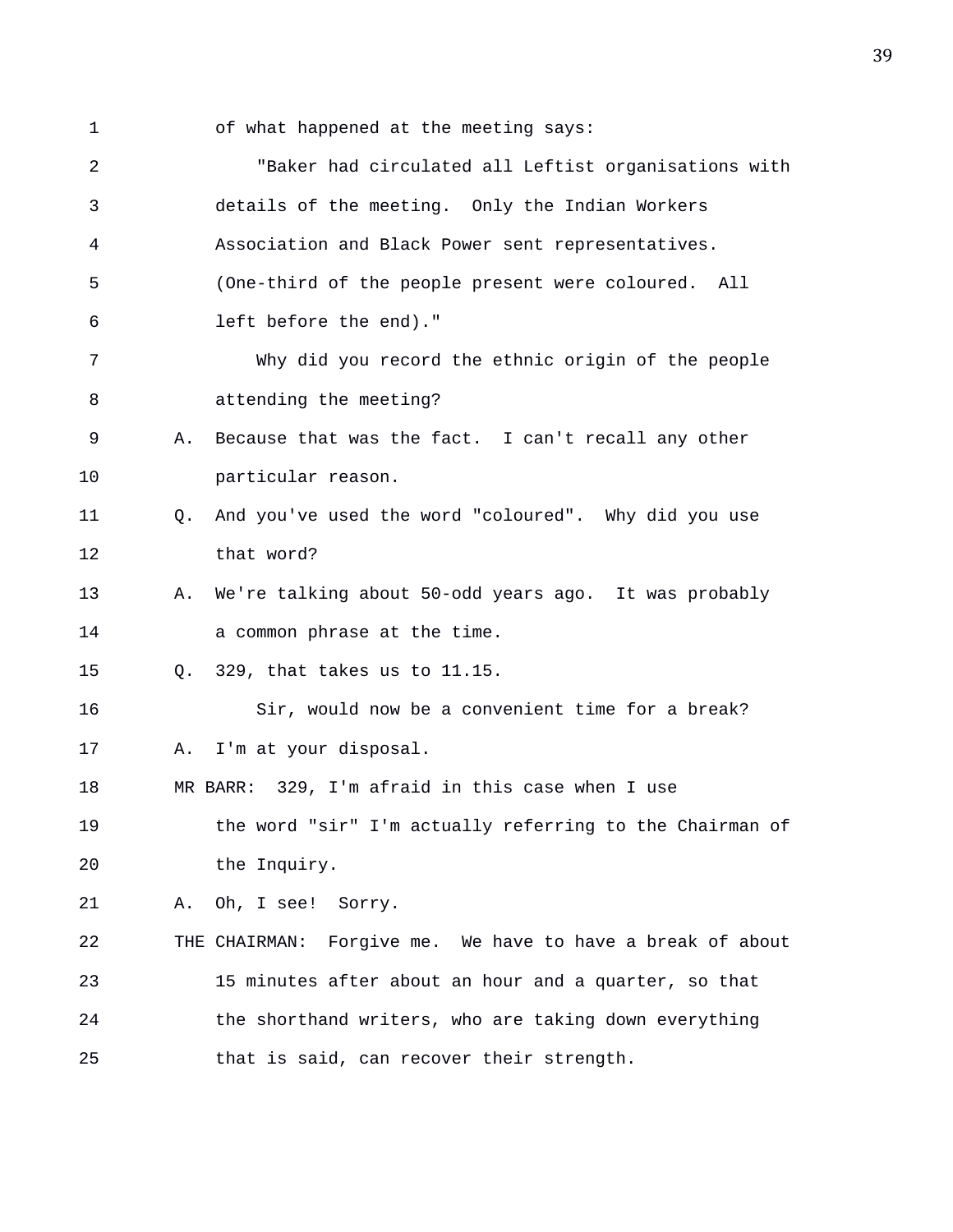| 1  | I have every expectation, Mr Barr, that HN329 will         |
|----|------------------------------------------------------------|
| 2  | be finished before we break at 1 o'clock. Am I right?      |
| 3  | MR BARR: Yes, you're absolutely right about that.          |
| 4  | MS PURSER: Thank you very much, everyone. We will now take |
| 5  | a break until 11.30.                                       |
| 6  | HN329, you may now move into your break-out room.          |
| 7  | Thank you.                                                 |
| 8  | (11.16 am)                                                 |
| 9  | (A short break)                                            |
| 10 | (11.30 am)                                                 |
| 11 | MS PURSER: Welcome back, everyone. I will now hand over to |
| 12 | the Chairman to continue proceedings.                      |
| 13 | Chairman.                                                  |
| 14 | THE CHAIRMAN: Thank you.                                   |
| 15 | Mr Barr, may I first ensure that there is no one           |
| 16 | else in the room with HN329?                               |
| 17 | LEGAL REPRESENTATIVE: Sir, I'm leaving again.              |
| 18 | THE CHAIRMAN: Thank you.                                   |
| 19 | He's gone, sir.<br>Α.                                      |
| 20 | THE CHAIRMAN: Thank you, then please continue.             |
| 21 | MR BARR: 329, I'd like to move now to the reports on       |
| 22 | the VSC's working committee that come right at the end     |
| 23 | of your deployment. One of those meetings took place in    |
| 24 | a private residence. It was a small meeting of             |
| 25 | the working committee. Was there any formality that you    |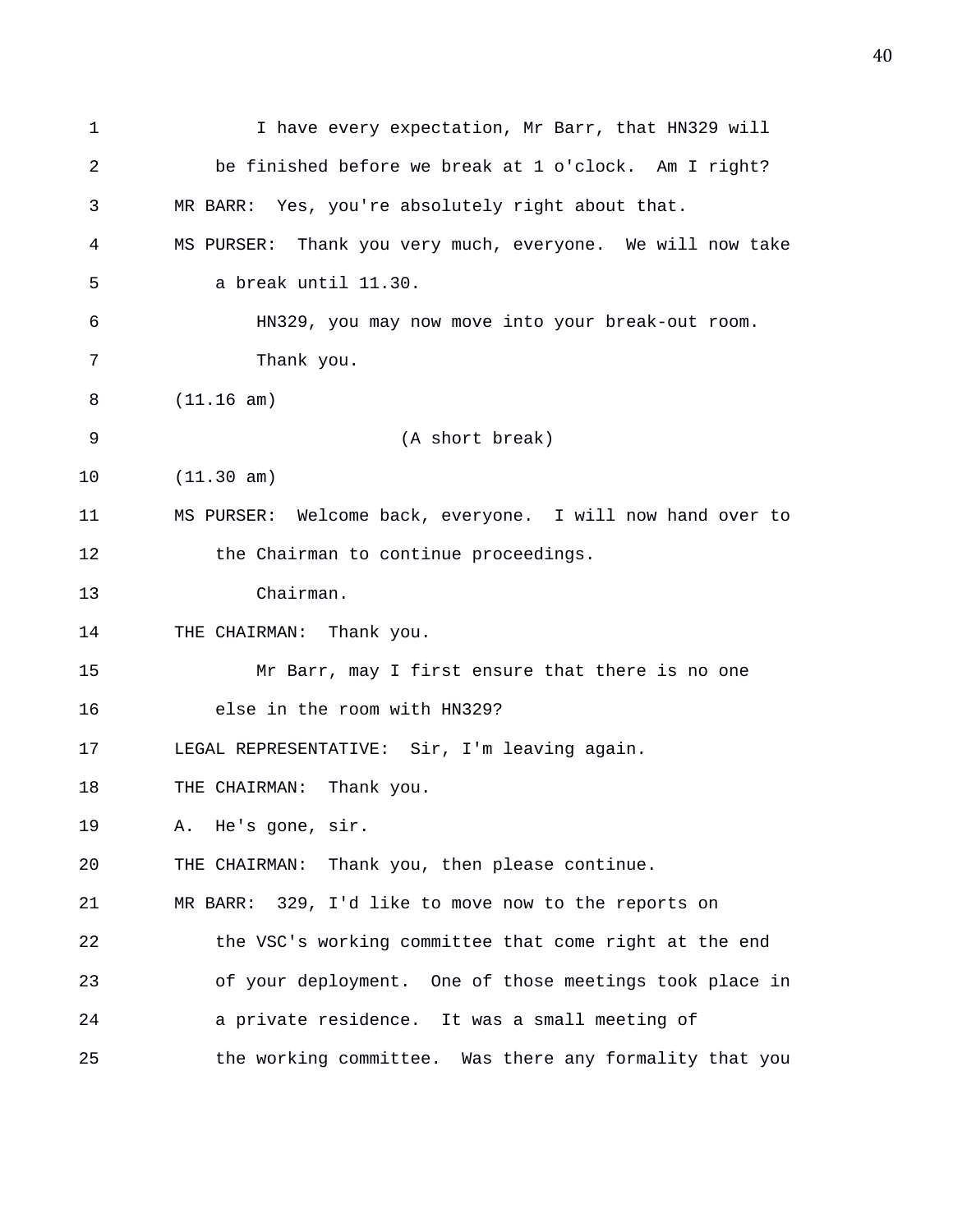- 
- 1 needed to go through before attending a meeting at
- 2 a private residence?

3 A. Not to my knowledge.

- 4 Q. Was that something that management spoke to you about at 5 all?
- 6 A. Not as I can recall.
- 7 Q. The working committee itself was making decisions about 8 forthcoming activities of the VSC. How did you obtain 9 access to the working committee?

10 A. I can only presume I was invited.

- 11 Q. Can you recall whether or not the fact that you had, by 12 that stage, been attending VSC activities for 13 approximately one year helped you to gain access to
- 14 the working committee?

15 A. I presume so.

16 Q. And can you recall to what extent you participated in 17 the activities and decisions of the working committee? 18 A. I can't recall ever having said anything that would be 19 construed as influencing the meeting.

20 Q. But presumably, in a small meeting of a working 21 committee, you would have had to say something?

- 22 A. Oh yes. I would imagine I probably agreed with 23 the majority, which is the sensible, safest tactic. 24 Q. And what happens when you get to an issue where
- 25 the division of opinion is finely defined?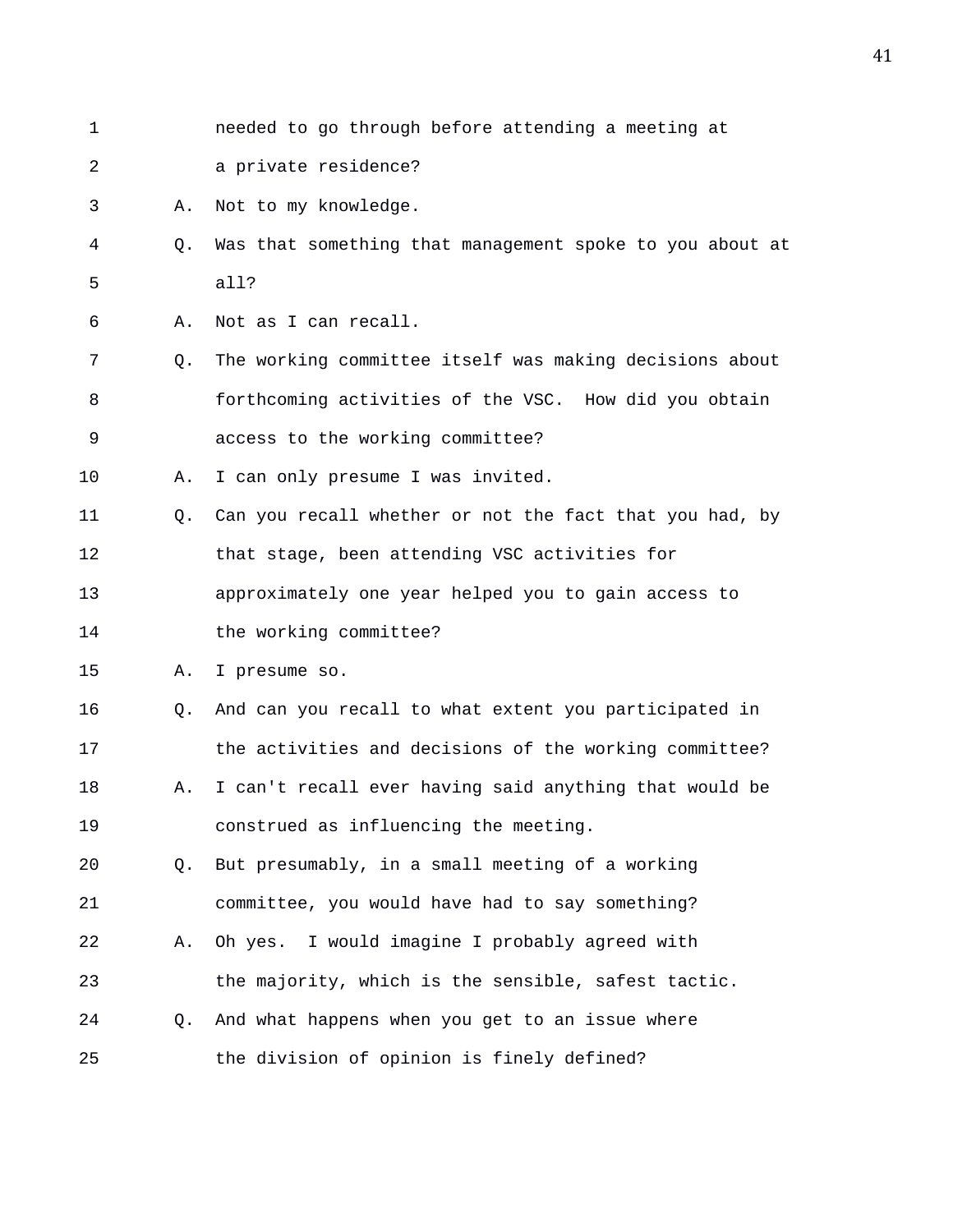| 1  | Α. | I've absolutely no idea. I can't recall of an occasion                   |
|----|----|--------------------------------------------------------------------------|
| 2  |    | where that happened, but I would find one $-$ - some way                 |
| 3  |    | out by saying, "You make up your own minds".                             |
| 4  | Q. | There's a single meeting from a VSC gathering in the --                  |
| 5  |    | in Sheffield in May 1969 which, according to your                        |
| 6  |    | witness statement, you recall attending?                                 |
| 7  | Α. | Yes.                                                                     |
| 8  | Q. | Was there any particular formality that had to be gone                   |
| 9  |    | through in order to work outside the Metropolitan Police                 |
| 10 |    | district?                                                                |
| 11 | Α. | Not that I can recall.                                                   |
| 12 | Q. | And was it common for SDS officers to work outside                       |
| 13 |    | London?                                                                  |
| 14 | Α. | I have absolutely no idea in those days. Everybody was                   |
| 15 |    | working separately in their groups.                                      |
| 16 | Q. | Could I now ask for <mps-0722099> to be brought up,</mps-0722099>        |
| 17 |    | please. And could we go to page 216, <mps-0722099 216="">.</mps-0722099> |
| 18 |    | This is a telegram from -- taken from the VSC file                       |
| 19 |    | which, as you will see from the top left, was from you.                  |
| 20 |    | It's dated 20 December 1968. It's addressed to                           |
| 21 |    | the chief superintendent of Special Branch, and it says:                 |
| 22 |    | "During conversation following the meeting held at                       |
| 23 |    | Conway Hall to celebrate the anniversary of the NLF,                     |
| 24 |    | the following points came to light.                                      |
| 25 |    | On a Christmas Eve torchlight demonstration,<br>"1.                      |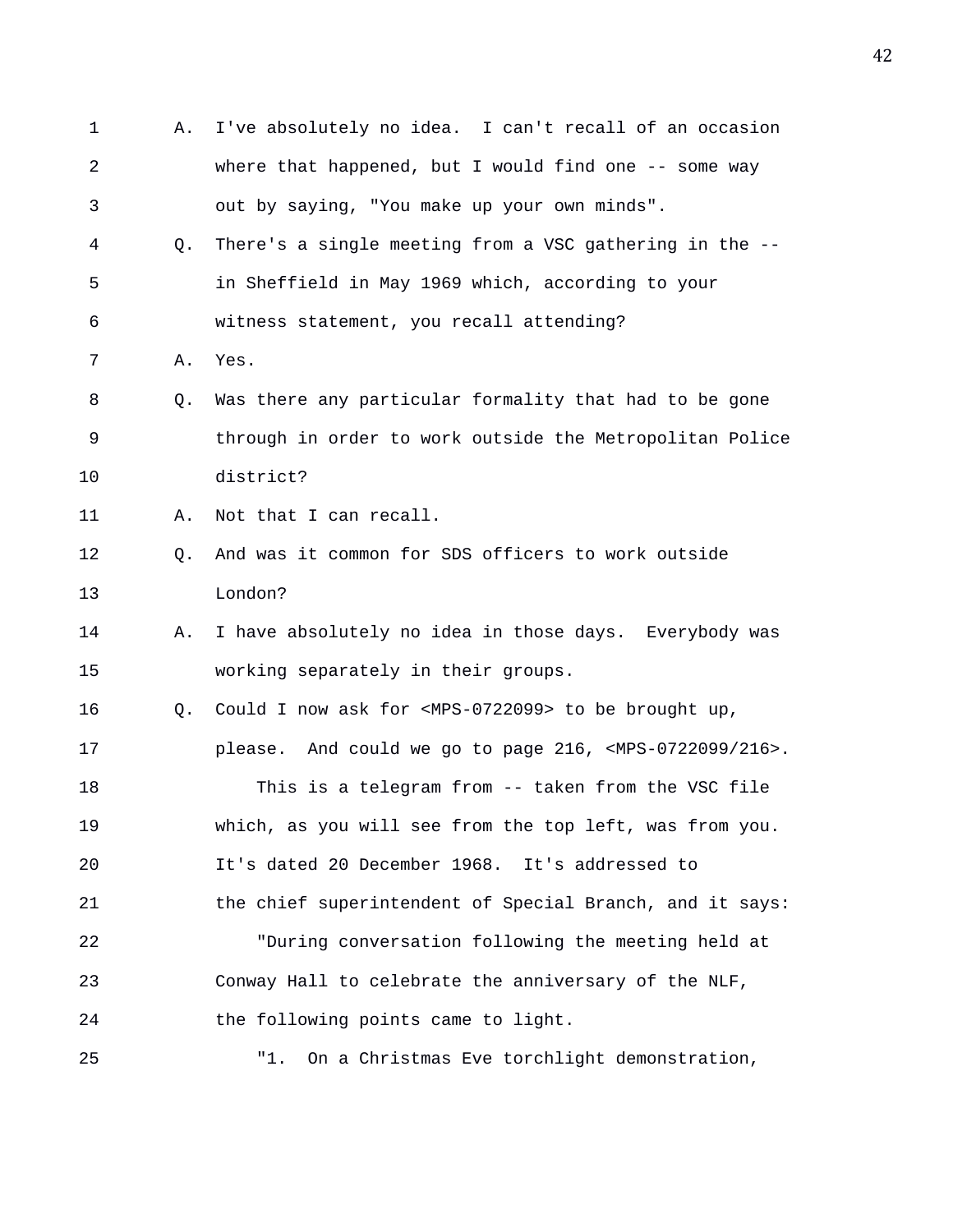1 organised by the Action Council for Anti Imperialist 2 Solidarity, will assemble on the Victoria Embankment 3 outside Charing Cross underground station at 1830. 4 The demonstrators will follow the following route: 5 Northumberland Avenue; Trafalgar Square; Charing Cross 6 Road; Oxford Street; North Audley Street; US Embassy; 7 Hilton Hotel, where a poster parade will take place." 8 Did you attend this event? 9 A. What, the actual torchlight procession? 10 Q. Yes? 11 A. No, I don't think so. 12 Q. Can you help -- 13 A. I don't remember anyway. 14 Q. Can you help us with what a "poster parade" means? 15 A. Well, it just means that some of the individuals will be 16 carrying a poster stating their aims; like, you know, 17 "US Out of Vietnam", or something of that sort. 18 Q. Paragraph 2 reads: 19 "A public meeting will be held in Australia House on 20 Saturday, 11.1.69 at 11 (not known whether am or pm, 21 will clarify later), organised by the 'Australian and 22 New Zealanders Against the Vietnam War'. Following 23 which there will be a march down the Strand to the Savoy 24 Hotel where the Australian Prime Minister will be 25 staying."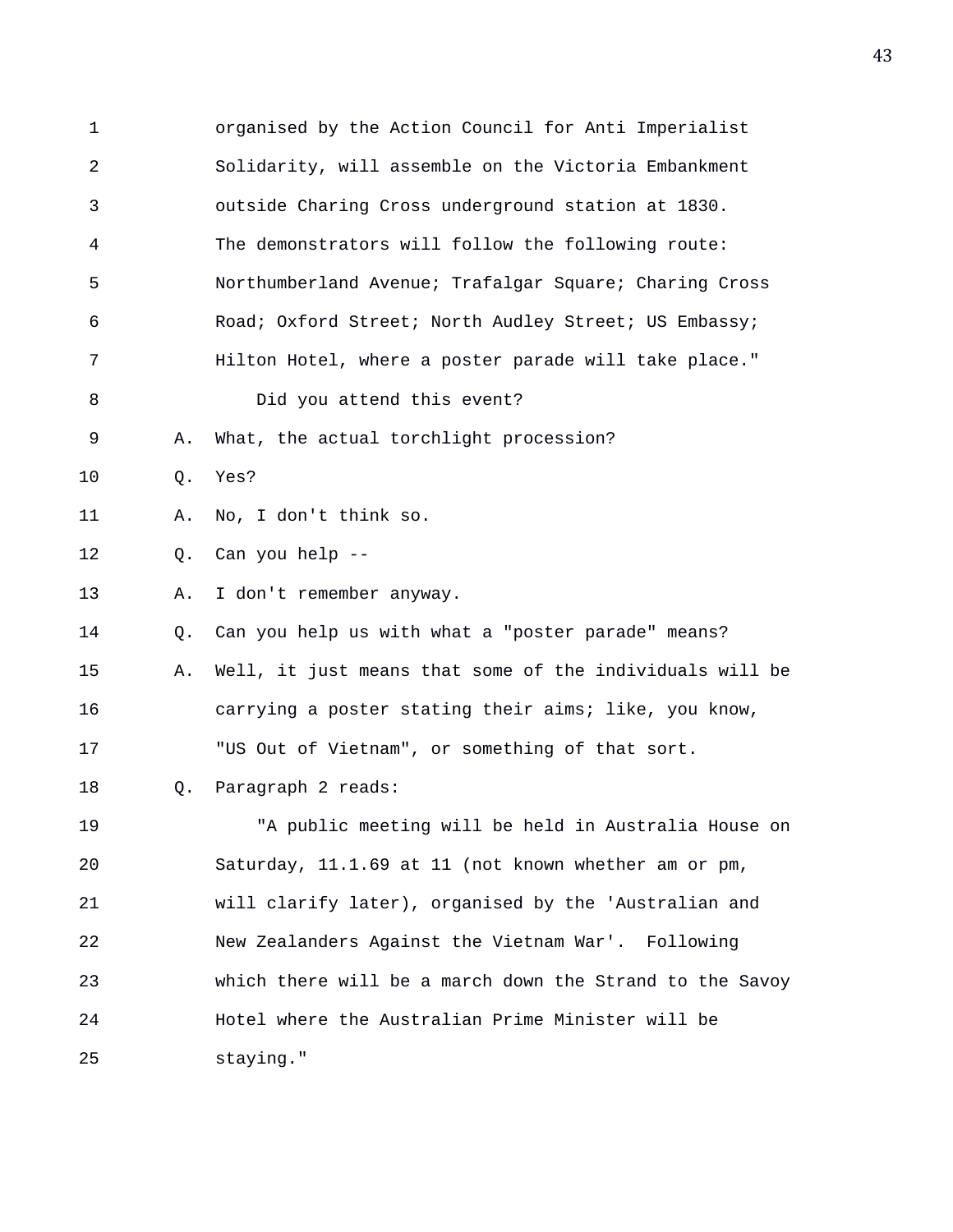- 1 Can you recall whether or not you attended this 2 event?
- 3 A. I can remember very well, because I was ejected by one 4 of their security, who took the opportunity to give me 5 a punch in the ribs.
- 6 Q. Now, the account you give of this event in your witness 7 statement is to the effect that you had joined others in 8 pleading for someone else who was about to be ejected to 9 be able to remain in the building. Can you expand upon 10 what you did to prompt the security people to want to 11 try to eject you?
- 12 A. Yes. The individual concerned -- I don't remember who 13 it was -- got up and started shouting, and he was 14 ejected, and I remember when others -- I wasn't 15 the first of the group -- when others stood up and were 16 shouting things, I also thought I'd better get to my 17 feet. And I can remember saying, "Let him speak, let 18 him speak."
- 19 Q. And what happened next?

20 A. Well, then I was grabbed by one of the security officers 21 and dragged out. I sort of pretended to put up a bit of 22 resistance, but not too much. And as I say, he -- he 23 got a -- the opportunity of giving me a punch in 24 the ribs.

25 Q. Why did you join in the protests and say, "Let him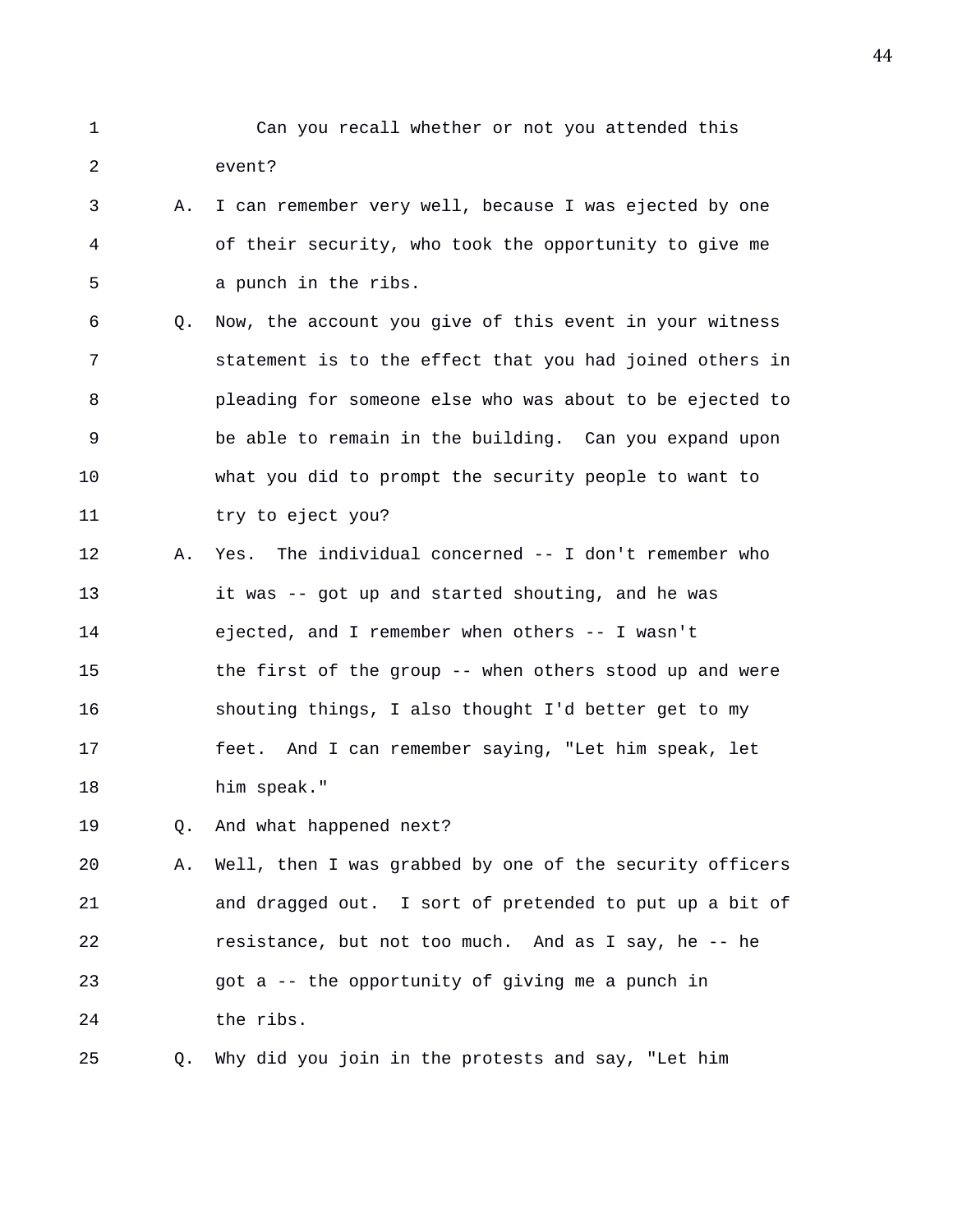1 speak"?

| $\overline{a}$ | Α. | Well, I was part of the group, and if I had not stood up                   |
|----------------|----|----------------------------------------------------------------------------|
| 3              |    | with the rest of them, I can imagine they'd want to know                   |
| 4              |    | why. As to whether they found any sinister reason as to                    |
| 5              |    | why I hadn't stood up would be up to them. I -- I can't                    |
| 6              |    | say. But I didn't want to blow my cover, I suppose.                        |
| 7              | Q. | And how disorderly was it?                                                 |
| 8              | Α. | Not very. Just a bit of shouting.                                          |
| 9              | Q. | Do you think the security were being heavy-handed?                         |
| 10             | Α. | With me they were.                                                         |
| 11             |    | I mean, some of the others, I seem to recall, left                         |
| 12             |    | voluntarily. They weren't man-handled out but they left                    |
| 13             |    | when the first one was carried out.                                        |
| 14             | Q. | I'm going to move on now to various observations in                        |
| 15             |    | reports that we've got bearing your name. You've                           |
| 16             |    | recorded on occasion anti-racist activity. Why did you                     |
| 17             |    | record that sort of material in your reports?                              |
| 18             | Α. | I've no idea. Whether it was -- I mean, was it on an                       |
| 19             |    | anti-racist demonstration, or ?                                            |
| 20             | Q. | If you want to see it, I can pull one up.                                  |
| 21             |    | If we can have <mps-0730768>, please. And then if</mps-0730768>            |
| 22             |    | we can go to page 2, please -- I think this is                             |
| 23             |    | a document we looked at earlier. <mps-0730768 2="">.<br/>And</mps-0730768> |
| 24             |    | if you just enlarge that, please.                                          |
| 25             |    | You'll see, in the passage that I read earlier about                       |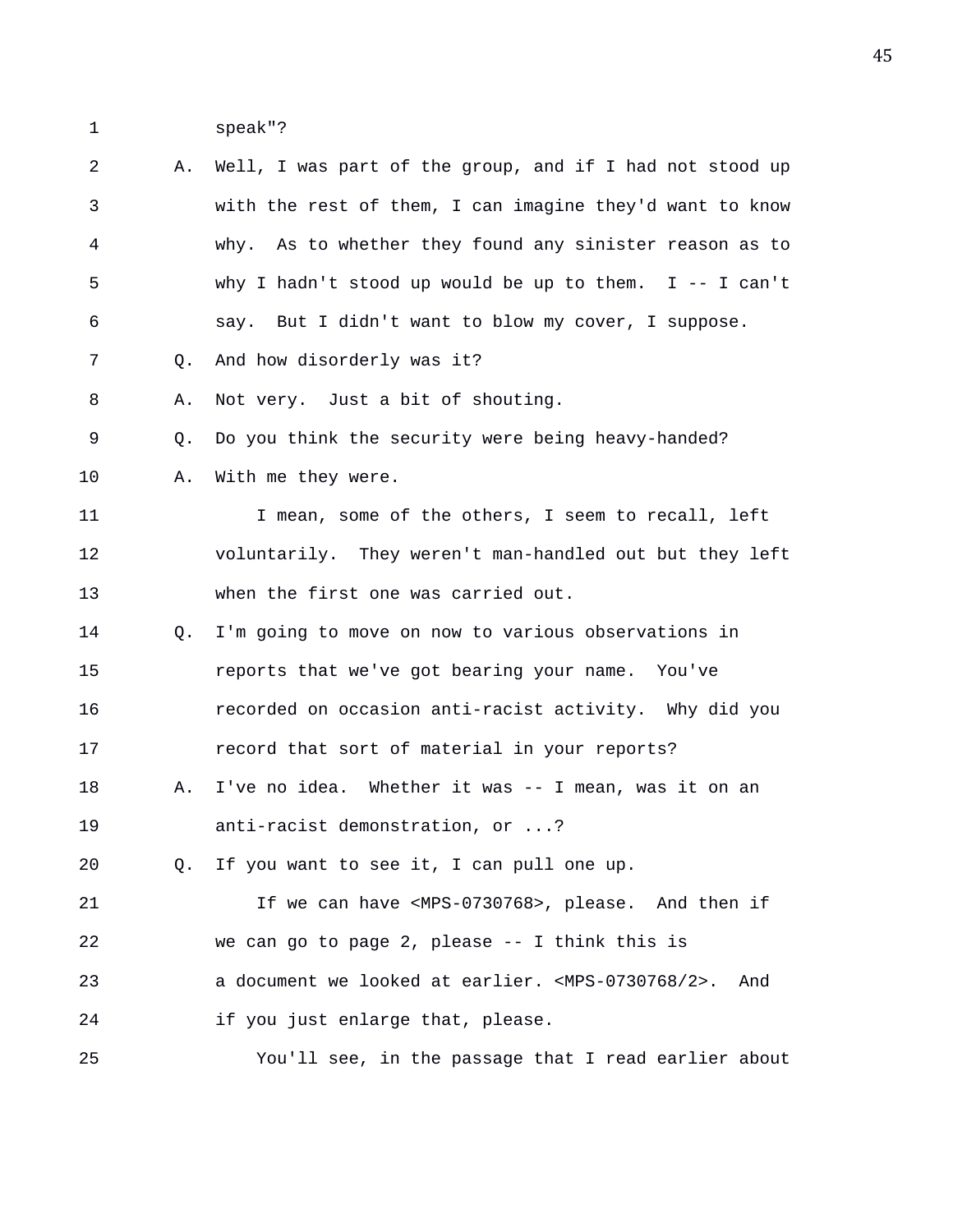- 1 what Tariq Ali was saying, the speaker that followed him 2 is recorded as saying: 3 "He was followed by [privacy] who gave a historical 4 account of the Vietnam War and attempted to link Vietnam 5 with racism." 6 That's an example. Why would you have reported 7 something like that? 8 A. Well, because it's what he -- what he said. 9 Q. And we showed you the report a little earlier where 10 you'd reported on the ethnicity of those who'd attended.
- 11 Is this part and parcel of the no-filtering approach, or 12 was there a different reason for recording this sort of 13 information?
- 14 A. No, you just gave an account of -- of the breakdown of 15 the people that were attending.
- 16 Q. In another report you've described someone as having 17 a "withered right-hand". What would have been your 18 reason for recording something like that?
- 19 A. Well, because he did. It was a means of identification. 20 If he turned up at a subsequent meeting of another 21 organisation, whoever was reporting on that meeting 22 would have something to go on if ...
- 23 Q. You've recorded somebody's apparent sexual orientation 24 in a report, and you've expanded in your supplementary 25 witness statement on why you did that. And you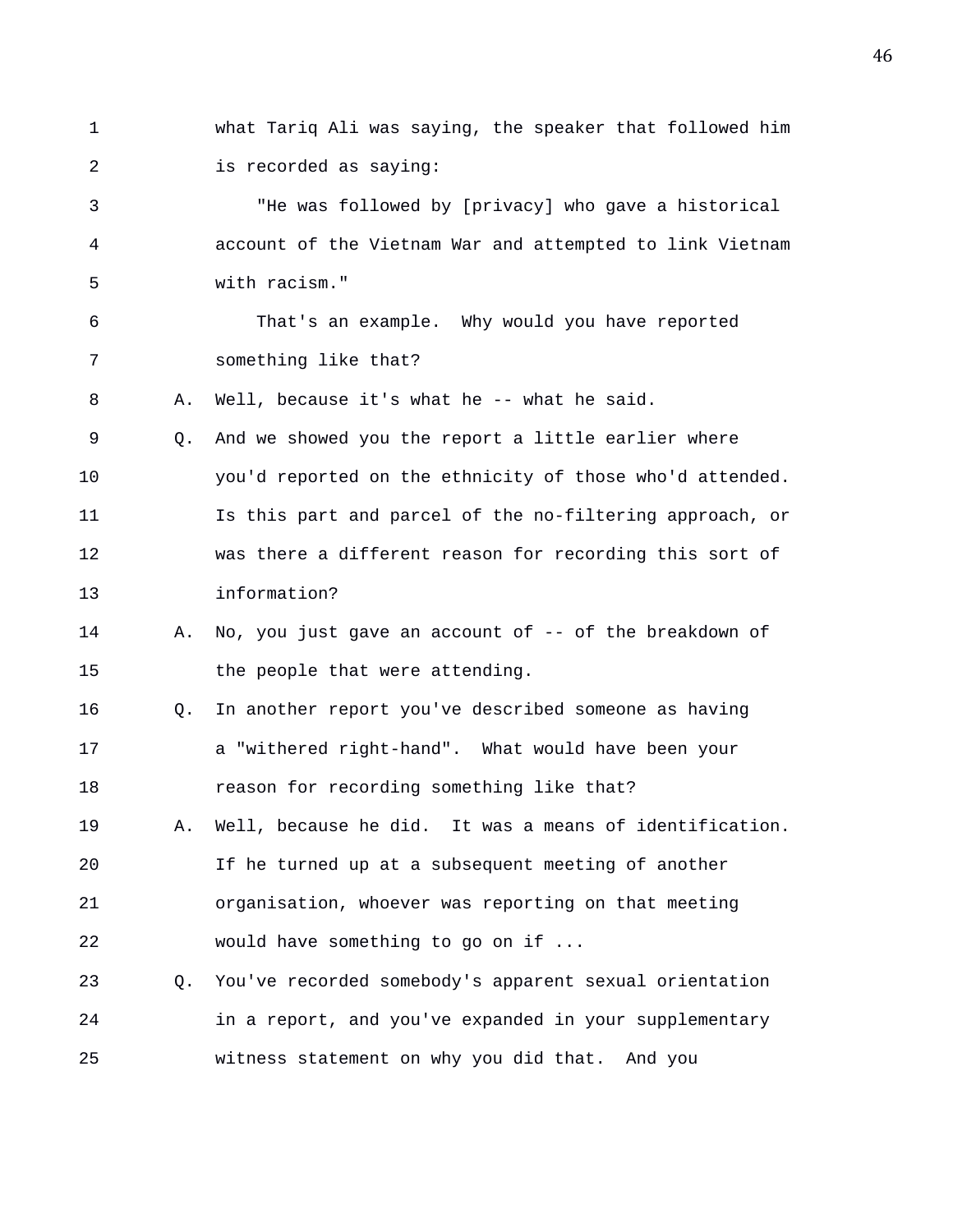1 suggested that the fact that homosexuality had recently 2 been decriminalised at the time might have had some 3 influence on reporting people's sexual orientation, 4 actual or apparent. Is there else you want to add to 5 that? 6 A. Not really. 7 Q. You have reported information about a child in your 8 reports. Were there any restrictions or guidance about 9 reporting on children? 10 A. I don't really understand the question. 11 Q. I can show you an example. 12 Could we have up, please <UCPI0000007697>. Thank 13 you. 14 This is a report. It's got your name at the bottom. 15 It's 16 May 1969. I'm going to read from the third 16 paragraph. This appears to be about the Camden VSC: 17 "The position of Secretary will be taken by 18 [privacy] [privacy]. The post of Treasurer, at present 19 held by [privacy], will be taken by [privacy], 20 the twelve year old son of [privacy]." 21 So, that's the context in which you've referred to 22 a child in this report. Really, what I'm driving at, 23 329, is was any caution taken in reporting on children? 24 A. Not to my knowledge. 25 Q. Did anyone ever give you any feedback about the content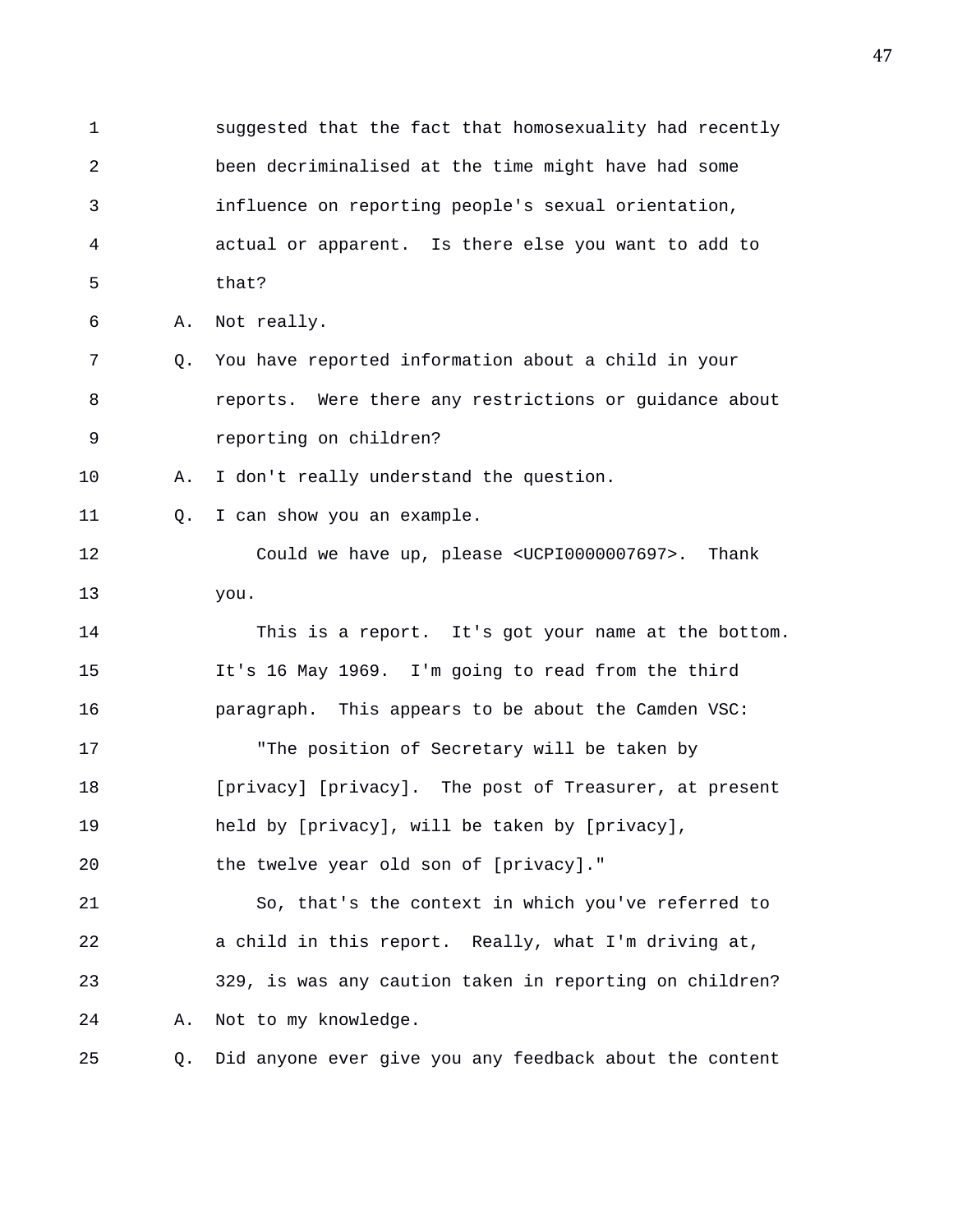- 
- 1 of your SDS reports?

2 A. Not to -- not as far as I remember.

- 3 Q. You've referred in a report to the Labour Party -- 4 was there any guidance about, or any feedback about 5 reporting on political parties that most people would 6 regard as utterly mainstream?
- 7 A. Not as far as I recall.
- 8 Q. Now, you give evidence in your first witness statement 9 and then in your supplementary statement about taking 10 a female out to dinner. Did you invite the female in 11 question out to dinner?
- 12 A. As far as I recall, I would imagine so.
- 13 Q. And I'd like to ask you a little more about why you did 14 **that.** Was this a person who attended the same group as 15 you?
- 16 A. As far as I recall.
- 17 Q. And how long had you known her?
- 18 A. I've no idea. As long as I was attending the group, at 19 a guess.

20 Q. What was the purpose of inviting her to dinner?

- 21 A. I can't recall, except possibly to keep in touch with 22 the group.
- 23 Q. Were you hoping to form a relationship -- a sufficiently 24 good relationship with her to be able to obtain more 25 information about the group?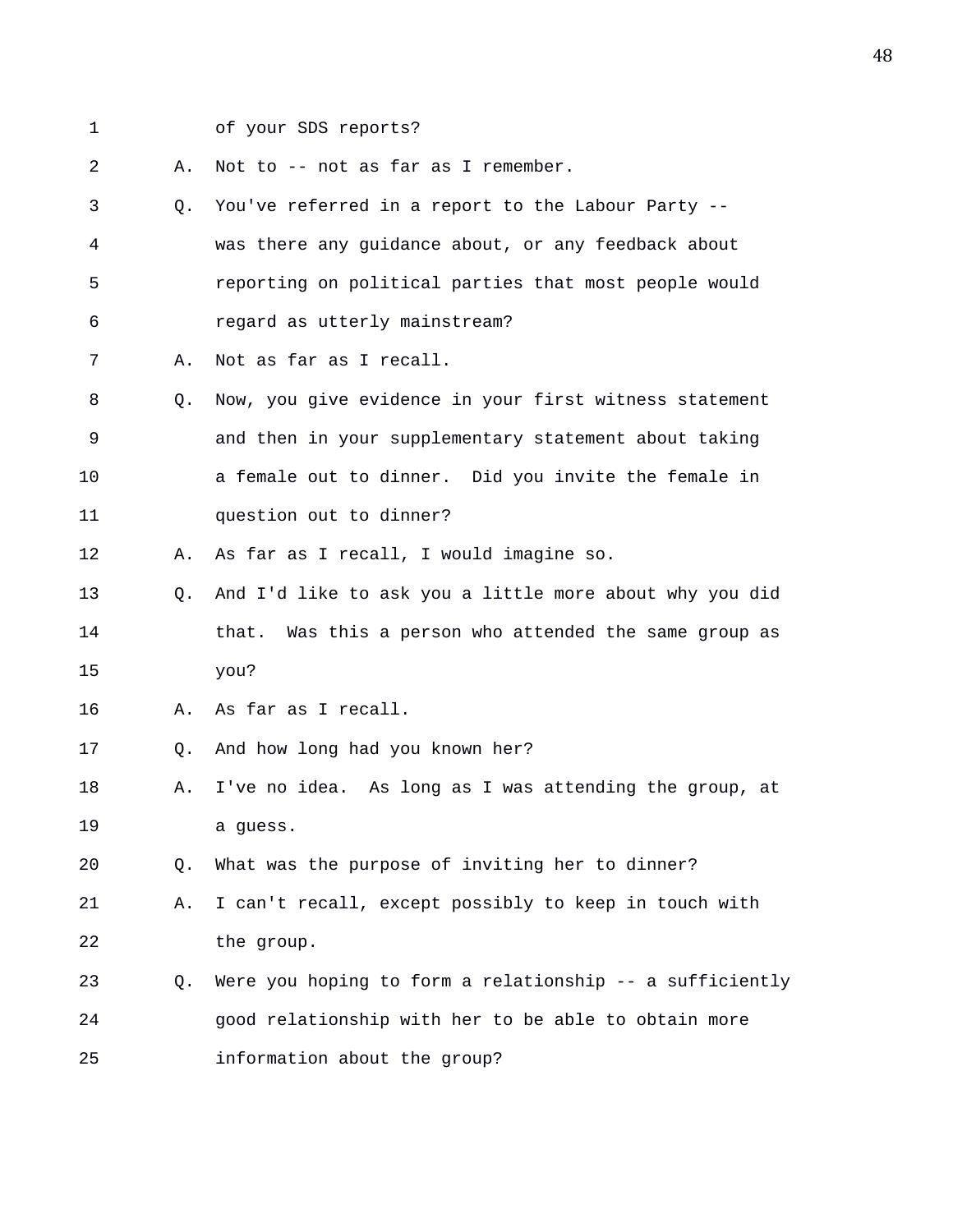- 
- 1 A. I would imagine so.

2 Q. Was there any sexual temptation involved here?

3 A. Not at all.

4 Q. Did you tell your wife about this?

5 A. My wife has never been interested in what I did for 6 a living, apart from the fact she knew I was a member of 7 Special Branch. I may well have done. She certainly 8 knows about, as far as this Inquiry is concerned.

9 Q. Was there any discussion about whether doing something 10 like taking somebody for dinner was a good way to build 11 a relationship with somebody in order to get more 12 information from them?

13 A. Not as I recall.

14 Q. Do you know whether any of your colleagues did anything 15 similar?

16 A. I have no idea.

17 Q. Can I ask you now about some of the administrative 18 processes, and in particular how these reports that 19 we've been looking at came to be written up.

20 You've said in your witness statement that you 21 recall there being a typewriter in the SDS flat. Did 22 you use that to type up reports?

23 A. I can't recall a specific occasion, but I imagine 24 I would have done.

25 Q. Can you recall whether your colleagues did that?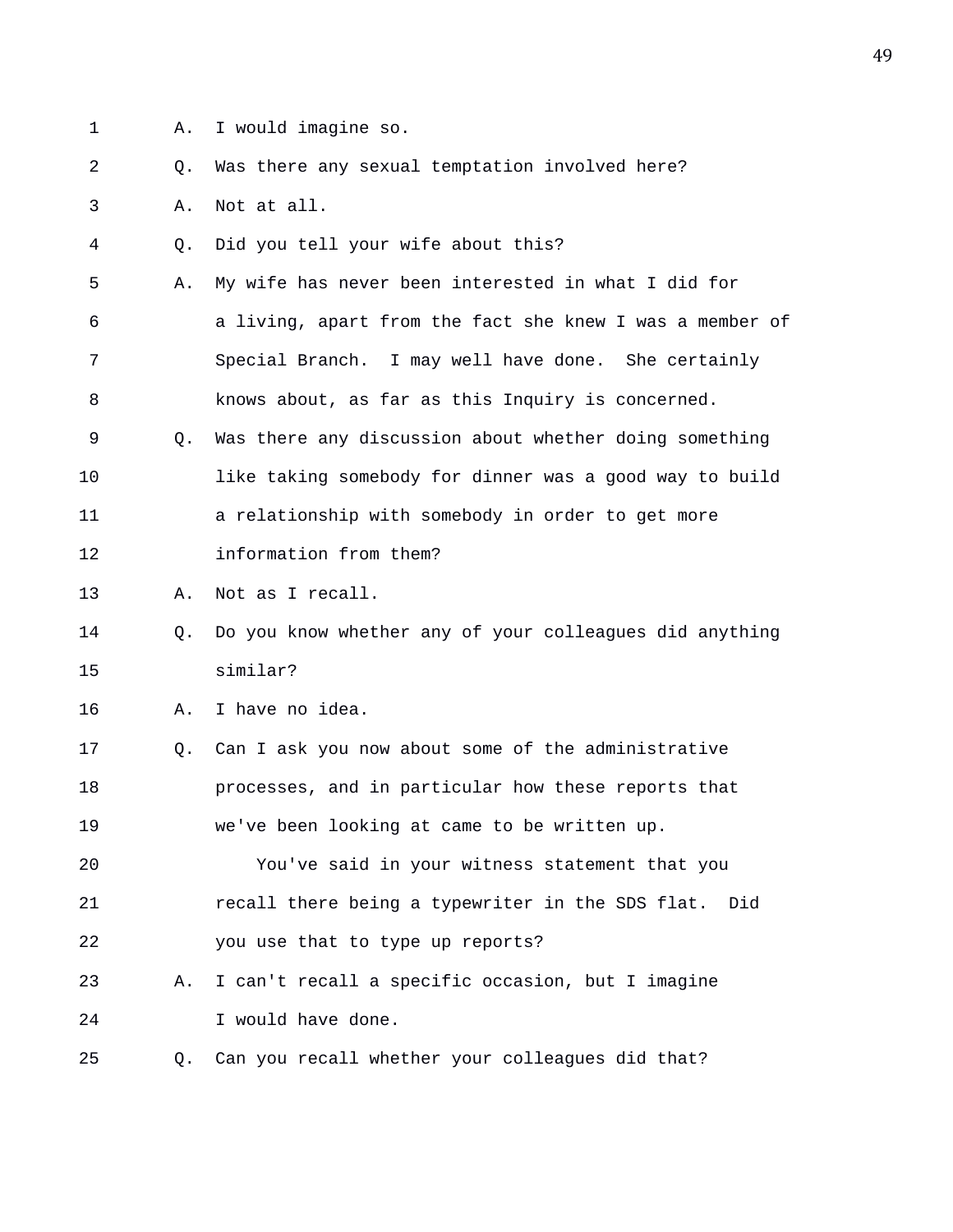1 A. Again, I would imagine they did, but I have no 2 recollection. 3 Q. The Special Branch -- the intelligence reports typically 4 have lists at the end of them with people's identities 5 and references to files -- Special Branch files. Who 6 added the file references to the reports? 7 A. I've no idea, unless the person originating the report 8 did so at the time. 9 0. Did you ever do that? 10 A. I can't recall a specific instance, but I -- I would 11 imagine that if there was a report with my signature on, 12 then I did. 13 Q. But did you get any assistance from the people in 14 the back office with research tasks, calling out files 15 and things like that? 16 A. Again, I can't recall, but I would imagine I did. 17 Q. What sort of volume of reporting can you recall 18 producing? 19 A. Again, I have no recollection. I would have reported on 20 every meeting that I attended, unless there was a senior 21 officer present who did the report, and I would then 22 feed any information that I'd gleaned to include in 23 the report. 24 Q. You have said in a number of places in your witness 25 statements that you only signed documents that you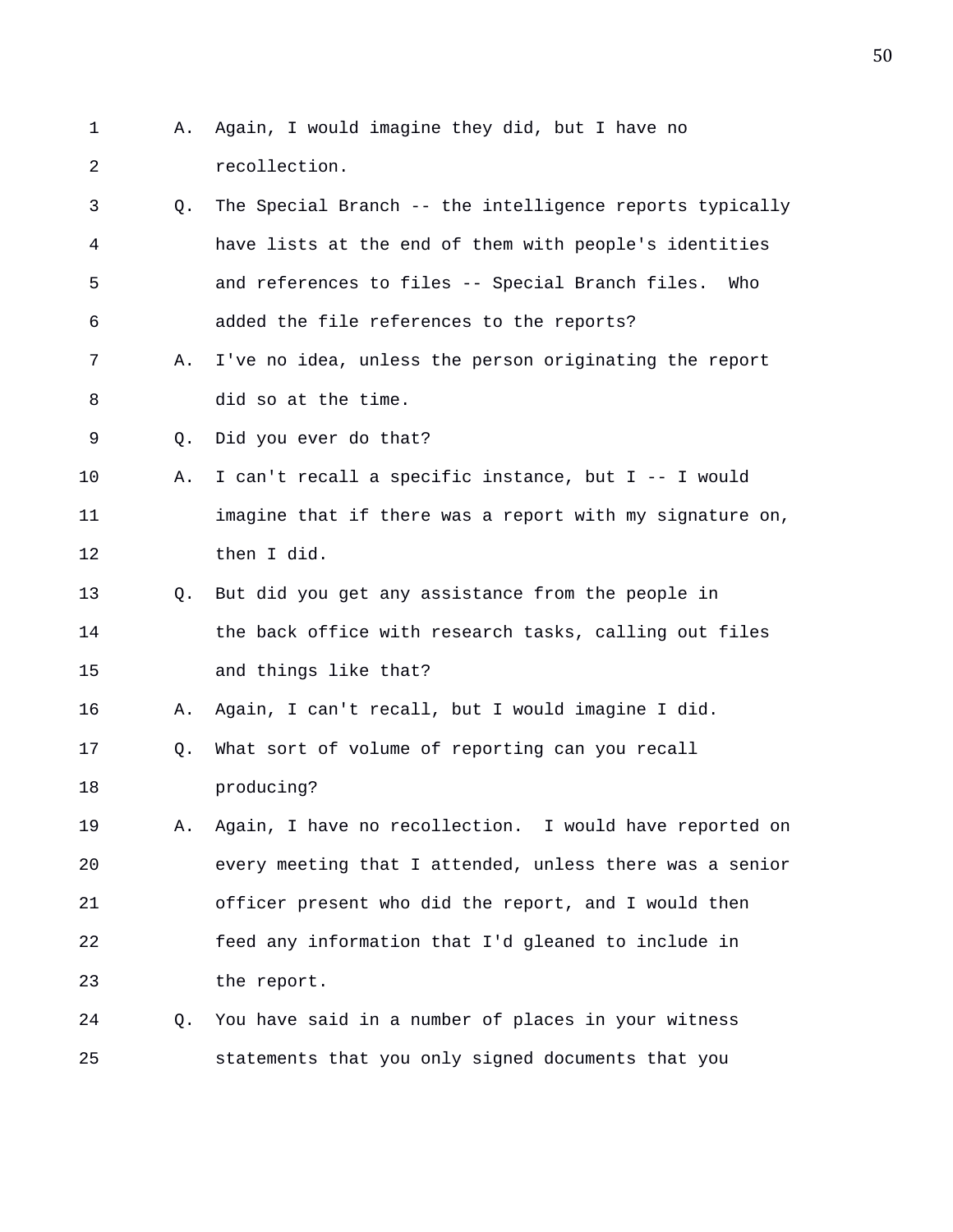1 produced?

2 A. That's correct.

- 3 Q. Do you know whether your colleagues also followed 4 the same practice or not?
- 5 A. I have absolutely no idea.
- 6 Q. Can you recall whether you ever telephoned intelligence 7 into the SDS office or other parts of the police?
- 8 A. I'm sure I did. You -- there was one just produced that 9 you put up on the screen a few minutes ago.
- 10 Q. How common was that practice?
- 11 A. I've -- in my case, or in -- generally?
- 12 Q. In your case, please.
- 13 A. In my case, if I was unable to get back to the office to 14 submit a written report before something became 15 actionable, I -- I would imagine that, you know --
- 16 I can't recall a particular occurrence, but it would
- 17 happen where something was imminent. Before I could get
- 18 back to put it in writing, it would be necessary to
- 19 phone the information in.

20 Q. Are you able to say how common this was generally?

- 21 A. No. No.
- 22 Q. Now, my next question, it's very important that you 23 don't give any details if the answer is yes. We'll take 24 this a step at a time.

25 Were there any occasions where you signed a report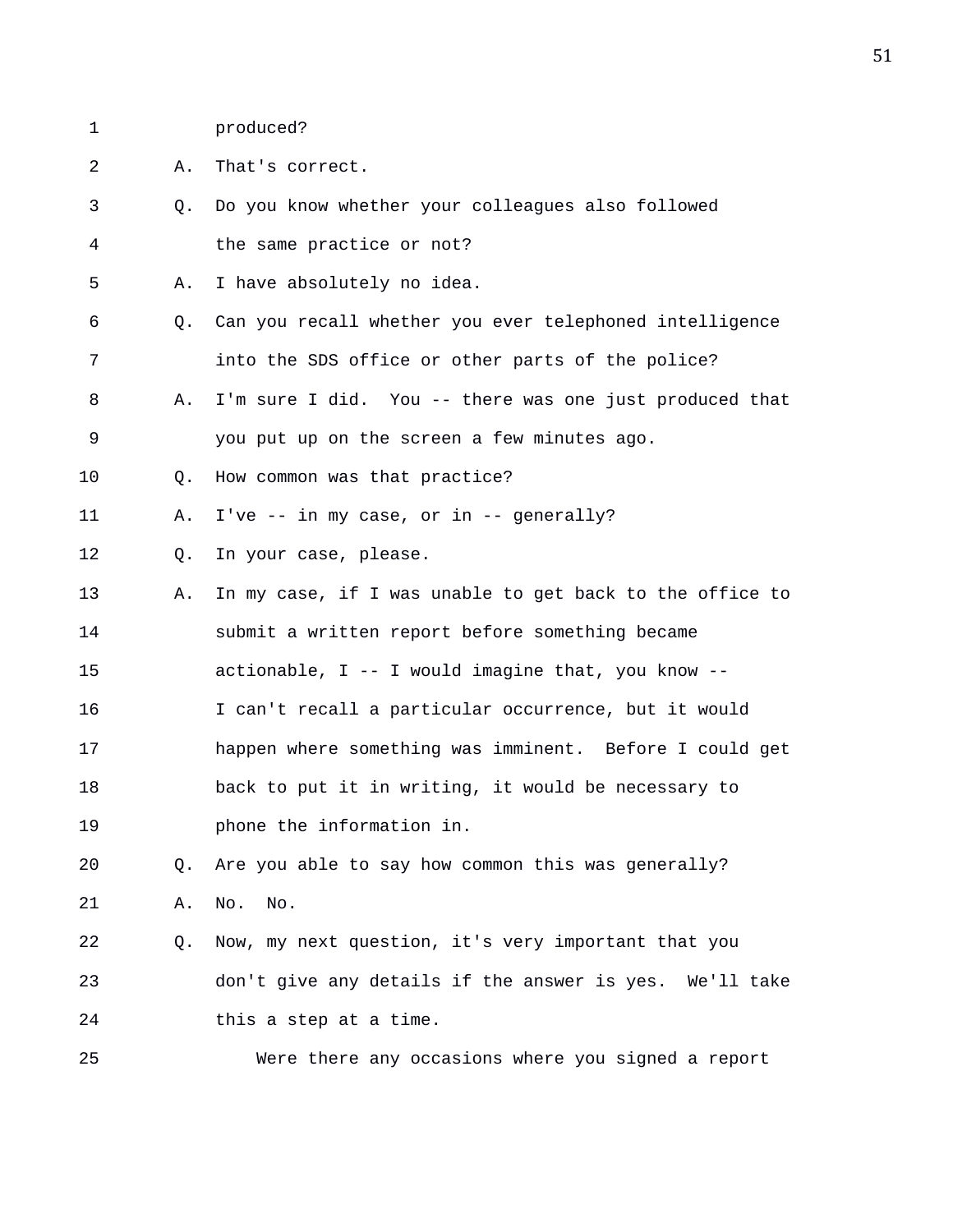| $\mathbf 1$ |    | with intelligence purporting to come from the SDS which  |
|-------------|----|----------------------------------------------------------|
| 2           |    | was not yours?                                           |
| 3           | Α. | I can't recall, but it's quite possible.                 |
| 4           | Q. | Thank you.                                               |
| 5           |    | Was there any occasion when you signed a report that     |
| 6           |    | was purporting to be your intelligence but was in fact   |
| 7           |    | the intelligence of another SDS officer?                 |
| 8           | Α. | Only if I was privy to knowing that the intelligence was |
| 9           |    | in fact correct.                                         |
| 10          | Q. | And was that done -- would you be signing on their       |
| 11          |    | behalf, or would the report look as if it was your       |
| 12          |    | intelligence when it was in fact somebody else's         |
| 13          |    | intelligence?                                            |
| 14          | Α. | I -- I can't recall. Quite -- quite possibly both        |
| 15          |    | circumstances would apply.                               |
| 16          |    | All I can say is that I wouldn't have signed             |
| 17          |    | anything that I didn't know to be true.                  |
| 18          | Q. | Thank you.                                               |
| 19          |    | Can we now go to the squad structure within              |
| 20          |    | Special Branch.                                          |
| 21          |    | At the time that you were a member of the SDS, can       |
| 22          |    | you remember which of the Special Branch squads, if any, |
| 23          |    | the SDS fell within?                                     |
| 24          | Α. | Not really, no. I assumed it was completely separate.    |
| 25          | Q. | Again, without giving any particular details to start    |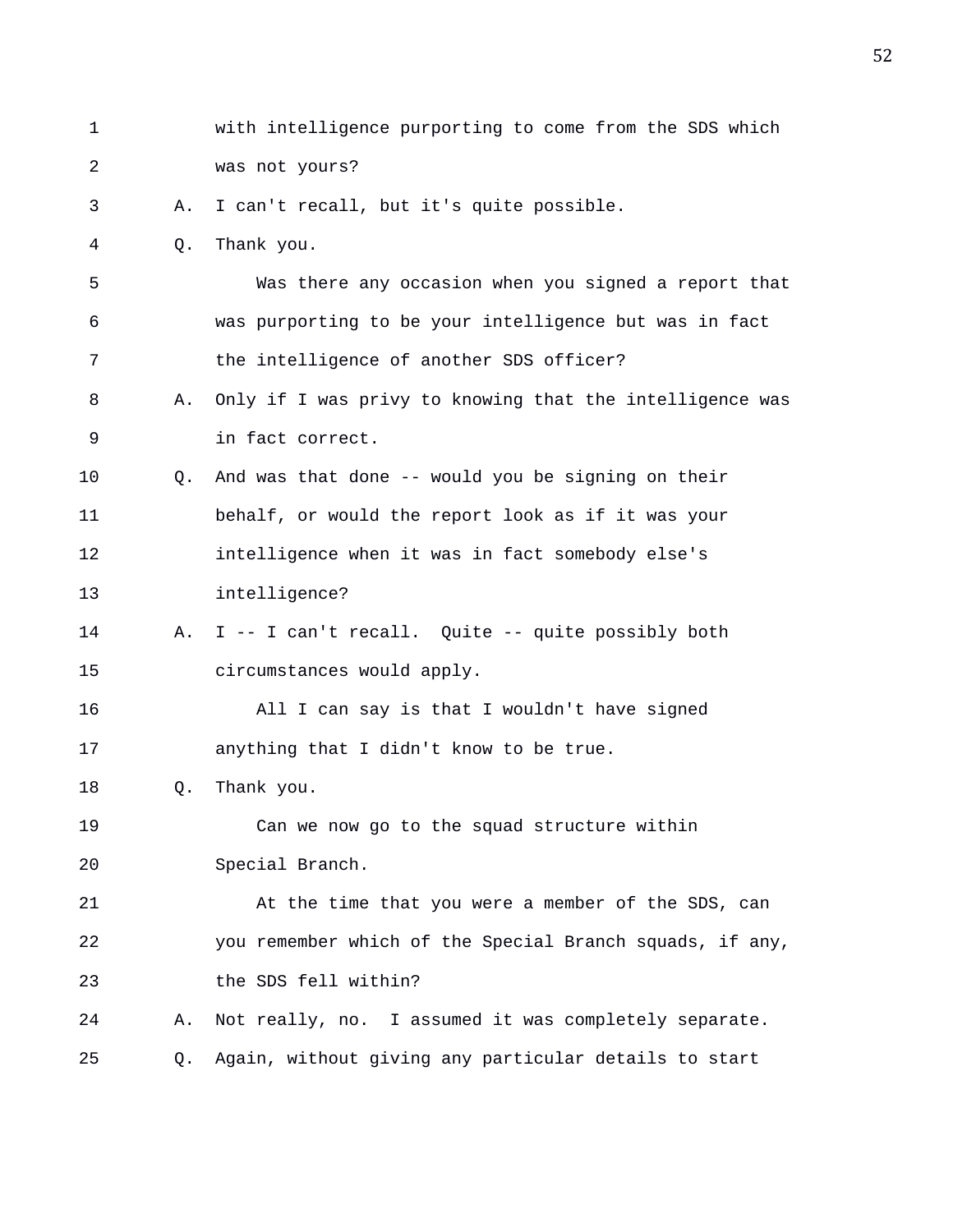1 with, can you remember what interaction there was 2 between the SDS and C Squad? 3 A. I've absolutely no idea, unless our reports, once they'd 4 gone through Conrad Dixon, were then fed through 5 C Squad. 6 Q. You served, I understand, on C Squad at some point in 7 time. Can you recall whether C Squad, when you were 8 working on C Squad, received SDS intelligence? 9 A. I've absolutely no idea. 10 Q. Can I ask you now generally about your experience 11 reporting on the VSC. You've described one instance 12 where you were the victim of violence yourself. Other 13 than that, did you see any violence whilst infiltrating 14 the VSC? 15 A. Not that I can recall. 16 Q. Did you witness any public disorder? 17 A. Again, on fringes of demonstrations there were always 18 individuals who wanted to provoke a bit of violence. 19 But not specifically. 20 Q. Can you give us an indication of what level of severity 21 we're talking about? 22 A. No, just persons resisting arrest, probably. 23 Q. Was the VSC as an organisation inciting disorder when 24 you were infiltrating it? 25 A. No.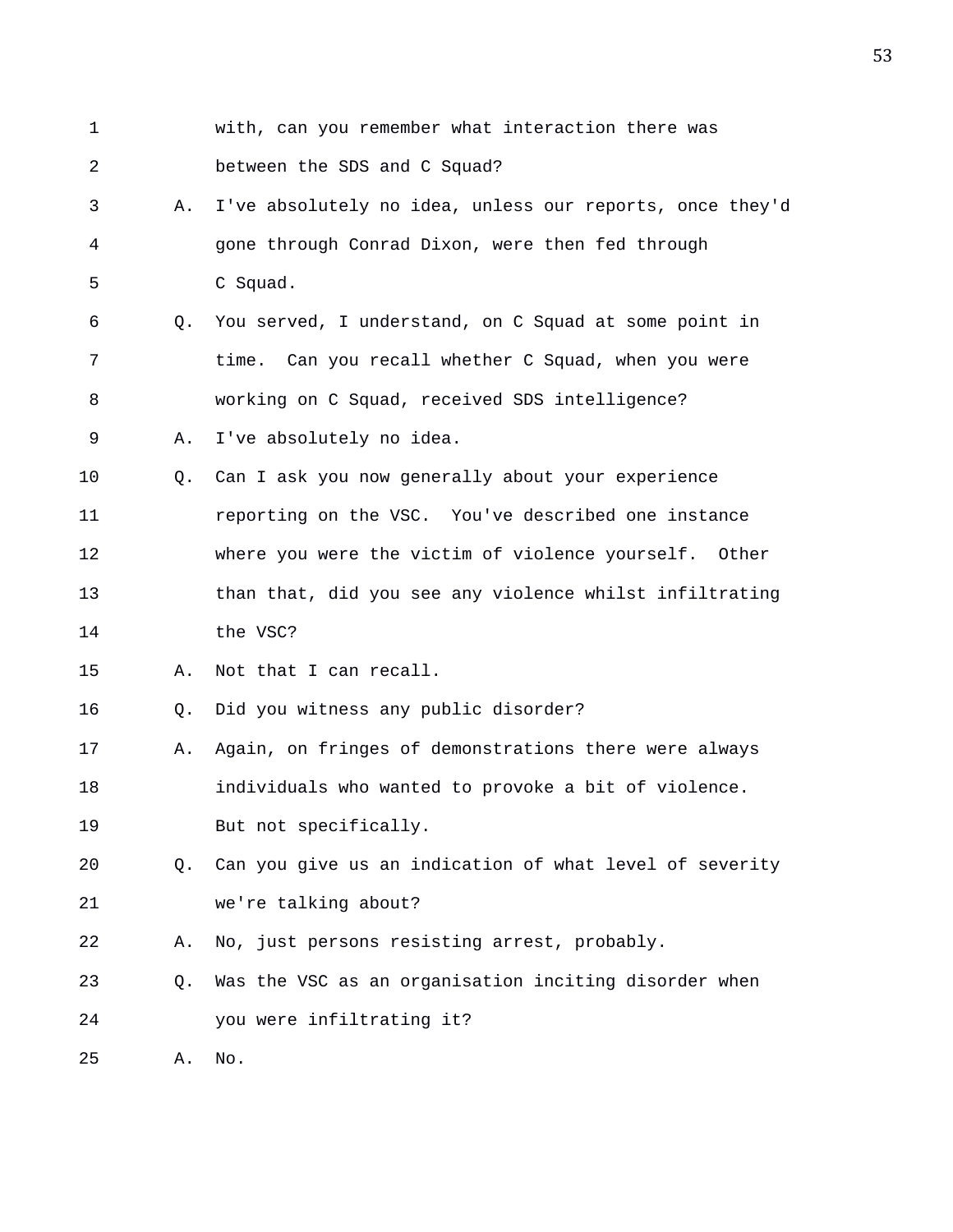| 1  | О. | Were members of the VSC committing criminal offences to  |
|----|----|----------------------------------------------------------|
| 2  |    | further their political aims while you were infiltrating |
| 3  |    | them?                                                    |
| 4  | Α. | Not -- not to my knowledge.                              |
| 5  | Q. | Did you attend the October demonstration?                |
| 6  | Α. | Which was $--$                                           |
| 7  | Q. | October 1968.                                            |
| 8  | Α. | Was I on $--$ I was on the SDS at the time?              |
| 9  | Q. | Yes.                                                     |
| 10 | Α. | Yes, then I must have done.                              |
| 11 |    | Yes, the big march, that's right. We started at          |
| 12 |    | Charing Cross, I'm sorry.                                |
| 13 | О. | Don't worry.                                             |
| 14 |    | What was your recollection of how that passed off?       |
| 15 | Α. | As far as I remember, it went very smoothly and we all   |
| 16 |    | ended up tired in Hyde Park.                             |
| 17 | Q. | I'm going to ask you a question about one of your        |
| 18 |    | colleagues now, a specific question. It's about HN135,   |
| 19 |    | whose real name was Mike Ferguson. My question is        |
| 20 |    | specific -- my first question is specifically about      |
| 21 |    | the Stop the Seventy Tour campaign, sometimes known,     |
| 22 |    | I understand, by the acronym "STST".                     |
| 23 |    | Do you know whether HN135 assumed any position of        |
| 24 |    | responsibility within the STST?                          |
| 25 | Α. | I've absolutely no idea.                                 |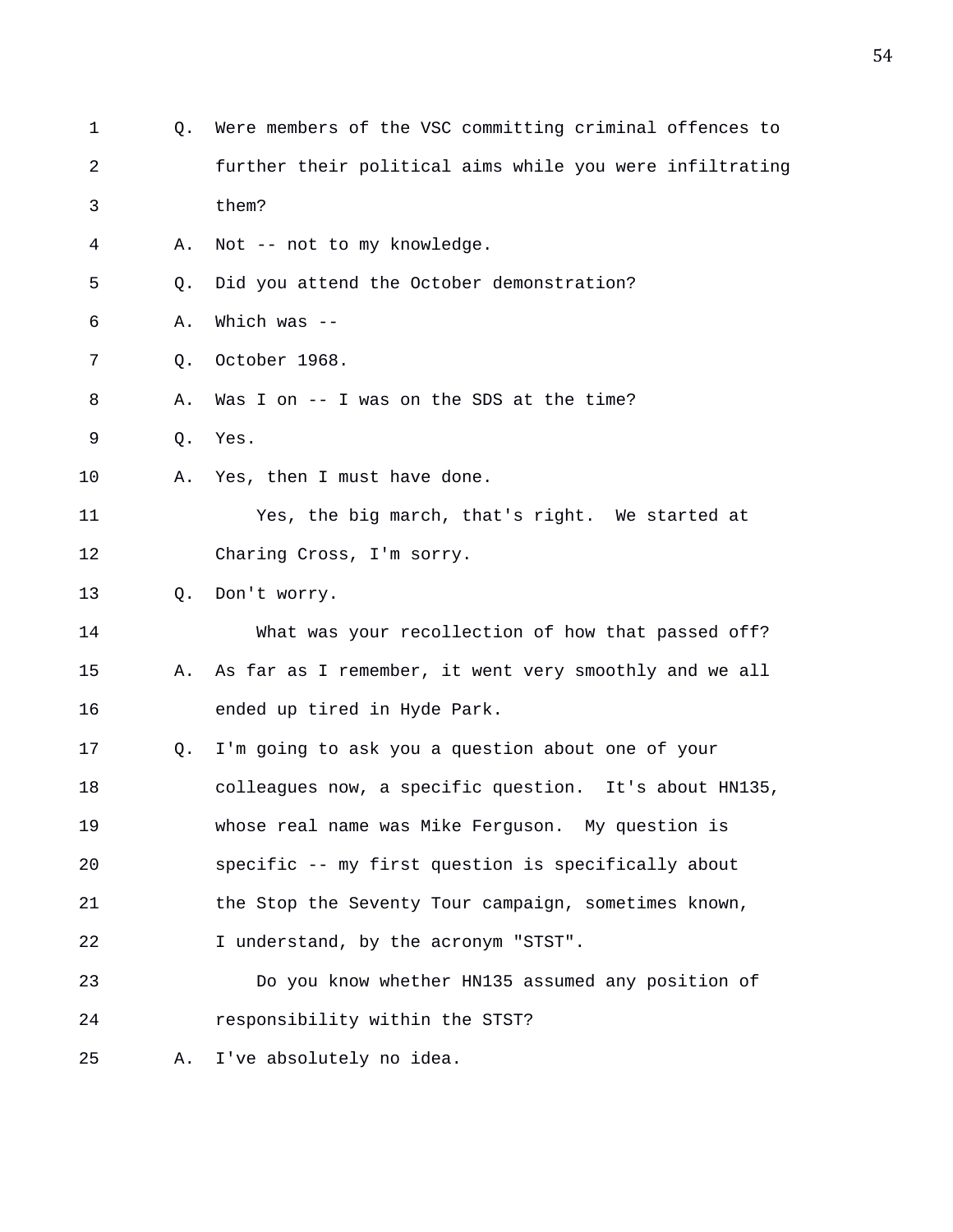1 Q. Do you know whether HN135 assumed any position of 2 responsibility within the Anti-Apartheid Movement? 3 A. Again, is this Mike Ferguson you're talking about? 4 Q. Yes. 5 A. I have absolutely no idea. 6 Q. Moving now to a completely different topic, I want to 7 ask you about the way in which the SDS flat was used. 8 You've described in your witness statement attending it 9 daily or near daily. For what purposes were you using 10 it? 11 A. Well, it was just, you know, as police officers, if we 12 were supposed to be working, we had to be -- had to turn 13 up from home. And if we were in between meetings or 14 whatever that we were allocated to, it was just a -- 15 a place where we could be contacted all together. This 16 was in the days before mobile phones, so ... 17 Q. Was it common for you then to be at the SDS flat in 18 company of other members of the SDS? 19 A. Yes. 20 Q. And were there times when the SDS managers were present 21 as well? 22 A. Yes. 23 Q. How frequently was that? 24 A. I don't recall, but fairly frequently. 25 Q. And presumably, if you were all sharing the flat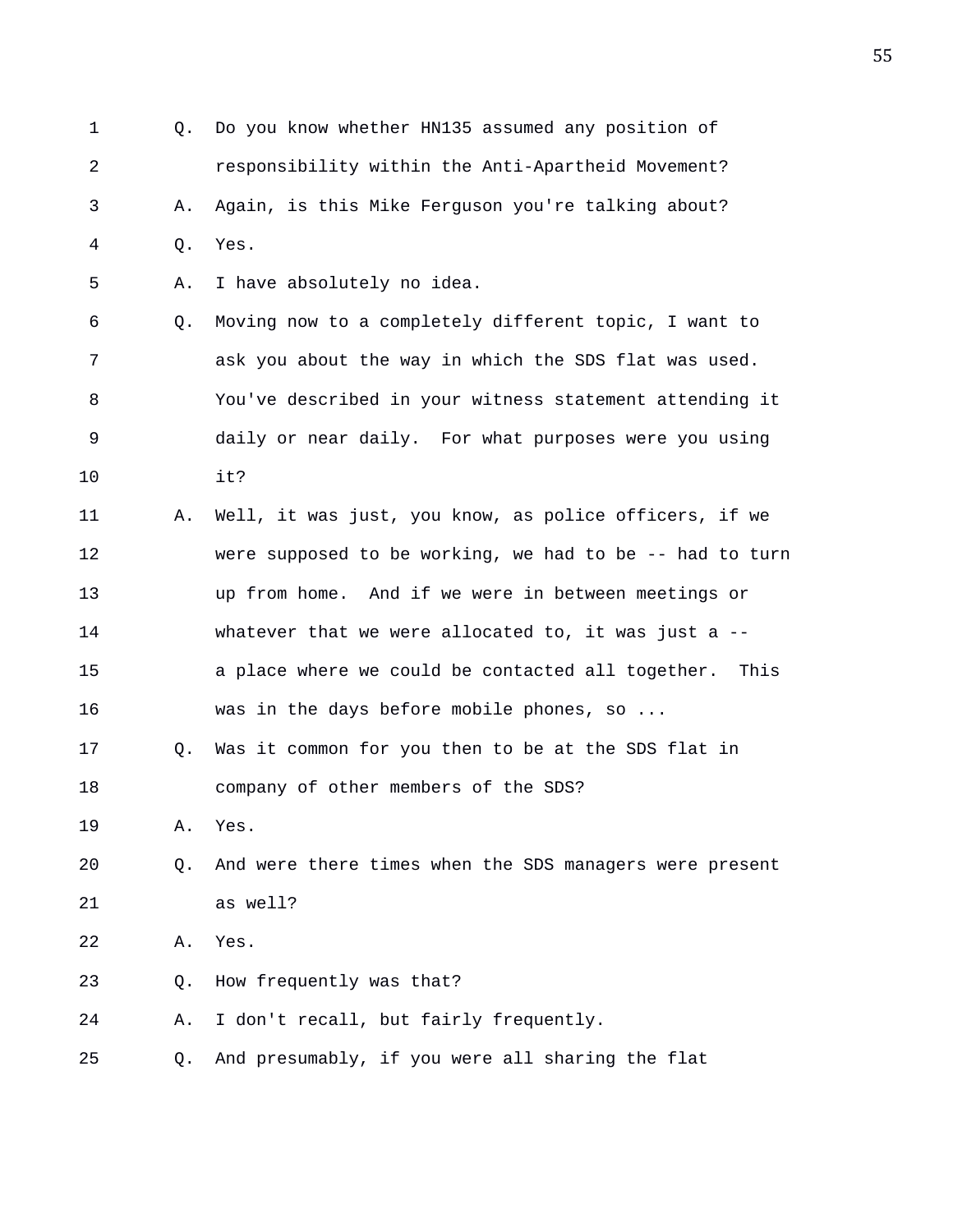| 1  |    | together and working from it, you would talk to one      |
|----|----|----------------------------------------------------------|
| 2  |    | another?                                                 |
| 3  | Α. | Indeed.                                                  |
| 4  | Q. | And you'd talk to one another about what you were doing  |
| 5  |    | and your work?                                           |
| 6  | Α. | In broad terms.                                          |
| 7  | Q. | Was there a sharing of ideas about how to go about your  |
| 8  |    | work?                                                    |
| 9  | Α. | Not that I recall.                                       |
| 10 | Q. | That if people were having a problem, that they might    |
| 11 |    | raise it and ask for thoughts or advice?                 |
| 12 | Α. | Oh, I would assume so, but I don't recall any specific   |
| 13 |    | instance.                                                |
| 14 | Q. | And did you socialise with your fellow members of        |
| 15 |    | the SDS?                                                 |
| 16 | Α. | At the flat, or elsewhere?                               |
| 17 | Q. | Either.                                                  |
| 18 | Α. | Well, at the flat, because we were all together in       |
| 19 |    | the -- you know, someone was making a coffee, they would |
| 20 |    | obviously ask if anybody else wanted a coffee, and we    |
| 21 |    | would talk together and maybe play cards.                |
| 22 | Q. | And what was the ethos within the unit? Were you open    |
| 23 |    | with one another, or secretive with one another?         |
| 24 | Α. | In the main, I suppose we were open.                     |
| 25 | Q. | Moving to the topic of welfare, you've said that there   |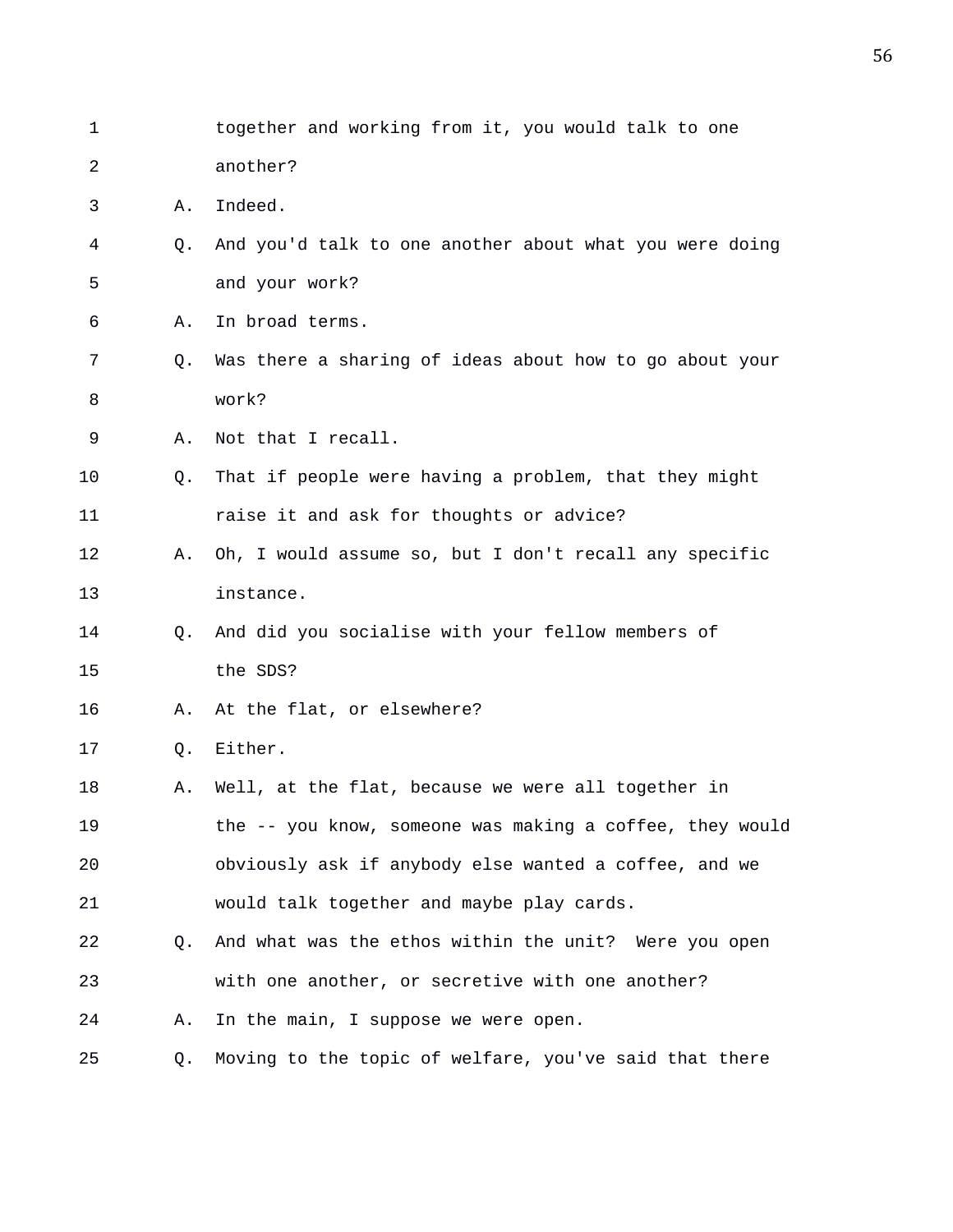1 were no arrangements for monitoring welfare in your 2 witness statements. You've also said that your 3 deployment had no long-term effects on you. 4 Were you at all concerned that there were no formal 5 welfare arrangements? 6 A. No. 7 Q. Did you feel that if you had needed help, it would have 8 been available? 9 A. I would imagine so. 10 Q. Did you find pretending to be somebody else stressful? 11 A. No. 12 Q. You've told us in your witness statement that the way 13 you conducted your deployment was such that you lived at 14 home except for when you went on the one trip to 15 Sheffield. Do you think that helped you stay grounded 16 and helped with your welfare? 17 A. I don't know that it would have had any effect. I -- 18 I spent some time on -- on another job within the branch 19 that took me away from home for some period of time. It 20 didn't affect me and didn't affect my wife particularly. 21 To my knowledge anyway. 22 Q. Can I ask you now about the evidence you've given in 23 your statements about HN68 and HN331 being convicted for 24 flyposting, is your recollection. The question I have 25 for you is, do you know whether the court was aware of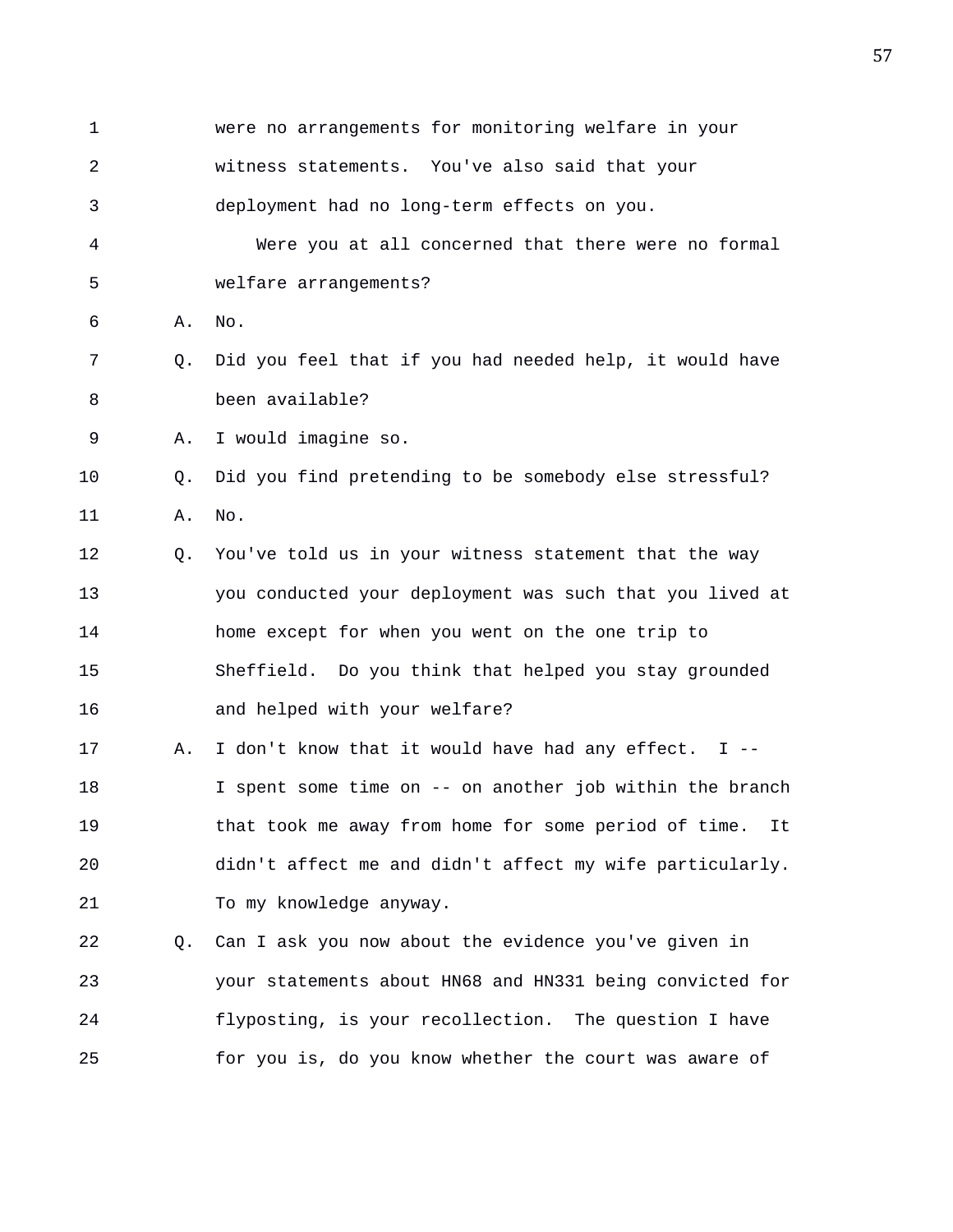- 
- 1 the real identities of those defendants?

2 A. That is beyond my knowledge.

3 Q. Could we now have up, please, <MPS-0724119>. Can we go 4 to page 8, please, <MPS-0724119/8>.

5 This is a discussion paper prepared by Conrad Dixon 6 in November 1968, entitled "The Penetration of Extremist 7 Groups". There are two appendices. The first one is up 8 on the screen now and has got a diagram showing 9 the proposed organisation of a unit to conduct the sort 10 of work that the SDS was conducting. It has, on 11 the right-hand side, at detective inspector level, 12 a post entitled "Press and Liaison".

13 Was there a detective inspector assigned to press 14 and liaison when you were a member of the SDS? 15 A. I have no idea.

16 Q. Can we move now to page 9, please, <MPS-0724119/9>.

17 At the top of the page you see the more senior 18 officers. The third row down is Detective Inspector 19 Wilson, who we understand to be Detective Inspector 20 Riby Wilson, under the duty "press and informants".

21 Can I ask you first of all that -- this is supposed 22 to be an appendix showing the membership of the SDS. 23 Your recollection in your witness statement is that 24 Riby Wilson wasn't a member of the SDS. Now that you 25 see this document, does that change your mind or your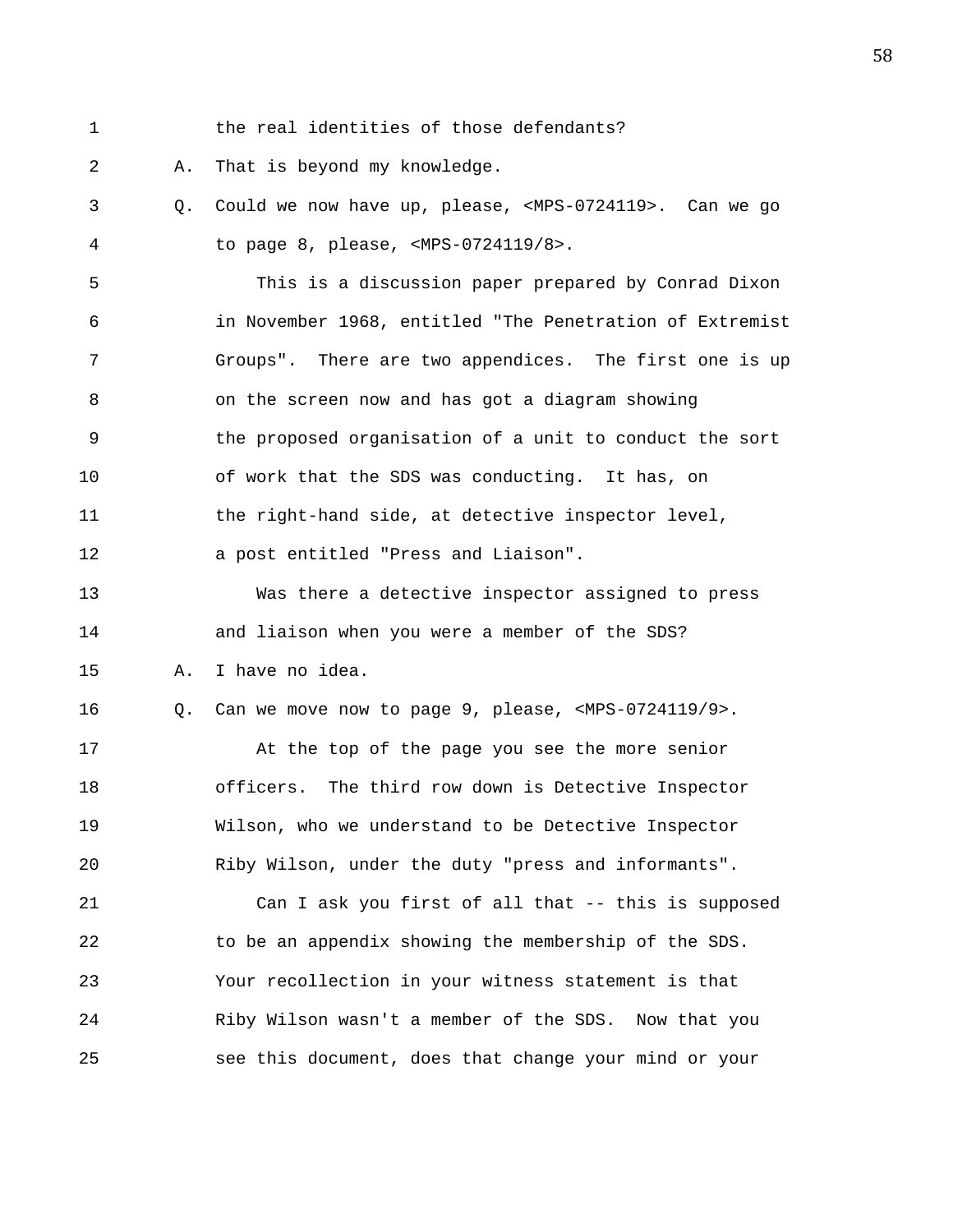- 
- 1 recollection?
- 2 A. Not really. I mean, he -- he was -- he was at 3 Scotland Yard, not with us. I don't recall him being 4 actively involved, put it that way.
- 5 Q. Might he have been a member of the SDS but in a capacity 6 which meant he did not work from the SDS flat?
- 7 A. Oh yes. Quite possibly.
- 8 Q. His duty is described, as I've said, as "press and 9 informants". Are you able to assist us as to what his 10 duties were?

11 A. Not at all.

- 12 Q. Can I ask you one further final question. What is your 13 view, looking back, of the unit that you served with and 14 its members?
- 15 A. Can I just go back to -- to that bit about Riby Wilson? 16 Q. Yes, of course.
- 17 A. On the right-hand side, it does actually say "Not 18 involved operationally ..." And this would -- of course 19 would have contributed to me assuming that he wasn't 20 part of the SDS.
- 21 Q. Indeed.

22 A. Yes. Sorry.

23 Q. My final question was just asking you what your view, 24 looking back now, was of your membership of the SDS and 25 the people with whom you served?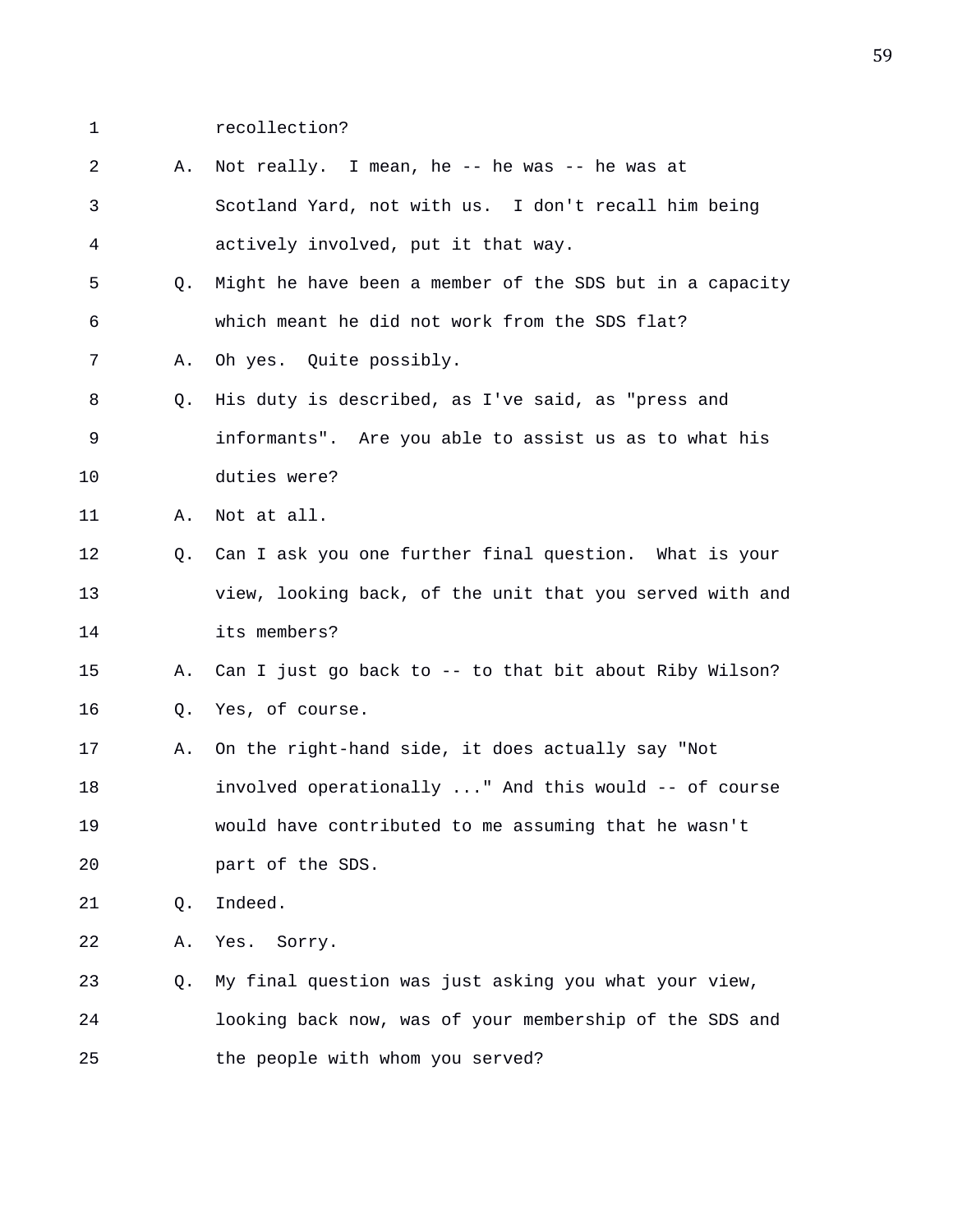1 A. The -- the original group, from Conrad Dixon down, were 2 the finest representatives of Special Branch. And they 3 were excellent officers who did exactly the proper job, 4 is what I wanted to say. They -- we were there, in this 5 particular case, to prevent the uniformed police being 6 damaged in the way they were at that original 7 demonstration when they were totally unprepared; and we 8 were to provide evidence to prevent that happening 9 again. And that, I know for a fact, is what we did in 10 that first instance. 11 Beyond my time on the SDS, I have no knowledge as to 12 what happened, I wasn't involved with them at all, and 13 I was working on another extraneous job. 14 MR BARR: 329, if you could just wait there, there may be 15 some more questions for you. 16 A. Thank you. 17 THE CHAIRMAN: Mr Skelton? 18 MR BARR: Sir, before Mr Skelton, I understand that Mr Menon 19 wishes to make an application. 20 THE CHAIRMAN: Very well. 21 Bear with us while Mr Menon makes an application. 22 Thank you. 23 Mr Menon. 24 Application by MR MENON 25 MR MENON: Good afternoon, sir.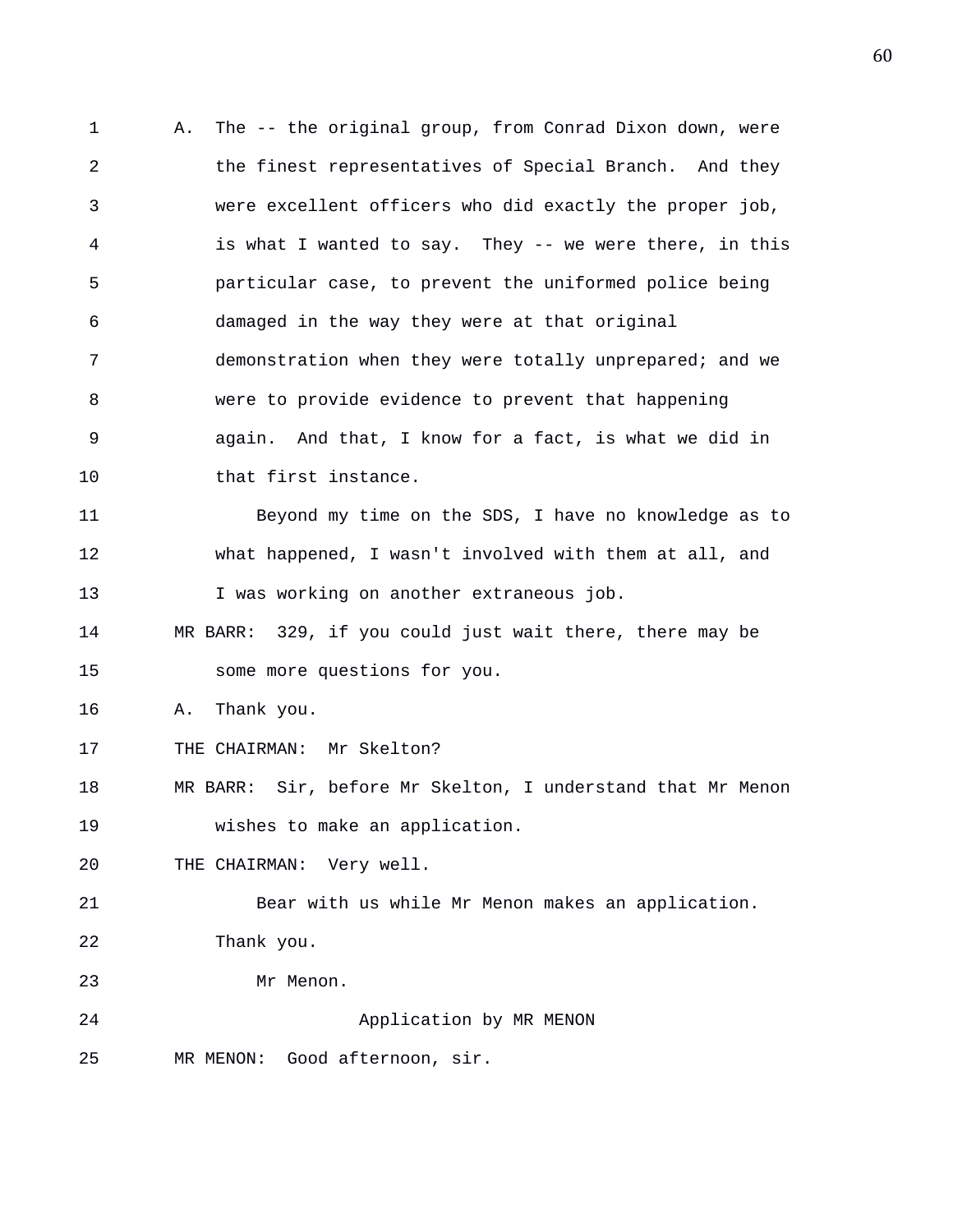1 I apply pursuant to rule 10, subsection 3, 2 alternatively subsection 4, of the permission to ask 3 questions of this witness. I will be brief, if I'm 4 given permission.

5 My questions fall into three categories: firstly, 6 topics that haven't been covered at all by 7 Counsel to the Inquiry; secondly, topics that have been 8 covered but where there are follow-up questions that 9 I would, with your permission, be allowed to ask; and, 10 thirdly, questions that arise not from matters that are 11 in the witness's statement, but from matters that he has 12 given in evidence today fresh for the first time.

13 I hope that you'll give me the permission that 14 I seek to do this. I -- I repeat, I will be brief. It 15 will be quicker and more efficient, in my submission, 16 for me to do it this way, as opposed to for us to now 17 have a break for me to have a discussion with Mr Barr 18 and to try to persuade him to ask the questions that 19 I wish to ask.

20 And in the wider context of concerns, if I can put 21 it as neutrally as I can, that have been expressed by 22 many about the effective participation of the non-state 23 core participants, I hope that you will allow me to ask 24 just a few questions of this witness.

25 THE CHAIRMAN: You have already submitted your suggested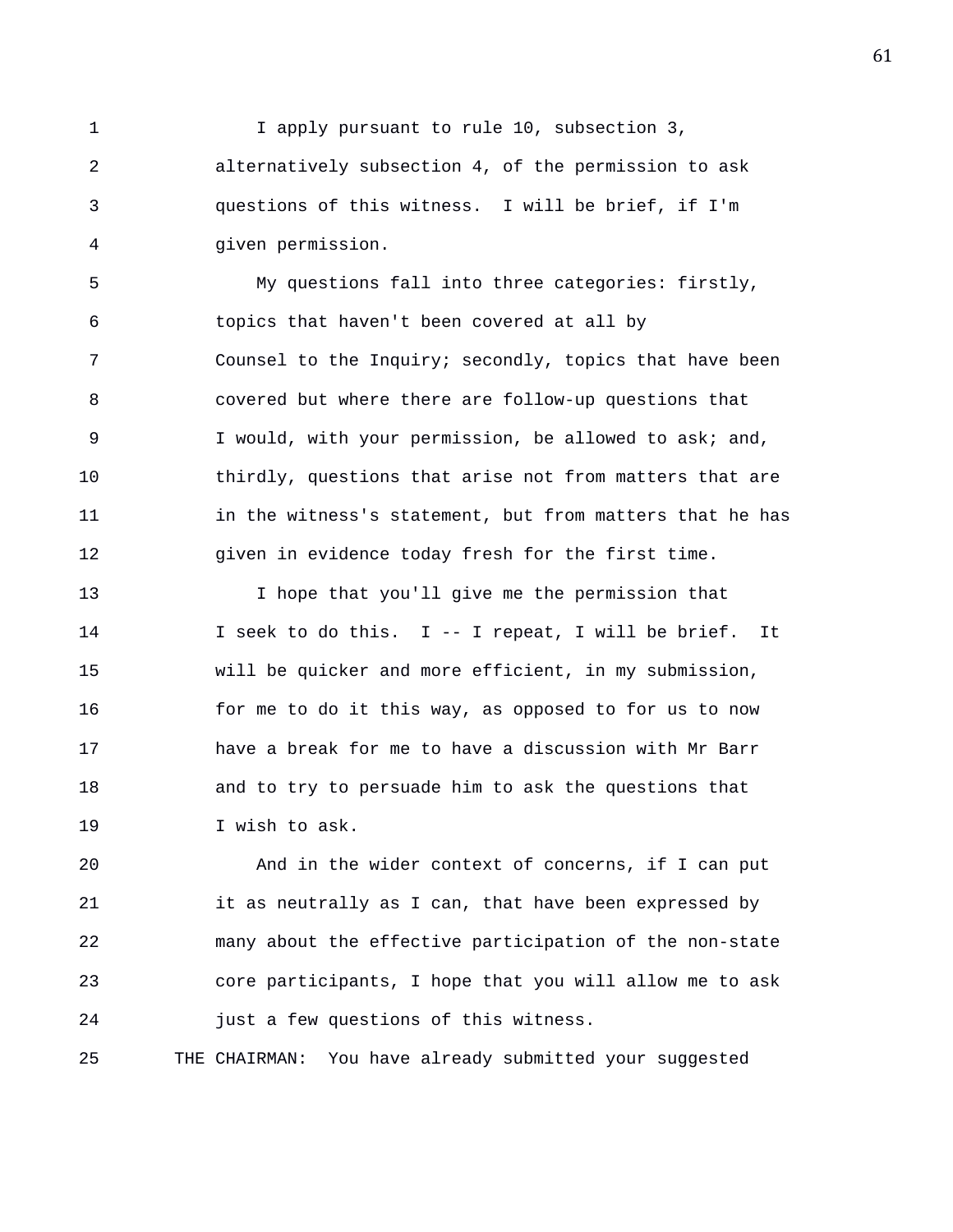1 topics to Mr Barr, I think, have you not?

2 MR MENON: Yes, I complied with the protocol that you put in 3 force and submitted a list of issues and topics that 4 I wish to ask this witness about. And I received, this 5 morning, a reply from the Inquiry as to its attitude to 6 the pro forma that I submitted.

7 But a number of matters that I had hoped would be 8 asked haven't been asked, and hence my oral application. 9 THE CHAIRMAN: What topics do you want to ask about? 10 MR MENON: I want to ask about the following topics: 11 Firstly, the motivations, and in particular

12 the political motivations, of the SDS in those early 13 months.

14 Secondly, further questions about the selection and 15 targeting of the Vietnam Solidarity Campaign, and 16 questions specifically about what HN329 was told, beyond 17 what he's already said, in relation to why the VSC was 18 being targeted, and who and what he was supposed to do 19 when he started attending these meetings.

20 Thirdly, further questions about the general 21 methodology of the SDS and what exactly happened at 22 those daily, or nearly daily, meetings that were taking 23 place at the SDS safe house before officers went into 24 the field, so to speak, to attend meetings of different 25 groups that almost certainly would have taken place in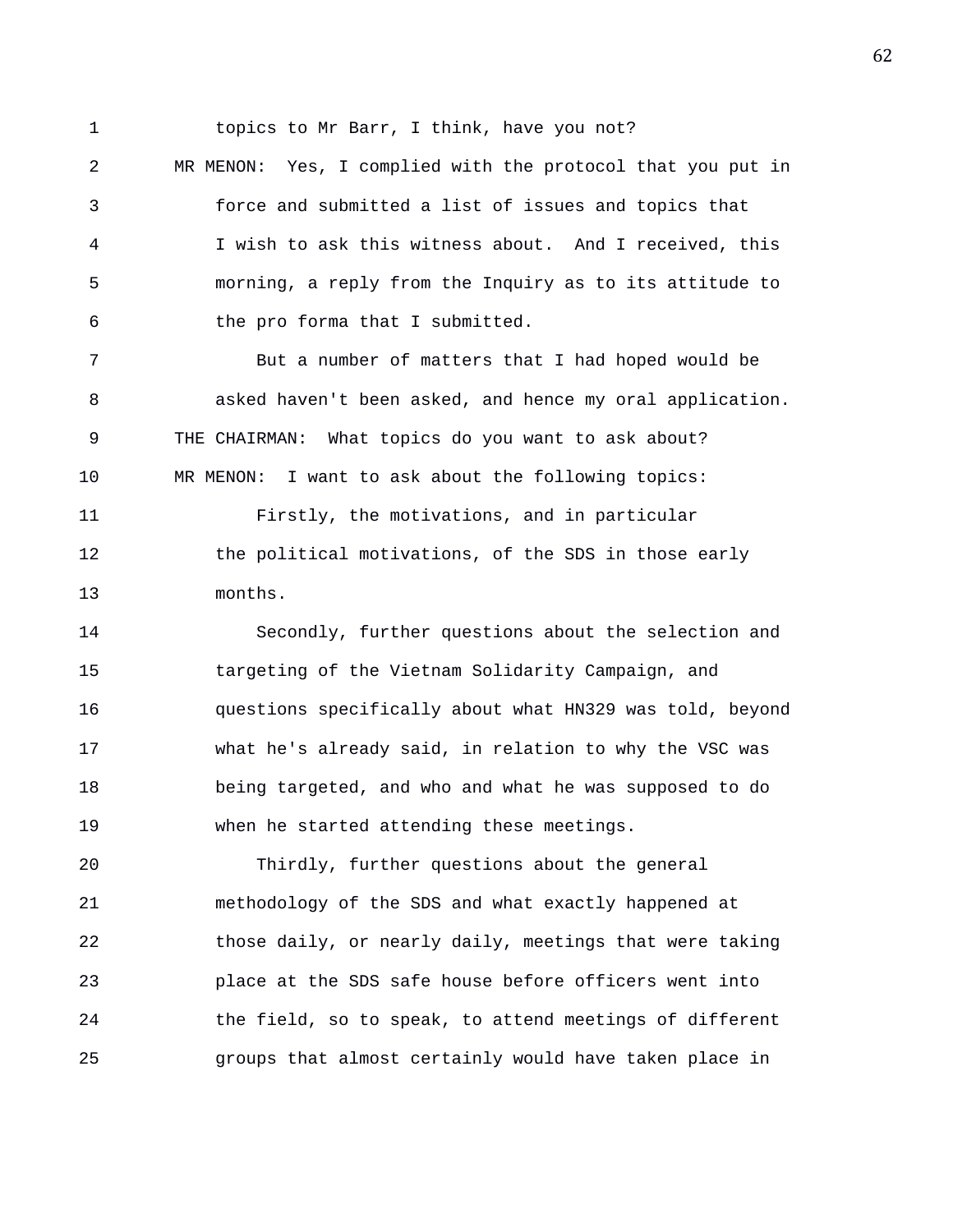1 the evening. So they were effectively spending most of 2 the day in this house. And HN329 has been asked 3 a little bit about it, but I'd like to ask further 4 questions in relation to that.

5 I'd like to ask further questions, if I may, about 6 what information this particular witness gathered during 7 the many -- from the many meetings that he attended, 8 that he believes resulted in the October 1968 9 demonstration not being a violent public disorder as 10 the March 1968 demonstration had been.

11 I'd like to ask questions about Box 500, which, as 12 you know, features regularly on intelligence reports 13 produced by officers during this period.

14 And one final matter in relation to one of 15 the documents that Mr Barr showed the witness in 16 relation to a meeting attended by this witness.

17 So you can see my questions cover a range of topics. 18 THE CHAIRMAN: Sorry, what was the latter topic? The last 19 topic?

20 MR MENON: The last topic was, there is one further matter 21 I wanted to ask HN329 about in relation to the meeting 22 that he attended along with eight other 23 undercover police officers, where a vote was taken in

24 relation to the details of the October 1968 march.

25 And I notice that we have plenty of time before we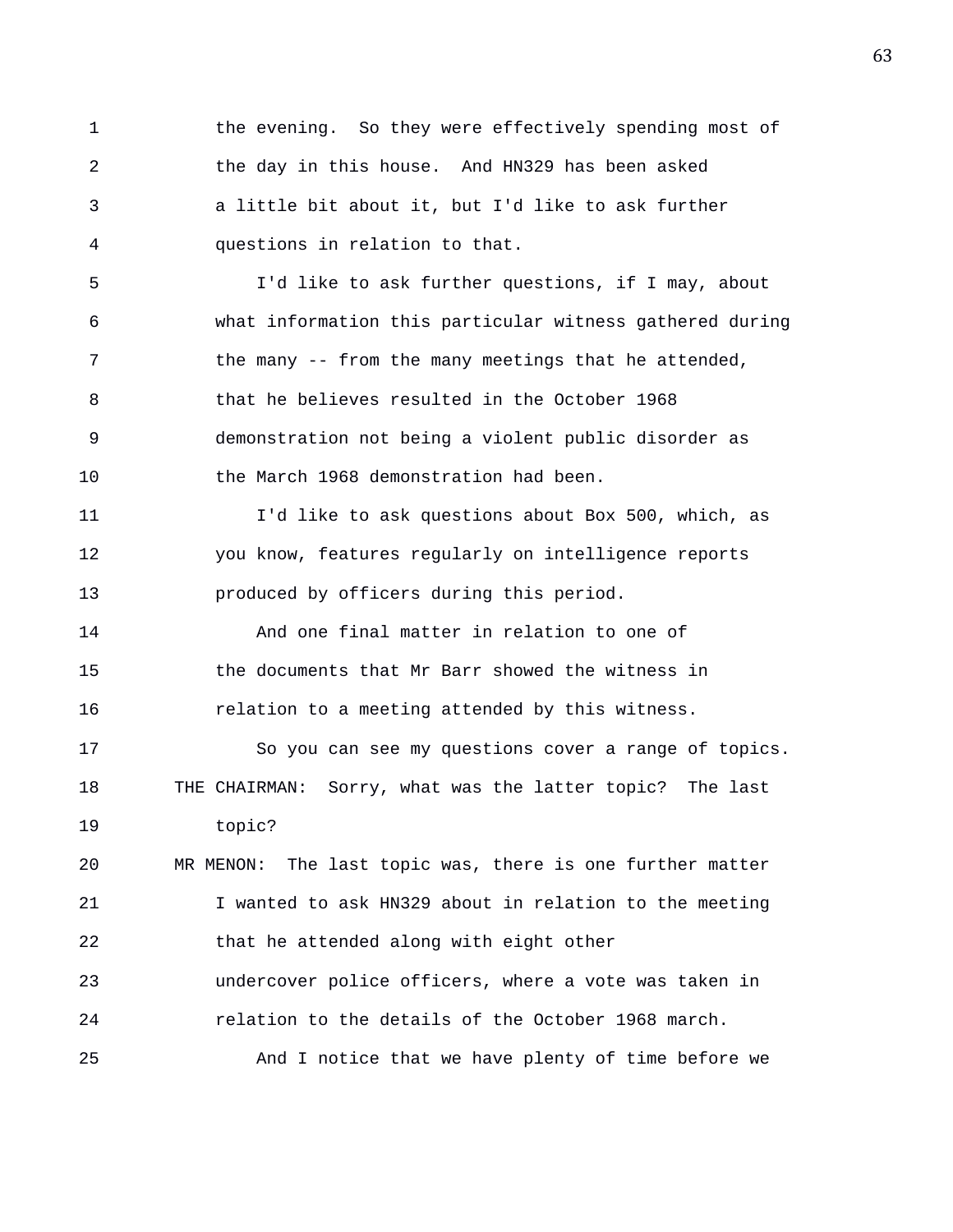1 are to hear the statement of Ernie Tate read at 2 2 o'clock by Nick Stanage, and I'll be finished well 3 before that time, with plenty of time for Mr Skelton to 4 ask further questions arising from anything that I ask. 5 THE CHAIRMAN: That may be so, but I have to keep order in 6 the proceedings and to ensure not merely that this 7 witness is not troubled by questions that have already 8 adequately been covered by Mr Barr and by his statement 9 and by the documents, but also that this does not set 10 a precedent for future such requests. 11 Of the seven topics that you have given to me, one 12 and one only may give rise to a question that can 13 rightly be posed to this witness, and that is the last 14 one: the meeting where the vote was taken about 15 the route that was to be adopted on 27 October. You may 16 ask about that, but not about other topics. 17 MR MENON: But, sir, I've highlighted -- 18 THE CHAIRMAN: You may ask about that but not other topics. 19 That is my ruling. 20 MR MENON: Very well, sir. Can I make it clear that 21 1 cannot understand --22 THE CHAIRMAN: No, you may not. I'm sorry. You may ask 23 your questions, or you will be silenced. 24 Questions by MR MENON 25 MR MENON: Very well.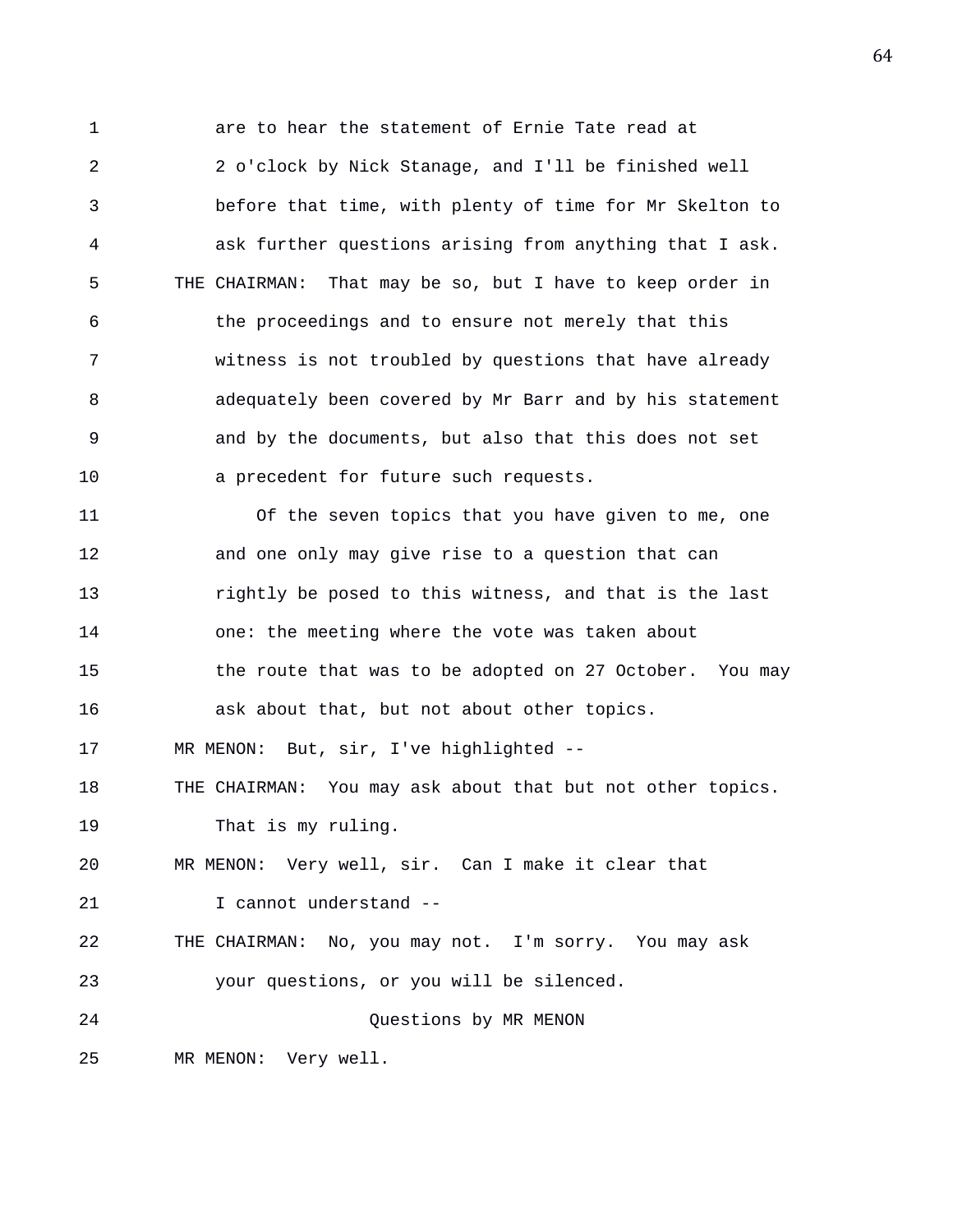| 1  |    | Well, can I refer to you as "329"? I'm afraid                      |
|----|----|--------------------------------------------------------------------|
| 2  |    | I don't know your real name, so are you happy with that,           |
| 3  |    | officer?                                                           |
| 4  |    | Hello?                                                             |
| 5  | Α. | Yes.                                                               |
| 6  | Q. | Are you happy with me to refer to you as "329"?                    |
| 7  | Α. | Of course.                                                         |
| 8  |    | Q. Can we have on the screen, please, <mps-0738583>.</mps-0738583> |
| 9  |    | You'll recall you were taken to this document                      |
| 10 |    | before.                                                            |
| 11 |    | Can we go down, please, to the bottom. Sorry, can                  |
| 12 |    | we go up a bit, please. The page above, please.                    |
| 13 |    | Just a moment, please. Yes, thank you. That's                      |
| 14 |    | the page I was looking for. <mps-0738583 2="">.</mps-0738583>      |
| 15 |    | 329, you can see that you were one of nine police                  |
| 16 |    | officers who attended this meeting. Do you see that?               |
| 17 | Α. | Yes.                                                               |
| 18 | Q. | And you remember you were asked about this in relation             |
| 19 |    | to a vote being taken at this meeting?                             |
| 20 | Α. | Yes.                                                               |
| 21 | Q. | And you indicated that you must have voted because if              |
| 22 |    | you hadn't voted, then you would have stood out like               |
| 23 |    | a sore thumb?                                                      |
| 24 | Α. | Yes, I cannot recall whether I actually voted or not,              |
| 25 |    | but I would have assumed that I would have put my hand             |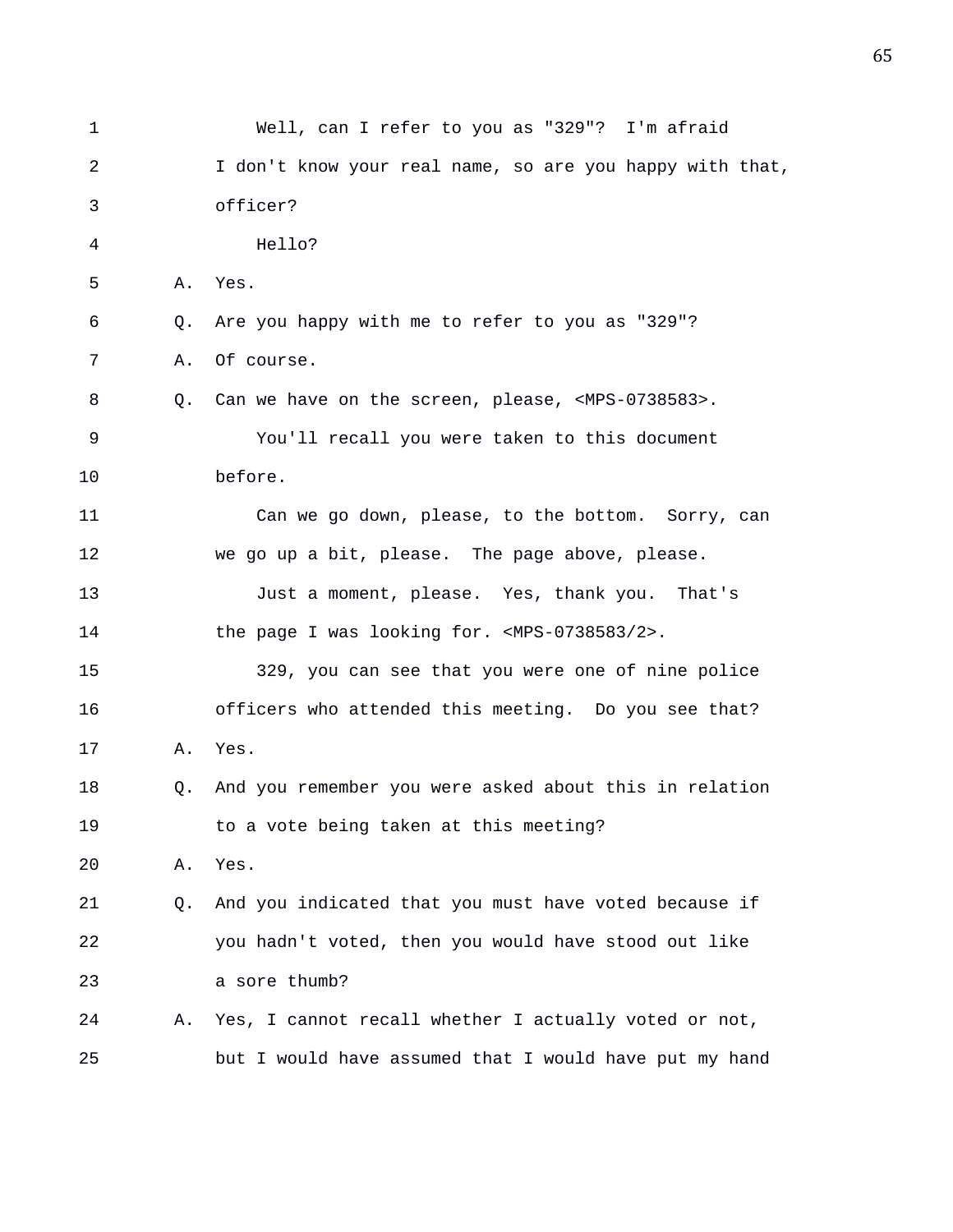1 up with the majority.

| 2  | 0.             | And I'm assuming that that -- when you returned to your                   |
|----|----------------|---------------------------------------------------------------------------|
| 3  |                | safe house that day or the day after, that you would                      |
| 4  |                | have discussed with the other officers who attended that                  |
| 5  |                | meeting how you had all voted on this resolution?                         |
| 6  | Α.             | No.                                                                       |
| 7  | Q.             | What, you never had a discussion about that?                              |
| 8  | Α.             | I don't remember whether we ever did.                                     |
| 9  | Q.             | Did you vote in favour of the Maoists at that meeting?                    |
| 10 | Α.             | I've no idea. I shouldn't have thought so.                                |
| 11 | Q <sub>z</sub> | Why do you say you shouldn't have thought so?                             |
| 12 | Α.             | Well, our group was a bit anti-Maoist.                                    |
| 13 | Q.             | Yes, I appreciate that, but you weren't exactly in                        |
| 14 |                | favour of the other side of the vote either, were you?                    |
| 15 | Α.             | Well, I mean, as far as -- are you talking about                          |
| 16 |                | Americans in Vietnam, for instance?                                       |
| 17 | О.             | Well, I'm talking about -- well, this was a meeting of                    |
| 18 |                | the VSC where a discussion was taking place as to                         |
| 19 |                | whether the demonstration should go past                                  |
| 20 |                | Grosvenor Square (inaudible) --                                           |
| 21 | Α.             | Sorry, you're breaking up there.                                          |
| 22 | Q.             | Sorry, did you hear me?                                                   |
| 23 | Α.             | Sorry, you're breaking up.                                                |
| 24 | Q.             | Okay, can we go up one page, please, so we can just see                   |
| 25 |                | the content of the minutes. <mps-0738583 2="">.<br/>The two</mps-0738583> |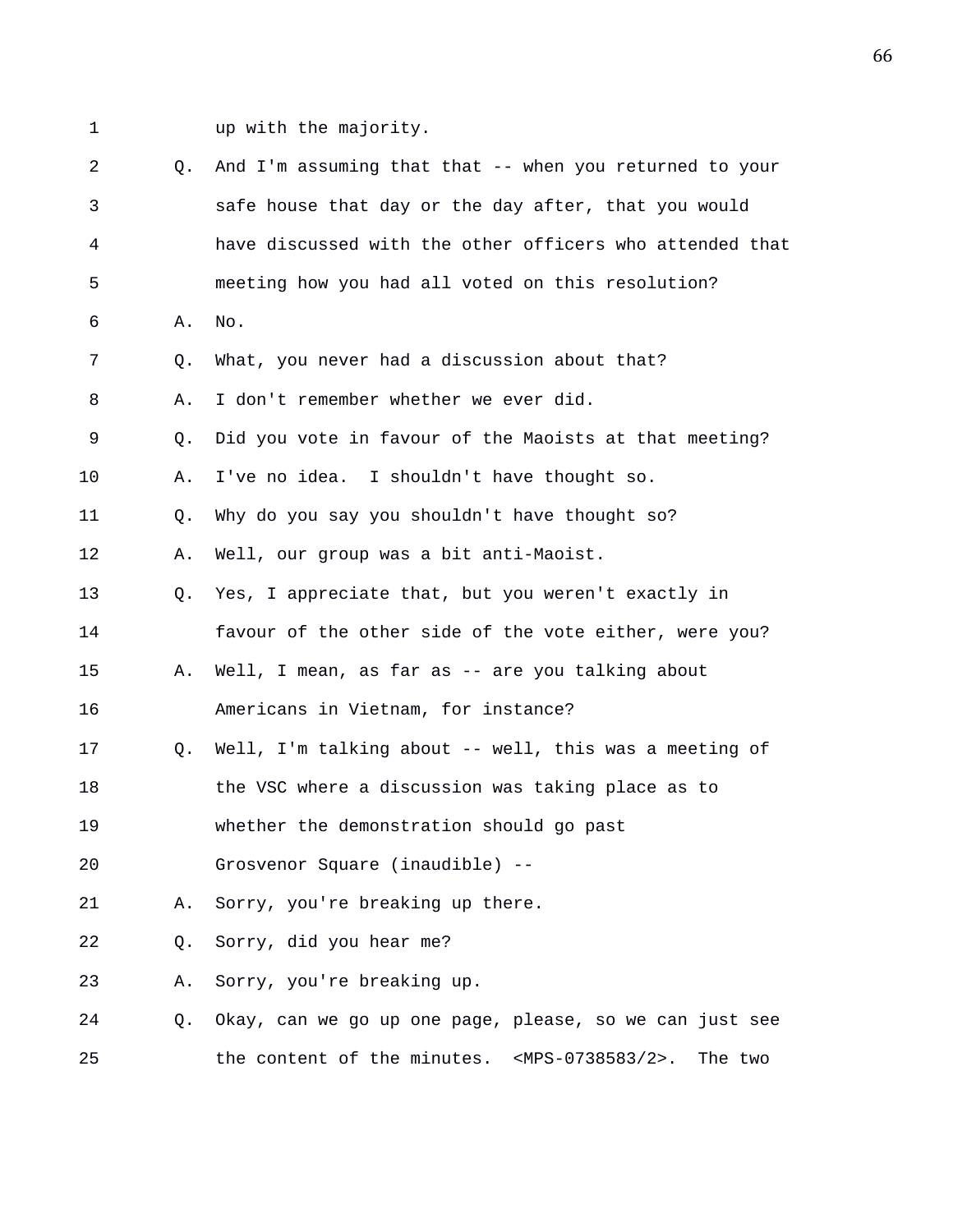| 1  |    | paragraphs, the substantive paragraphs the note.         |
|----|----|----------------------------------------------------------|
| 2  |    | Just read that to yourself, 329, please.                 |
| 3  |    | Have you read it?                                        |
| 4  | Α. | Yes.                                                     |
| 5  | Q. | The vote was as to whether the march should go to        |
| 6  |    | Grosvenor Square or not, wasn't it?                      |
| 7  | Α. | Yes.                                                     |
| 8  | Q. | And so my question is, do you know how the nine officers |
| 9  |    | who attended that meeting voted on this resolution?      |
| 10 | Α. | I've no idea. They were all -- (overspeaking) --         |
| 11 | O. | Are you saying you never discussed it subsequently --    |
| 12 |    | (overspeaking) --                                        |
| 13 | Α. | No -- (overspeaking) --                                  |
| 14 | Q. | -- after you went to your safe house, as to how you'd    |
| 15 |    | voted?                                                   |
| 16 | Α. | No, because after -- after this meeting, I should        |
| 17 |    | imagine we all went home, went our separate ways without |
| 18 |    | contact with each other. And then the following day,     |
| 19 |    | some -- you know, some of the officers may have been     |
| 20 |    | present at the flat. I mean, one of them there --        |
| 21 |    | what's his name? -- Saunders, would not have come to     |
| 22 |    | the flat anyway.                                         |
| 23 | О. | But -- (overspeaking) --                                 |
| 24 | Α. | Or Roy Creamer, or even Dave Fisher.                     |
| 25 | Q. | But when you prepared your reports after you attended    |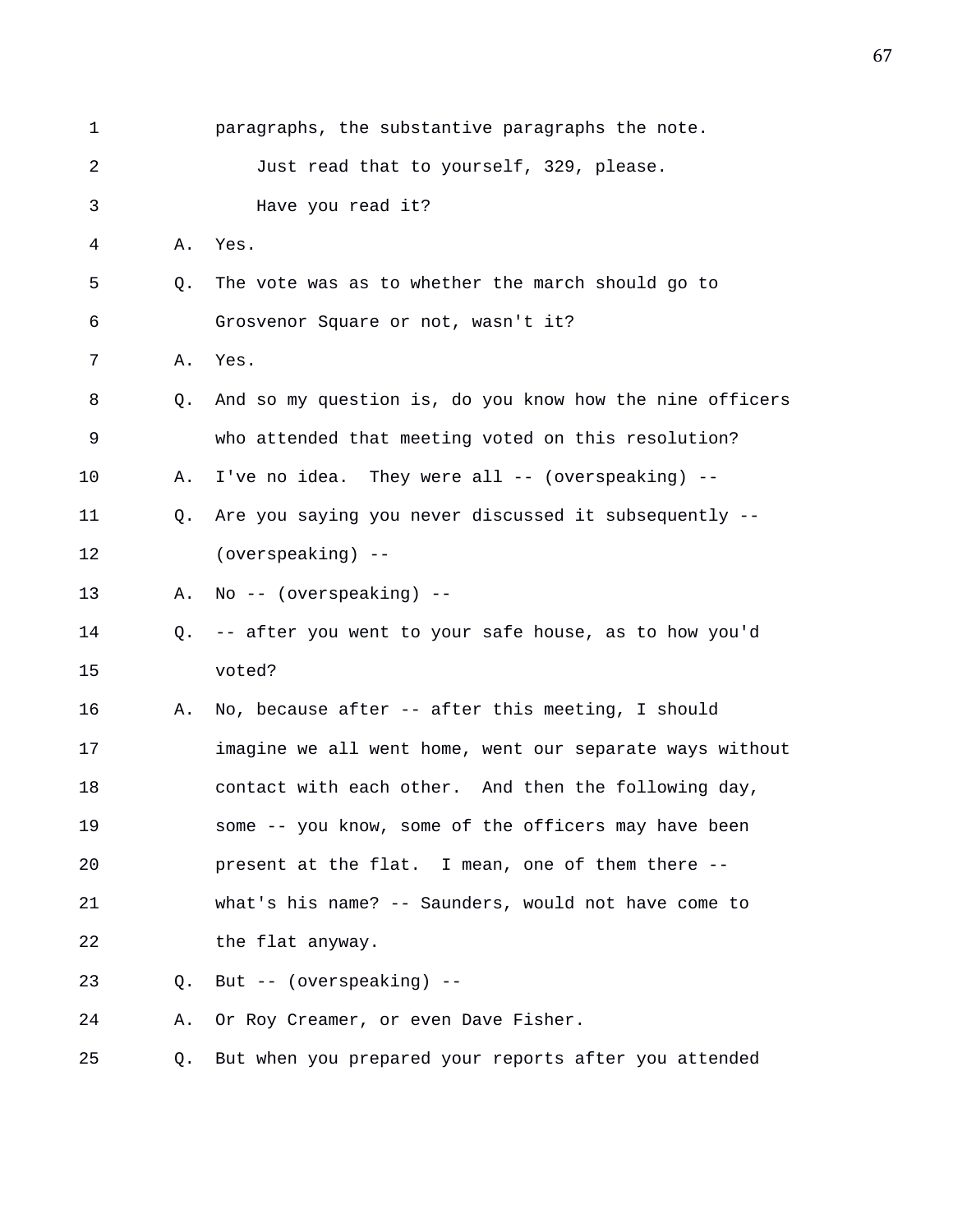1 events like this, wouldn't you have had debriefings of 2 any kind, with your fellow officers or with your 3 superior officers?

4 A. I honestly don't remember. We would have submitted 5 individually -- the report, as you can see, was signed 6 by Conrad Dixon. And we would have assisted at some 7 stage with identifying people. But if he was present at 8 the meeting, the gist of the meeting would have been his 9 report. You know, what happened is factual to all of 10 us; so there's nothing to add, except identifying people 11 concerned.

12 MR MENON: Thank you.

13 Given that's all I'm allowed to ask, that's all

14 I ask.

15 THE CHAIRMAN: Thank you.

16 Mr Skelton?

17 MR SKELTON: No questions. Thank you, sir.

18 THE CHAIRMAN: Thank you.

19 Then proceedings for this morning's session will now 20 end and we will resume at 2 o'clock.

21 MS PURSER: Thank you very much, everyone. That concludes 22 this morning's session. We will be back at 2 pm. You 23 may now go into your break-out rooms.

24 (12.20 pm)

25 (The short adjournment)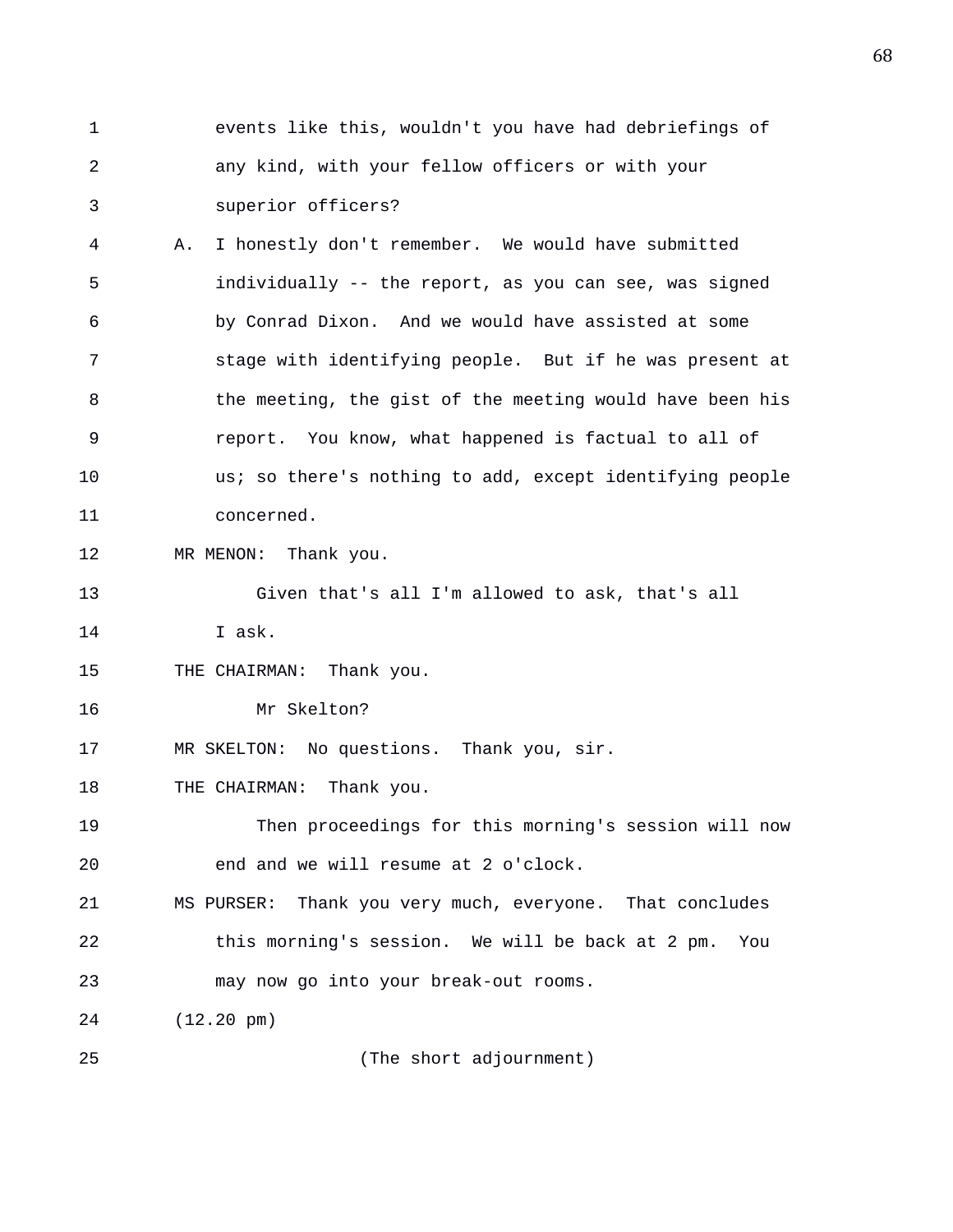1 (2.00 pm)

2 MS PURSER: Good afternoon, everyone, and welcome to 3 the afternoon session of today's evidential hearings. 4 For those of you in the virtual hearing room, please can 5 I remind you to turn off both your camera and video 6 unless you are invited to speak by the Chairman. 7 I will now hand over to our Chairman, 8 Sir John Mitting, to continue proceedings. 9 Chairman. 10 THE CHAIRMAN: Thank you, those of you who are expecting 11 the fourth replaying of the recording made earlier this 12 year will be either pleased or disappointed to hear that 13 it is not going to be played this afternoon. The reason 14 for that is that this afternoon's proceedings, which 15 will consist of the reading of evidence and 16 the summarising of evidence, will be live-streamed. 17 Mr Stanage. 18 MR STANAGE: Chair, thank you. Can I check that you can 19 hear me? 20 THE CHAIRMAN: I can indeed. And you are, I hope, on 21 screen. You are in my case on full screen. 22 Witness statement of ERNEST ARMSTRONG TATE by MR STANAGE 23 MR STANAGE: Very well. 24 I'm asked to read the statement of Ernest Armstrong 25 Tate. It's a statement made on 31 January 2020. I, led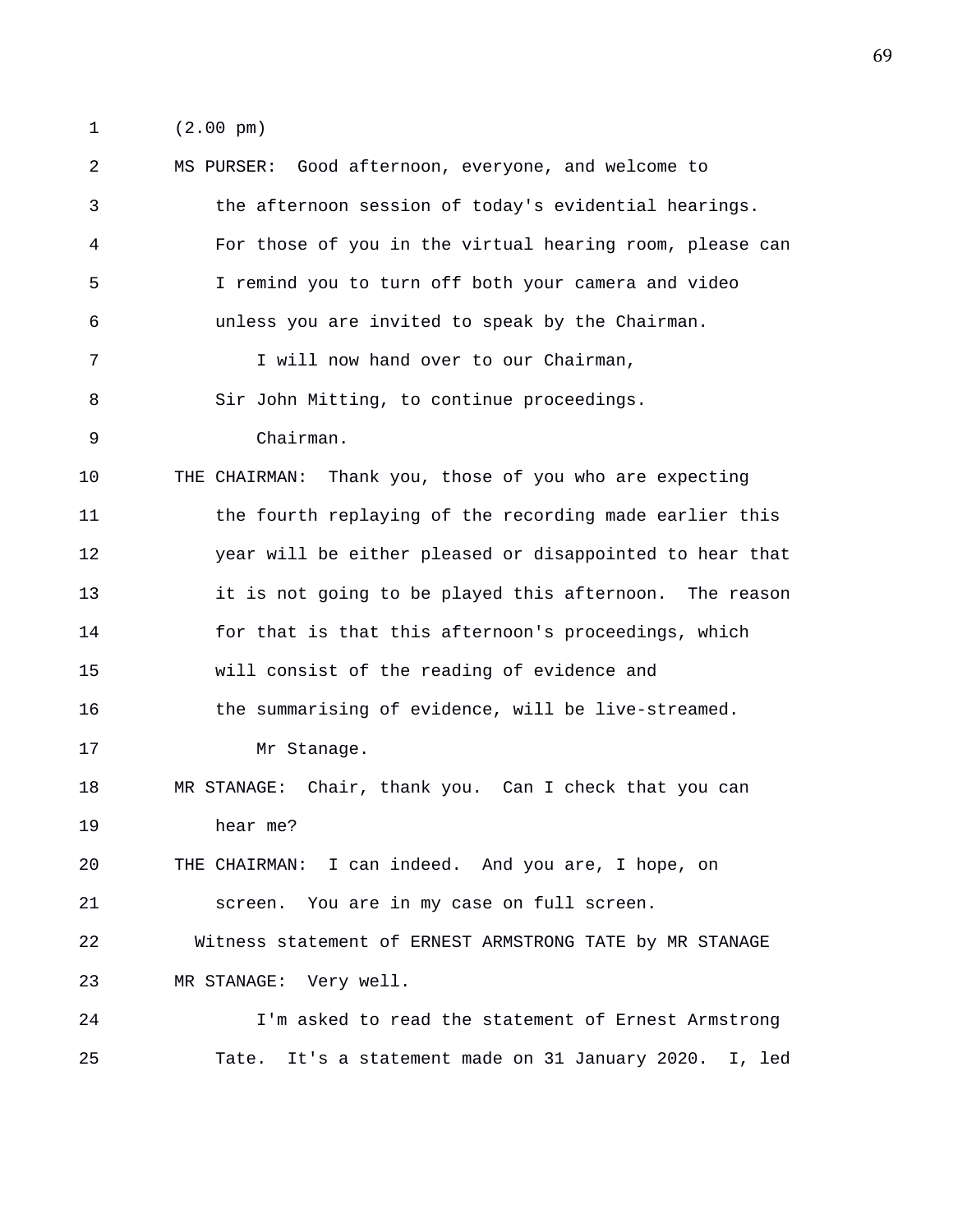1 by Rajiv Menon QC and instructed by Richard Parry of 2 Saunders, solicitors, represent Ernest Tate in this 3 Inquiry.

4 The statement says as follows, sir: 5 "I'm now 85 years old, being born in Belfast, 6 Northern Ireland, in 1934. I have both British and 7 Irish nationality by birth. I emigrated to Canada at 8 the age of 21 in 1955, and also have Canadian 9 nationality. In my professional career I worked for 10 many years in energy management for a major Toronto 11 public utility.

12 "In 1976, I graduated in mechanical engineering from 13 what is now Ryerson University in Toronto. I've been 14 politically active all my life and I've written an 15 account of my political activism in the 1950s and 1960s 16 in my two-volume memoirs.

17 "This relates to my work as a member Of 18 The International Group, a section of 19 the Fourth International, as founded by Leon Trotsky in 20 1938 before his assassination, which became, in Britain, 21 the International Marxist Group, IMG.

22 "I was in Britain for almost five years between 1965 23 and 1969, and was heavily involved in the Vietnam 24 Solidarity Campaign, VSC, which was set up in 1966. 25 Since returning to Canada in 1969, I've been heavily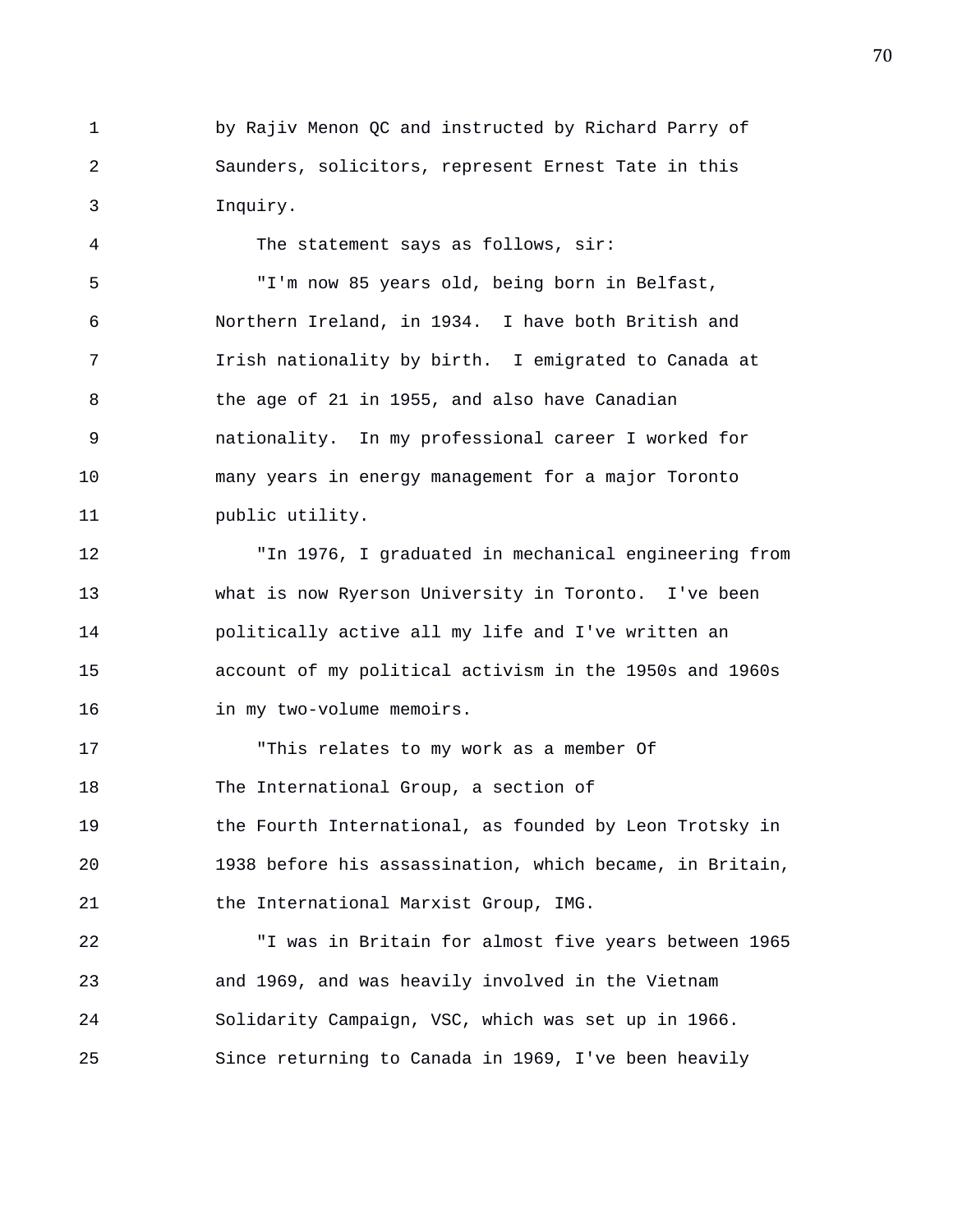1 involved in the trade unions; and for many years I was 2 chief steward and vice president of a major local of 3 the Canadian Union of Public Employees. I'm now retired 4 and living in Toronto.

5 "I make this statement pursuant to a request made 6 under Rule 9 of the Inquiries Act, dated 7 6 December 2019. I received the request and 8 the accompanying witness pack on 2 January 2020. I've 9 been asked to file my witness statement by 10 31 January 2020.

11 "I note that the contents of the witness pack 12 consist of 23 Special Branch SB intelligence reports 13 dated between 8 February 1968 and 3 February 1969, in 14 which my name is mentioned. There are reports based on 15 activity of officers of the Metropolitan Police 16 Special Branch Unit, called the 17 'Special Operations Squad', SOS, only later renamed 18 the 'Special Demonstration Squad', SDS, in 1972 to 1973, 19 set up in 1968 and funded directly by the Home Office 20 under James Callaghan, Secretary of State in the Labour 21 government, headed by Prime Minister Harold Wilson.

22 "I note that my SB registry file, or RF, reference 23 is given as 402/66/4051, which I presume to mean a file 24 was opened on me in 1966. I understand that 25 Special Branch intelligence reports would routinely be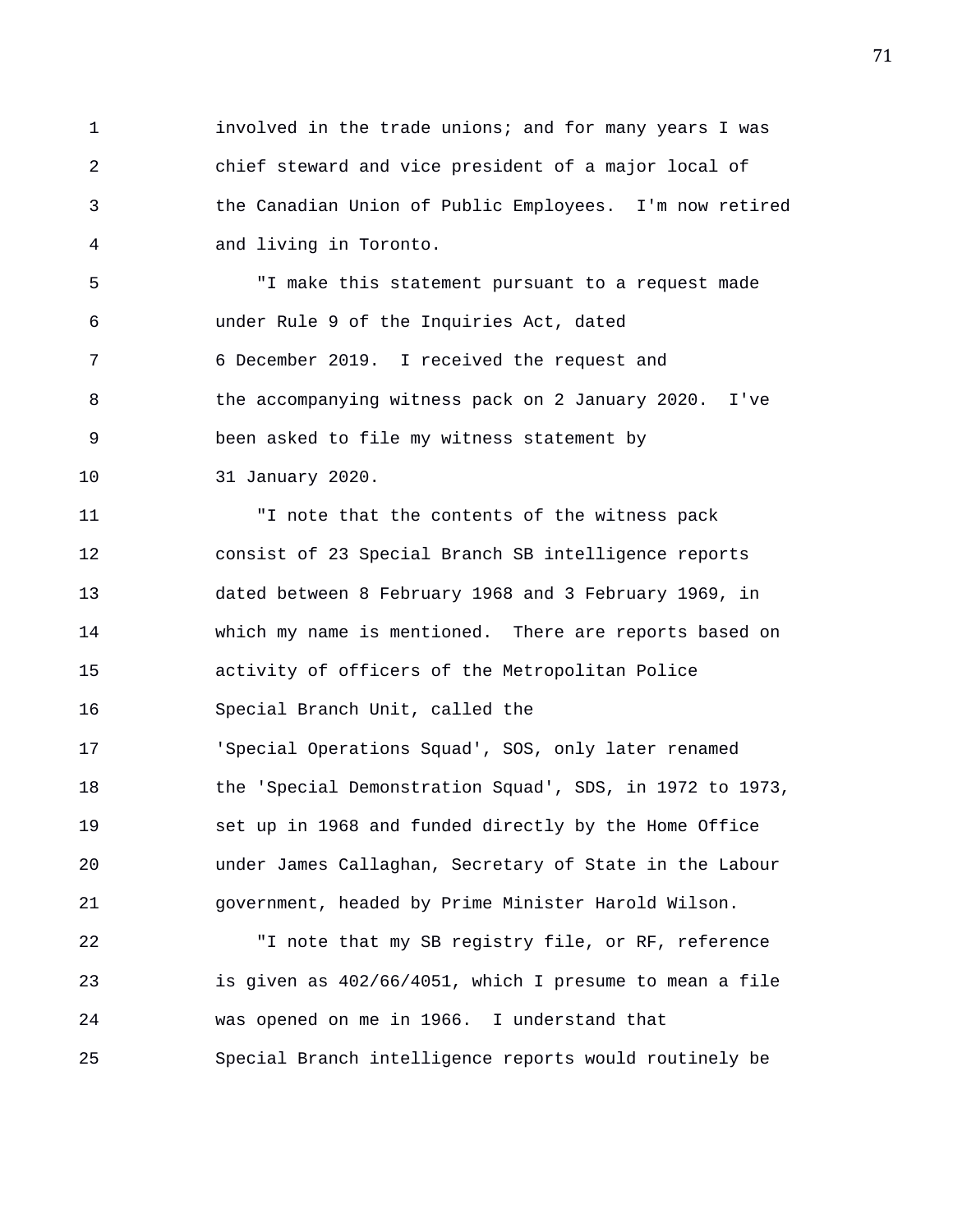1 passed to MI5, now known as the Security Service, and 2 that my full file remains 'Top Secret', despite the fact 3 that I left the UK in 1970, some 50 years ago. It is 4 therefore the case that the few reports disclosed to me 5 in this public inquiry are only a fraction of the secret 6 surveillance files held on me, held on the International 7 Marxist Group, RF400/68/182, of which I was a full time 8 organiser, and the Vietnam Solidarity Campaign, 9 RF346/65/15, in which I was also heavily involved.

10 "To compound the lack of disclosure, the public 11 inquiry has decided not to disclose to me any of 12 the witness statements made by any of the SOS officers 13 who spied on me, or any statements from managers or an 14 appropriate officer who could provide evidence on behalf 15 of a deceased officer. There are no photographs 16 provided of any officer except for chief inspector 17 Conrad Dixon, who I understand was head of the small SOS 18 unit at the time, 1968 to 1969.

19 "The undercover officers who have been identified 20 who spied on me appear to be as follows: TN0039, Chief 21 Inspector Conrad Dixon; HN299/342 named David Hughes, 22 albeit he is stated on the UCPI website as being 23 deployed only from 1971; HN321, named 24 William Paul Lewis; HN329, named John Graham; HN326 25 named Doug Edwards; and also HN332, whose details do not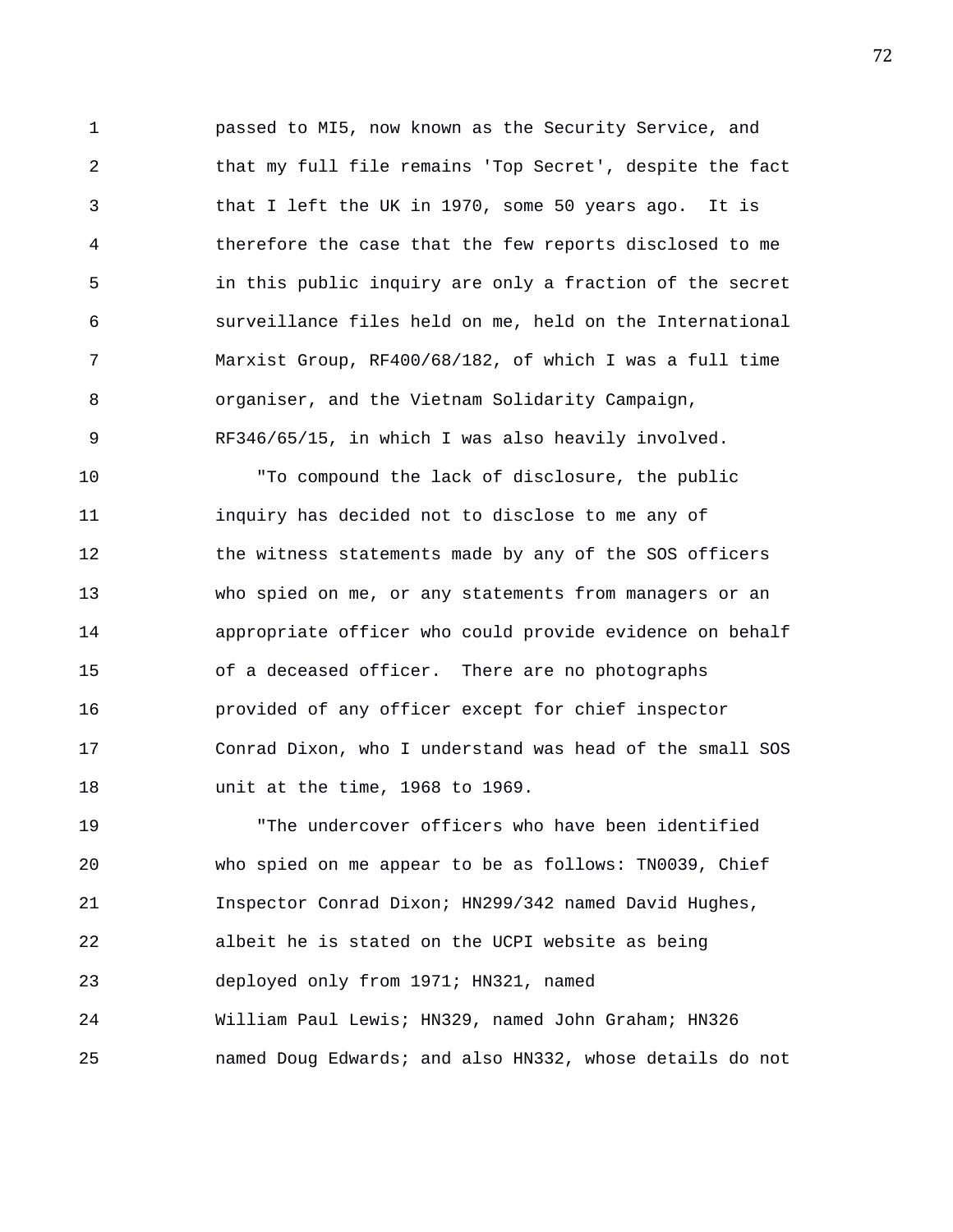1 yet appear on the UCPI website.

2 "Further, the Metropolitan Police have not been 3 asked by the Inquiry to provide position statements, 4 which would set out exactly why SOS was set up, what its 5 operational parameters were, why it was necessary to 6 begin more intrusive surveillance, including forming 7 intimate relationships with targets when it had done 8 previously, and also why it was allowed to continue to 9 operate after the 27 October 1968 Vietnam Solidarity 10 Campaign demonstration had passed off largely 11 peacefully.

12 "As at the time of submitting this witness 13 statement, I can only assume that the Home Office and 14 the Metropolitan Police, both of whom are represented at 15 the inquiry, funded by taxpayers' money, will argue that 16 this intrusive surveillance, a clear breach of the basic 17 human right to privacy, was justified due to a threat of 18 serious violence from those groups or individuals spied 19 on. However, given the huge extent of pre-existing 20 spying by MI5 and Special Branch on political and peace 21 activists, including, for example, Bertrand Russell, the 22 well known British philosopher, it seems to me that 23 the creation of SOS in 1968 is merely a reflection of 24 existing policy, without any care at all for people's 25 basic human rights.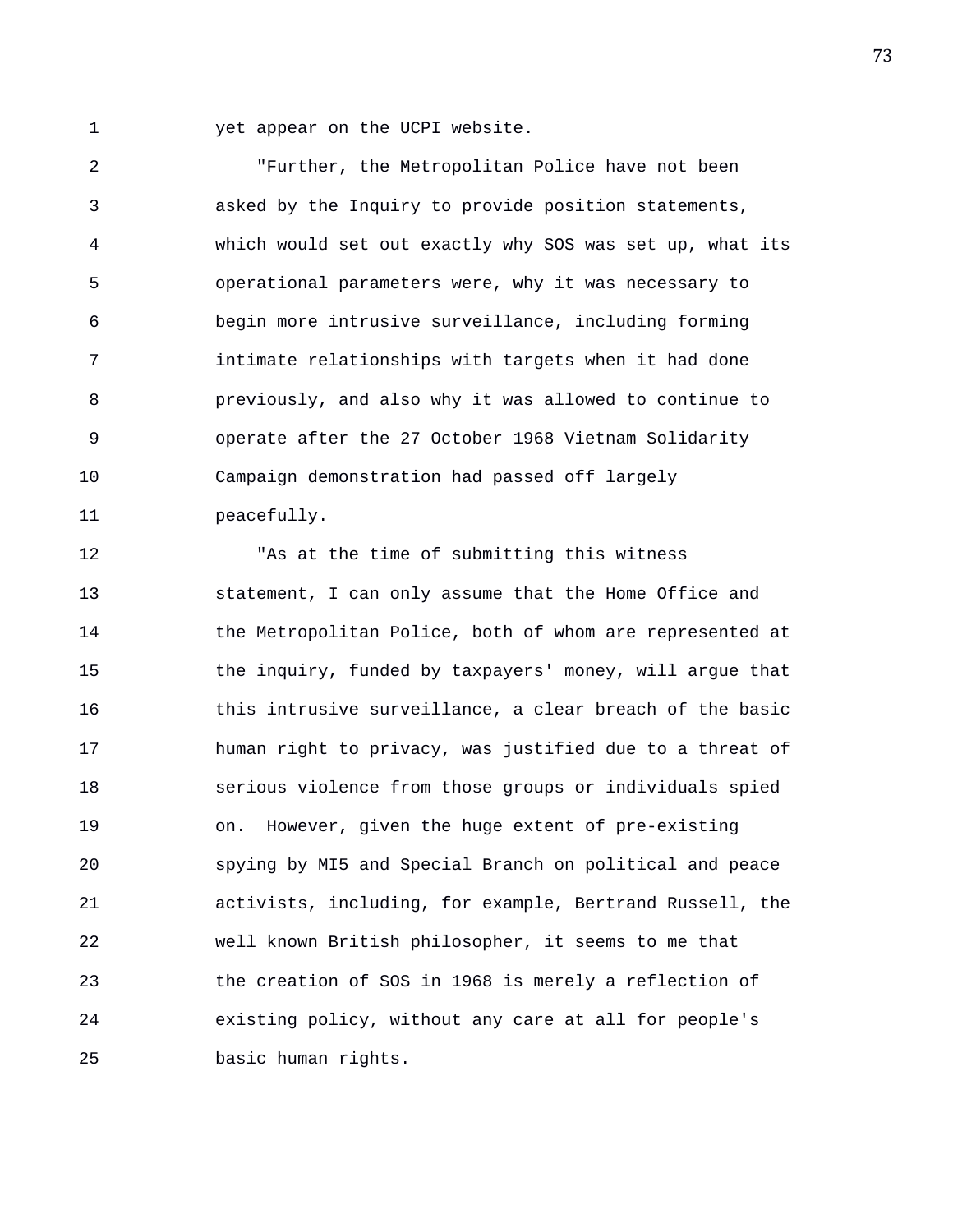1 "One of the key overarching issues identified by 2 the Inquiry in their 'List of Issues for SDS' is 3 'Targeting and initial authorisation' -- what was 4 the principal purpose of each deployment? What 5 criminality, if any, was it intended to detect, disrupt 6 or prevent? And to what extent were these 7 authorisations justified at the time they were made -- 8 and, one might add, whether there was any continued 9 justification further down the line. In addition, there 10 is of course the whole question of the conduct of 11 individual officers once deployed.

12 "Insofar as any state agencies will represent that 13 there was a threat of violence from the individuals 14 and/or groups put under surveillance by 15 undercover officers, I profoundly disagree with (a) 16 the notion that I, the VSC or the IMG threatened 17 violence, especially serious violence; I profoundly 18 disagree with (b) the notion that I, or the VSC or 19 the IMG should have been targeted because, although 20 opposed to violence, infiltration would allow the police 21 to monitor others, ie the argument that collateral 22 intrusion is justified; I profoundly disagree with (c) 23 the notion that even the threat of relatively mild 24 disorder would justify the gross invasion of privacy 25 that undercover infiltration entailed, ie it was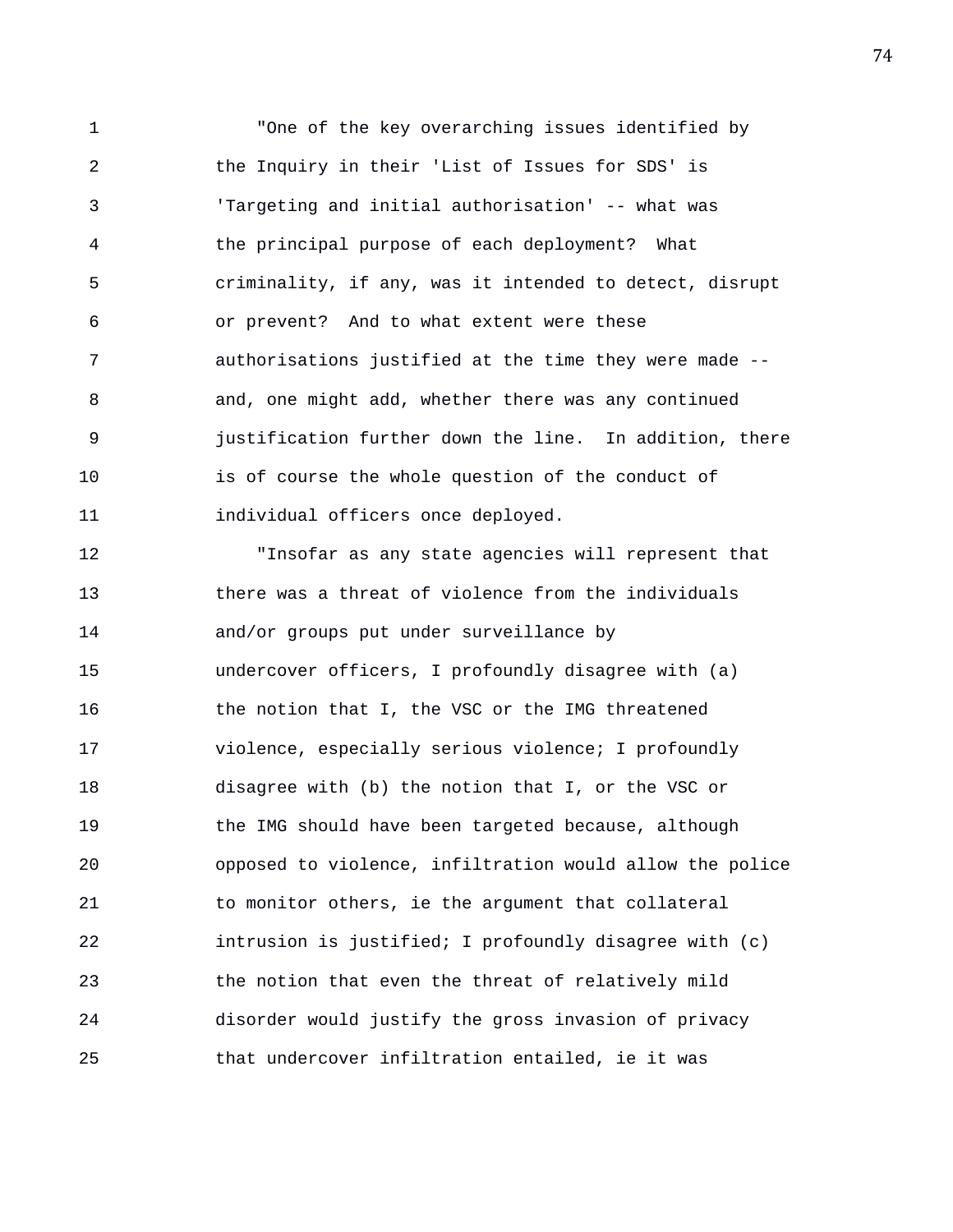1 a tactic that was grossly disproportionate to its aims.

2 "It is also apparent that after the October 1968 VSC 3 demonstration had passed off relatively peacefully, 4 the SOS should have been disbanded, having served its 5 purpose, which was explicitly, as I understand it, to go 6 undercover in order to gather intelligence in advance of 7 that demonstration. It should never have morphed into 8 a unit that infiltrated hundreds of groups and spied on 9 individuals in such an intrusive way.

10 "It is my position that there is no justification 11 for the gross intrusion by the police into people's 12 private lives on the basis that a person's or group's 13 politics is frowned upon by the state, unless there's 14 a real, not fanciful, threat of serious violence. 15 I believe that Article 8 of the European Convention of 16 Human Rights concerning respect for privacy, private and 17 family life should be read back into the situation 18 existing in 1968 to 1969.

19 "I understand that Special Branch records from 1887 20 onwards are subject to almost complete secrecy 21 regardless of age, and such an approach has been upheld 22 by the Information Commissioner. Some documents were 23 obtained through a Freedom of Information Act request by 24 journalist Solomon Hughes ten years ago, in an attempt 25 to establish what happened in 1968, and these were put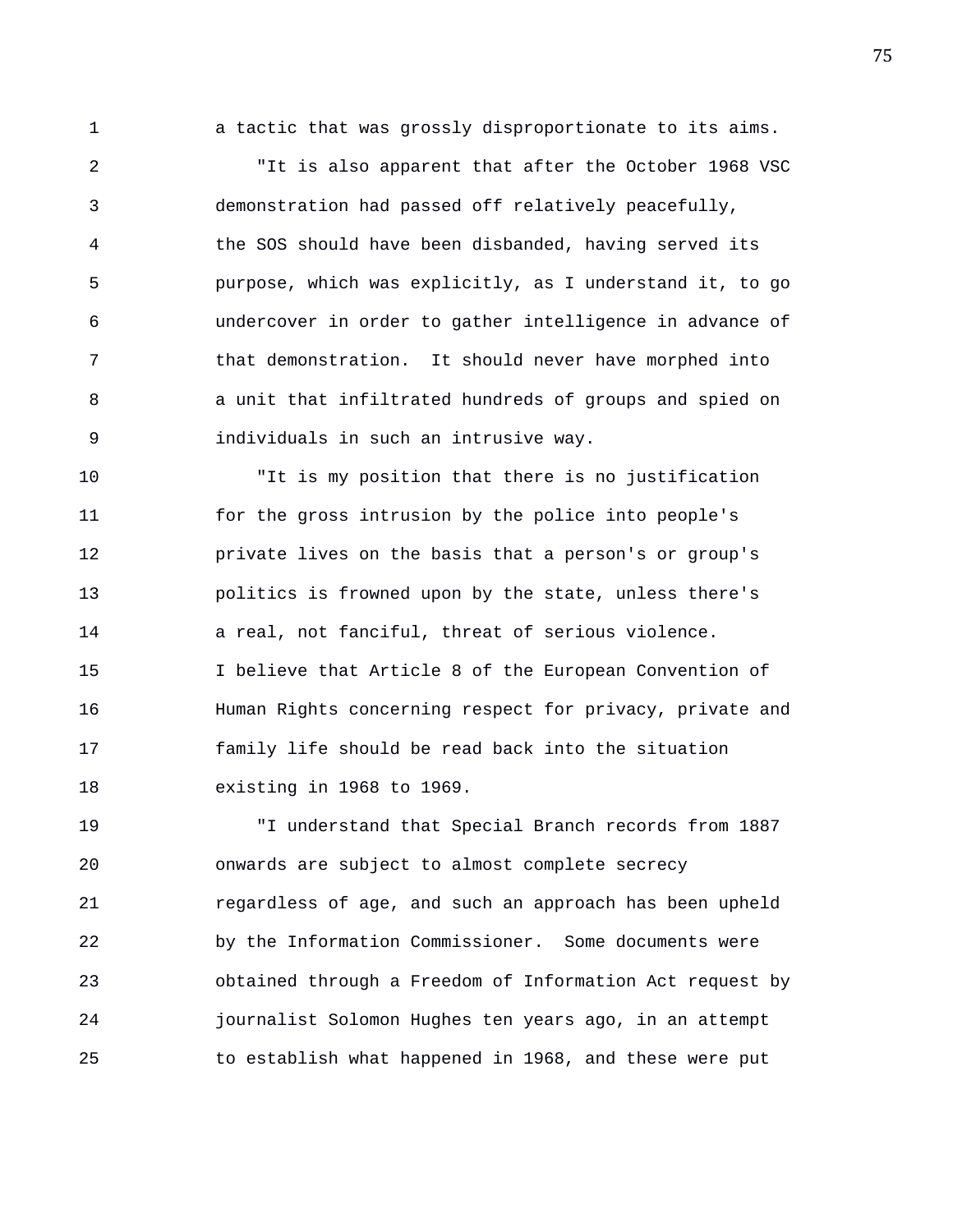1 onto a website (the Special Branch Files Project); for 2 the purposes of this public inquiry, some documents have 3 been declassified from 'Top Secret' status and have been 4 disclosed to core participants. Nevertheless, 5 the disclosure remains very partial. In my view, it 6 would be difficult for me, and other core participants, 7 to counter any narrative given by the Home Office and 8 the Metropolitan Police concerning what happened from 9 1968 to 2008 given the limited disclosure.

10 "I'm now asked to cooperate on this basis and answer 11 some very targeted questions in the Rule 9 request on 12 the basis of the selective disclosure supplied. It is 13 clear in my mind that these questions focus very 14 narrowly on the issue of violence, hence it appears to 15 me that this will be the justification used by those in 16 charge of SDS throughout the period, although we may not 17 get to fully explore this until Module 6.

18 The other major interested parties, 19 the Metropolitan Police and the Home Office, who oversaw 20 the wrongdoing of SDS officers, have full access to 21 every file they want.

22 "In contrast to the clandestine and secretive nature 23 of the British state, I have written two published 24 volumes about my activities as a political activist in 25 the years in question: the titles 'Revolutionary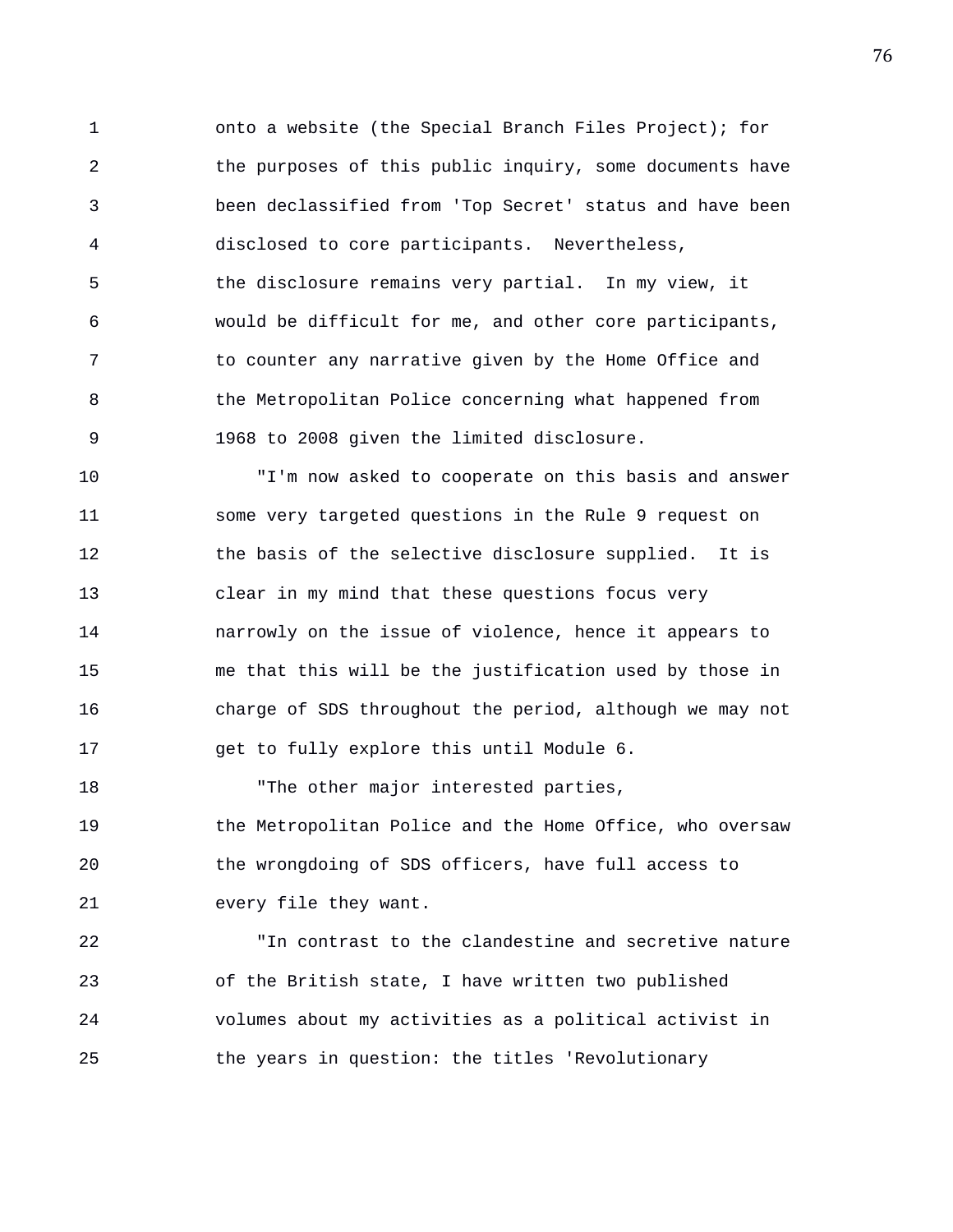1 Activism in the 1950s and 60s', Ernest Tate, A Memoir 2 (volume 1 Canada 1955 to 1965, Volume 2, Britain 1965 to 3 1970) published by Resistance Books, London, 2014. 4 "The Inquiry, the police and members of the public 5 can read what I've written about my activities. I have 6 nothing to hide. 7 "And then, Chair, there are a series of Rule 9 8 questions that are answered by Mr Tate, and I shall read 9 the question and the answer. 10 "Personal details: 11 "Please give your full name and date of birth. 12 "Answer: Ernest Armstrong Tate, 24 May 1934. 13 "Political activism. 14 "Question 2: Please outline your political 15 activities as a member of the Vietnam Solidarity 16 Committee, including dates and positions of 17 responsibility held. In particular. 18 "Question 2.1: Is the Inquiry correct to understand 19 that you were a member of the National Council of 20 the VSC? If so, between what dates did you have a seat 21 on the National Council? And what did this role entail? 22 "Answer: it was never called the 23 'Vietnam Solidarity Committee'; it was called the 24 'Vietnam Solidarity Campaign': see page 71, Volume 2, of 25 my memoir, 'Revolutionary Activism in the 1950s and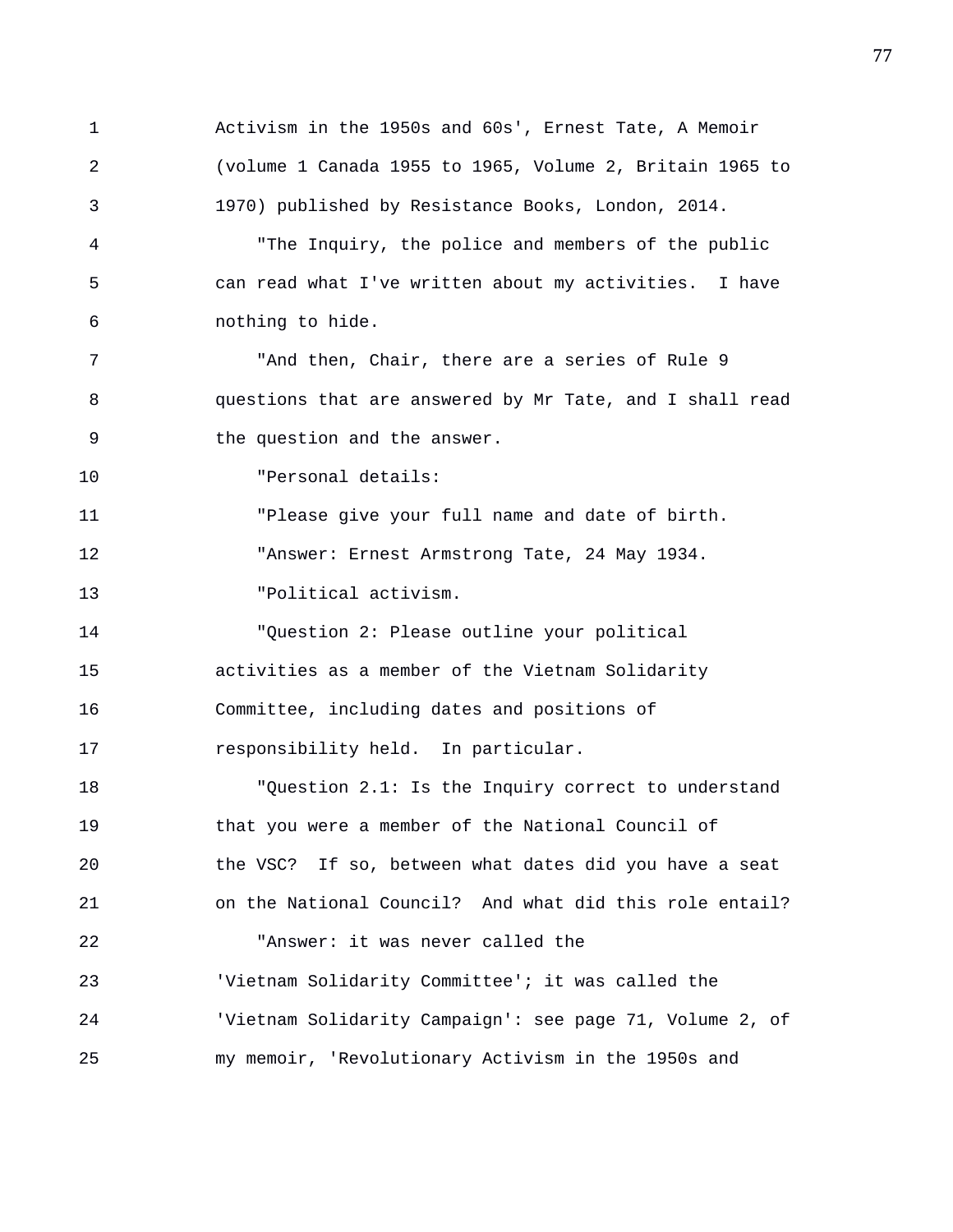1 1960s', published in 2014 by Resistance Books, London. 2 I also co-wrote with Phil Hearse an 11-page paper 3 entitled 'The Building of the Vietnam Solidarity 4 Campaign and its Consequences for the British Left', 5 dated 17 February 2016, and posted on Marxsite. 6 The paper was delivered at a conference at 7 the University of East Anglia in 2016.

8 "I was one of the VSC's founders. It was founded on 9 June 4-5, 1966. I was a member of its National Council 10 and its executive committee from that date on until 11 April 1969. The executive committee, a subcommittee of 12 the National Council, provided leadership to the VSC 13 between National Council meetings, and was responsible 14 for its national functioning on a day-to-day basis. 15 I wrote for it and spoke often on its behalf on various 16 public platforms and helped to formulate policy. 17 "Question 2.2: Did you work in the VSC's London 18 office?

19 "Answer: No.

20 "Question 2.3: What were the aims of the VSC? 21 "Answer: To build a solidarity campaign with 22 the Vietnamese against the American aggression, calling 23 for its immediate end and the withdrawal of all of 24 American forces and the end of British collusion with 25 the Americans. It also called for support for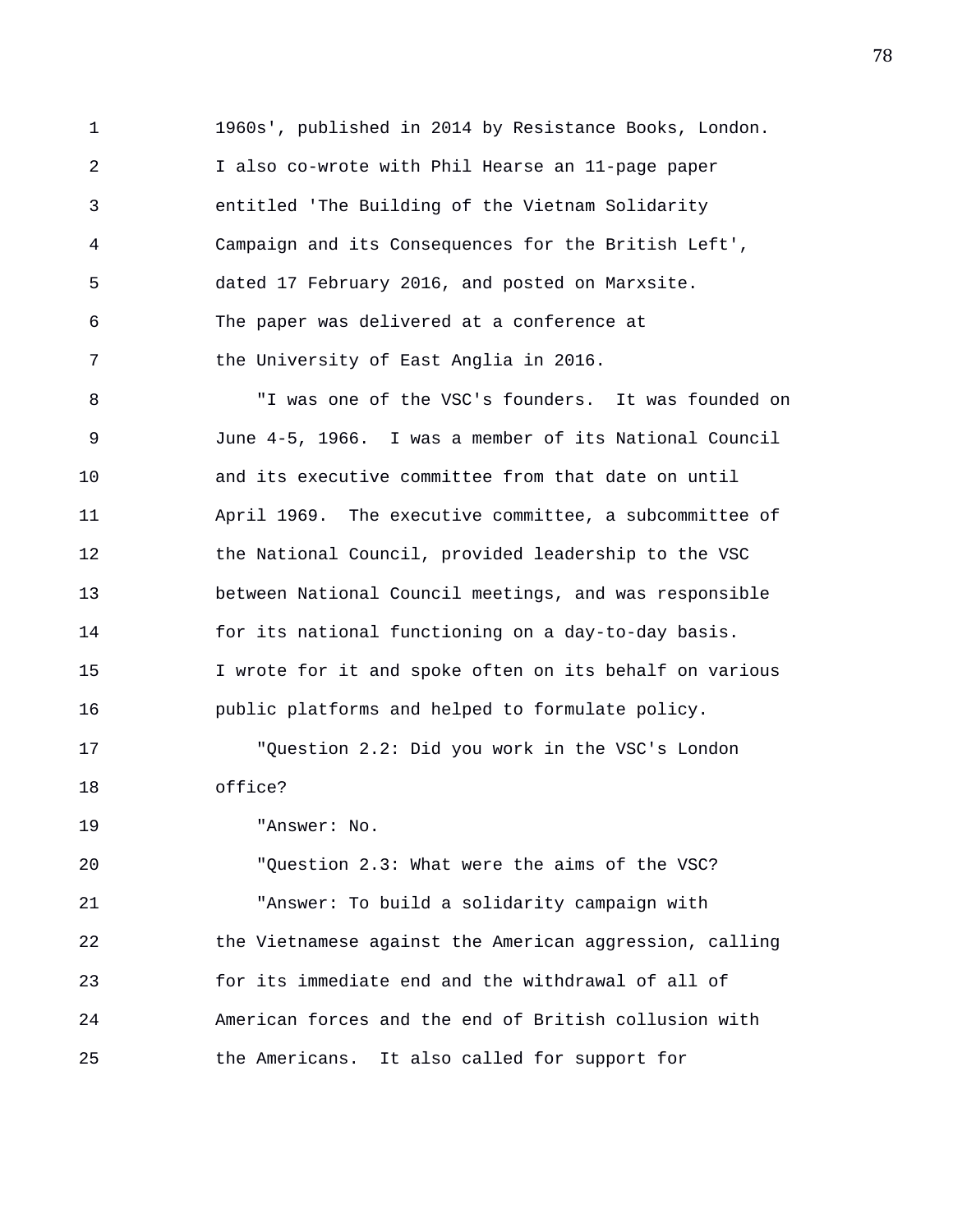1 the Vietnamese National Liberation Front. 2 "Question 2.4: What methods did the VSC use to 3 advance its aims? 4 "Answer: Mainly through building broad united-front 5 coalitions of like-minded organisations and individuals 6 to build mass mobilisations on the streets against 7 the war. 8 "Question 2.5: Did the VSC vet its members? 9 "Answer: No. All that was required was for members 10 to agree with the position stated above in the answer 11 I gave to question 2.3. Note that the political debates 12 were quite open, and as a result, at the founding 13 conference in 1966 a large number of Maoist delegates 14 withdrew to a separate location and formed the rival 15 Britain-Vietnam Solidarity Front, or BVSF. 16 The anarchists, too, held separate conferences, as they 17 had a slogan 'Neither Washington nor Hanoi'. 18 "Question 2.6: Did the VSC take other security 19 precautions to keep its plans, tactics or other matters 20 confidential? If so, please explain. 21 "Answer: No. All business and policy meetings were 22 open to all members but closed to the public. 23 "Question 2.7: Was the VSC concerned about 24 infiltration by the police or others? If so, please 25 explain why.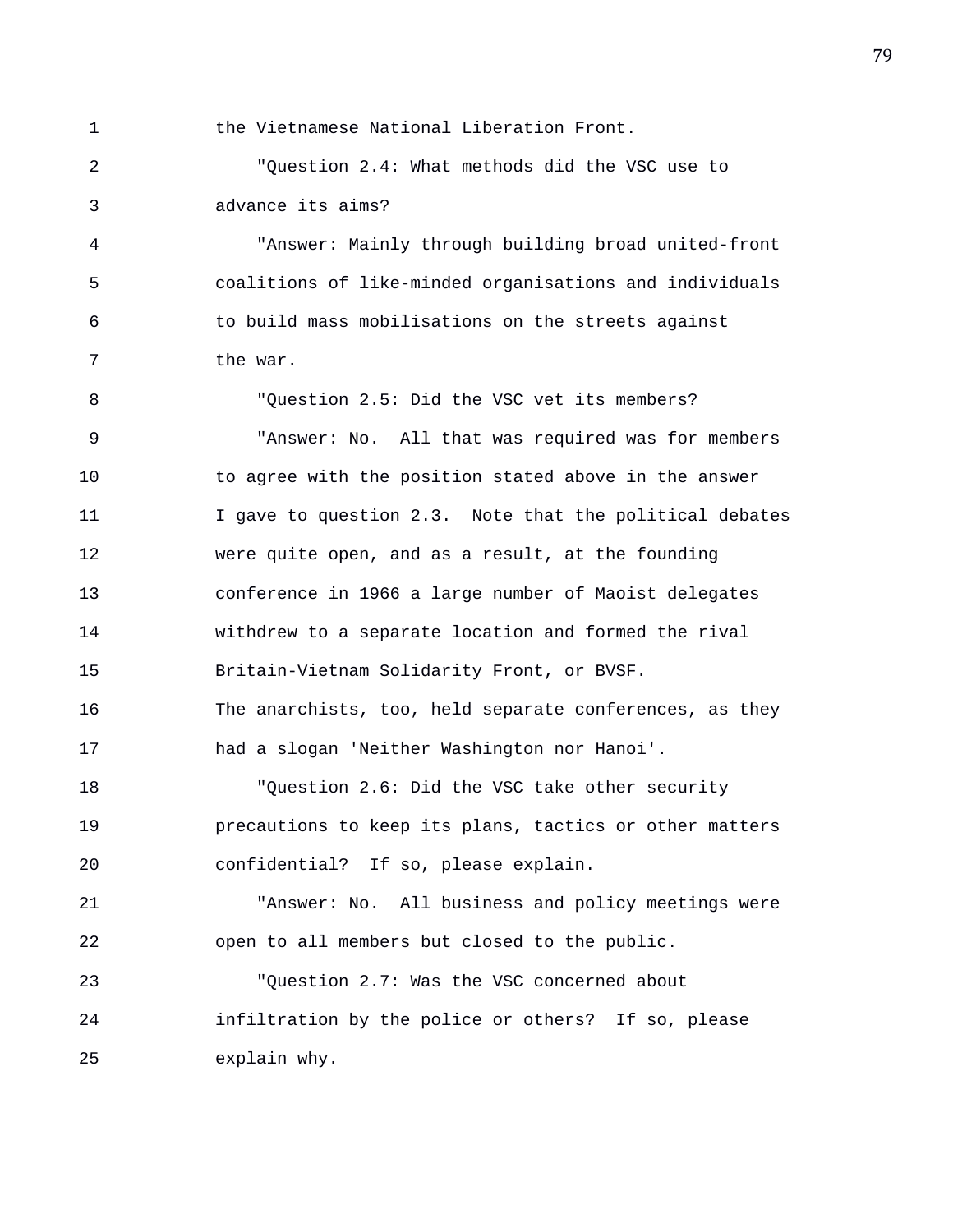1 "Answer: It was never an issue. We knew the police 2 were interested in what we were doing, but because we 3 were not doing anything illegal, we explicitly warned 4 our members against pointing fingers of suspicion at 5 anyone based solely upon rumours and innuendo. We were 6 too well aware of the long history of the working class 7 where the police and the employers and malicious 8 factions have used this vicious tactic for their own 9 ends to help split and destroy the movement.

10 "Question 2.8: Did you attend the March 1968 VSC 11 demonstration? If so, was violence planned and by whom? 12 What violence did you witness?

13 "Answer: Yes. No violence was planned by the main 14 organisers, the VSC. My memory is, and I write about 15 this in my memoir, volume 2, page 243, that when 16 the tens of thousands that day attempted to enter 17 Grosvenor Square, they were met by hundreds, if not 18 thousands, of uniformed police, many on horseback, who, 19 in a very aggressive manner, tried to prevent them 20 getting near the American Embassy. As a result, and 21 regrettably, violence erupted, with many police and 22 demonstrators injured and/or arrested. I hold 23 the police responsible for that.

24 "Question 3: Were you also a member, or a supporter 25 of, the International Marxist Group in the period 1968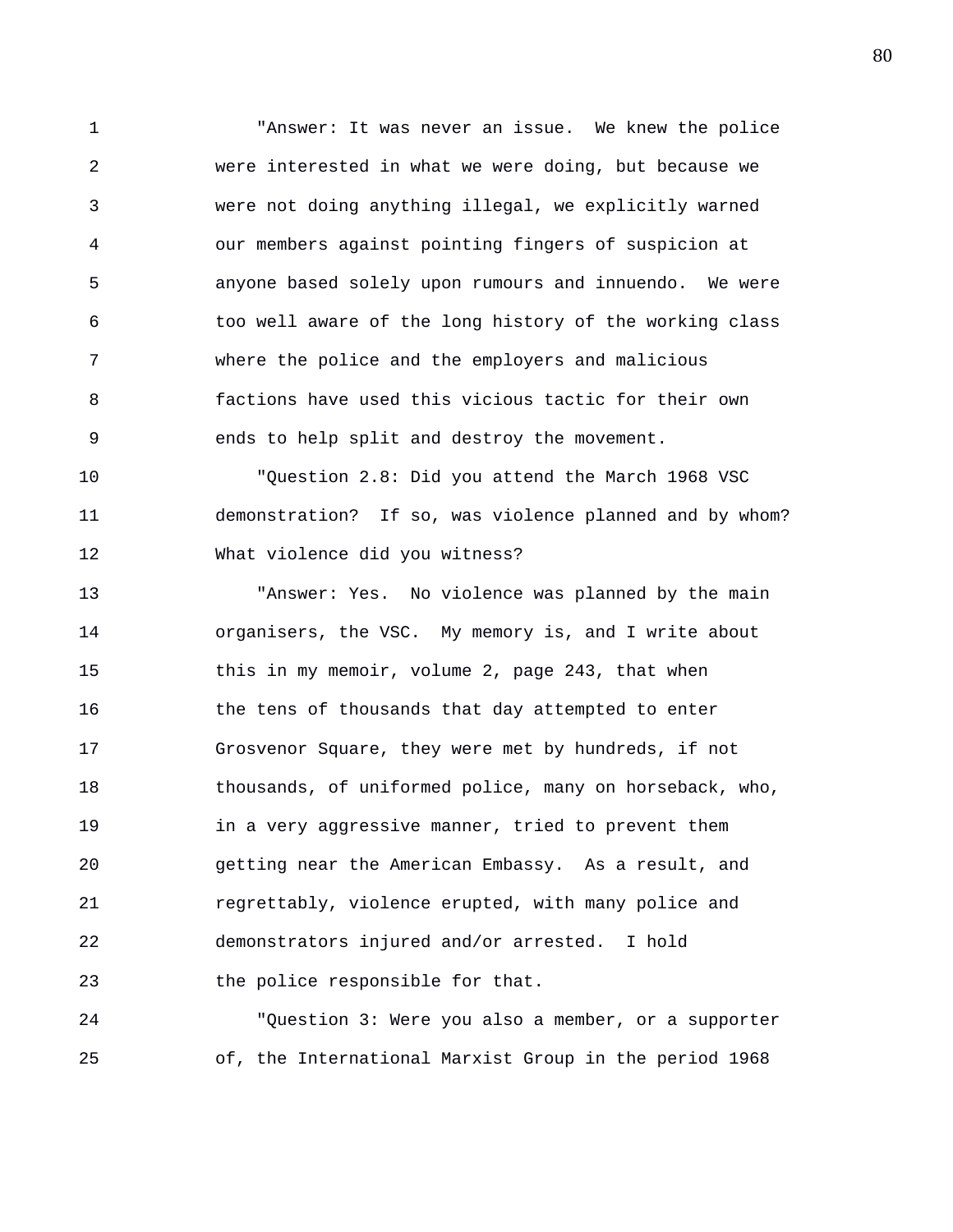1 to 1969?

| 2  | "Answer: Yes.                                            |
|----|----------------------------------------------------------|
| 3  | "Question 3.1: If so, what role and/or positions of      |
| 4  | responsibility did you hold in 1968 to 1969?             |
| 5  | "Answer: I helped to organise the International          |
| 6  | Marxist Group, IMG. Again, see volume 2, page 79 [sic],  |
| 7  | of my memoir, where I describe this in some detail.      |
| 8  | I was a member of its national and political committees. |
| 9  | "Question 3.2: Please describe the relationship and      |
| 10 | interaction between your IMG activism and your role with |
| 11 | the VSC.                                                 |
| 12 | "Answer: My primary loyalty was to the IMG. It was       |
| 13 | the main organisation which brought the VSC into         |
| 14 | existence. In the VSC, IMG members functioned as an      |
| 15 | open caucus to prepare for its various conference and    |
| 16 | activities.                                              |
| 17 | "Question 3.3: What were the aims of the IMG and         |
| 18 | what methods and tactics was it using in 1968 to 1969 to |
| 19 | advance its aims? In particular:                         |
| 20 | "Question 3.3.1: Was the IMG a revolutionary group?      |
| 21 | "Answer: Yes. Please see chapter 11 of volume 2 of       |
| 22 | my memoirs, especially page 203 to 205, where I explain  |
| 23 | the meaning of the name of the group and its political   |
| 24 | perspectives.                                            |
| 25 | "Question 3.3.2: Did the IMG believe that revolution     |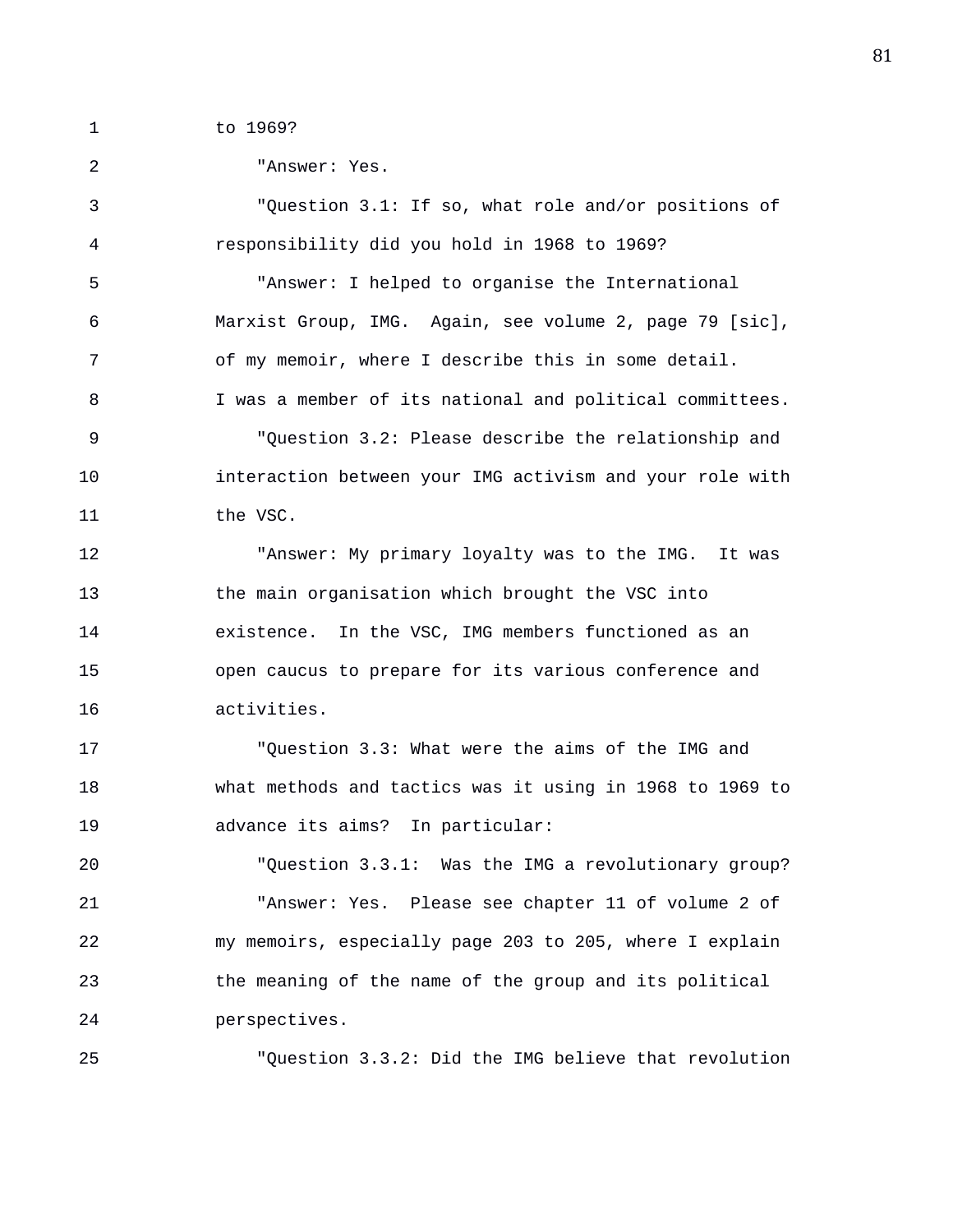1 would, or might, require the use of force? 2 "Answer: Yes. 3 "Question 3.3.3: Did the IMG believe that force 4 should be used to bring about revolution in 1968 to 5 1969? 6 "Answer: No. 7 "Question 3.3.4: Did the IMG believe that public 8 disorder would advance its cause? 9 "Answer: No. 10 "Question 3.3.5: Did the IMG believe that breaking 11 any laws was justified or necessary to advance its 12 cause? If so, which laws and for what purpose or 13 purposes? 14 "Answer: The IMG did not believe in breaking 15 the law, but if a particular law was oppressive or 16 dangerous to our democratic rights, and there was mass 17 opposition in society to it, then the IMG might have 18 explored ways to challenge that law. 19 "Question 3.3.6: Did the IMG vet its members? 20 "Answer: No one could be a member of the IMG without 21 first demonstrating, over a period of time as 22 a probationary member, their commitment to 23 the organisation through providing financial support 24 commensurate with their means, and through activity in 25 support of its programme, and by consistently attending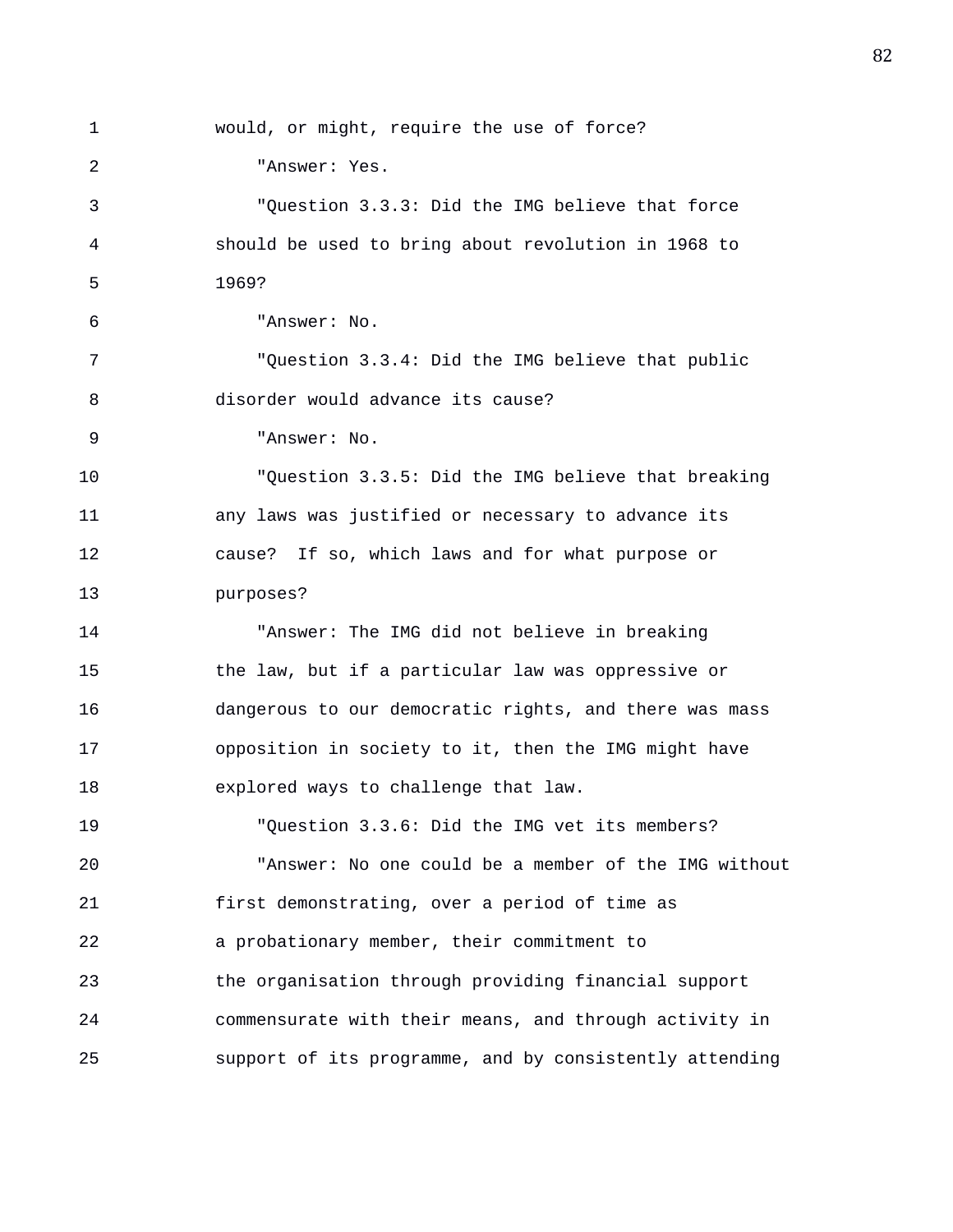1 its membership meetings.

2 "Question 3.3.7: Did the IMG take other security 3 precautions to keep its plans, tactics or other matters 4 confidential? If so, please explain.

5 "Answer: Leadership bodies of the organisation 6 practised what is termed 'cabinet solidarity'. Disputes 7 in these committees could be taken to the general 8 membership for discussion, only if there was a majority 9 in the committee in favour of doing so. Only formal 10 members had the right to attend its membership meetings. 11 "Question 3.3.8: Was the IMG concerned about

12 infiltration by the police or others? If so, explain 13 why.

14 "[Answer:] It was never an issue while I was in 15 the leadership. See my answer at 2.7 in this respect, 16 dealing with the VSC.

17 "Question 4: Are you surprised that the police 18 deployed undercover officers to report on the activities 19 of the IMG and/or VSC?

20 "Answer: Yes. It's a scandal and it reveals how far 21 democratic rights in Britain have been abused over 22 the past 50 years. It has become the norm, it seems to 23 me, for the state to put the boots to anyone it doesn't 24 like. If you're a socialist or a Marxist or someone who 25 has different ideas about how the economy and society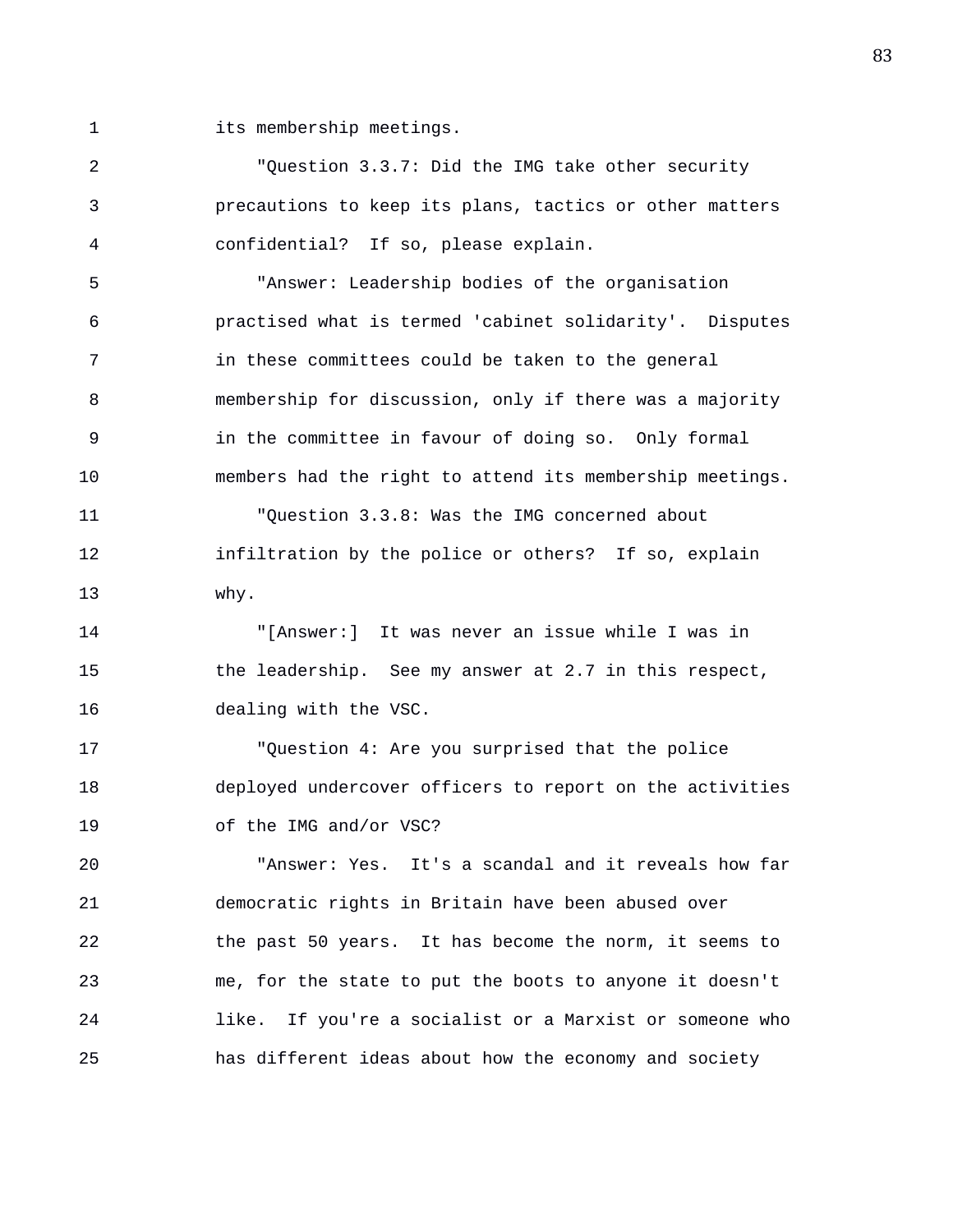1 should be organised, should we expect dirty tricks from 2 those who are supposed to protect us?

3 "Question 5: Did you use an alias or aliases in 4 relation to any of your political activity? If so, what 5 was it/what were they and why did you use an alias? 6 "Answer: Yes. Sometimes I used the pseudonym 7 'Ernest Strong' when I was writing journalistic articles 8 and mainly in minutes of the IMG's national and 9 political committees. I did this mainly to avoid 10 discrimination at the hands of the state in case that 11 I might in the future be searching for regular 12 employment. In Canada, I had lived through the period 13 of McCarthyism in the 1950s, and knew what political 14 repression and its consequences looked like; 15 blacklisting was a prime example of how easily the state 16 could destroy a person's livelihood.

17 "Then, Chair, there's a subheading, 'Intelligence 18 Reports and Other Documents'.

19 "Question 6: Please consider the documents which 20 the Inquiry has obtained and included in your witness 21 bundle. You are named in each one of the enclosed 22 reports. Are the details that have been recorded 23 accurate? If not, please identify any inaccurate 24 reports and set out the respects in which the report is 25 inaccurate.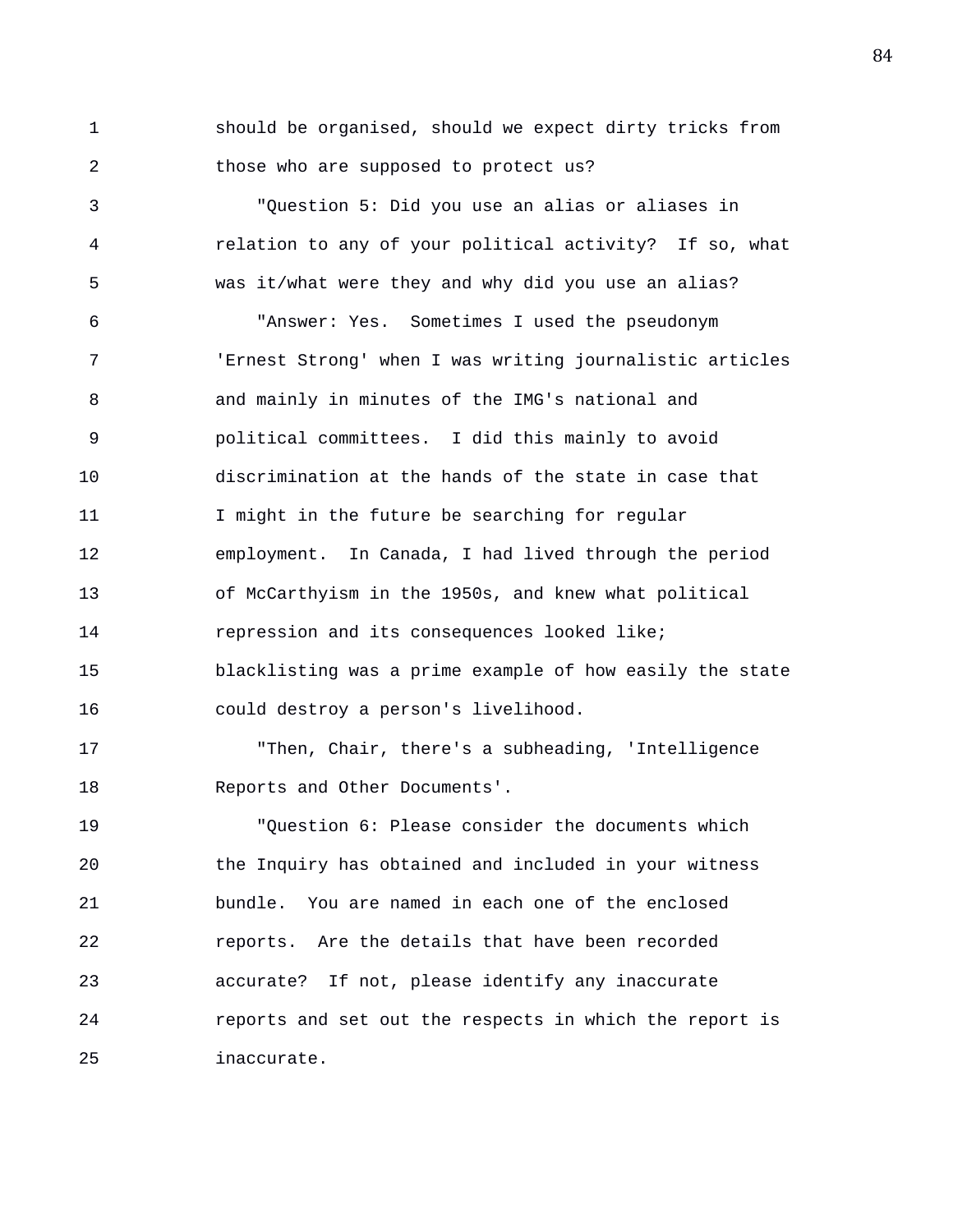1 "Answer: Tab 1, MPS-0739885: It's too long ago for 2 me to remember this meeting on 8 February 1968, but it 3 is reasonable to assume I was present. According to 4 the report by the Special Branch officer 'David Hughes' 5 (HN299/342) it was an open public meeting attended by 6 about 70 people at Toynbee Hall in Whitechapel to show 7 the film 'American War Crimes in Vietnam'. This was 8 3 just one week after the beginning of the Tet (Vietnamese 9 New Year) Offensive in which 80,000 Vietnamese regular 10 and irregular soldiers took on over 1 million US and 11 South Vietnamese troops. The terrible battles of 12 Khe Sanh and Hue followed. The US and south Vietnamese 13 (ARVN) committed numerous atrocities. The one that made 14 the front page was the one of the South Vietnamese 15 general blowing out the brains of a prisoner in 16 **the streets of Saigon.** The US Embassy was attacked and 17 although ultimately Tet was a tactical defeat for 18 the North Vietnamese and the Viet Cong, it was 19 a strategic and political victory that had a worldwide 20 impact on how the war was perceived.

21 "I note how one of the future protests mentioned was 22 against Dow Chemical in Wigmore Street, London, 23 the manufacturers of the notorious substance napalm 24 which burnt people alive. Again, there was that 25 terrible image of naked children fleeing from the US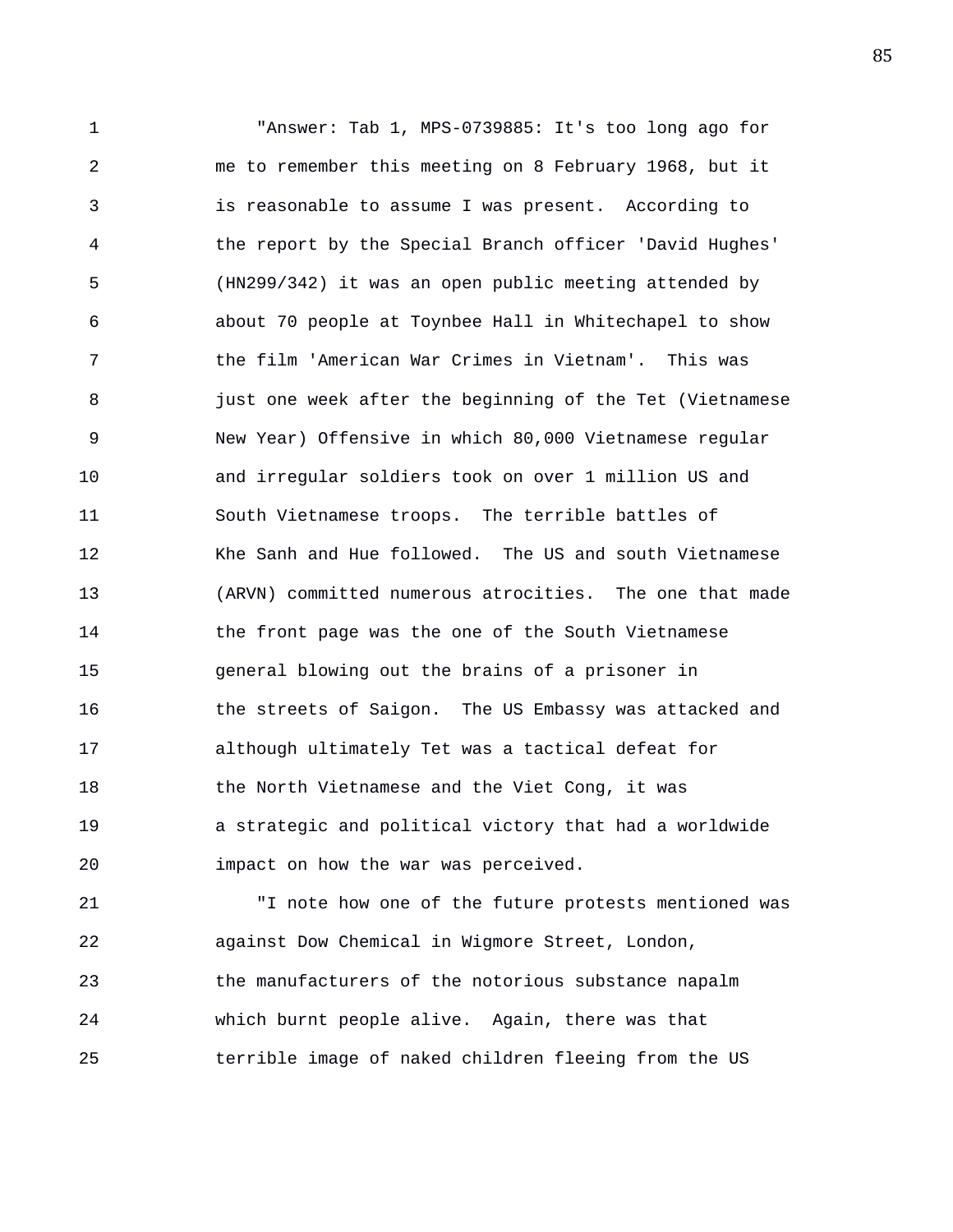1 napalm strike that we all remember.

2 "There was also to be a protest at the USAF base at 3 Lakenheath, the US Air Force being responsible for 4 the deaths of tens of thousands of civilians, women and 5 children, as well as enemy soldiers. 1 million people 6 perished in the war as well as 50,000 US soldiers, most 7 of whom were teenagers.

8 "I note there was to be a protest against 9 the British Prime Minister, Harold Wilson, who supported 10 the US government. It's not entirely clear to me why 11 this document has been redacted including the names of, 12 I presume, Chief Inspector Conrad Dixon and 13 Chief Superintendent Cunningham. What is interesting is 14 that this routine report of Special Branch form M1 is 15 prior to the formation of the covert SOS/SDS unit. This 16 shows that Special Branch were easily able to access our 17 meetings and report on everyone, without the need for 18 planting operatives in our organisations.

19 "I see that VSC has a Special Branch registry 20 file 400/67/73, so it must be a nice thick stack of 21 files on VSC still being kept secret. I would like to 22 see the archives opened, as this is now 50 years ago. 23 One wonders what the Metropolitan Police still have to 24 hide after all this time.

25 "It is a shame there's no witness statement from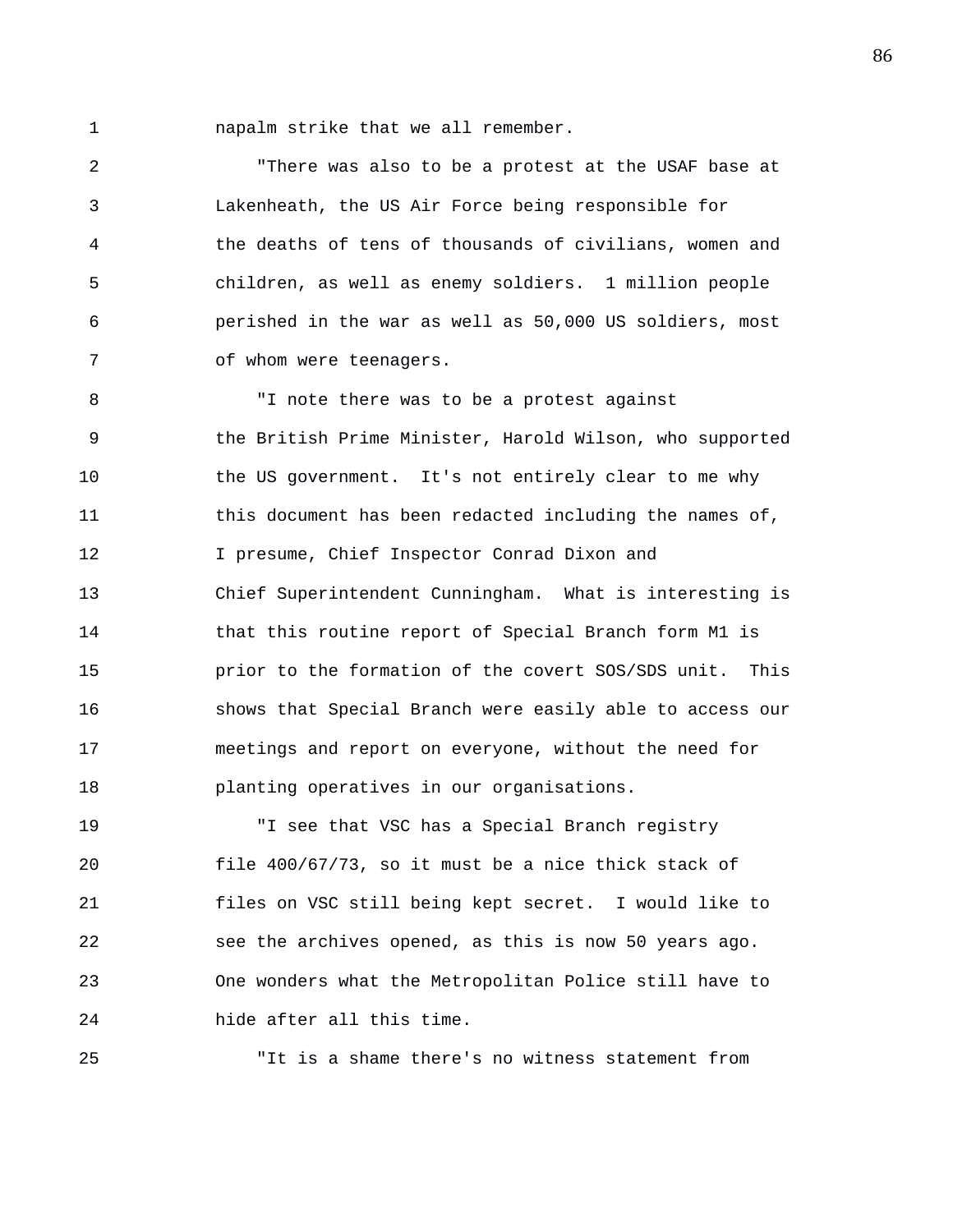1 HN299/342 'David Hughes', as it could explain perhaps 2 the difference between his routine Special Branch duties 3 in monitoring our meetings and his later doing the same 4 thing within SOS/SDS. At this time, I presume, he was 5 just an ordinary member of C Squad. I note that there 6 was an application by the Metropolitan Police for his 7 name to be kept anonymous. The 'minded to' note by 8 b the Chairman states as follows:

9 "'HN299/342 is a septuagenarian and lives alone in 10 a small community. He was deployed against three groups 11 of his own selection between 1971 and 1975. There's 12 nothing to indicate that his deployment was anything 13 other than unremarkable. His cover name will be 14 published, as will the names of the groups. In 15 the unlikely event that any member of any of the groups 16 can remember him, publication of his cover name, not of 17 his real name, is what is required to prompt information 18 or evidence from them. Publication of his real name 19 would risk unwelcome media attention and the attention 20 of those who may be ill-disposed towards him within 21 a small community. It would not assist fulfillment of 22 the terms of reference of the Inquiry. The interference 23 with his right to respect for his private life which it 24 would risk would not be justified under Article 2 [sic] 25 of the European Convention on Human Rights.'"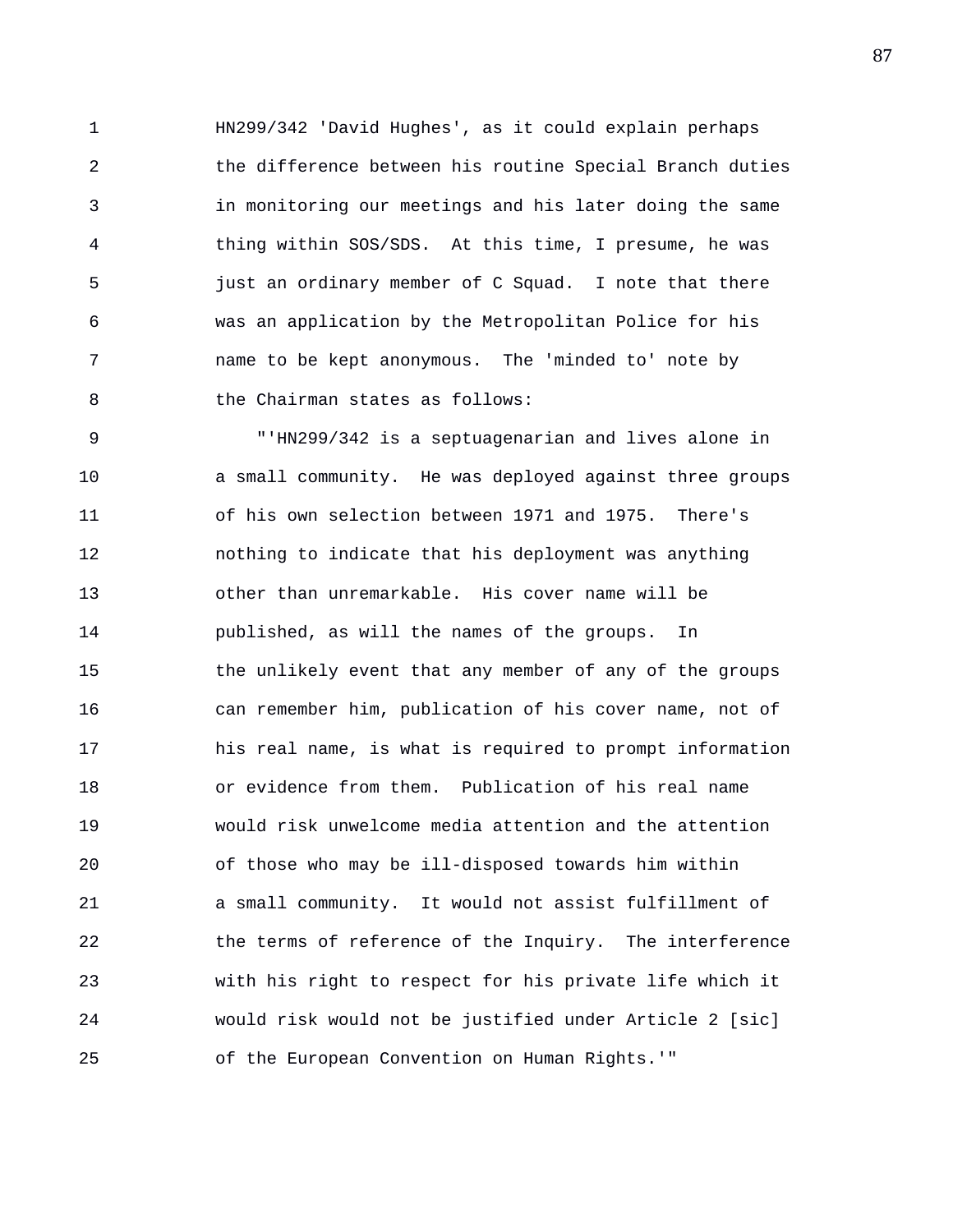1 From the Inquiry ruling.

2 The statement of Mr Tate continues:

3 "I'm pleased to see that the Inquiry is underlining 4 the importance of the right to respect for private and 5 family life, and I trust this same important right will 6 be afforded to the people who were spied on when and if 7 any judgments are reached concerning the gross 8 interference with this right as practiced by 9 the Metropolitan Police Special Branch and others. 10 "No photograph of this officer, who was then 11 presumably in his 20s, has been supplied to assist in

12 trying to recall him and his activities. I cannot 13 recall him by name.

14 "Tab 2, MPS-0739886: Again, it is too long ago for 15 me to actually remember this meeting on 16 15 February 1968, but I assume I was indeed present. 17 This is said to be a private meeting, but 'David Hughes' 18 HN299/342 was again present among 35 people. I'm sure 19 it would have been an open meeting for anyone who wanted 20 to be involved in VSC activities. There's a report that 21 towards the end of the meeting, some people present said 22 they intended breaking windows of the US Embassy and 23 were prepared for a 'punch-up' with the police. Others 24 said they wanted a sit-down protest. To be clear, VSC 25 policy was always non-violent. We were only too aware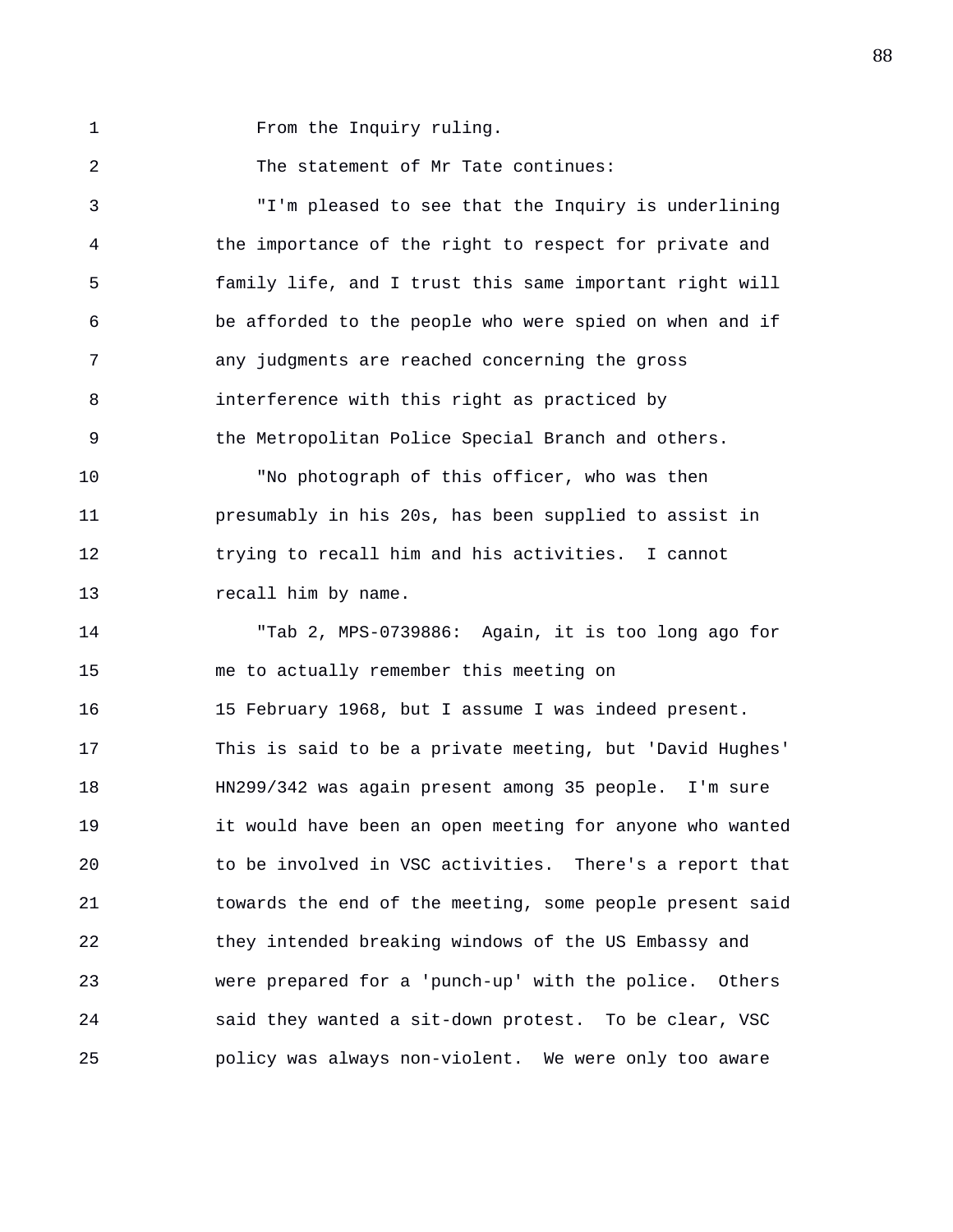1 that the violence was a particularly strong attribute of 2 the state. The officer's assessment that 'a fair amount 3 of violence' could be expected at the forthcoming 4 solidarity demonstration in March 1968 was not an 5 assessment I would have shared at the time.

6 "Tab 3, MPS-0730911: I was on the March 17th 7 demonstration along with about 25,000 others. This 8 report of 28 March 1968 is submitted by a Special Branch 9 commander to the Director of Public Prosecutions. It 10 therefore appears to be explicitly prepared for the sake 11 of supporting prosecutions by the state, presumably of 12 the VSC leadership.

13 "It would help to have a witness statement 14 explaining the reason for this report. It is surely 15 unusual that Special Branch officers, including 16 the later head of SDS, Chief Inspector Conrad Dixon, 17 were tasked to take ordinary witness statements from 18 members of the public. It does contain the VSC leaflet 19 that summarises the press conference of 19 March 1968 20 given by Pat Jordan, chairman of the VSC, Mike Martin, 21 secretary of the VSC, and Tariq Ali, member of 22 the Ad Hoc Committee for organising the demonstration.

23 "The VSC leadership refuted the charge that the VSC 24 had deliberately set out to provoke violence. It 25 details two particular incidents that resulted in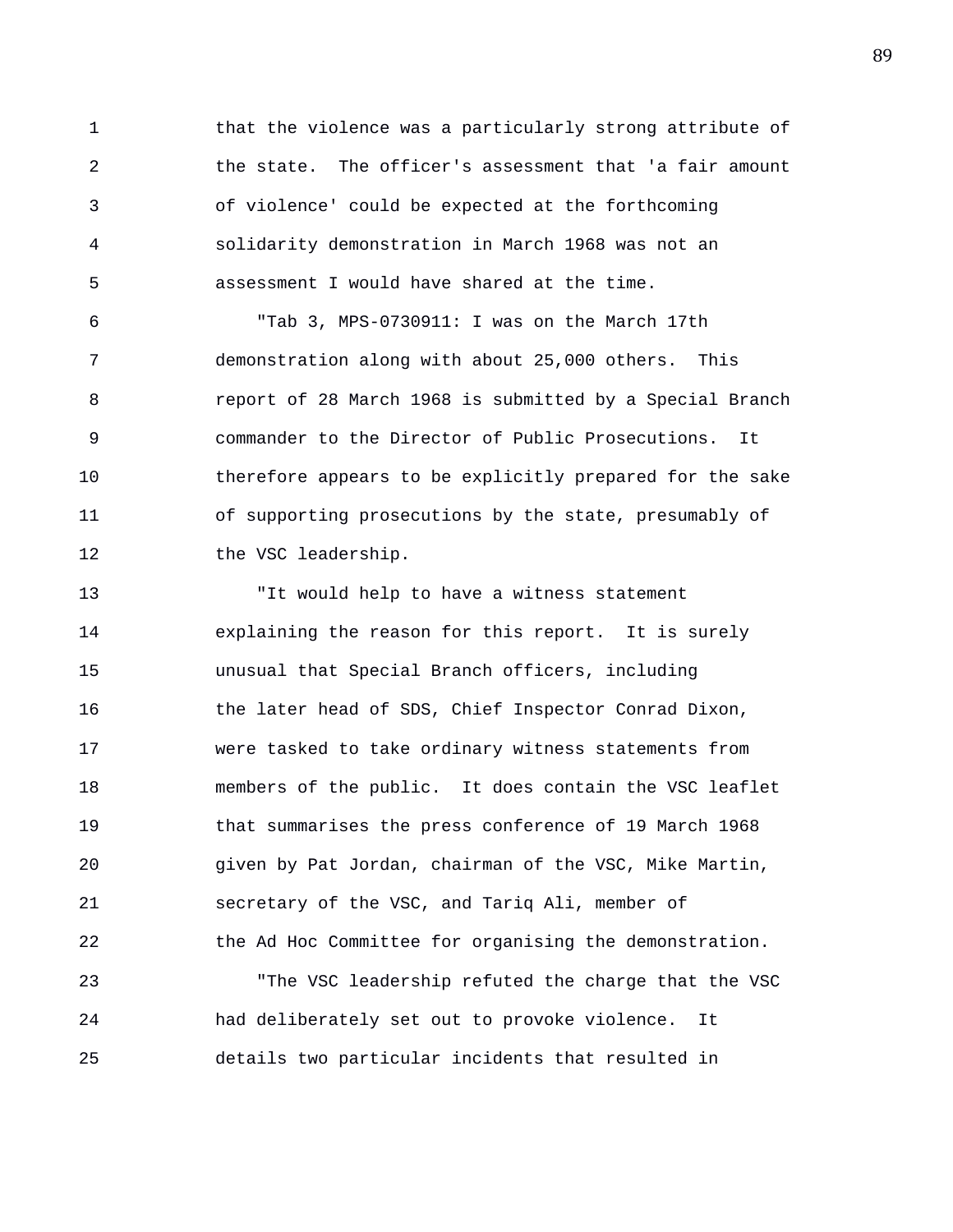1 the confrontation with police in Grosvenor Square; 2 firstly, the initial refusal to allow the letters of 3 protest to be delivered to the embassy, as had been 4 agreed with the Met Police beforehand; and, secondly, 5 the fact that the march was blocked by police at 6 the corner of North Audley Street, such that 7 the demonstrators were very compressed.

8 "Nothing, of course, is said about the fact that 9 the police were armed with truncheons and mounted on 10 horses, and quite capable of dishing out extreme 11 violence to unarmed protesters. Some harrowing reports 12 are contained in accounts given by observers of 13 the National Council for Civil Liberties, an independent 14 organisation.

15 "Whatever the rights and wrongs of what happened, it 16 appears that this outbreak of violence led to 17 the authorities getting in a panic and seeking to 18 understand this new militancy in advance of 19 the October 1968 demonstration; and this led to 20 the formation of SOS/SDS in the summer. And yet 21 the answer to this militancy is given in the leaflet: 22 "The mood and temper of the demonstration on Sunday 23 was determined by the nature of the American aggression. 24 It is impossible to remain calm and peaceful before 25 the barbarism of American aggression in Vietnam"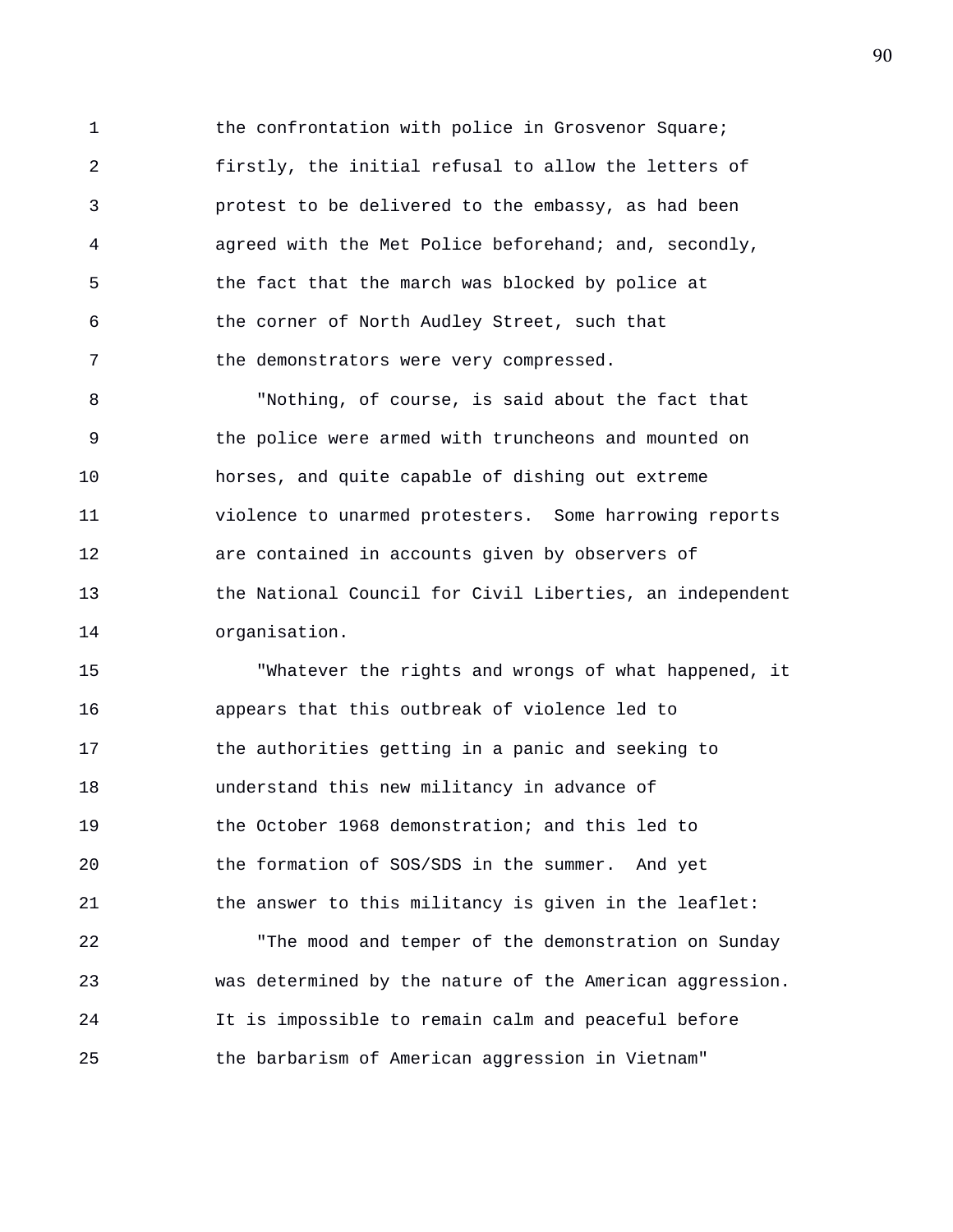1 "What is interesting about this bizarrely selected 2 and highly partisan package of material presented for 3 the public inquiry in 2020 to consider, assuming it 4 finds its way into the hearing bundle, is the huge 5 absence of all the other documents that the British 6 government continue to suppress. The requests made by 7 the journalist Solomon Hughes in 2008 for disclosure of 8 the Special Branch files about the VSC resulted in him 9 being refused all access to the reports of 10 the March 1968 demonstration. The only files disclosed 11 were the ones that appear on the Special Branch Files 12 Project website.

13 "What have the Met and the Home Office got to hide? 14 This public inquiry cannot properly draw any conclusions 15 about the March 1968 demonstrations without complete 16 open access. But if this is really meant to be a public 17 inquiry, then the public -- journalists and academics, 18 historians and those of us who were involved at the 19 time -- should be allowed to see the material.

20 "I would that had my account of both the October 21 1967 demonstration and the March 1968 demonstration are 22 set out in chapter 14 of my memoir, volume 2.

23 "Tab 4, MPS-0722106: This report of 2 April 1968 by 24 Chief Inspector Conrad Dixon, signed off by 25 Chief Superintendent, presumably A Cunningham (name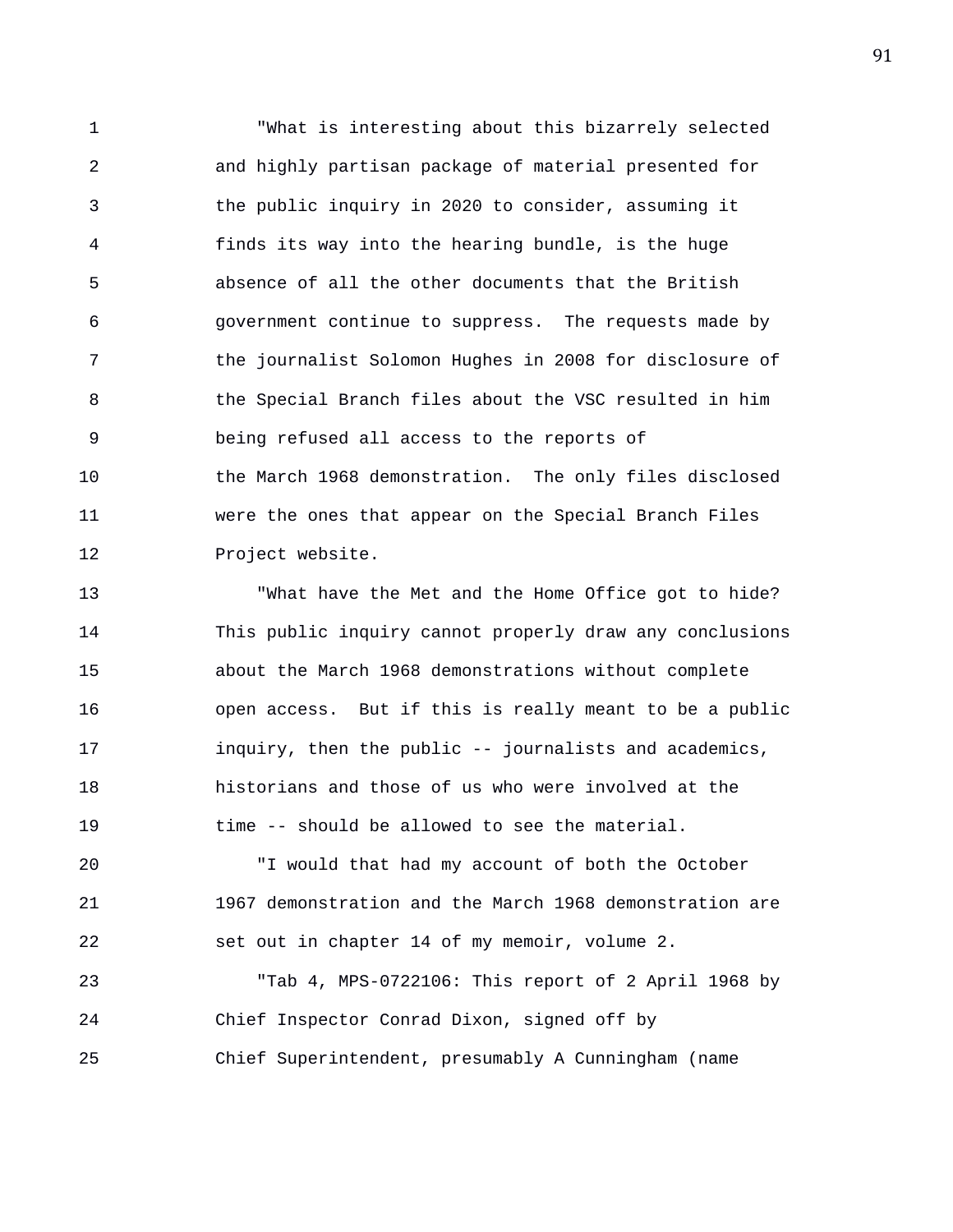1 redacted), is, I presume, the C Squad (domestic 2 extremism) report into the March VSC demonstration, and 3 I assume belongs together with the report above.

4 "I think that Conrad Dixon is an important player in 5 the history of SDS and it's a shame that he's now 6 deceased, as I'm sure he would have plenty to say. In 7 his 1999 obituary in the Times, it is stated that he was 8 the leader and founder of SDS, having been born into an 9 army family, educated at Oxford and joined 10 the Royal Marines. At Special Branch he apparently 11 'specialised in anarchists, Trotskyists and 12 anarcho-syndicalists'.

13 "In 1968, he was sent for and asked what he needed 14 to gather 'top grade information' on revolutionaries and 15 applied '20 men, half a million pounds and a free hand'. 16 I would like to emphasise the words 'a free hand', as 17 this suggests a complicity at higher levels with SDS 18 being allowed to thrive in a culture that broke 19 the rules. I also note that this obituary is quite open 20 about his role in SDS, in contrast to the institutional 21 secrecy of the Metropolitan Police.

22 "Paragraph 3 of his report, suggesting that various 23 groups were discussing proposals for violent action at 24 Grosvenor Square, is not something that I recall, and 25 I wonder if it's true. I note that Dixon says: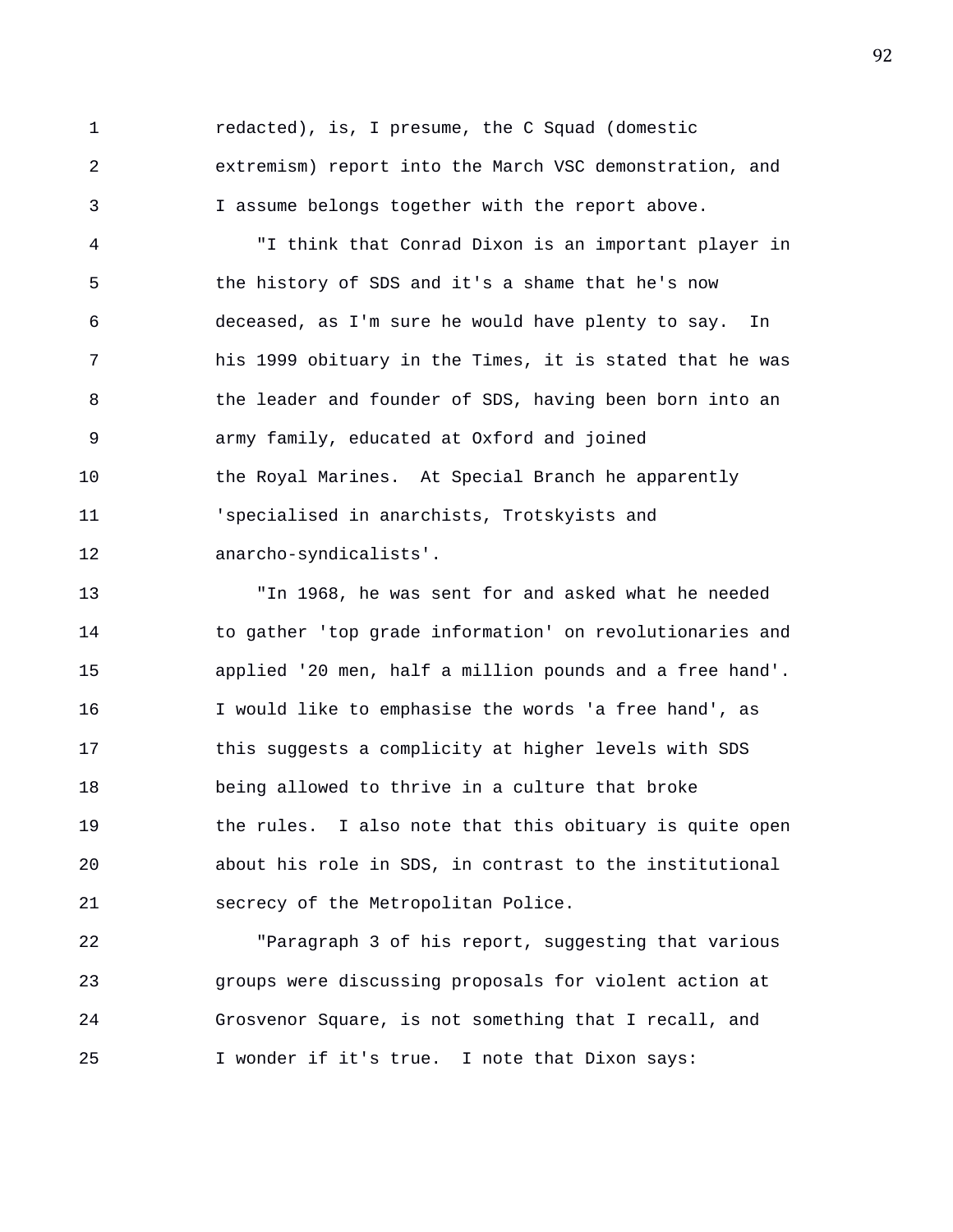1 "'It is not possible to use these sources for 2 evidential purposes, and no evidence of violent 3 intentions was obtained by police officers who gained 4 entry to some of these closed meetings.'

5 "This can only mean that there are existing 6 Special Branch reports (perhaps filed in RF361/68/12 7 Ad Hoc Committee?) that detail these supposed 8 discussions.

9 "I would like to see them. If there was no evidence 10 of violent intentions obtained by Special Branch 11 officers, then I can only assume this gossip comes 12 from 'informers'. This all sound like make-believe. 13 Chief Inspector Dixon obviously knew what his masters 14 wanted to hear. One wonders if the future creation of 15 SOS/SDS was not out of desperation to try and find this 16 supposed 'evidence' that was so sorely lacking.

17 "Paragraph 4 seems to imply that the Special Branch 18 report is directly as a result of the Attorney General, 19 Sir Elwyn Jones, seeking to justify not just 20 the prosecution of the VSC leadership but the 21 dissolution of the VSC itself under section 2 of 22 the Public Order Act 1936, which was originally brought 23 into law to deal with the British Union of Fascists. 24 The truth is there was not the slightest evidence that 25 VSC planned any form of violence. VSC only believed in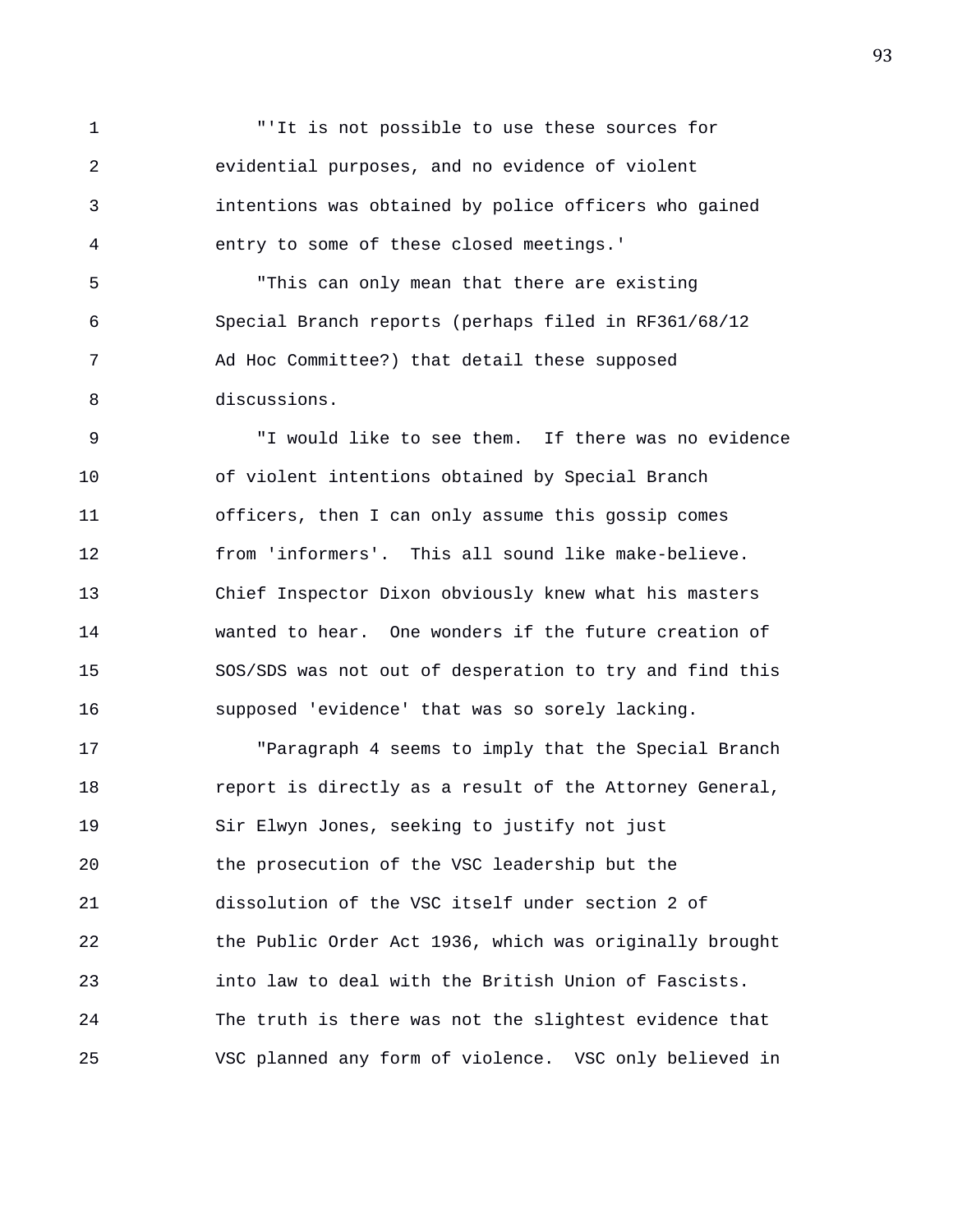1 lawful resistance to police violence (ie lawful 2 self-defence). It seems clear to me that this 3 Special Branch report is obviously expressing and 4 reflecting the political prejudices of the British 5 government of the day and the police. It is utterly 6 self-serving and the Inquiry should be aware of placing 7 too much weight on it.

8 "At paragraph 10 it states that I was interviewed 9 and gave the opinion that the police cordon across 10 North Audley Street at the junction with 11 Grosvenor Square had the effect of compressing 12 the demonstrators to such an extent that they had no 13 alternative than to try and break the cordon. There is 14 a clear aerial shot available online which shows this to 15 be true. This may have been a more or less accurate 16 report of what I said.

17 "Mike Martin said that if the petition had been 18 presented as planned then the violence could have been 19 avoided. Pat Jordan stated the organisers had tried 20 their best but had lost control of events.

21 "The prejudice displayed by Dixon against Tariq Ali 22 is typical of the time. I refer the Inquiry to 23 the dossier compiled by the National Council for Civil 24 Liberties that provided independent observers on 25 the day. This dossier is referred to by Peter Jackson,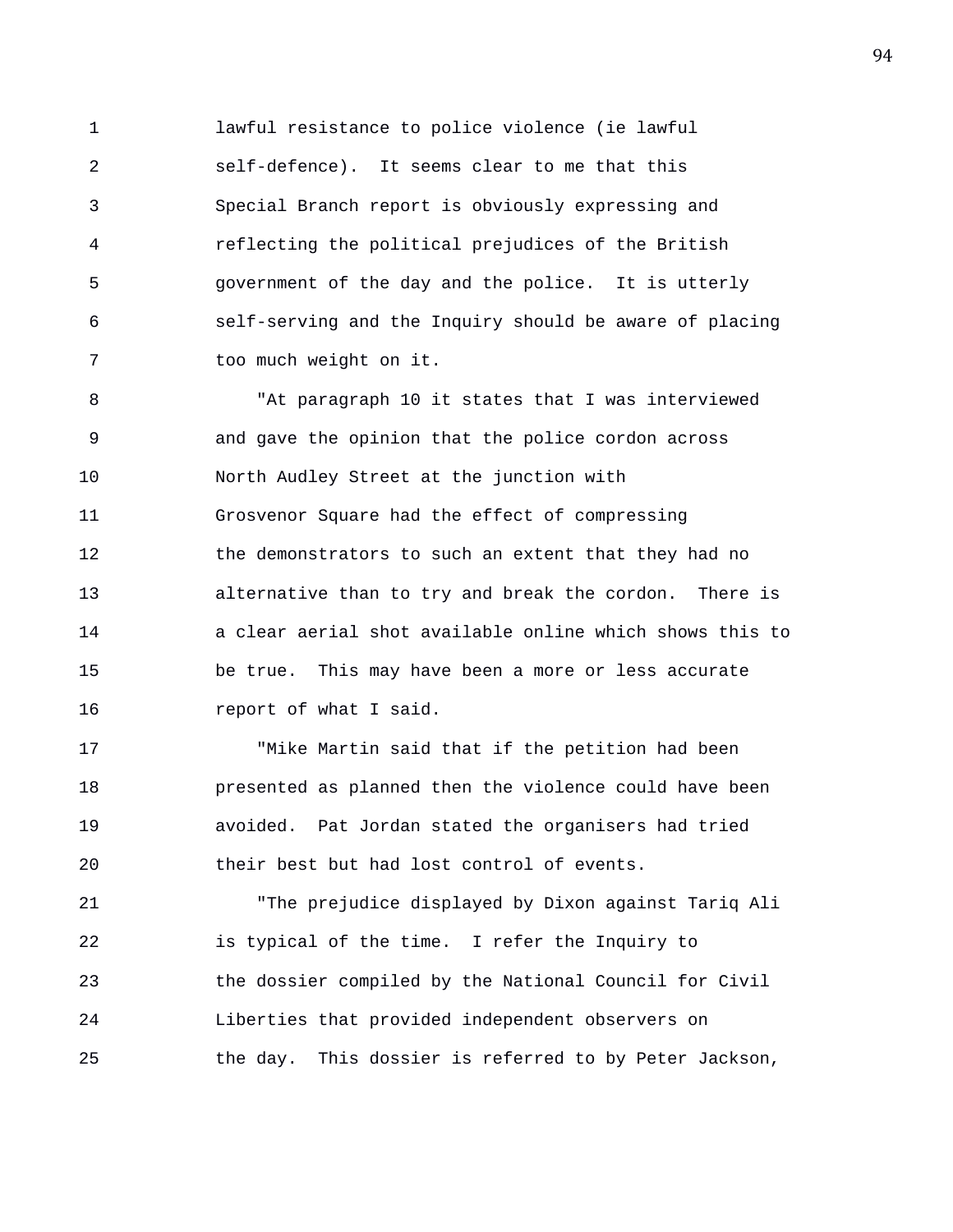1 Labour Party MP for High Peak, 1966 to 1970, in his 2 speech to the House of Commons reported in Hansard on 3 4 April 1968. He was apparently the only MP on 4 the demonstration and was able to provide his own 5 account, which supports mine.

6 "Tab 5, MPS-0732692: This is a report of a meeting 7 on 4 April 1968 at Toynbee Hall. I assume it is correct 8 that I was present. I've no recollection of this 9 meeting as it is so long ago. I note the same 10 Special Branch officer, HN299/342 'David Hughes' is 11 the author of the report.

12 "Tab 6, MPS-0741312: These documents placed in 13 Special Branch files in July 1968 for 14 Chief Inspector Dixon to action are the first shown to 15 me that are dated after the formal creation of 16 the Special Operations Squad or SOS. These copies of 17 the minutes of a VSC executive meeting held on 18 5 July 1968 and the VSC national council on 10 July 1968 19 are very faint and difficult to read. It is stated that 20 I was present. I assume this to be true, but it is too 21 long ago for me to recall. There's nothing in these 22 meetings or minutes that was secret.

23 "Tab 7, MPS-0738693/692: This report, dated 24 30 July 1968 by Chief Inspector Dixon, signed off by 25 Chief Superintendent A Cunningham, is an account of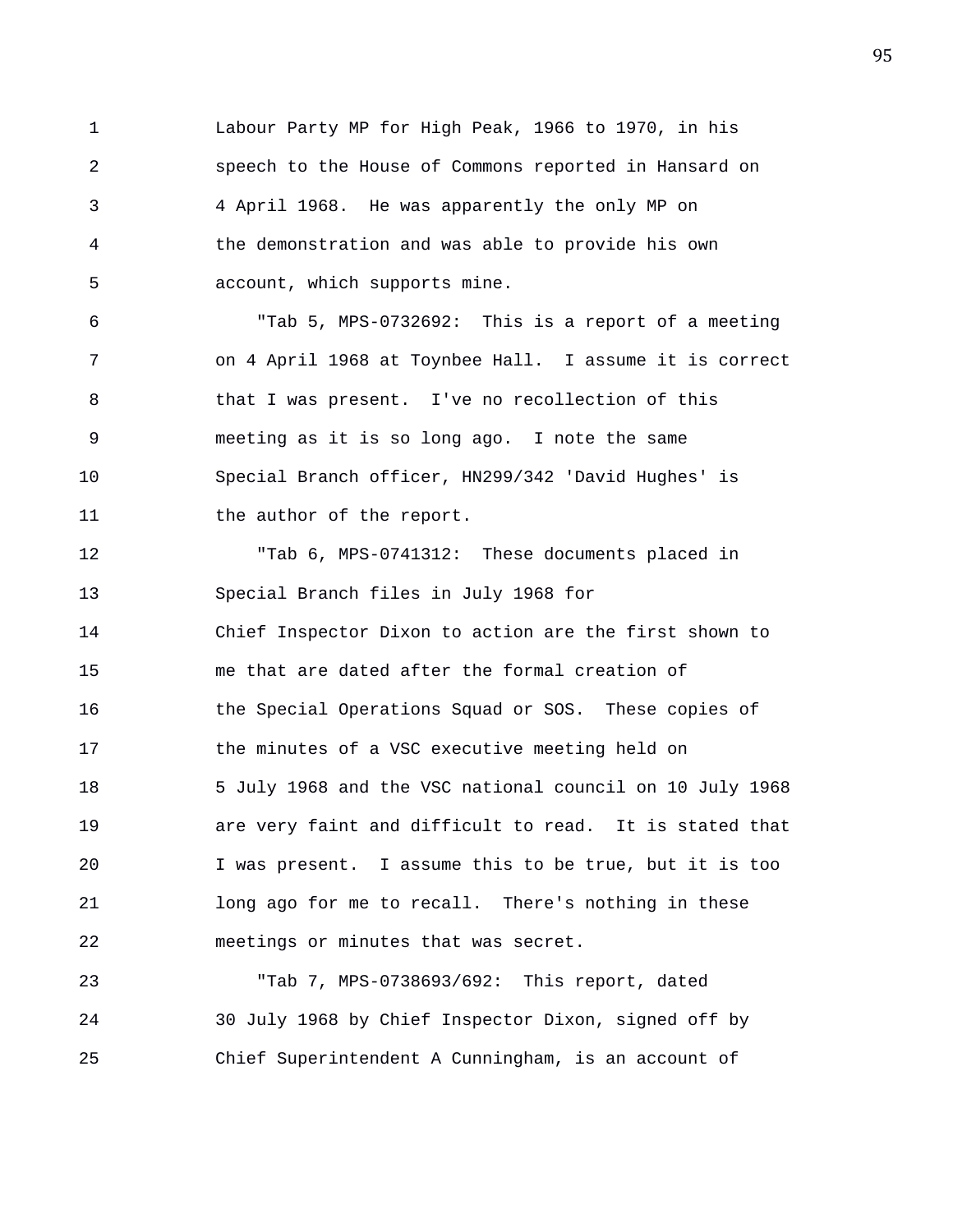1 a meeting of 100 people at Toynbee Hall concerning 2 the organisation of the forthcoming 27 October 1968 VSC 3 demonstration. It's a reasonable summary of my views 4 and those of the IMG.

5 "Tab 8, MPS-0738746: It's too long ago for me to 6 remember this VSC meeting at Conway Hall on 7 20 August 1968, but it is reasonable to assume that 8 I was among the 20 or 30 people present. I presume 9 the source of the information given as 'informant' means 10 an undercover Special Branch officer, namely 11 DS R Creamer, who was present, having presumably 12 obtained a blue ticket and is the author of the report. 13 "DS Creamer is not listed on the UCPI website as an 14 SOS/SDS officer, but the report is submitted by

15 Chief Inspector Conrad Dixon, who was head of the new 16 unit at the time.

17 "I note that a copy of the report was sent to 18 'Box 500', which I understand to be code for MI5, with 19 copies also to C and E squads. I therefore assume that 20 this report was an SOS report. It is not clear to me 21 why the RF references have been redacted in this 22 document, and presumably the word 'Secret' at the top of 23 the document. Can the Inquiry clarify the status of 24 DS Creamer?

25 "Tab 9, MPS-0730063: This is another interesting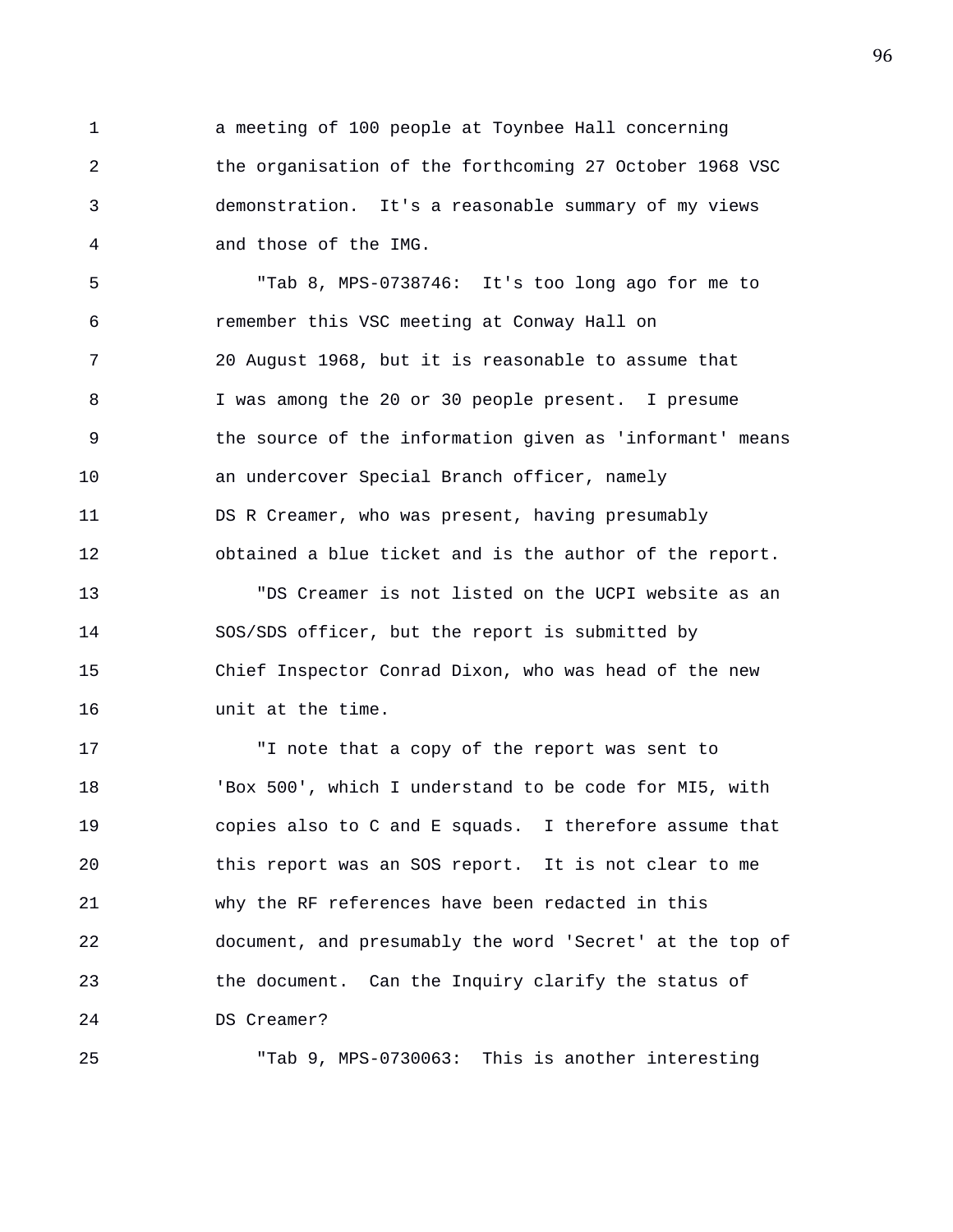1 report, dated 10 September 1968, by the head of the new 2 SOS unit, Chief Inspector Conrad Dixon, and contains 3 what I would consider an utterly superficial and very 4 opinionated police summary of contemporary British 5 radicalism. It appears that the office stamp 'Secret' 6 at the top and bottom of the page has been redacted.

7 "Dixon's report is very distorted, but just what 8 I would expect from a secret policeman. His 9 characterisation of Tariq Ali as a 'mob orator' and 10 Ralph Schoenman as 'notorious agitator' and the general 11 tone of the report suggests a policeman with a deep 12 loathing of his subjects; he's perhaps aware that his 13 career is better assisted by producing alarmist reports 14 of this nature for his superiors than more carefully 15 considered ones. The creation of SOS had to be 16 justified.

17 "The report was written up just a few days after 18 the VSC national council meeting in Sheffield on 19 7 September 1968, about which there's no report 20 disclosed, which confirmed the route of the October 21 demonstration. As for the supposed rumours or reports 22 about the acquisition of (fire) arms and the preparation 23 of Molotov cocktails, these are the product of a febrile 24 imagination, even he admits have no evidential basis. 25 He even accepts that the anarchist conference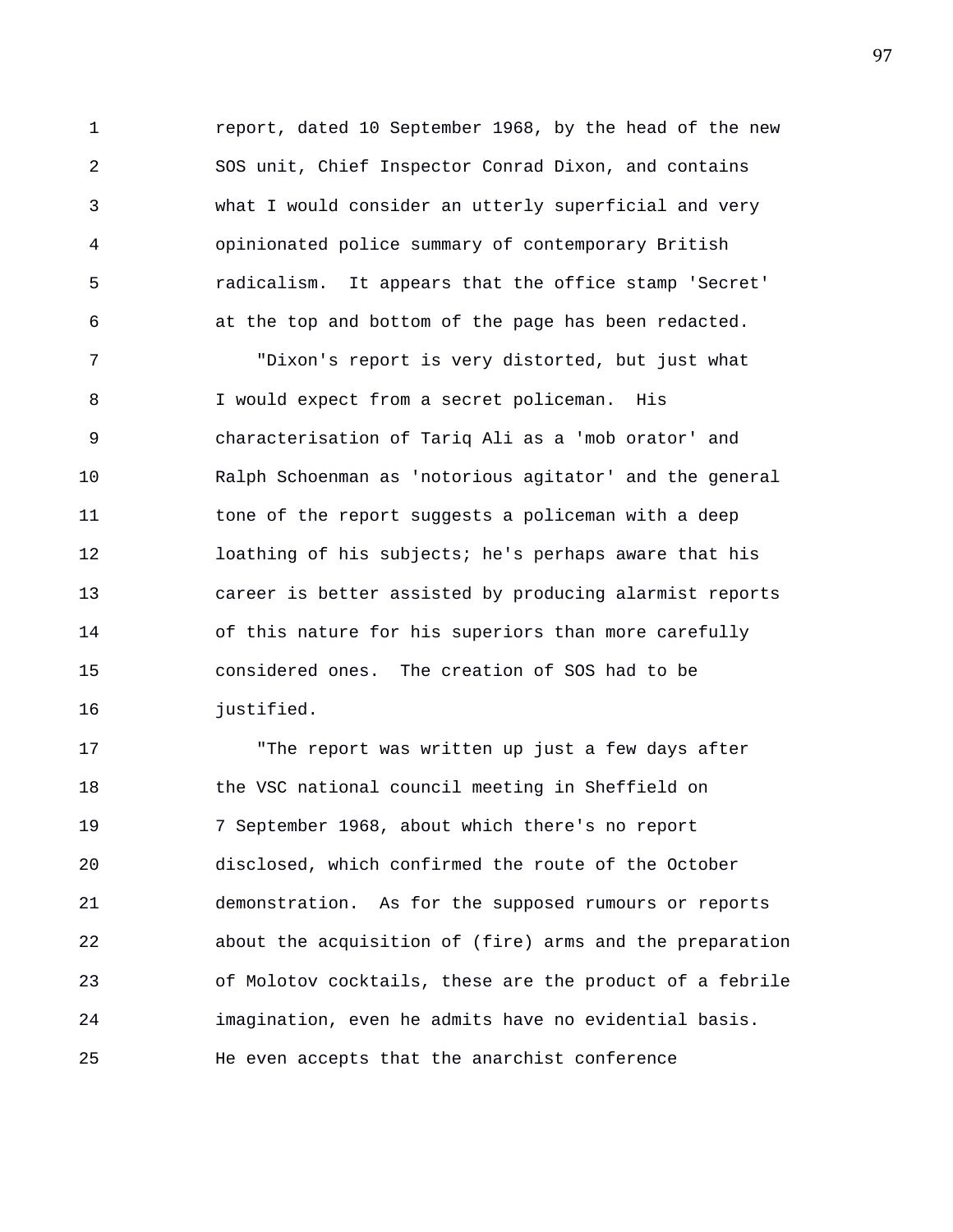1 of 8 September 1968 in London condemned 'senseless 2 violence'. I believe that there was a deliberate state 3 tactic to foment public hysteria, to frighten people 4 away from joining future demonstrations, notwithstanding 5 that the increased publicity may have actually had 6 the opposite effect.

7 The report is inaccurate in respect of my role. 8 I never at any time worked full time for the VSC, nor 9 did Alan Harris, whom I knew quite well. People around 10 the VSC were well aware of these facts. I was an IMG 11 official.

12 "Tab 10, MPS-0738815: This is a report of a meeting 13 of the north-west London Ad Hoc Committee on 14 11 September 1968 at the Friends House in NW3. It's 15 reasonable to assume that I was one of 30 people 16 present. I've no memory of it. It is said that 17 I reported back on a recent meeting in Sheffield (I note 18 there are no Special Branch reports provided to me from 19 regional Special Branch). Two Special Branch officers 20 were present, Chief Inspector Dixon and a Detective 21 Inspector HN332 whose identity has sill still not been 22 disclosed.

23 "Tab 11, UCPI 0000005782: This report of PC Barry 24 Moss and Chief Inspector Dixon, dated 19 September 1968, 25 attaches a report said to be written by me on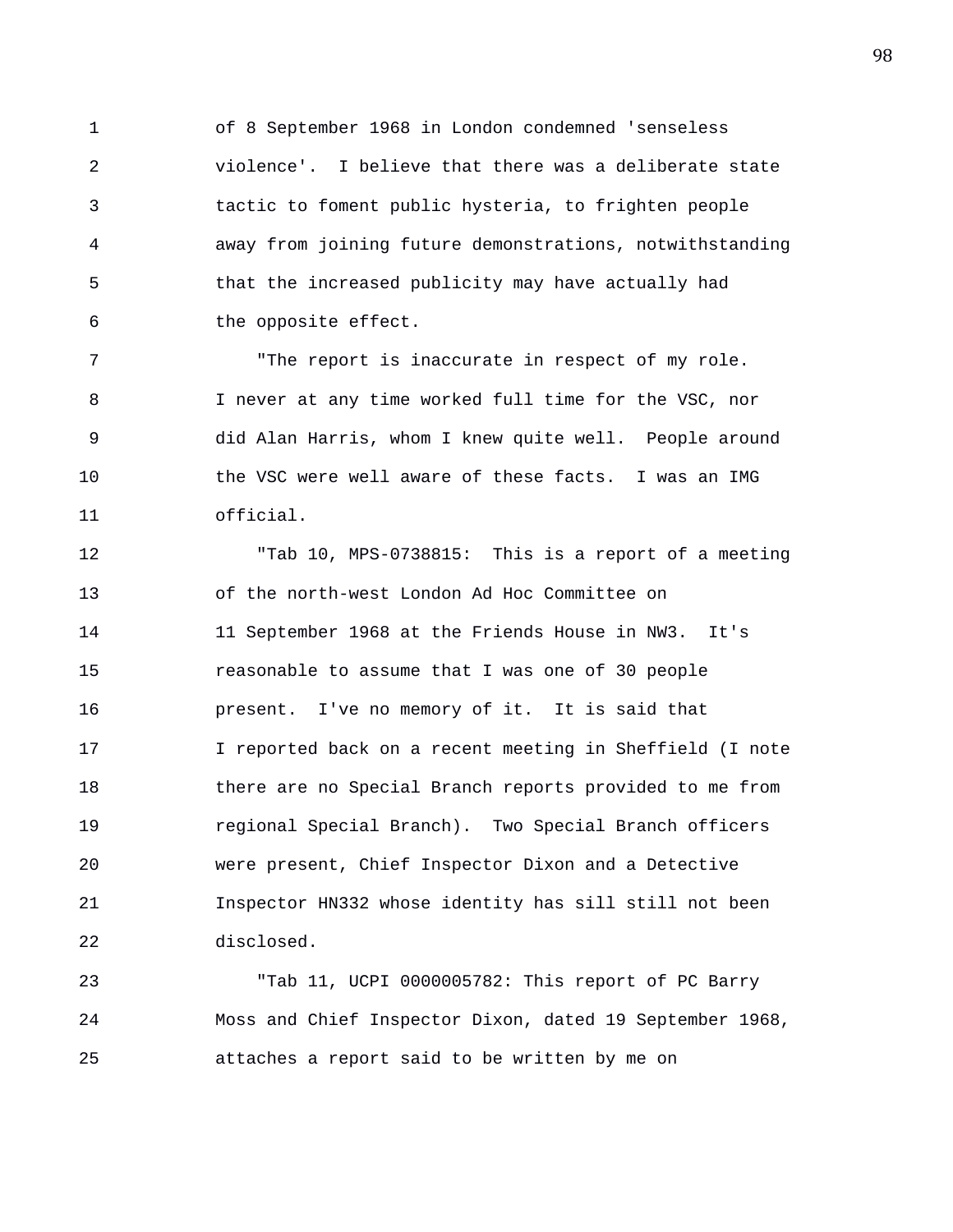1 the Revolutionary Socialist Students Federation. 2 Unfortunately, this document is almost completely 3 illegible and impossible to read. There may be a copy 4 in IMG archive collections somewhere. I do not recall 5 writing this. A copy was sent to MI5. 6 "Tab 12, MPS-0722099: I don't remember this meeting 7 of 32 people of the VSC Lambeth branch at 8 the Duke of Cambridge on 26 September 1968, authored 9 by 'William Paul Lewis' HN321 (displayed 1968 to 1969). 10 His state of hearing was obviously poor. As he 11 suggests, I referred to the coming demonstration 12 as 'the October revolution', instead of 'the October 13 demonstration', which was being discussed. 14 "It says I talked of trying to secure the support of 15 the working class and trade unions for 16 the demonstration, which I'm sure is correct. Perhaps, 17 as a consequence, we raised a little money at 18 the meeting for the AEF (Engineering Union) strike fund.

19 As for HN321, I note that the Metropolitan Police 20 applied in July 2017 for his cover name to remain 21 anonymous, despite the fact this is meant to be a public 22 inquiry. The application states that he did not take 23 his identity from a deceased child. But aside from 24 this, we know nothing. It's a shame that the Inquiry is 25 unwilling to provide me with a copy of his statement to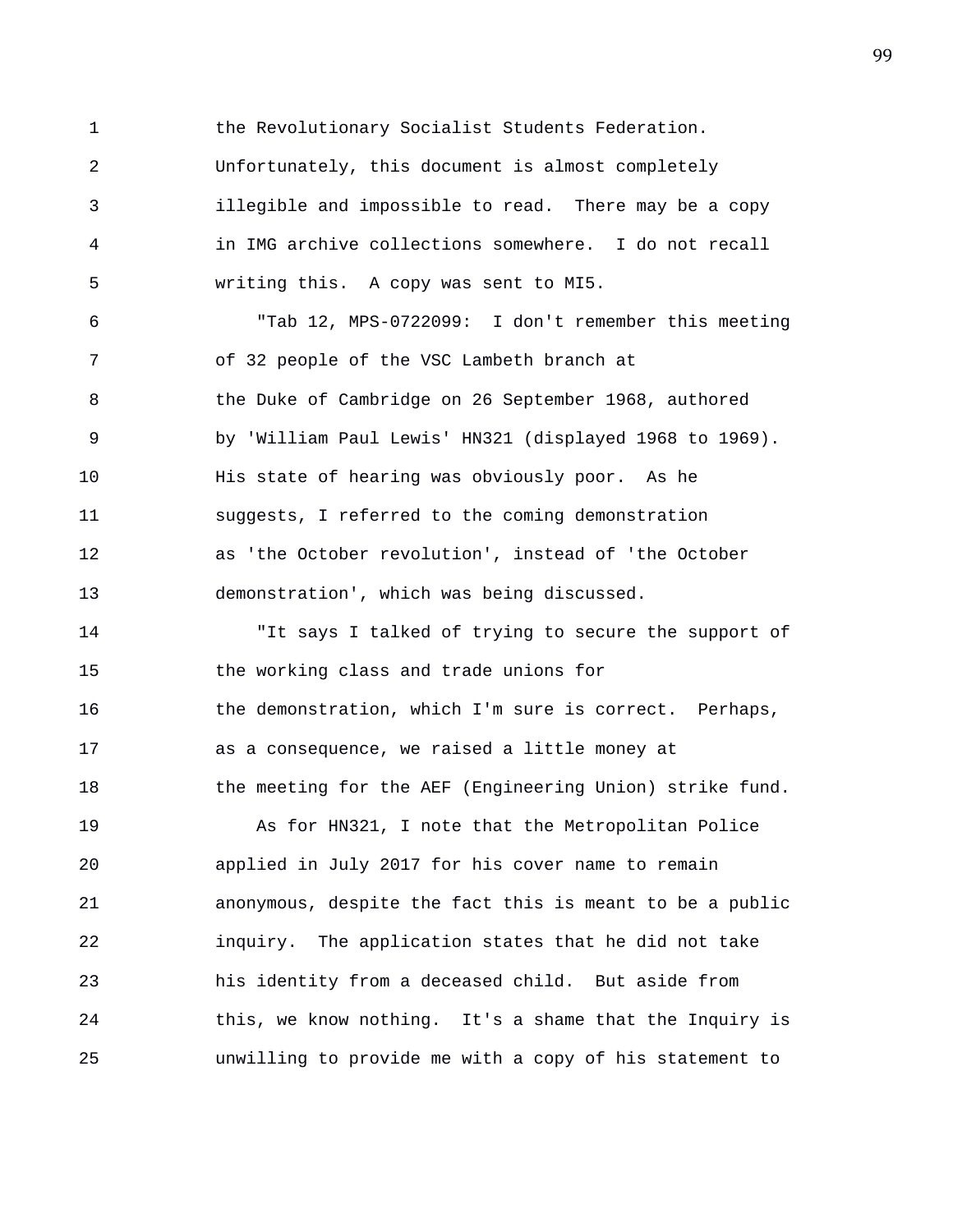1 be able to comment on. His 'minded to' note granting 2 anonymity over his real name states:

3 "'HN321 is now in his 70s. He was deployed against 4 two groups which no longer exist, for one year, between 5 September 1968 and September 1969. There is not and has 6 never been any known allegation of misconduct against 7 him. He undertook the role of an undercover officer on 8 6 1 1 the understanding that his identity would be kept 9 secret. He's concerned about possible media interest if 10 his real identity were to be revealed. He is in 11 particular concerned about the impact on his wife, also 12 in her 70s. His concerns are not irrational. In 13 the unlikely event that disclosure of his cover name, 14 which can be made, prompts evidence from one or more 15 members of the target groups, it will not be enhanced by 16 disclosure of his real name. It is likely that 17 disclosure of his real name would prompt intense and 18 unwelcome media interest in him, and so would give rise 19 to serious interference with his and his family's right 20 to respect for their private life under Article 8 of 21 the European Convention, which would not be justifiable 22 under Article 8.2. Closed reasons accompany this note. 23 I repeat that I'm pleased to see that the Inquiry is 24 underlining the importance of the right to respect for 25 private and family life and I trust the same important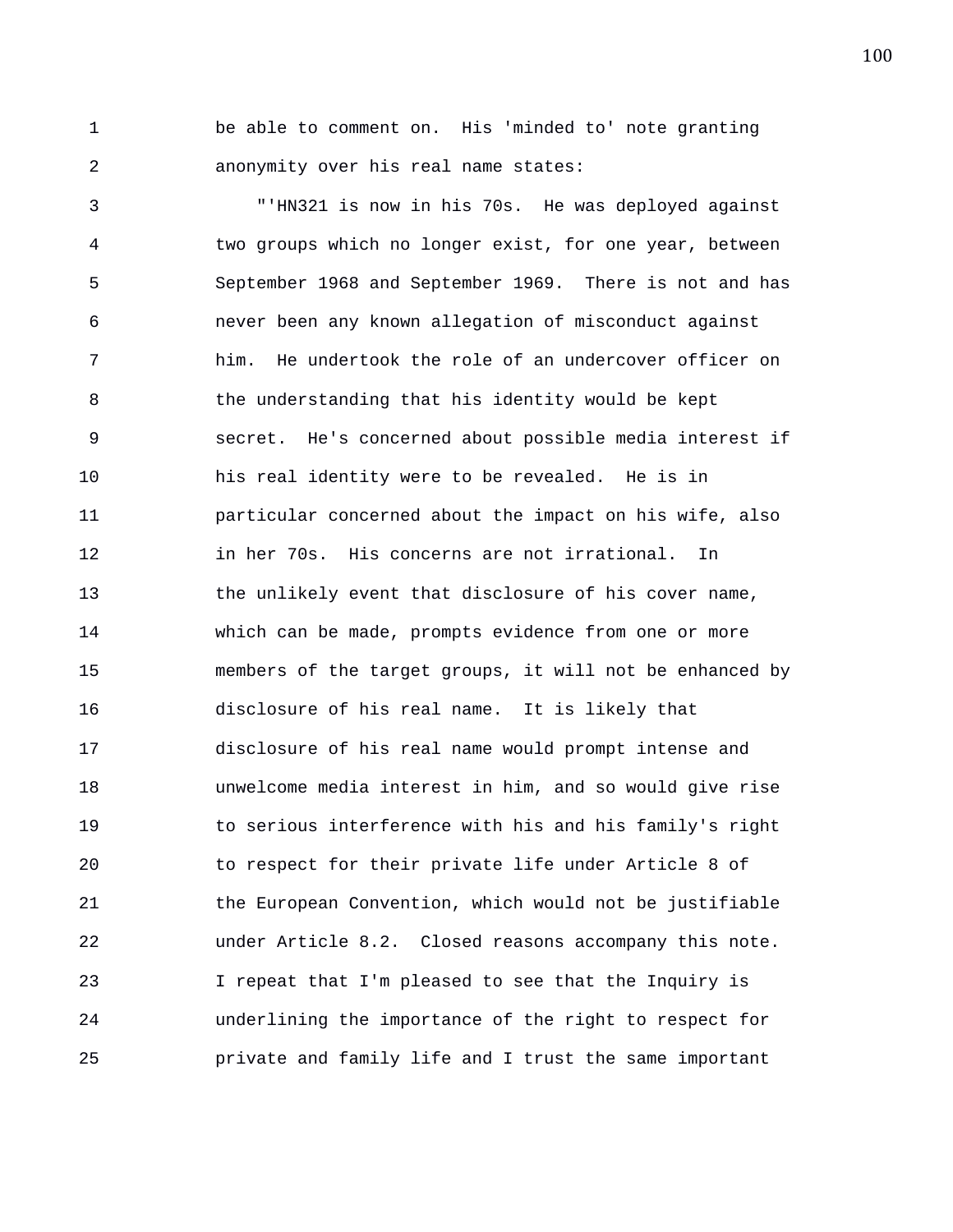1 **1** right will be afforded to the people who were spied on 2 when and if any judgments are reached concerning 3 the gross interference with this right as practised by 4 the Metropolitan Police Special Branch and others. 5 Tab 13, MPS-0742197. This report dated 6 2 October 1968 relates to a VSC press conference at 7 Conway Hall called by the ad hoc me for the October 8 demonstration and attended by 30 representatives of 9 the press and national media. The route of 10 the demonstrates was confirmed especially that there 11 were no plans to go to the US Embassy this time. It is 12 reported that I said the demonstration would be much 13 bigger than the last two, up to 100,000 people. I was 14 **right.** The report is submitted by inspector R Wilson, 15 presumably not an SOS undercover officer but a regular 16 Special Branch officer of C Squad. I'm presuming he's 17 the author of the book 'Special branch 1883 to 2006, 18 a history'. The name of the chief superintendent is 19 redacted. The VSC press statement is not attached to 20 this report.

21 Tab 14, MPS-0730096. This report, another by 22 Chief Inspector Conrad Dixon, dated 3 October 1968, is 23 said to be a regular weekly report on the preparations 24 for the national demonstration in three weeks' time. 25 I'm mentioned in this police report as an IMG member and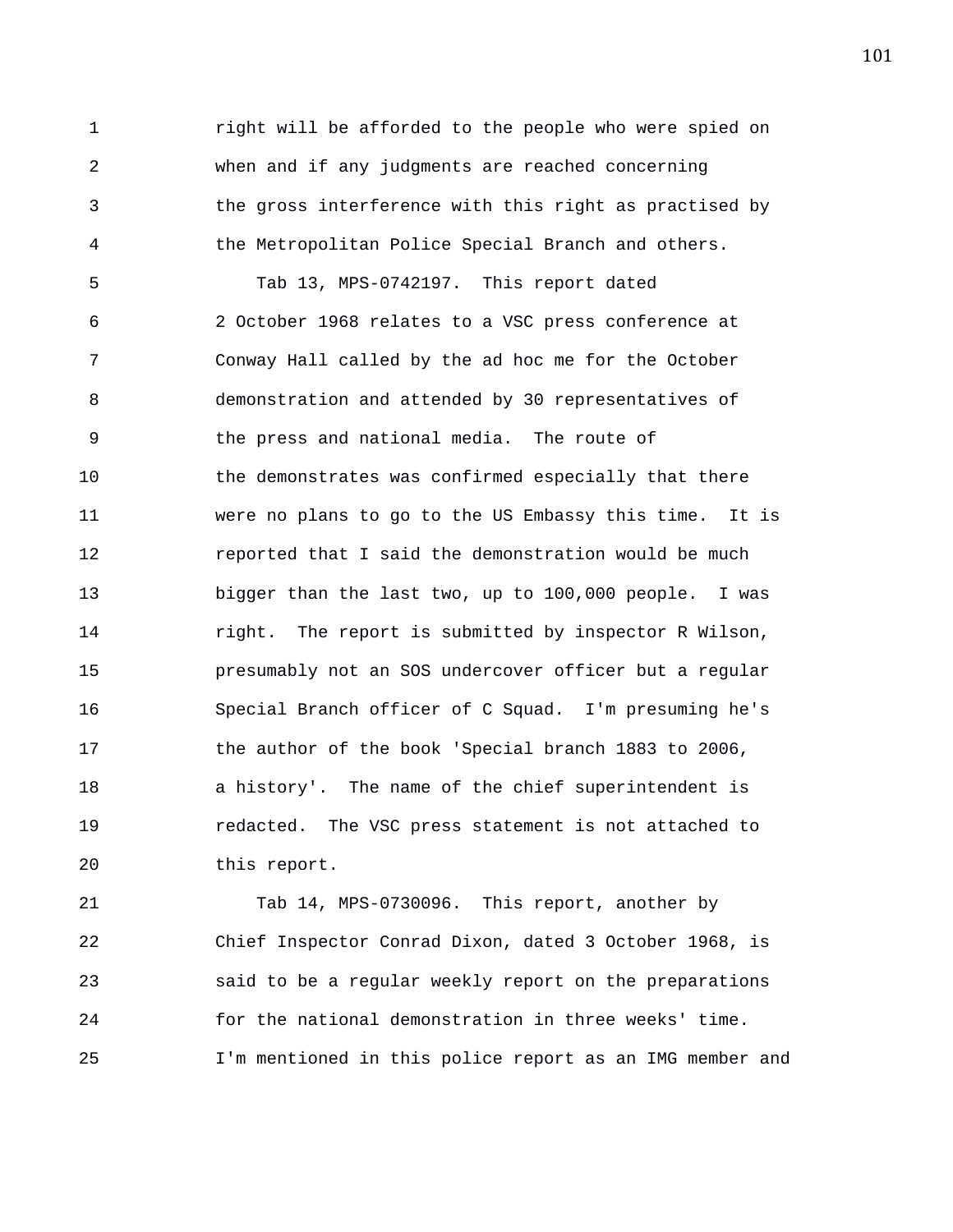1 member of the VSC executive. Interestingly, this 2 document was made public in 2008 obtained by 3 the journalist Solomon Hughes but paragraph B was 4 redacted for some reason. It mentions a supposed attack 5 by London School of Economics students on the stock 6 exchange and an occupation of the LSE itself. According 7 to the Times obituary of 1999 Dixon was involved as an 8 undercover officer in that occupation on 25 October and 9 seized the telephone exchange. I presume this is 10 the reason for the redaction. I note his observation 11 regarding students who he says provided the bulk of 12 the support for the VSC demonstrations thus far and 13 that 'their behaviour on demonstrations was largely 14 spontaneous'. I agree. There was never any plan for 15 violence in the IMG or the VSC. Rather the complete 16 opposite. We wanted a huge but peaceful demonstration.

17 "Insofar as the Maoist wanted a more militant 18 approach by confronting police in Grosvenor Square, we 19 in the VSC were opposed to this and three Maoist 20 controlled VSC local branches had been disowned by 21 the national council for this reason. It is note 22 worthily that the Maoist contingent was said to number 23 no more than 100 people.

24 Dixon's report concludes that it is the people who 25 are not represented on the VSC, anarchists, Maoist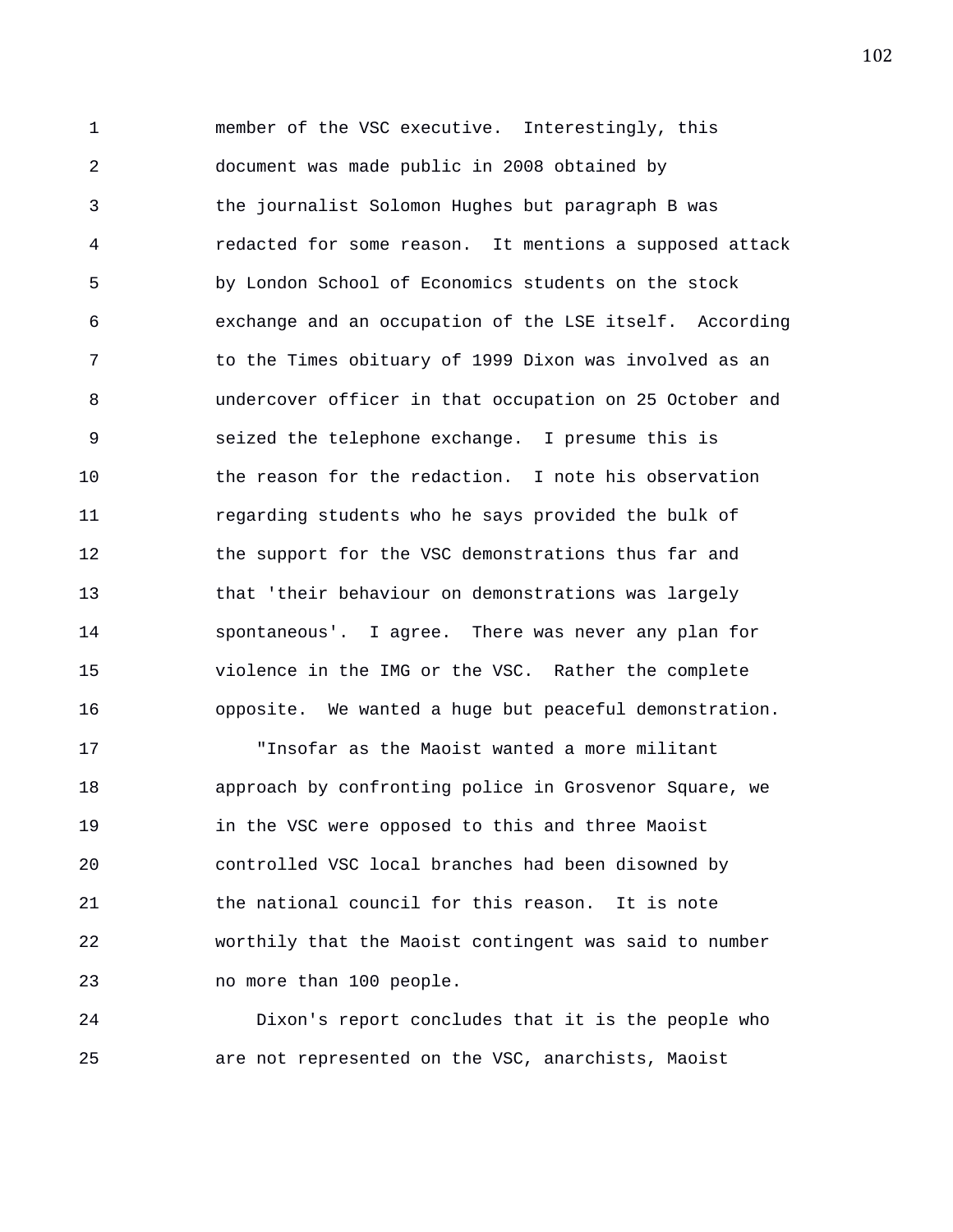1 and 'foreign elements' who are' most likely to use 2 violence and to be hostile to the police'. When all 3 this is considered, what is obvious is that there were 4 a tiny number of people who were desirous of a clash 5 with the police and that any situation that arose would 6 be largely spontaneous. The fact of undercover 7 policing, or even regular Special Branch reporting, made 8 not the slightest difference to the manner in which 9 events transpired on 27 October 1968. The Times 10 obituary of 1999 gives Dixon credit for advising that 11 the police lines needed to be thicker to prevent 12 demonstrators breaking through. At half a million 13 pounds, this was expensive indeed and related only to 14 basic current control.

15 Tab 159, MPS-0742228. This is the Daily Telegraph 16 report of our press conference on 2 October 1968. I'm 17 on the platform, off to the left Tariq Ali is speaking. 18 In the report he made a plea to flush out anybody who 19 was planning violence.

20 Tab 16, MPS-0730091. This is

21 Chief Inspector Dixon's next weekly reported dated

22 6 October 1968 signed off by chief superintendent

23 A Cunningham. Both myself and my partner Jess Mackenzie 24 are listed as prominent in VSC affairs.

25 Tab 17, MPS-072099. This report is about a meeting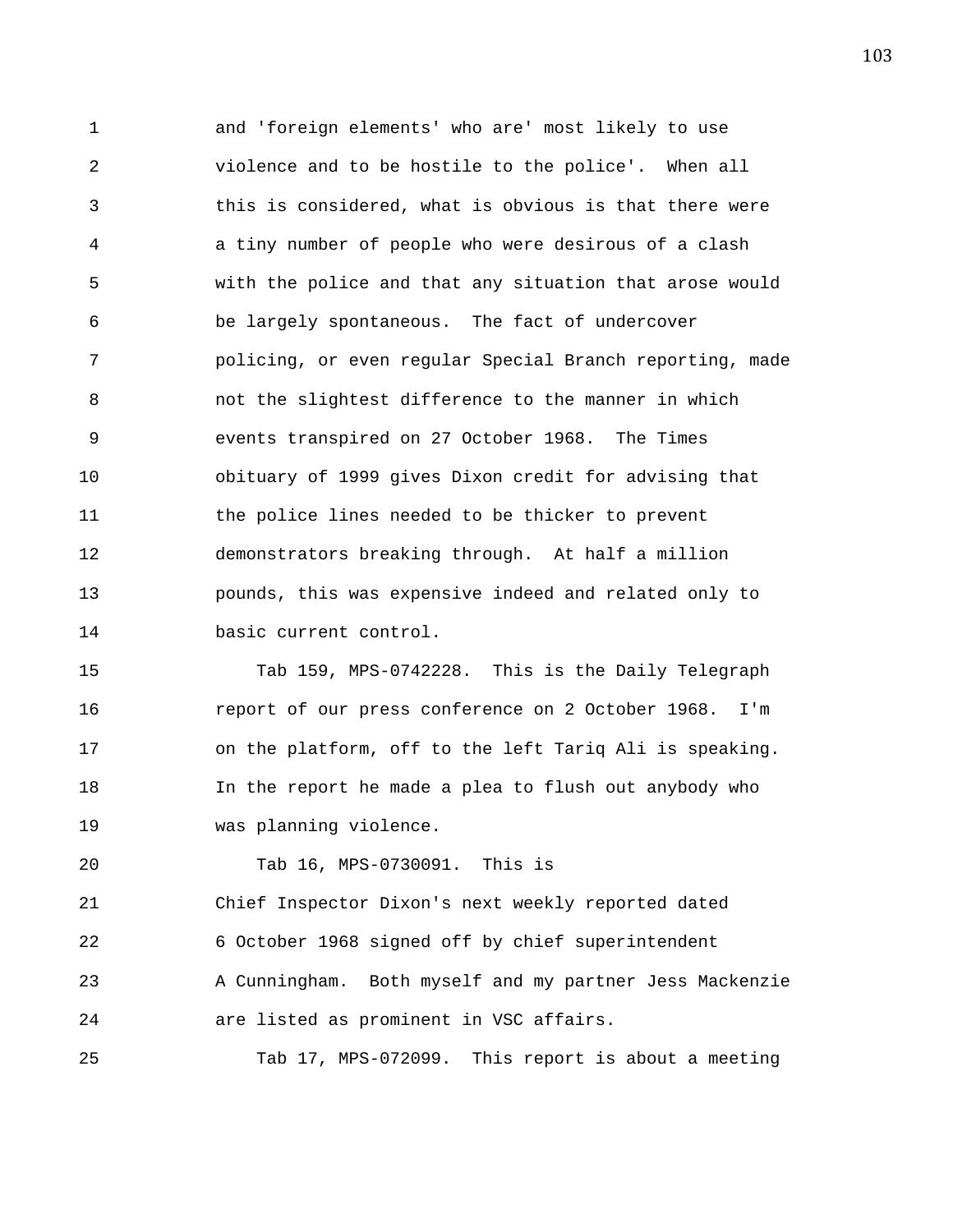1 of VSC Lambeth branch held in the old queen's head 2 Stockwell on 17 October 1968 with 32 people present.

3 I do not recall this meeting but I presume I was 4 indeed present at this meeting with my partner 5 Jess Mackenzie as reported. The report appears to be 6 produced by HN321 Bill Lewis, who was present in his 7 undercover capacity as a deployed Special Branch SOS 8 officer.

9 Tab 18 -- this appears to be the definitive police 10 report of 27 October 1968 VSC demonstration submitted by 11 chief superintendent A Cunningham. Chapter 17, 12 the second volume of my memoir gives a much better 13 account from, of course, a quite different perspective. 14 I disagree with the statement that the VSC was 'to 15 a considerable extent responsible for the violence which 16 occurred at the demonstrations in London on 17 October 1967, March and July 1968'. I note in passing 18 no documents are disclosed to me about the July 19 demonstration. It is unfair to characterise 20 the approach of the VSC and myself as simply 'paying lip 21 service' to the concept of an orderly demonstration. 22 This is what we wanted. We did disagree with 23 the Maoist, see my answer to question 8.1 below, and 24 excluded them. His statement that 'the majority were 25 well disciplined and acted in an orderly manner under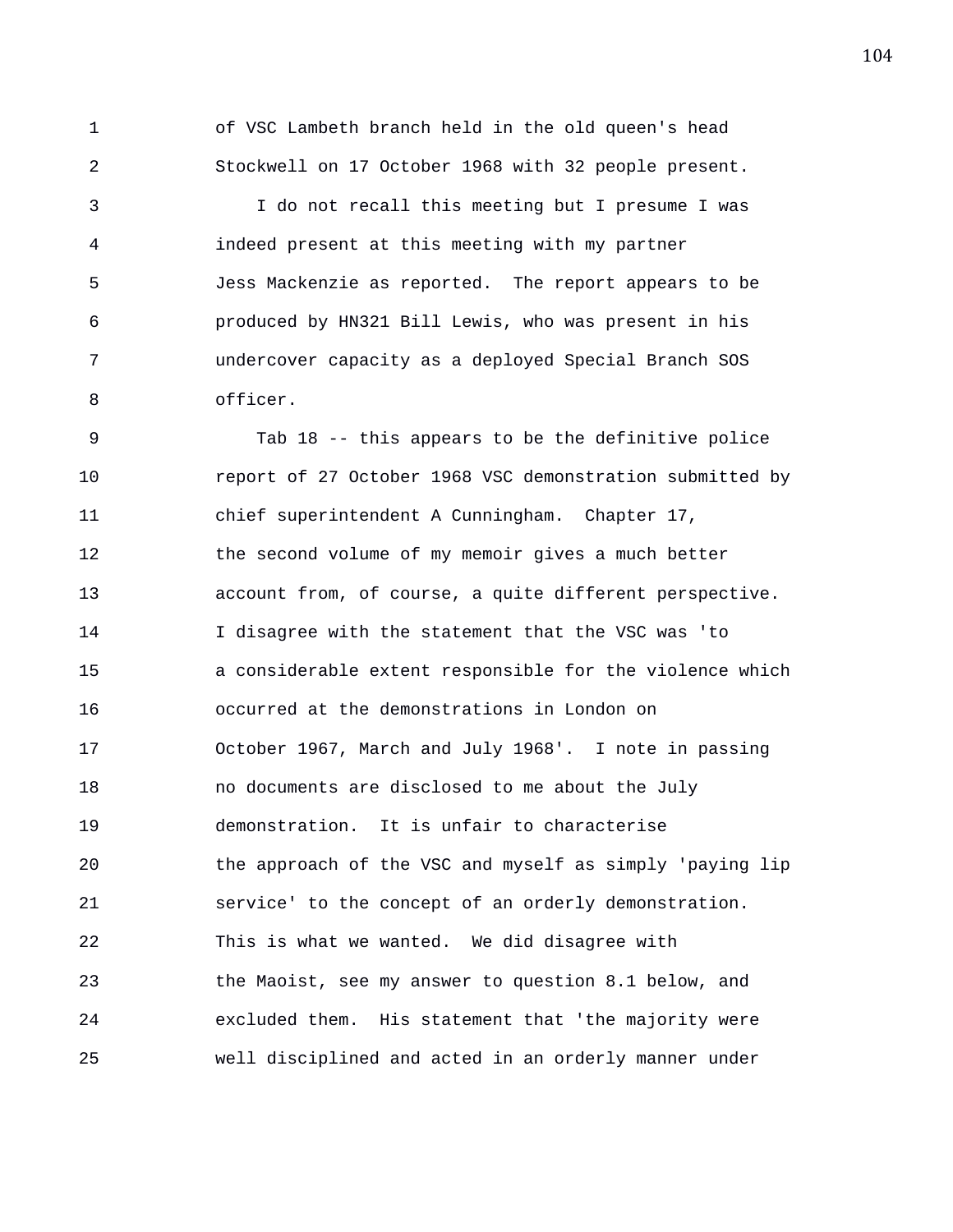1 the direction of the VSC marshals' is correct and rather 2 belies his earlier dire warnings of considerable public 3 disorder being likely. Tariq Ali is rightly mentioned 4 as urging demonstrators at Trafalgar Square to continue 5 along Whitehall and not to go to Grosvenor Square. 6 There's mention of 500 Maoist and anarchists 7 independently splitting off and going to 8 Grosvenor Square where there was some very limited 9 disorder which resulted in 17 arrests. I would say 10 the credit for the overall good discipline and peaceful 11 nature of the VSC March should be given to the VSC. 12 Insofar as Chief Inspector Dixon and his SOS and 13 the Metropolitan Police wish to claim credit, then 14 surely this was the moment for SOS to be disbanded as 15 a separate quad within Special Branch and for the senior 16 officers to take back the ' free hand' that Dixon had 17 insisted on.

18 Tab 19, MPS-0735443. This, I'm told, is a picture 19 of Chief Inspector Conrad Dixon, I presume from 1968, 20 perhaps when he was in the London School of Economics. 21 I've no recollection of having seen him, and it's not 22 clear if our paths ever crossed. It would be more 23 helpful to have photos of HN299 and HN291, HN2 -- and 24 HN322.

25 Tab 20, MPS-0731364. This is a report on an IMG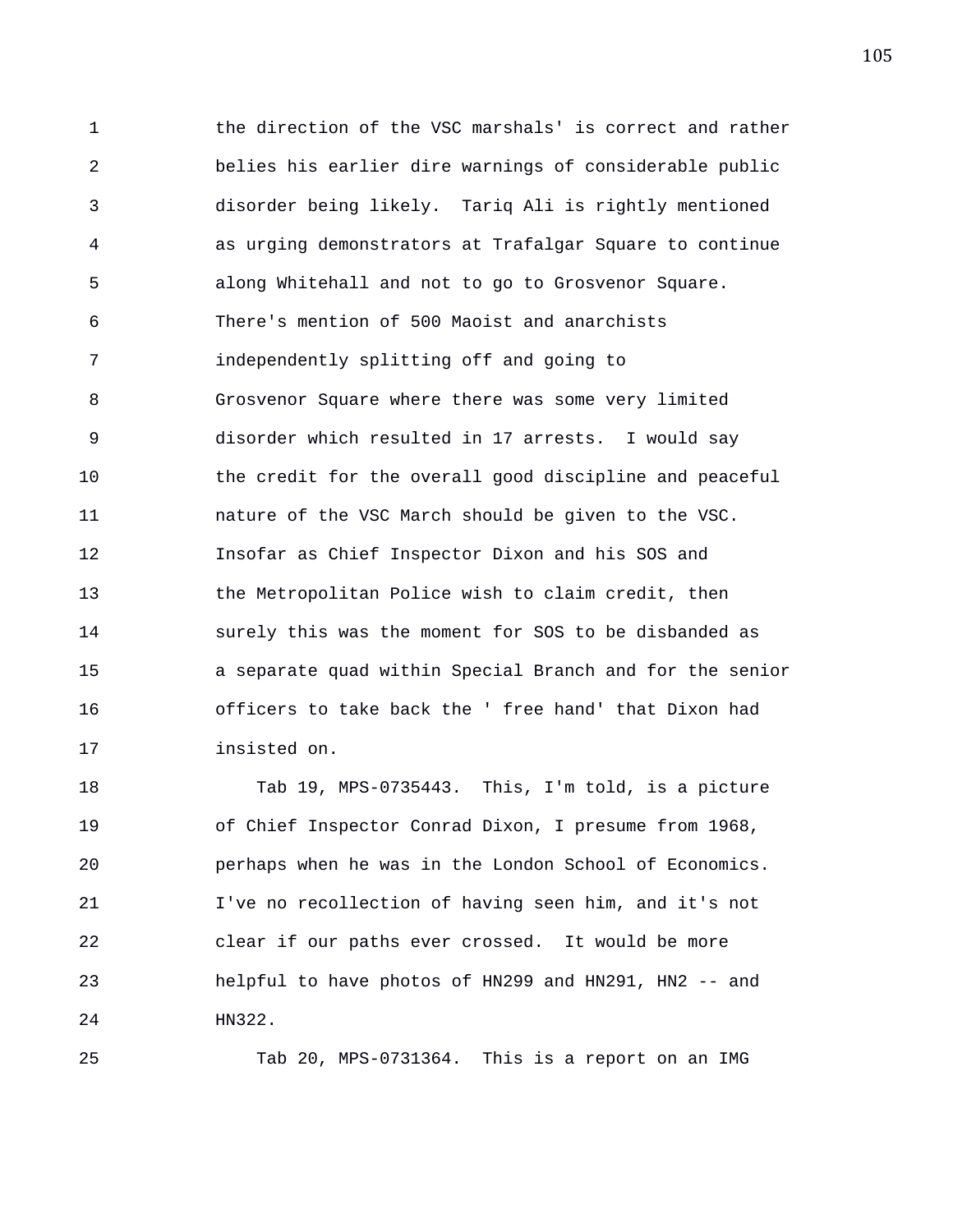1 meeting of about 30 people held in The Earl Russell on 2 Sunday, 3 November 1968. I do not recall this meeting 3 as it is so long ago but it's reasonable to assume I was 4 there with my person Jess Mackenzie. The meeting was to 5 discuss the political situation in Northern Ireland 6 where of course I was from. HN321 'William Paul Lewis' 7 was again present and wrote up the report. I am 8 assuming by now he had become an IMG member. I note 9 a copy of this report went to MI5 and a copy to B squad 10 ('Irish extremism'). The context was that the first 11 Northern Ireland Civil Rights Association (NICRA) march 12 had taken place on 24 August 1968 in Dungannon drawing 13 4,000 people. This passed off peacefully but on 14 5 October 1968 another NICRA march was viciously 15 attacked by police officers of 16 the Royal Ulster Constabulary (RUC). This is what 17 became the to the start of what became known as 18 The Troubles. Once again the serious violence was from 19 the police not the protesters. 20 Tab 21, MPS-0730768. This is a report by 21 Chief Inspector Dixon of a meeting of the VSC at 22 Conway Hall on 11 November 1968. 100 people were 23 present and although I cannot recall this meeting, I'm 24 recorded as speaking. This was a meeting to discuss

25 the 27 October demonstration. I note that further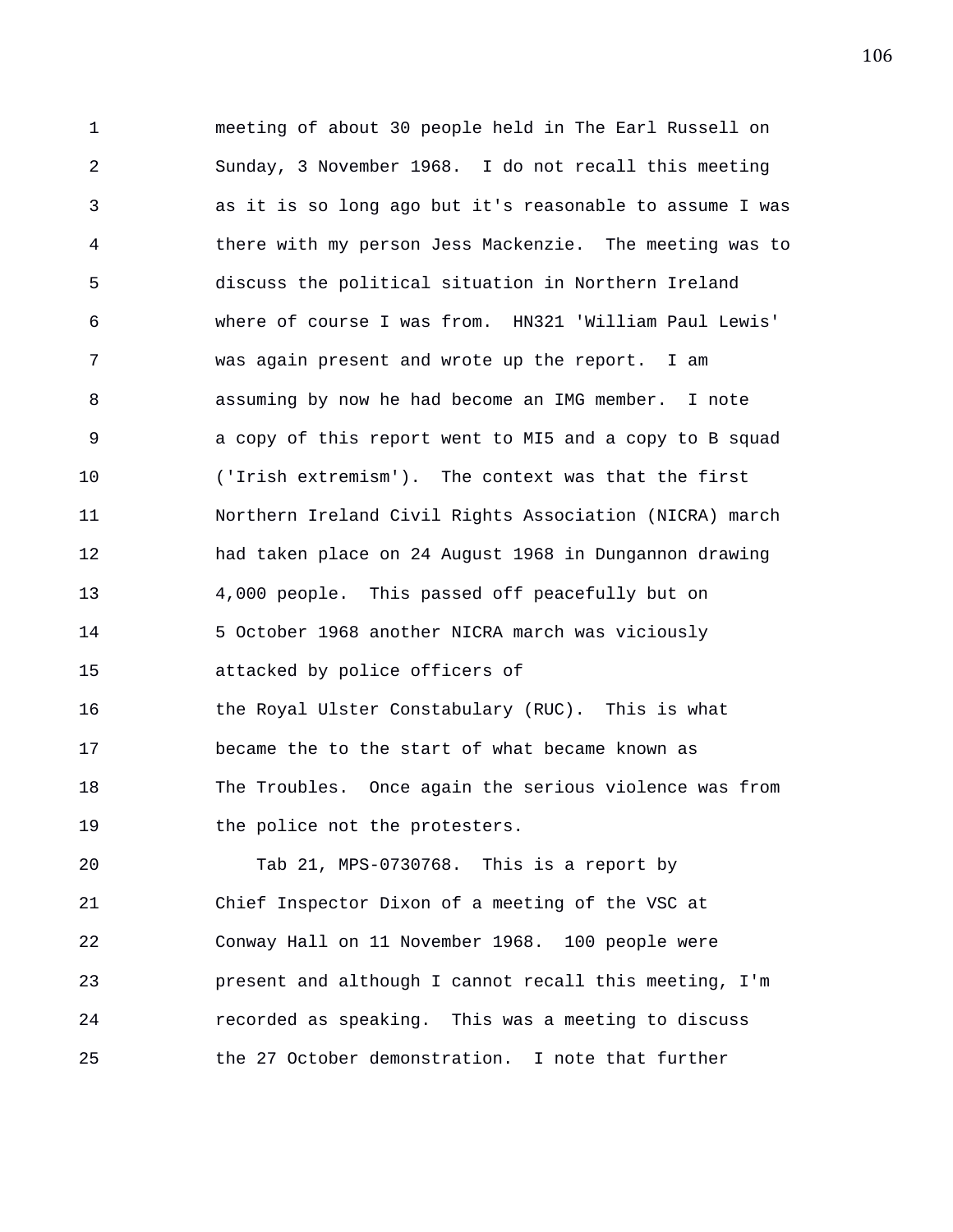1 undercover officers were present. TN0034,

2 a detective sergeant, HN321 'William Paul Lewis', 3 HN329 'John Graham', HN326 'Douglas Edwards'. No 4 witness statements of any of these officers are in 5 the witness pack. I note that in the anonymity 6 application by the Metropolitan Police 7 HN326 'Doug Edwards' is said not to have used 8 the identity of a deceased child and that 'the extent of 9 his infiltration was more superficial than that of later 10 officers', a role that lasted three years. 11 The anonymity order states 'HN326 is in his 70s, he was 12 deployed against three groups two of which no longer 13 exist in any form. For two and a half years, between 14 1968 and 1971. He's been careful to preserve his 15 anonymity and is worried about disclosure of his real 16 name. He's concerned that it may be discovered by 17 organisations such as undercover research.net and fears 18 media intrusion. He suffers from conditions which may 19 be exacerbated by worry'.

20 "In respect of 'John Graham' all we are told 21 is 'HN329 is now in his 70s. He was deployed against 22 two groups with no longer exist for one year between 23 1968 and 1969'. I do not know if I came across any of 24 these officers at the time, tab 22 MPS-072299. This is 25 a report by Chief Inspector Dixon of a VSC meeting at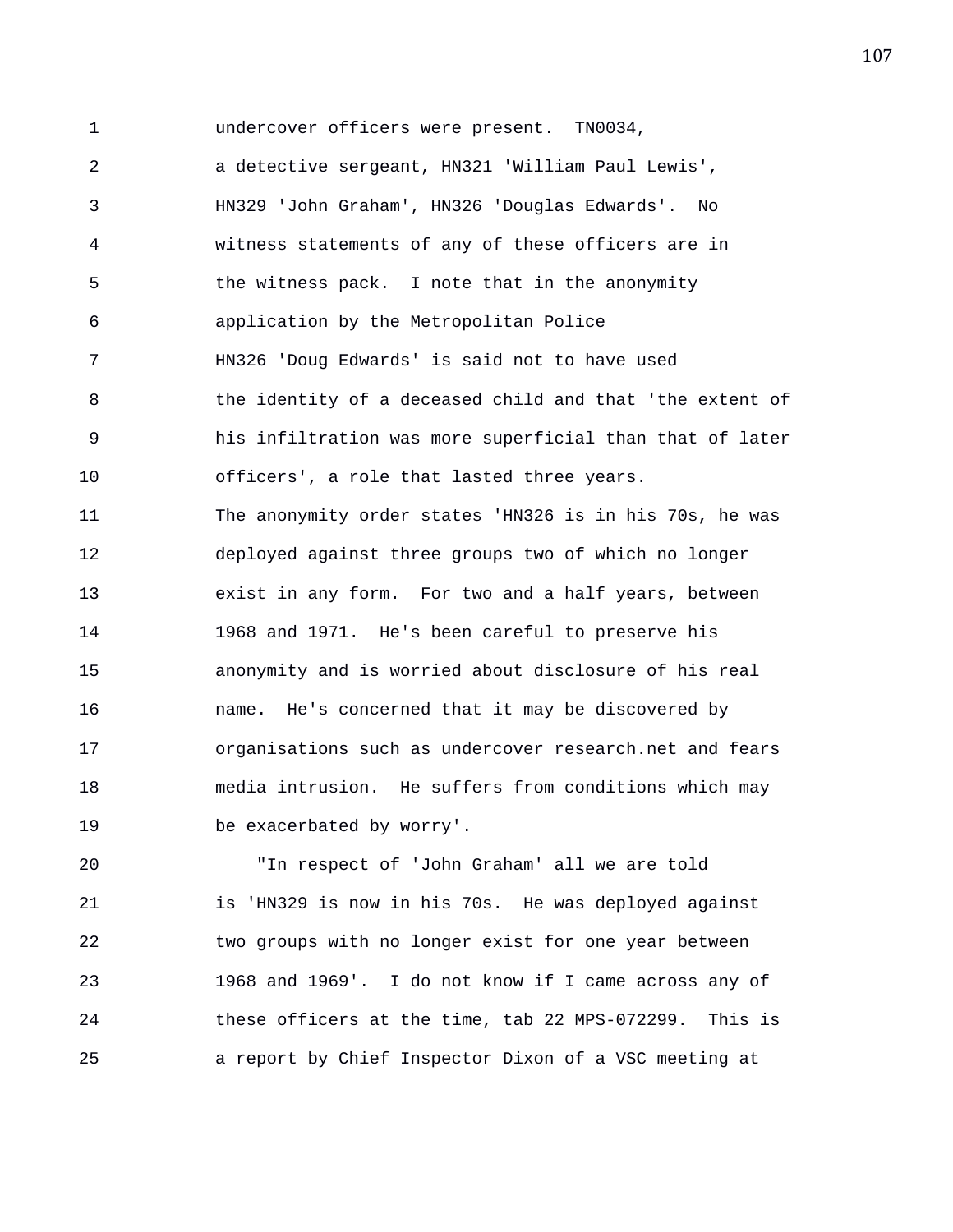1 Conway Hall on 20 December 1968, some 55 people 2 attended. I do not recollect this meeting but I can 3 presume that I was present. Officers HN321 and HN329 4 were there.

5 "Tab 23, UCPI0000005797. This is a report by 6 Chief Inspector Dixon of the VSC national conference 7 held on 1-2 February 199 at Conway Hall in London at 8 which I'm recorded at present. The nature of 9 the chief superintendent are redacted as are the small 10 areas at the top of each page no doubt stamped secret. 11 11 11 documents are appended to the report including one 12 under the name of Alan Harris, Pat Jordan and myself, 13 dated 31 January 1969.

14 Question 7: the documents in your witness pack 15 include reports of VSC meetings at which you are 16 recorded as having been present both before and after 17 the creation of the SDS believed at this stage by 18 the Inquiry to have been on 30 July 1968. What 19 additional access to the would the use of 20 undercover officers as opposed to plain clothed police 21 officers have given to the SDS. 22 Answer: I don't know. It probably made it easier

23 for them to steal membership lists.

24 Question 8: you're recorded as having been a 'dove' 25 on the question of violence by comparison to the '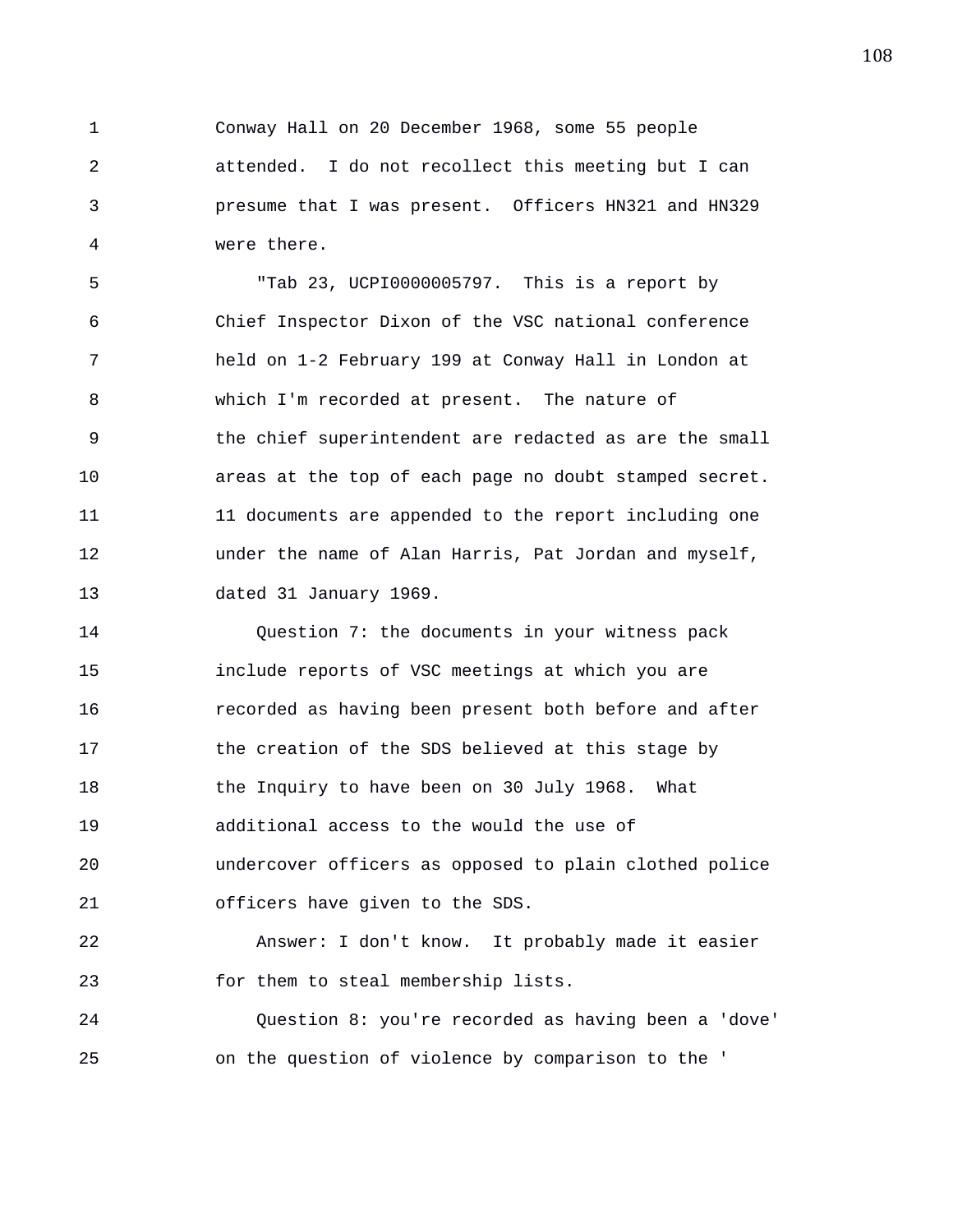1 hawk', 'Albert Manchanda' in the report dated 2 30 July 1968, MPS-0738/6938, tab 7. 3 Answer: this is gossip I've never heard before. 4 Question 8.1: is the description of the differences 5 between you and 'Albert' Manchanda contract? 6 Answer: my disagreements with Manchanda were 7 fundamentally about what should be the (inaudible) of 8 the VSC. I did not know at that time what his views 9 were about violence in relation to the Vietnam protest 10 movement. I never discussed this issue with him. 11 I never trusted him. He led a splinter group which 12 tried to wreck the founding conference in 1966. For 13 a description of this, see page 88, volume 2 of my 14 memoir. The Maoists formed a separate organisation, 15 the Britain-Vietnam Solidarity Front, or BVSF. 16 Question 8.2: please explain in your own words 17 the tensions between you and those who subscribed to 18 your way of thinking and Manchanda and the Maoists whom 19 the Inquiry understands he led during 1968 and 1969. 20 The Inquiry is particularly interested in understanding 21 these tensions in the context of the planning and 22 execution of the 27 October 1968 demonstration. 23 Answer: see answer to question 8.1 above. 24 Question 8.3: please look at the photograph in your 25 witness packed marked MPS-(inaudible) at tab 19.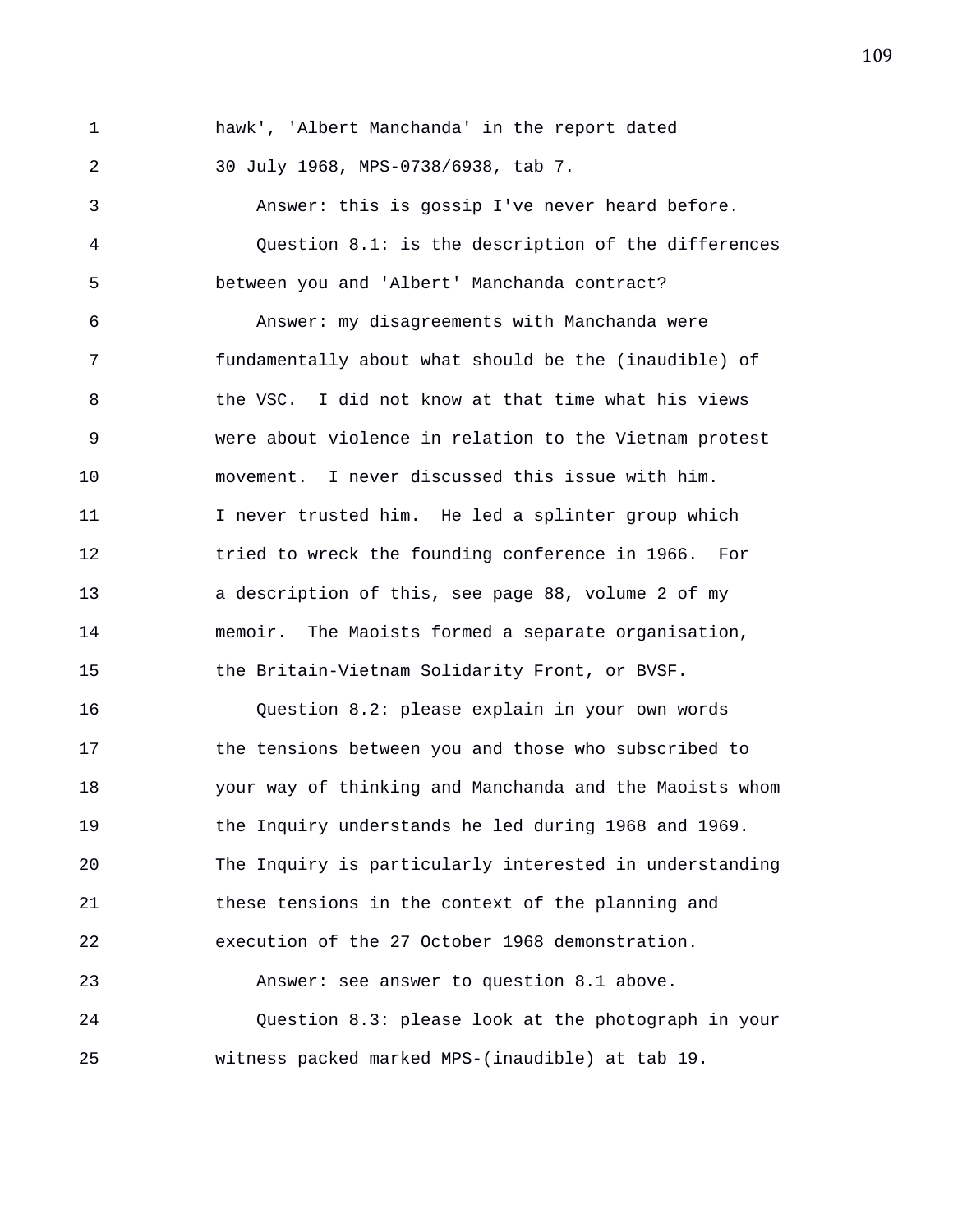1 The Inquiry understands this to be a photograph of 2 Conrad Dixon who signed the above report dated 3 30 July 1968. Do you recognise him? If so, what can 4 you recall about him and what he did? 5 Answer: no, I've no memory of ever having seen that 6 person. 7 Question 9: please look at the report dated 8 10 September 1968 MPS-0730063 at tab 9. 9 Answer: see my comment on tab 9 above. I reproduced 10 this document at volume 2 of my memoir which was 11 published in 2014. I received it from Solomon Hughes of 12 the guardian in 2008 along with Paul Mason of ITV taste 13 took legal action to force the police to release it. 14 Question 9.1: at the bottom of page 3 the report 15 records that you were employed full time at the premises 16 of the VSC located on the second floor of offices 17 situated at 120 Commercial Road London E1. Was that 18 information correct? 19 Answer: no. 20 Question 9.2: in the first paragraph on page 4 21 the report states that 'the more cautious 22 representatives of International Socialism and 23 international Marxist groups paid lip service to 24 the vision of a peaceful demonstration'. Is that an

25 accurate assessment of what happened?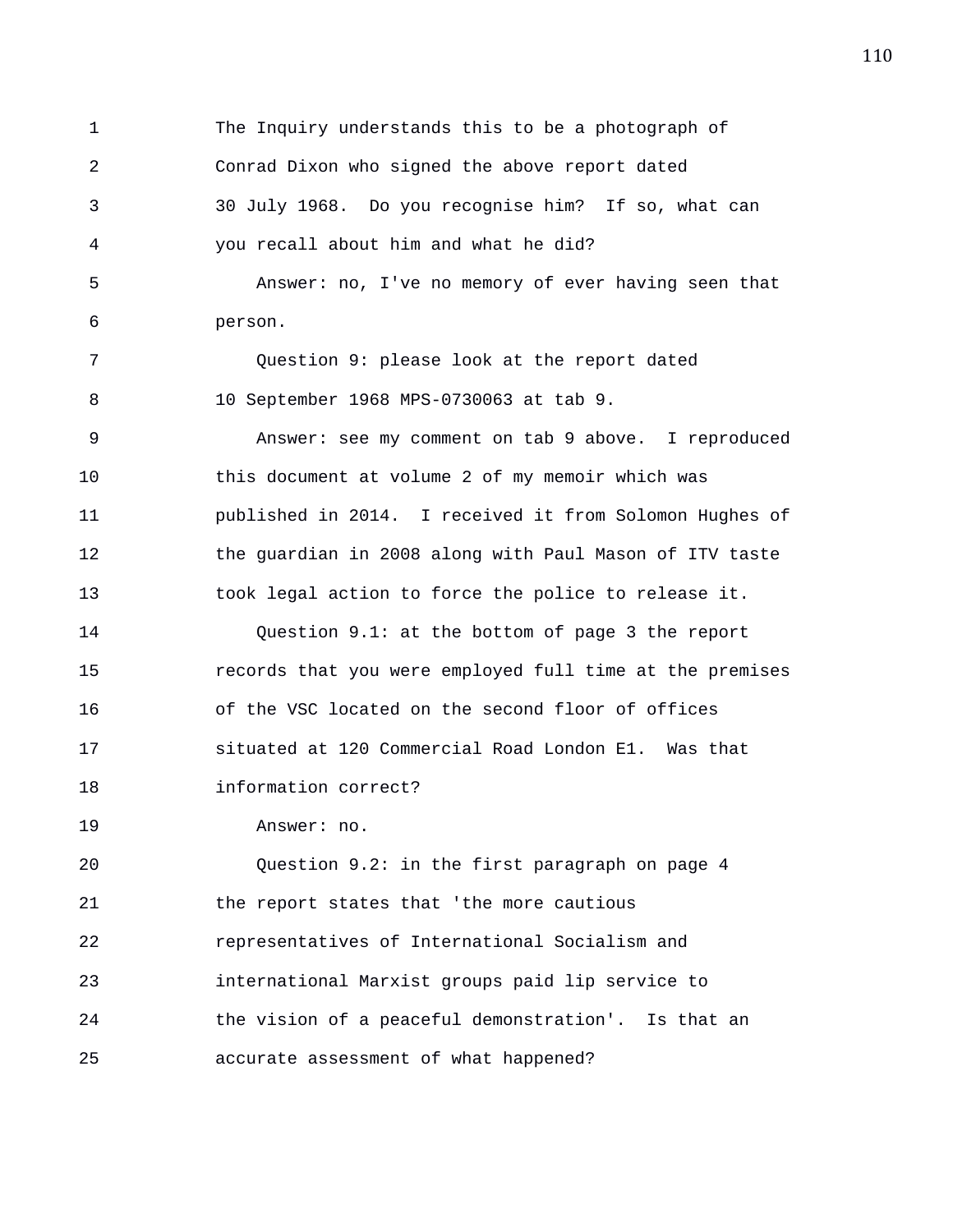1 Answer: this is gossip from sources that were not 2 involved in the campaign. We and the leadership of VSC 3 and the Ad Hoc Committee were totally committed to 4 peaceful demonstrations and if violence took place, it 5 was incidental and outside of our control. This is why 6 we did not go to Grosvenor Square on 27 October 1968. 7 It was mainly a peaceful event, much to the a surprise 8 of the police who by that time had frightened 9 the authorities into a state of panic. See the ' street 10 power' leaflet that was given out to demonstrators by 11 the October 27 Ad Hoc Committee reproduced at volume 2 12 of my memoirs at page 212 that explicitly sought to 13 avoid the confrontation with the police.

14 Question 9.3: later in the same paragraph the report 15 states all the indications are that the Maoists and 16 anarchists will disregard any sort of instruction from 17 police or march leaders and take an independent line on 18 that day'. Would you have agreed with that assessment 19 on 10 September 1968? If not, why not?

20 Answer: I and the rest of the leadership of the VSC 21 suspected the Maoists would take an -- would make an 22 effort to hijack the demonstration as it made its way 23 past Trafalgar Square. That's why we stopped 24 the demonstration in the middle of the street when they 25 tried to divert it to Grosvenor Square. We effectively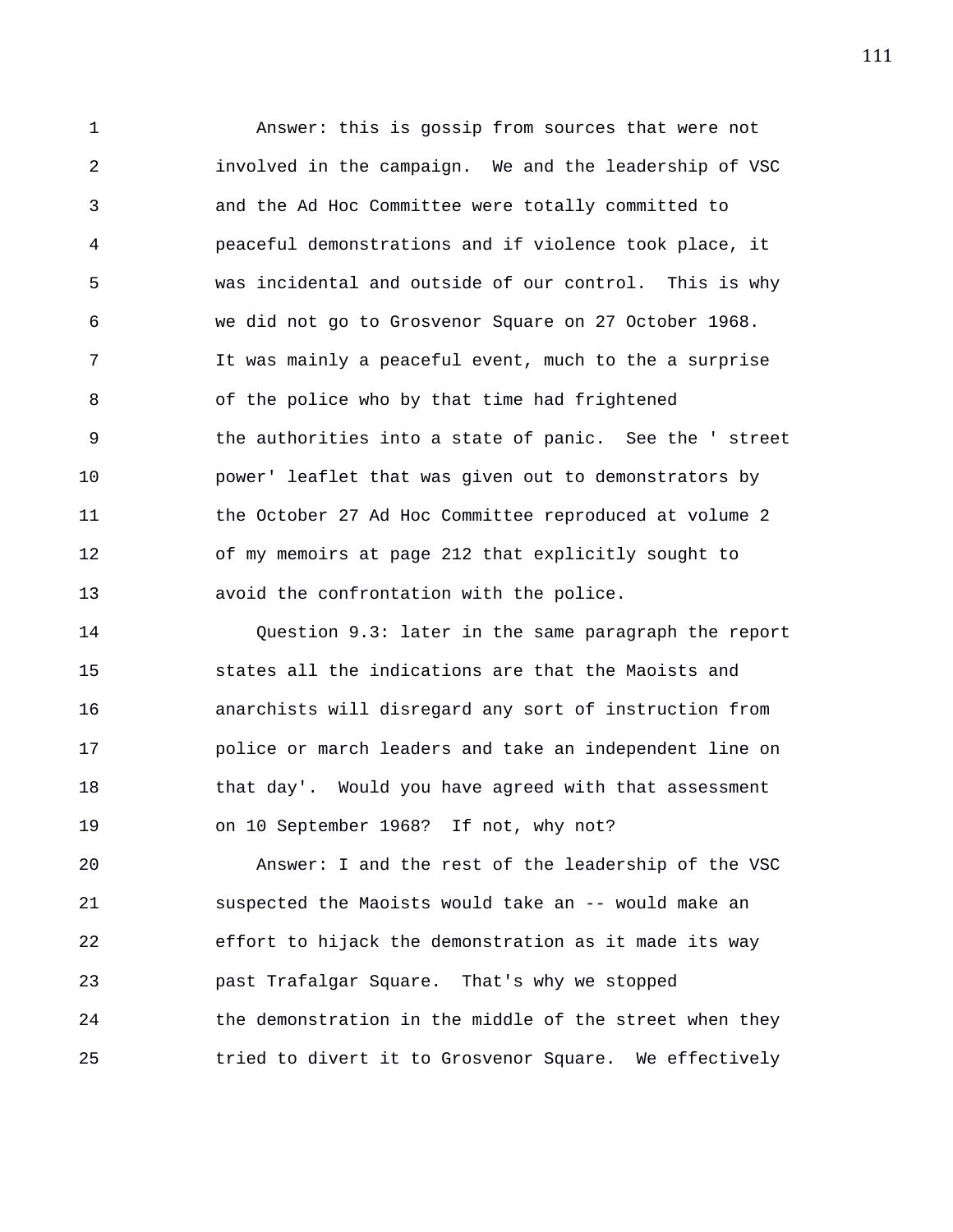1 policed our own demonstration. See my account of 2 the day in chapter 17 of my book, entry pages 266 to 3 267.

4 Question 9.4: on page 5 there's a list of tactics 5 which are regarded as having been suggested at branch 6 but not national level. To what extent were you aware 7 of such suggestions? To the extent that you were aware, 8 (a) to what extent did you approve of them and (b) 9 insofar as you approved of them, what did you do about 10 them?

11 Answer: this is the product of the fevered 12 imagination of the security services who seem to be out 13 to frighten their superiors and the Wilson Labour 14 government. It looks like every piece of scary 15 information from whatever source and whatever they 16 invented was used for this purpose. We the organisers 17 of this (inaudible) one to which the participants could 18 bring their families without the fear of being exposed 19 to violence. That's why the Ad Hoc Committee adopted 20 a (inaudible) that ended up with a rally in Hyde Park. 21 What happened on that day highlights the wisdom of that 22 decision. Over 100,000 people turned out.

23 Question 9.5: later on the same page there's 24 a reference to a meeting of the National Council of 25 the VSC in Sheffield at which a general outline of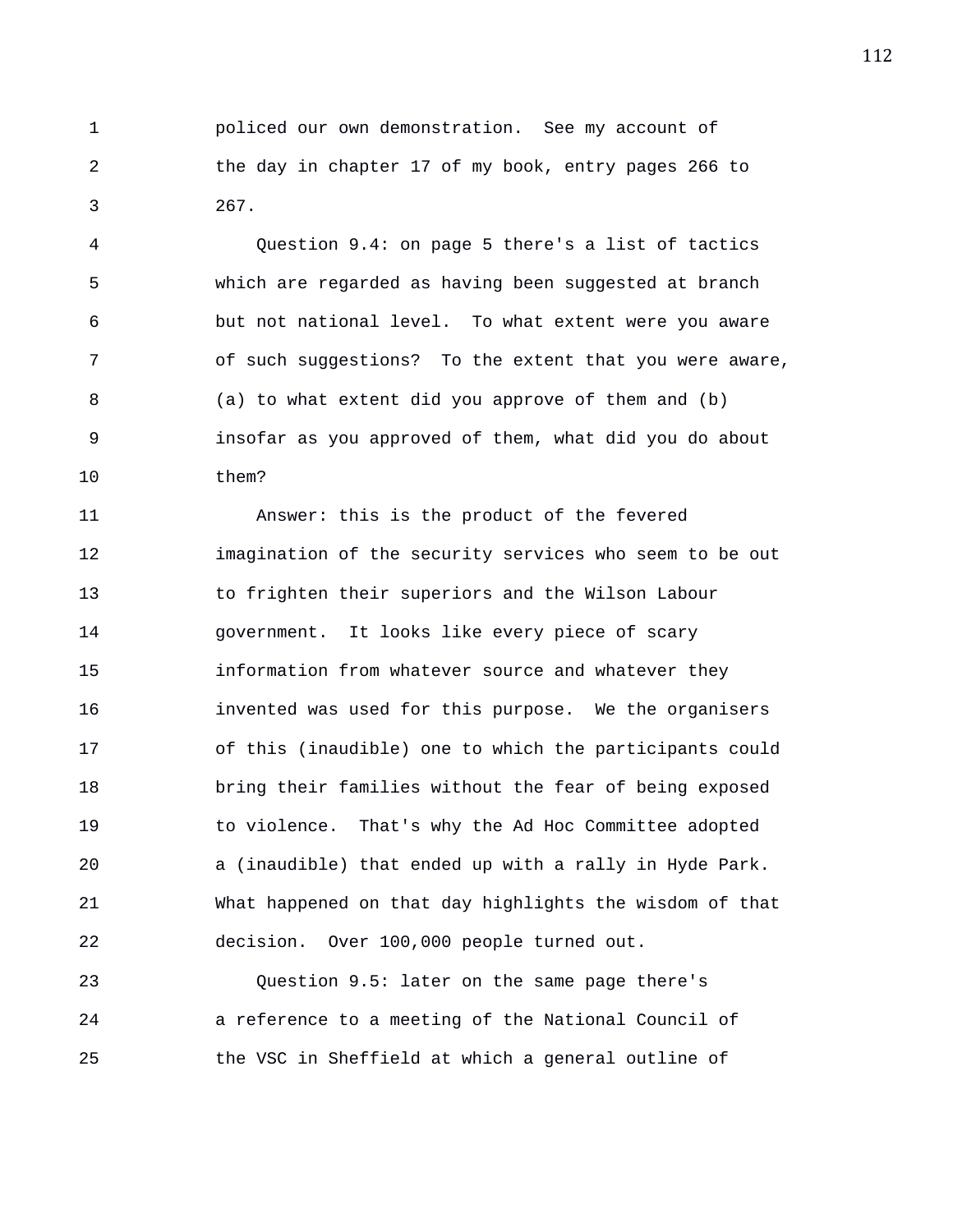1 the activity of the 26/27th October emerged. Were you 2 at this meeting? And if so (a) did it decide the route 3 of this demonstration as described on the following page 4 and (b) what if any attempts were made to keep details 5 such as these confidential.

6 Answer: yes. That's where we finalised the decision 7 on the demonstration route. It was the major 8 discussion. No, there was no policy to keep the route 9 secret.

10 Question 10: please look at the Special Branch 11 report dated 19 September 1968 and the attached document 12 UCPI0000005782, tab 11.

13 Question 10.1: did you in fact prepare the attached 14 document as the report asserts?

15 Answer: it's possible I wrote at a document but the 16 obvious photocopying of photocopies so many times has 17 made it illegible.

18 Question 10.2: the document refers to the overthrow 19 of western capitalism and concludes with a reference to 20 revolutionary action which has as its goal the overthrow 21 of the total society. Do these aims accord with your 22 understanding of the aims of the IMG?

23 Answer: see above. The document is illegible. If 24 you can provide me with a legible copy, I'd then be 25 happy to answer.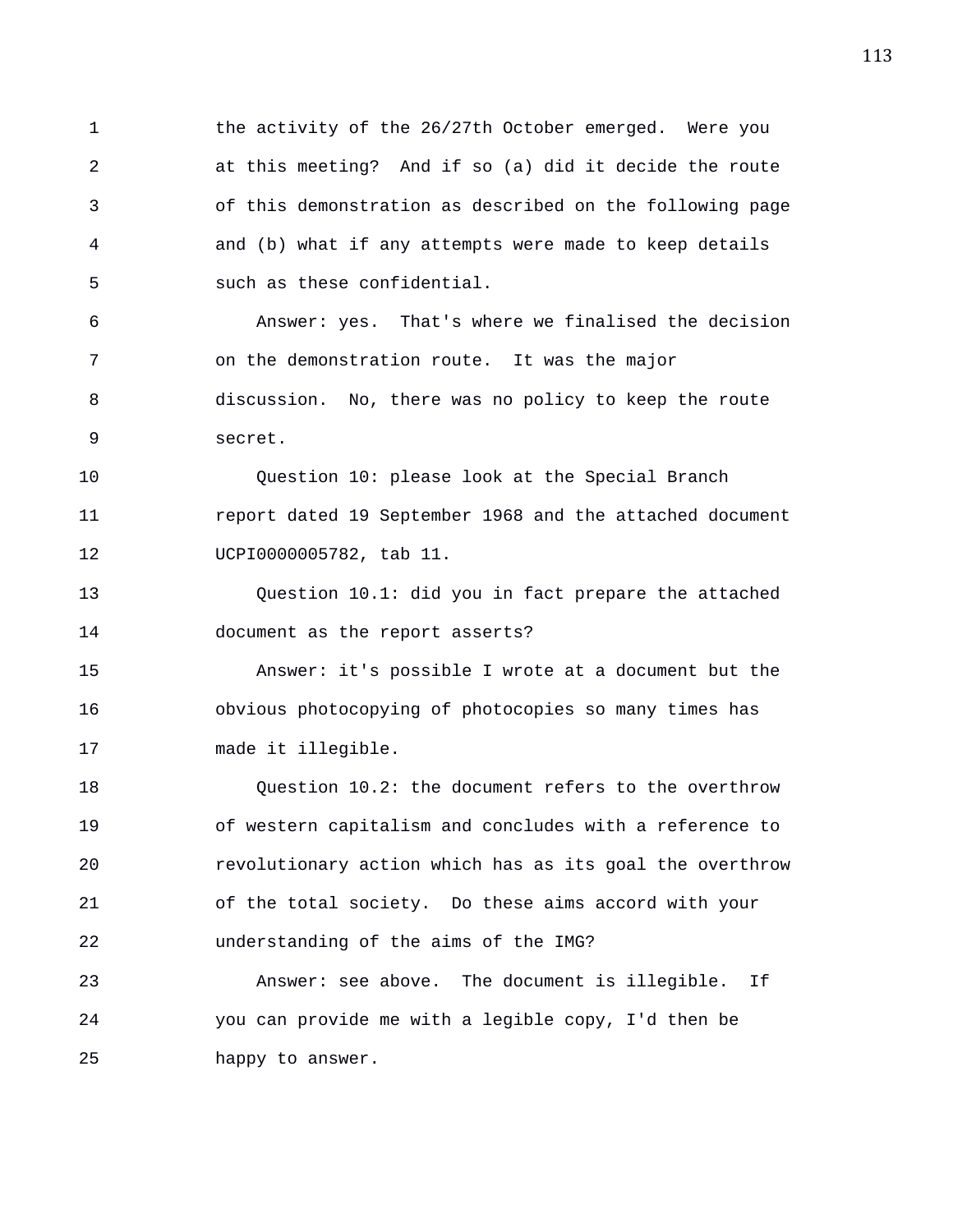| $\mathbf 1$ | Question 11: is the Inquiry correct to understand        |
|-------------|----------------------------------------------------------|
| 2           | that you moved to Canada in or around April 1969?        |
| 3           | Answer: yes.                                             |
| 4           | Did your involvement with the British anti-Vietnam       |
| 5           | protest end when you moved to Canada?                    |
| 6           | Answer: yes.                                             |
| 7           | Question 11.2: did your involvement with the IMG in      |
| 8           | Great Britain end when you moved to Canada.              |
| 9           | Answer: no.                                              |
| 10          | Recollection of events.                                  |
| 11          | Question 12: please provide a factual account of         |
| 12          | events at the demonstration of 27 October 1968 in        |
| 13          | particular for the view of the freedom of the VSC to     |
| 14          | mount a demonstration and with regards to policing in    |
| 15          | any public order that you might have witnessed?          |
| 16          | Answer: the factual accounts are provided in my          |
| 17          | memoir as stated above.                                  |
| 18          | "Impact.                                                 |
| 19          | "Question 13: if not already covered in your answers     |
| 20          | to the above questions please explain when you were      |
| 21          | first aware that the VSC had been the subject of         |
| 22          | undercover policing and the impact that had on you.      |
| 23          | Please also explain the impact that sight of the reports |
| 24          | in your witness pack recording your political activities |
| 25          | has had.                                                 |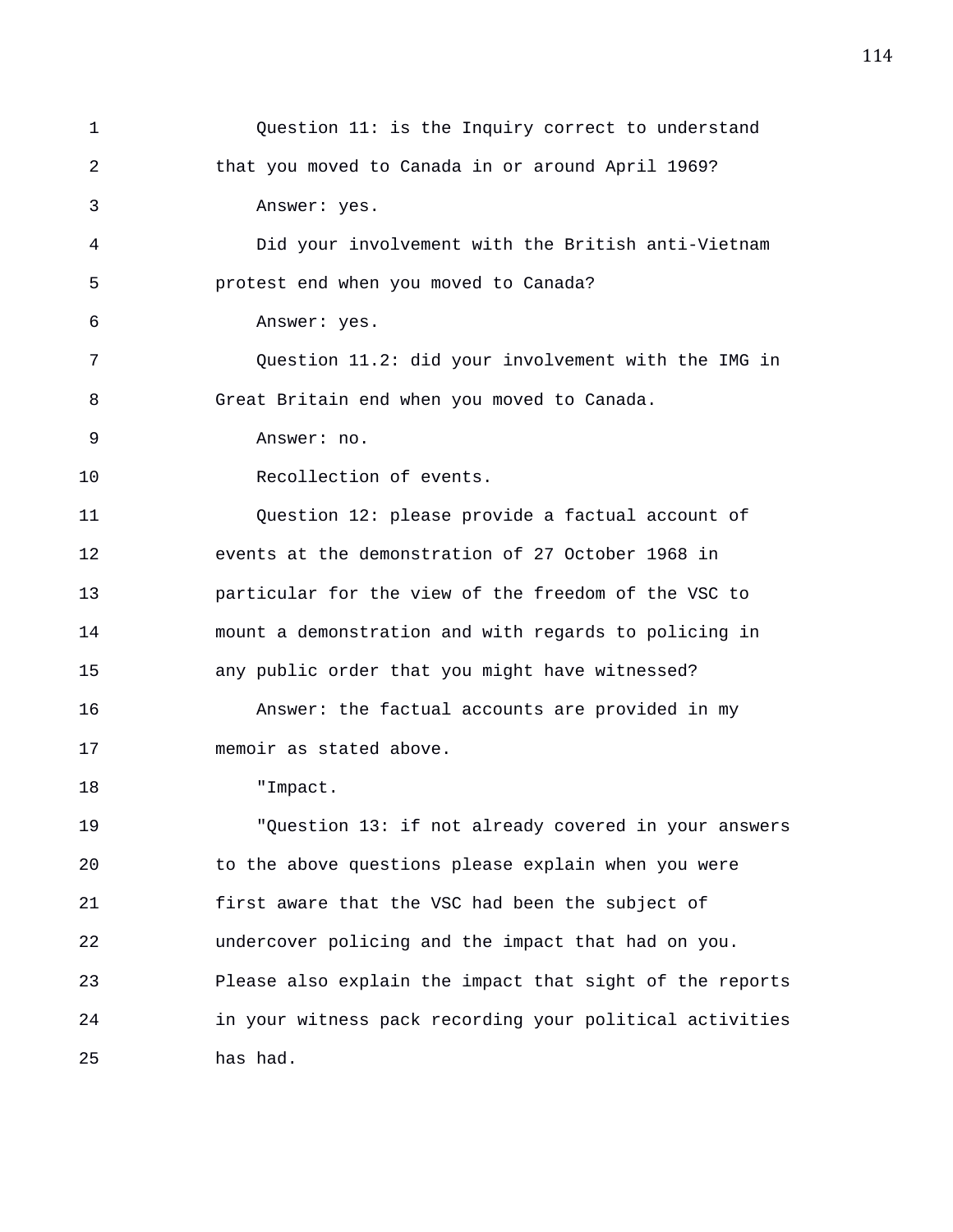1 "Answer: the first I heard of the Inquiry was in 2 June 2019. I'd not seen anything about it in 3 the Canadian press. I'm pleased that the Inquiry is 4 taking place and I hope it will finally compose 5 the gross violations of people's civil liberties that 6 took place at the hands of the British security services 7 for so many years. It is an outrage has has been 8 reported to the BBC in 2002 in their three part 9 documentary True Spies and it is only one example that 10 an undercover policeman known as 'dick Epps' HN336 said 11 he copied the keys of the offices of the International 12 Marxist Group, which he also had infiltrated and passed 13 them on to MI5. It is suggested that MI5 later burgled 14 those offices, which is a crime, to obtain membership 15 and financial records. I would like to see a copy of 16 his witness statement and see how he identifies 17 committing crime in this fashion and who authorised it. 18 I'm also concerned that some of these officers may have 19 adopted similar tactics as discovered later of sleeping 20 with female activists and it may now be too late to 21 uncover this repulsive tactic. The Inquiry has to 22 decide whether it will simply protect the interests of 23 the police and the state even after all these years or 24 whether it will come down on the side of civil liberties 25 and right of people to have a private life free from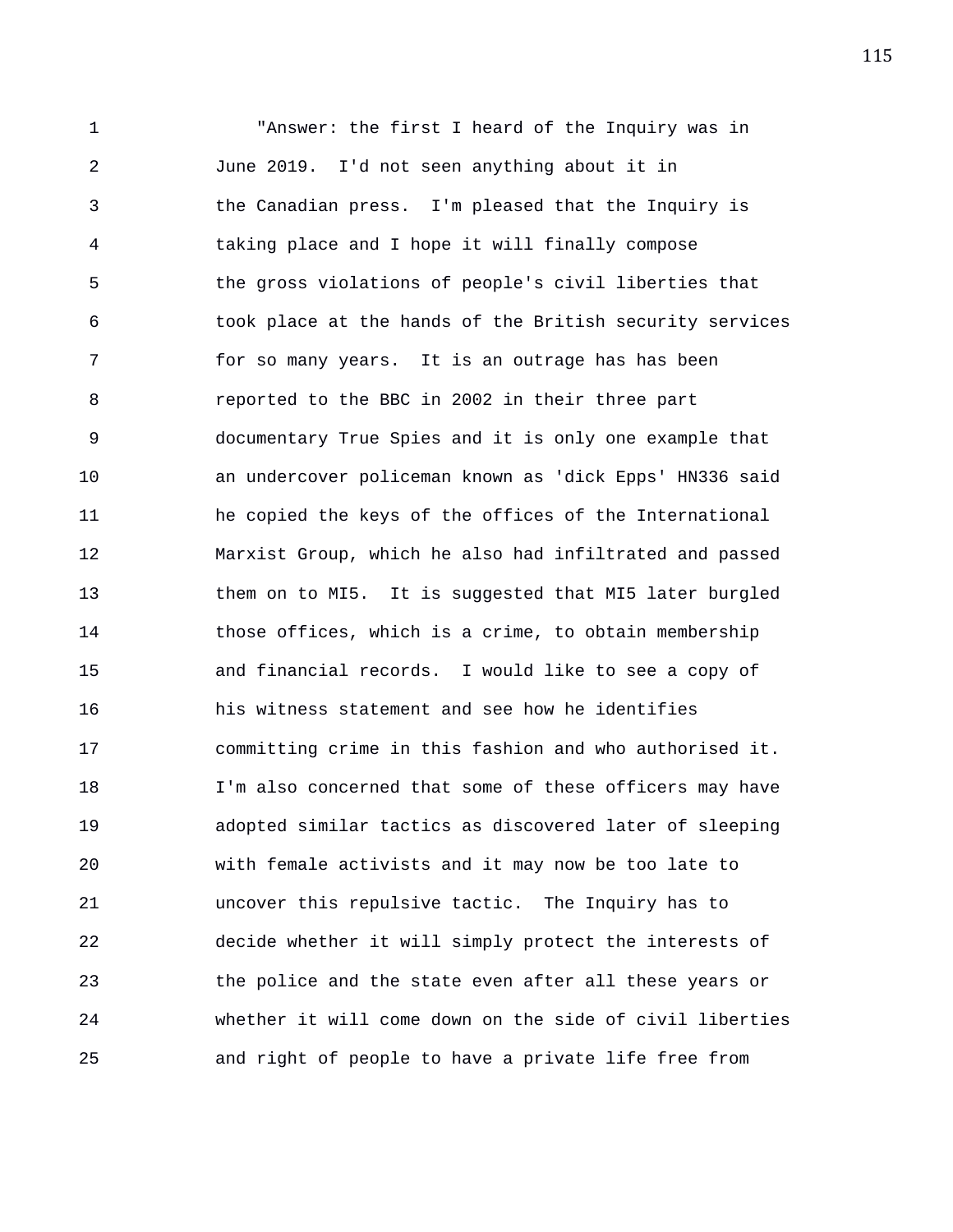1 intrusion by state security forces. I hope that 2 the Inquiry will lead to legislation and public 3 oversight that will limit their ability to harass those 4 who happen to be critical of society or of fighting for 5 social change. I note that the illegal surveillance 6 programmes were mound by both the royal Canadian mounted 7 police, RCMP, and the US federal bureau of 8 investigation, FBI, throughout the 1950s, 1960s and 9 1970s. These both led to inquiries which declared 10 the activities illegal. The royal commission knowns 11 the McDonald commission in 1977 to 1981 in relation to 12 the RCMP and the co-intel pro scandal reported on the by 13 the Select Committee of the US Senate known as 14 the church committee in 1976. I believe the findings of 15 the latter are instructive and worth considering because 16 at the very time that senator Frank church was 17 delivering his damning verdict the British state 18 was engaged in much the same activity.

19 Question 14: is there anything else you wish to that 20 had may of be of assistance to the work of the Inquiry? 21 Answer: no, not at this time, but I would welcome 22 the opportunity to make a supplemental statement if need 23 be after seeing the witness statements of the officers, 24 the openings statements of the Home Office and 25 Metropolitan Police, or any other documentary material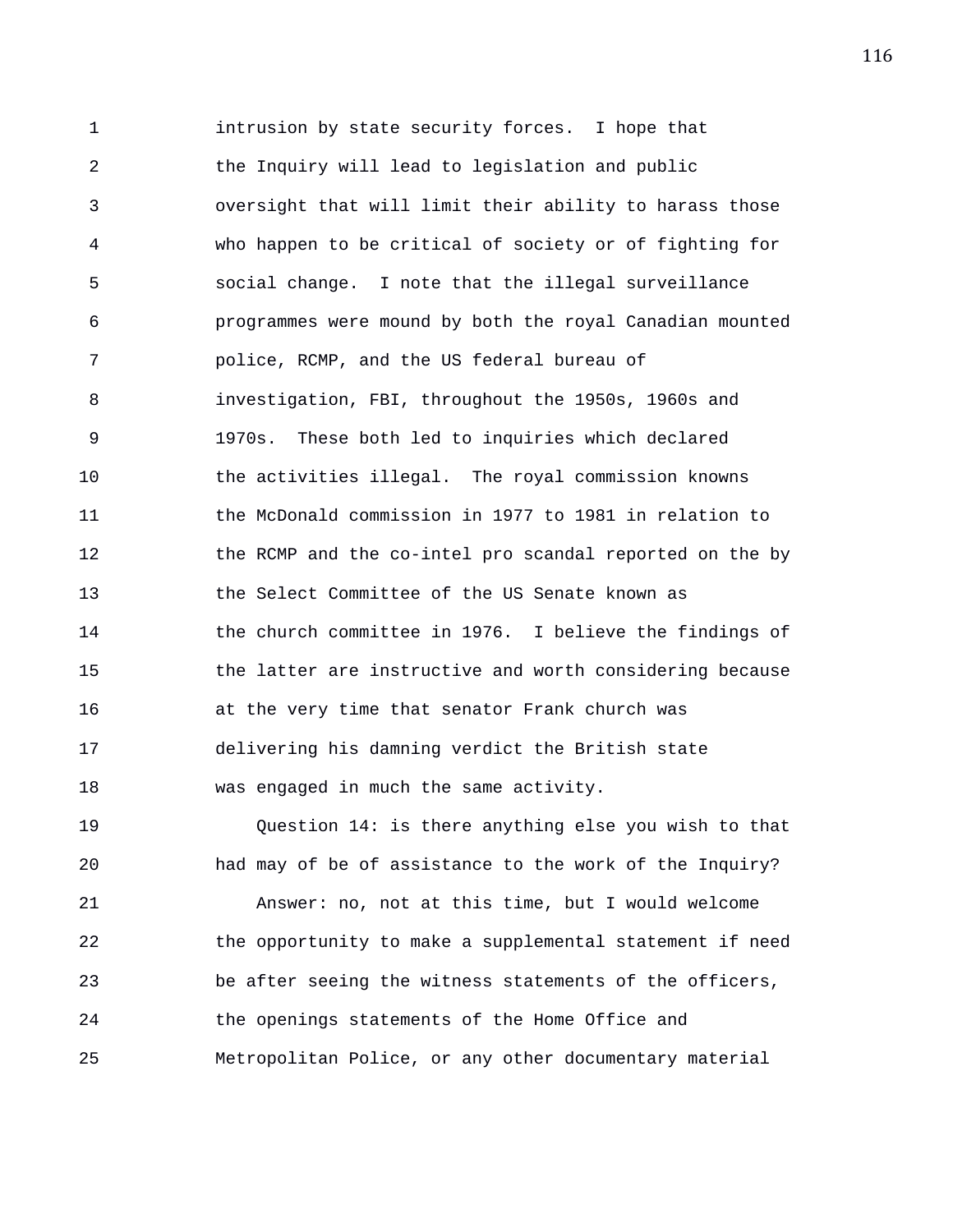1 of importance.

2 "Documents.

3 "Question 15: do you have any documents that may be 4 potentially relevant to the work of the Inquiry, eg 5 photographs, diaries or other contemporaneous sort of 6 contemporary documents? If so, please explain what they 7 are. If you're content to provide copies to the Inquiry 8 for use as evidence, please do so. Alternatively, if 9 you're concern about providing copies now, please set 10 out your concerns briefly and the Inquiry will contact 11 you to discuss them.

12 "Answer: of course there's my two volume memoir 13 "Revolutionary Activism in the 1950s and 60s" which I've 14 already referred to, but I'm also aware of documents 15 from the period concerning the VSC and IMG held by 16 Warwick University Coventry and the international 17 institute of social history, IISH and the international 18 institute for research and education, IIRE, both in 19 Amsterdam, and also the Tamiment Library New York and 20 the Bertrand Russell library in Hamilton Ontario. 21 The archives in whole contain the (inaudible) report on 22 the March 1968 demonstration and additional papers. 23 The Special Branch Files Project website Special Branch 24 files.UK has other Special Branch reports relating to 25 the October 1968 VSC demonstration some authored by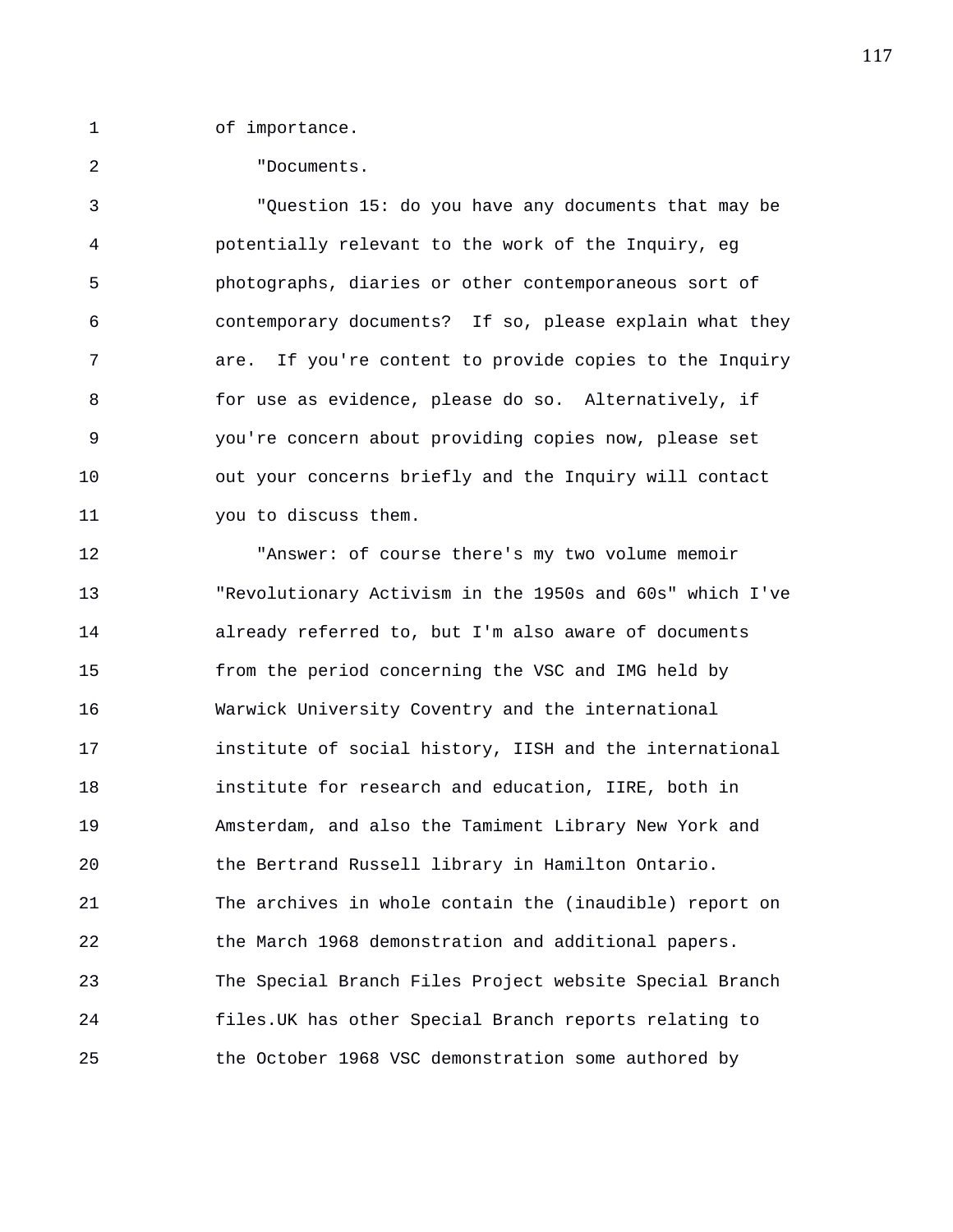1 Chief Inspector Dixon which have not been sent to me in 2 the witness pack but they may be of relevance. There 3 are also numerous photos of the VSC demonstrations 4 available online. In particular there's an aerial view 5 showing the crush at North Audley Street at 6 the March 1968 demonstration. Attached to this 7 statement A in the electronic copy of my book 8 "Revolutionary Activism in the 1950s and 60s" referred 9 to above, (b) an extra copy from Hansard debates 10 (inaudible) in respect of the March 1968 VSC 11 demonstration to Grosvenor Square. (c) a copy of 12 the April 1968 national council for civil liberties 13 report into the same demonstration, (d) a copy of 14 the February 2016 paper to the university of East 15 Anglia, the building the Vietnam Solidarity Campaign and 16 its consequences for the British left authored by myself 17 and Phil Hearse (e) a copy of 1999 The Times obituary 18 concerning Conrad Dixon, (f) VSC campaign bulletins 19 issues 12, 1968 and 18, September 1968 found at 20 www.marxists.org/history/etol/newspape/vsc/index.htm. 21 Diversity what is your racial origin -- what is 22 your gender, answer male." 23 And, sir, the statement concludes: 24 "I believe the contents of this statement to be

25 true, signed Ernest Tate dated 31 January 2020 and in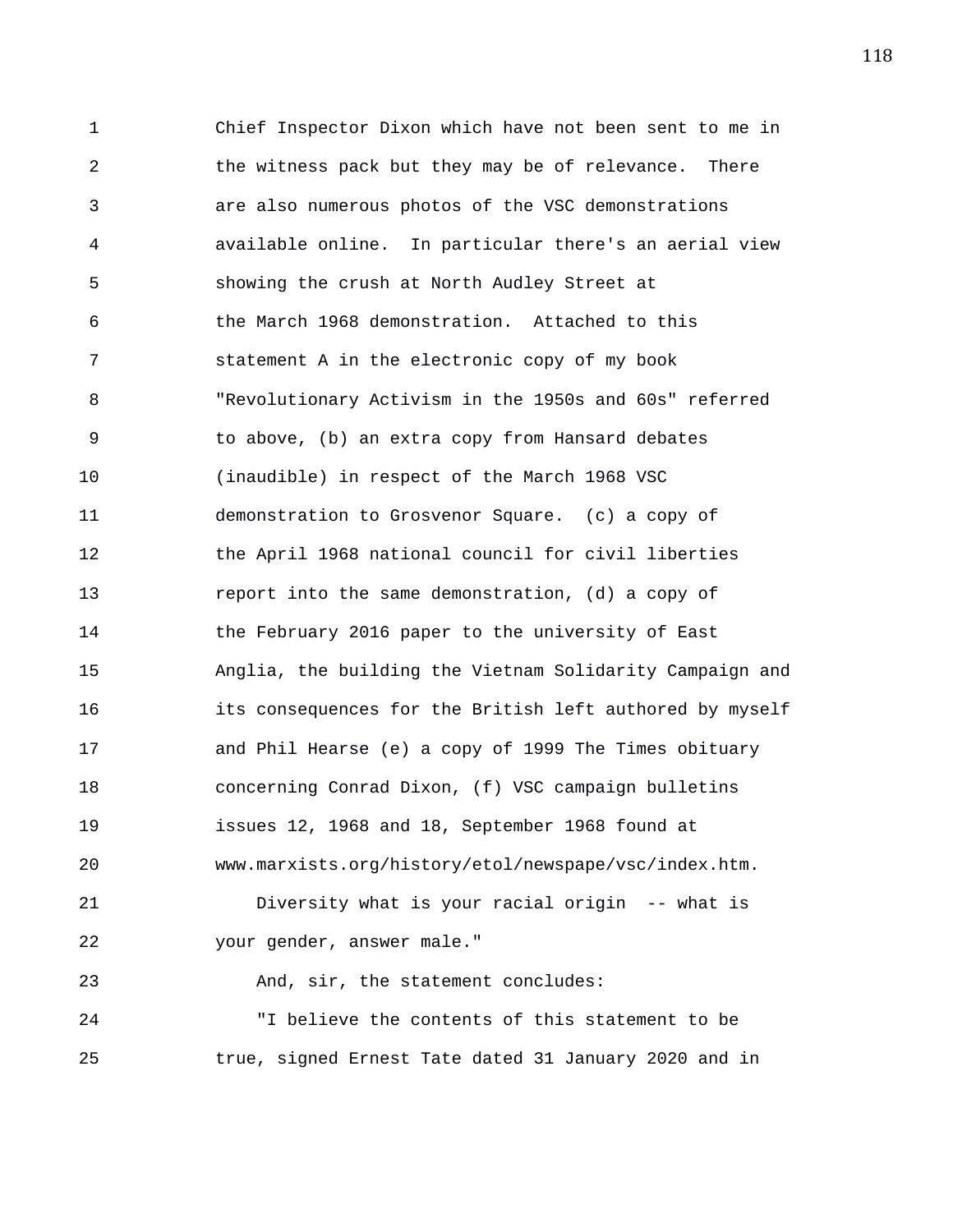1 handwriting it's then dated 17 August 2020. 2 That concludes the witness statement of Ernest Tate. 3 THE CHAIRMAN: Thank you very much. We will resume at 3.45 4 when Rebecca Smith on behalf of the Inquiry will 5 summarise the evidence of two officers, HN218 and HN334. 6 MS PURSER: Thank you, everyone. We will now take a break 7 until 3.45. You may now move into your break-out rooms. 8 (3.28 pm) 9 (A short break) 10 (3.45 pm) 11 MS PURSER: Welcome back, everyone. I will now hand over to 12 the Chairman to continue proceedings. 13 Chairman. 14 THE CHAIRMAN: Thank you. Ms Smith, will you now embark 15 please on the task of summarising the evidence of 16 the two officers, HN218 and 334. 17 MS SMITH: Good afternoon, sir. 18 HN218 served on the SDS shortly after its formation 19 on 30 July through to late September 1968. He returned 20 to the SDS as a manager in 1980. He has co-operated to 21 provide a witness statement to the Inquiry. 22 HN218's real name is Barry moss. While serving with 23 the SDS he adopted a cover name either Barry Morris or 24 Morse. Prior to joining the SDS HN218 served as 25 a detective constable in Special Branch for several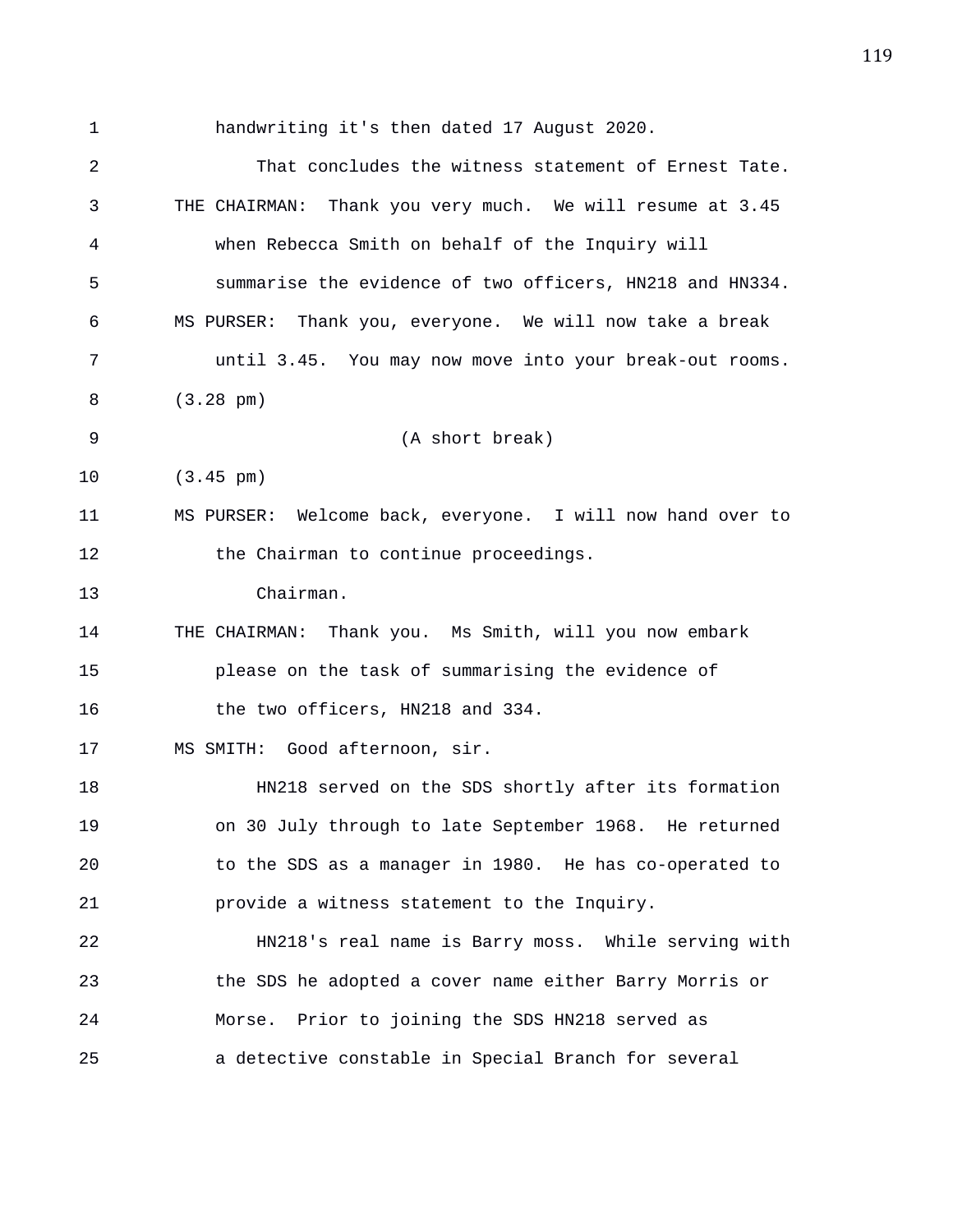1 months. He was then told by Detective Chief 2 Superintendent Arthur Cunningham that he, along with 3 a dozen or so others was joining the SDS. He recalls: 4 "I didn't opt into it and I don't think it occurred 5 to anyone there that we could opt out. There was no 6 formal training or guidance provided for the role." 7 HN218 recalls that he: 8 "Plucked the cover name out of thin air." 9 He used a cover flat merely as an address to write 10 on attendance lists at meetings. He did not live there. 11 He used his own vehicle registered in his own name to 12 attend those meetings. 13 In his witness statement, HN218 recalls that the SDS 14 was to be a short term unit and that the "ultimate 15 objective was gathering information on the October 16 demonstration". He is able to draw a comparison between 17 the roles of an officer in the SDS to that of 18 Special Branch, identifying the main difference as 19 actually joining groups rather than merely attending 20 public meetings.

21 He was tasked by Conrad Dixon on which groups were 22 of interest, but how the information was gathered was 23 left to undercover officers under the supervision of 24 senior managers. Whilst deployed, HN218 had almost 25 daily contact with Chief Inspector Dixon and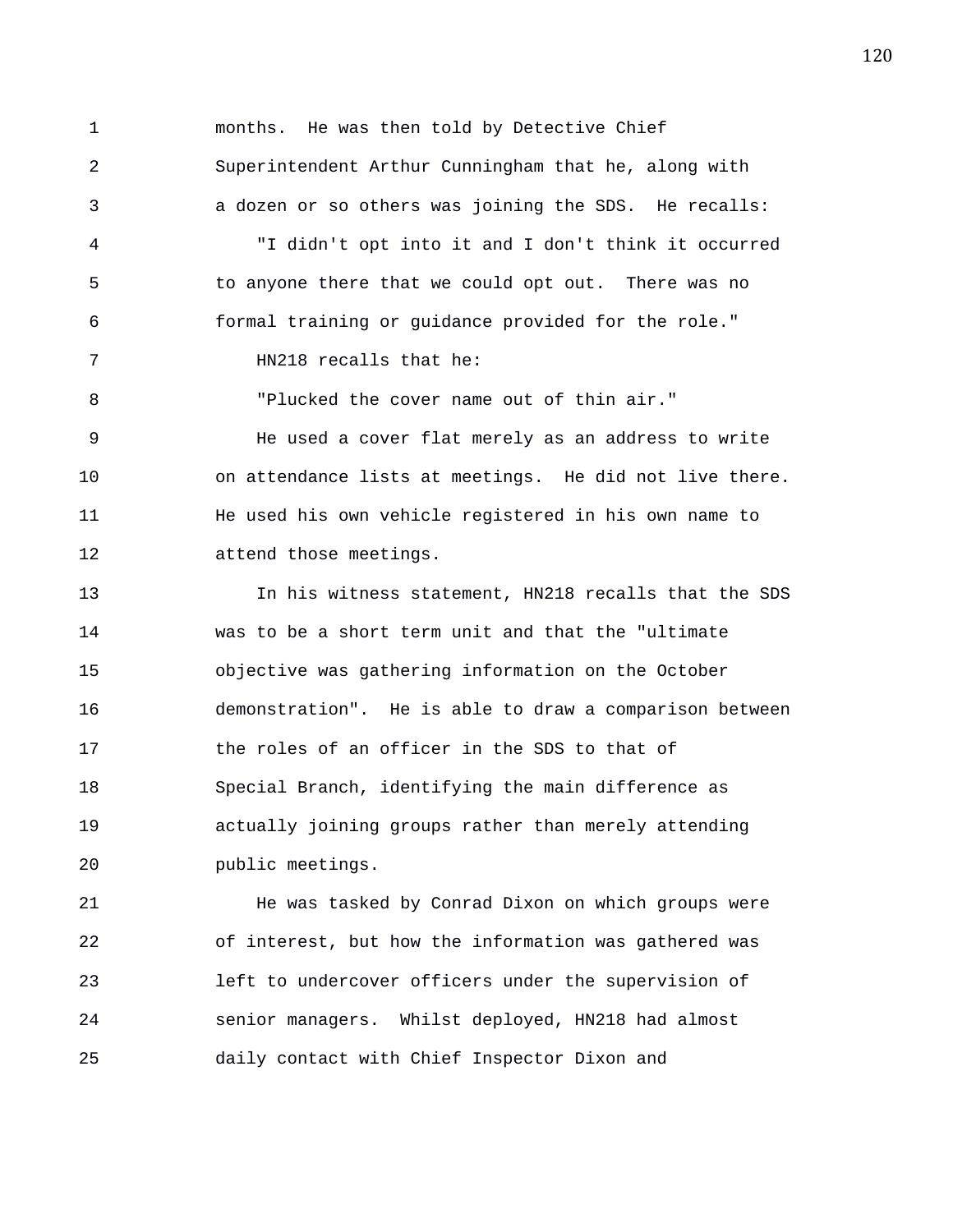1 Detective Inspector Saunders. He also continued to make 2 regular visits to Scotland Yard.

3 In relation to tasking, HN218's recollection is that 4 he joined the Maoist Britain-Vietnam Solidarity Front, 5 the BVSF. He does not recall joining the Vietnam 6 Solidarity Campaign, the VSC, however (inaudible) 7 the reports included in the hearing bundle that they're 8 his name.

9 The reports held by the Inquiry and linked to 10 HN218's service date between 6 August and 11 24 September 1968, although his recollection is that he 12 would have been to many meetings before 6 August of that 13 year.

14 The reports relate to five different bodies, 15 the joint committee of communists, the Earls Court -- 16 branches the VSC, the committee for solidarity with 17 Vietnam and the Vietnam Solidarity Committee's Ad Hoc 18 Committee.

19 HN218 recalls that there were common personalities 20 to these groups and there may have been a shared Maoist 21 ideological connection. He was reporting on a mix of 22 public and private meetings largely concerned with 23 planning for the October 27 demonstration, including 24 indoctrination sessions, banner making, slogans and 25 discussion of the proposed routes to be taken by each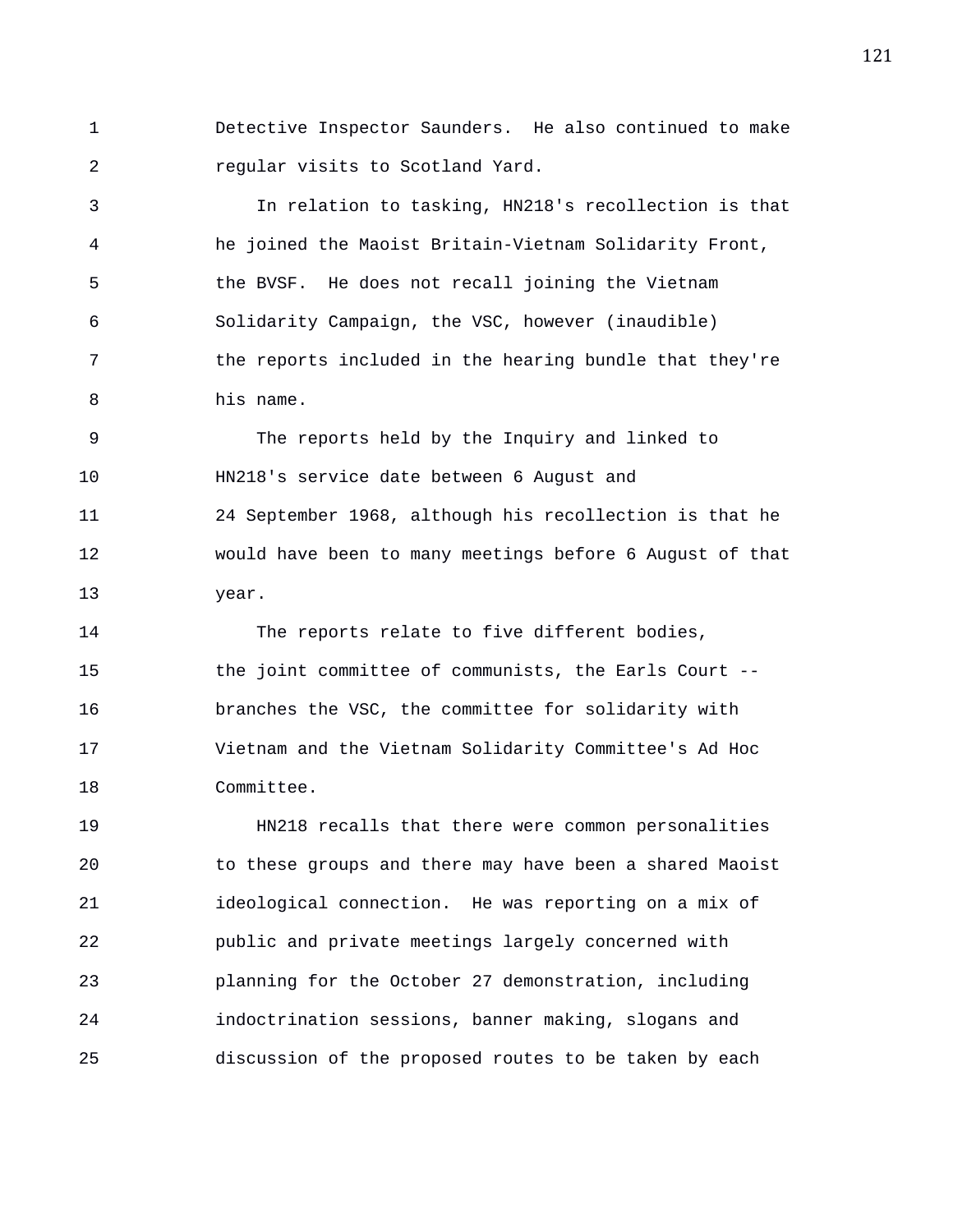1 different group.

2 On 24 September 1968 at a meeting of 3 the October 27 committee for solidarity in Vietnam it 4 was recorded that a decision was made to break away from 5 the main demonstration to target the American Embassy. 6 HN218 confirmed at that some meetings there were SDS 7 officers and ordinary uniformed officers not working 8 together. At other meetings there would be more than 9 one SDS officer, simply because their respective groups 10 had attended the same meeting. 11 At a public meeting of the VSC's October 27th Ad Hoc 12 Committee, nine police officers are stated to have been 13 present, including the majority of the SDS's senior 14 officers. According to the report, the significant 15 occurrence at the meeting appears to have been a vote 16 against the proposal made by Maoists to march to Downing 17 Street 26 October and then to Grosvenor Square on 18 27 October '68. 19 HN218 concluded that some of the meetings raise 20 nothing "of particular interest to Special Branch". 21 As with other reports held by the Inquiry, 22 the reports linked to HN218 have common features, these 23 being detailed descriptions of branch members, including 24 those with no previous trace or Special Branch record,

25 notes of speakers expressing political opinions,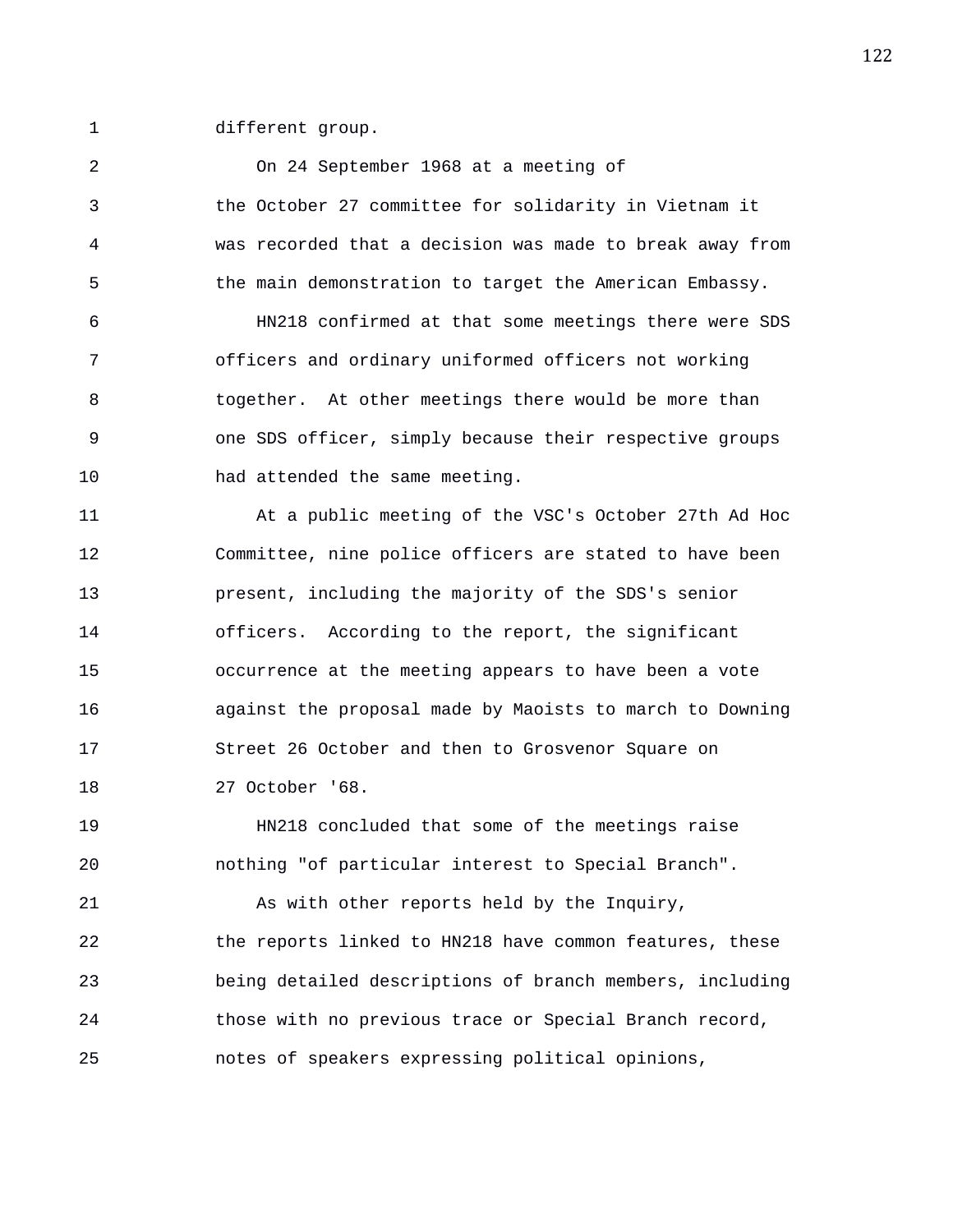1 provision of activists literature in this attributed by 2 HN218 to the core participant Ernest Tate, and reporting 3 of contact between a group and a journalist to arrange 4 private discussion.

5 A report authored by HN218 after he left the SDS 6 concerned the support of the Anti-Apartheid Movement. 7 This was a group on which the SDS did report and appears 8 to be an example of the non-SDS sources of intelligence 9 available to Special Branch on this group.

10 HN218 recalls that he was the first officer to leave 11 the SDS, withdrawing prior to the 27 October 12 demonstration in order to attend an accelerated 13 promotion course. He thinks he may have made up 14 a family incident that required him to leave London as 15 part of his withdrawal strategy. He was replaced by 16 HN335, detective constable Tyrell who he introduced as 17 his "best pal" and (inaudible) a meeting of the Earls 18 Court VSC --

19 HN218 does not think that he witnessed subversive 20 activity whilst under cover stating, "The group I joined 21 wasn't really trying to overthrow the government, they 22 just wanted a big demonstration". He does recall two 23 pieces of information that "were probably passed on for 24 use in policing", the possibility of protestors carrying 25 ball bearings to use on police horses and women being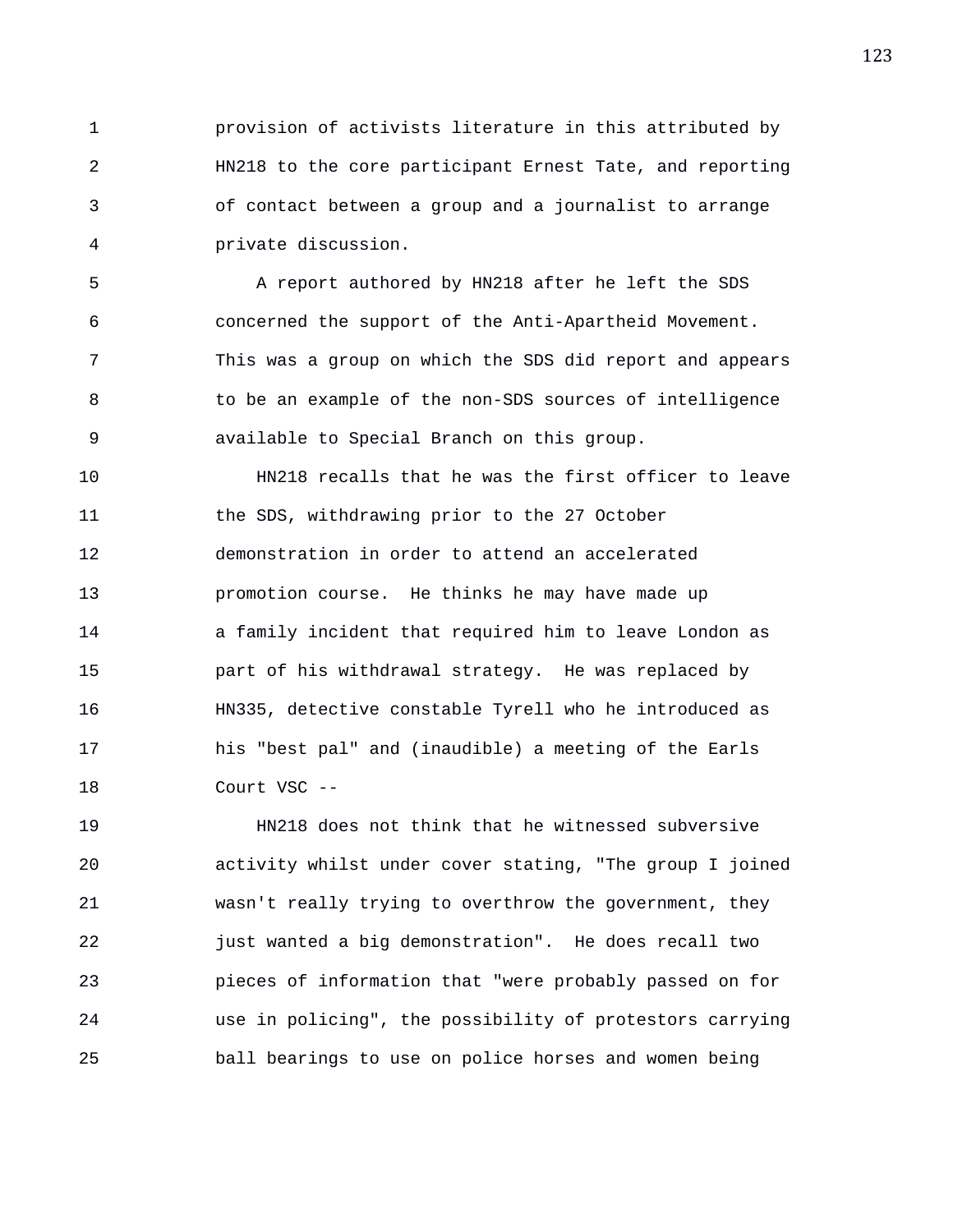1 told to flirt with officers on the frontline to try and 2 win them over.

3 In his witness statement, HN218 states that whilst 4 his reporting alone would not have made a great 5 difference to policing, he does think that the October 6 demonstration was well policed and any disorder at it 7 was controlled as a result of the intelligence provided 8 by the SDS as a whole.

9 HN218 returned to the SDS as a detective chief 10 inspector in February 1980. He was promoted to the rank 11 of Superintendent in early '81 and left the SDS in 12 December of the same year. In 1995, he became commander 13 of operations in Special Branch. His remit at that time 14 included the SDS.

15 He became Head of Special Branch in October 1996. 16 Sir, that concludes the summary of HN218 and I'll 17 move, if I may, to 334.

18 HN334 served on the SDS using the cover name 19 "Margaret White". There is a restriction order in force 20 preventing the publication of the real name of this 21 officer.

22 Prior to joining the SDS, HN334 was a detective 23 constable in Special Branch. In her witness statement 24 she recalls attending the some sort of political 25 meetings, both as an officer serving with Special Branch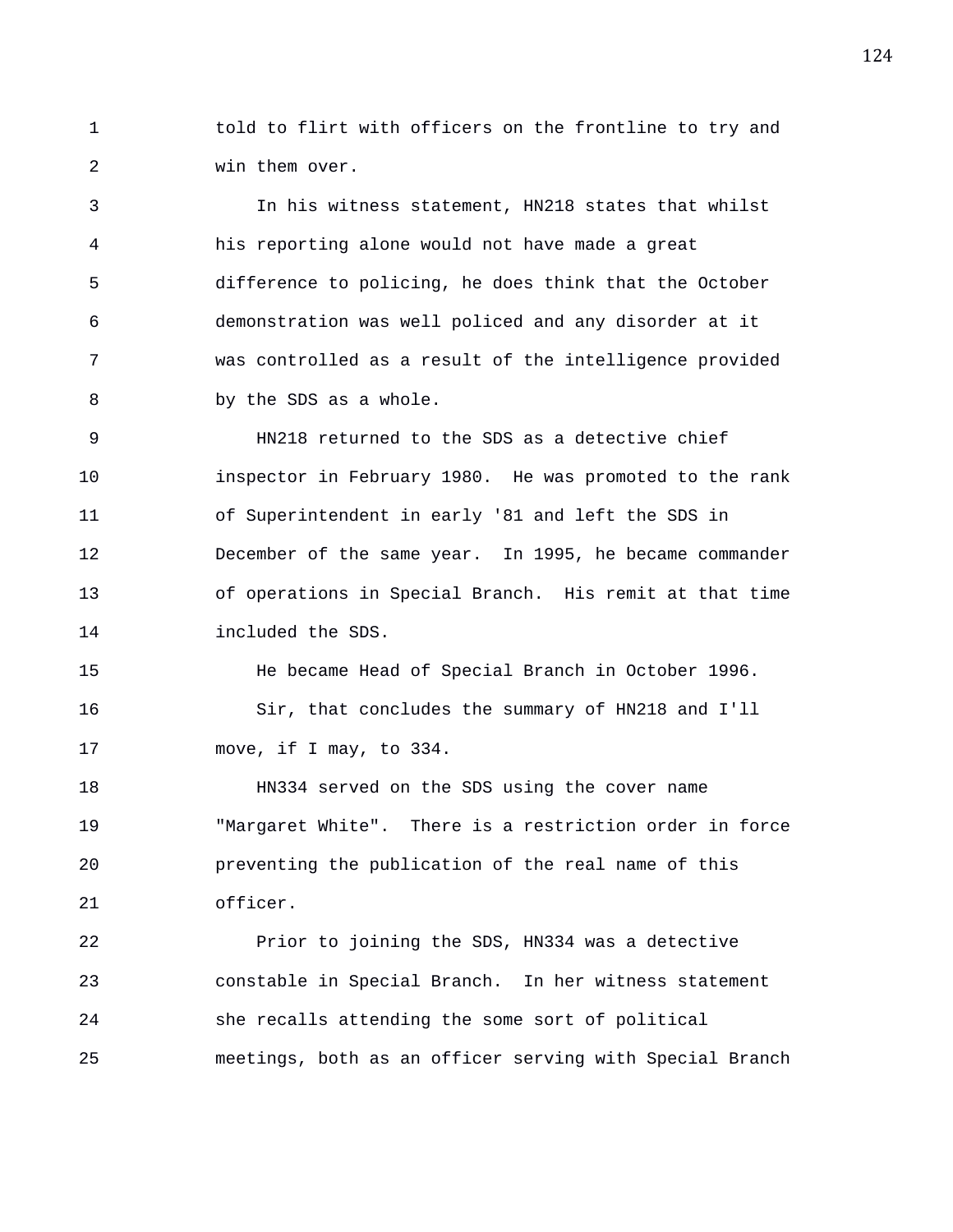1 and with the SDS. The distinction she draws between 2 the two roles is the need for her identity to be 3 completely secret as an undercover officer, and like 4 with Special Branch where she would give her name, if 5 asked.

6 It is not clear from HN334's recollection, or 7 the documents, when she joined and left the SDS. She 8 was serving with the a attending meetings of 9 the Havering VSC between 30 September and 10 29 October 1968. She does not appear on the list of 11 the unit's personnel in the document entitled 12 "Penetration of Extremist Groups" dated 26 November '68 13 suggesting, in accordance with her recollection, that 14 she left the unit shortly after the 27 October 15 demonstration.

16 HN334 does not recall any training for the role. 17 She created her assumed background over a couple of days 18 before she joined the SDS altering her appearance by 19 wearing a long haired wig, adopting a cover name and 20 cover employment, and finding a flat where she would 21 stay occasionally.

22 In her witness statement, HN334 recalls that she 23 understood she would be on a short term deployment 24 concluding with the October demonstration. She was 25 deployed to her target group, the Havering branch of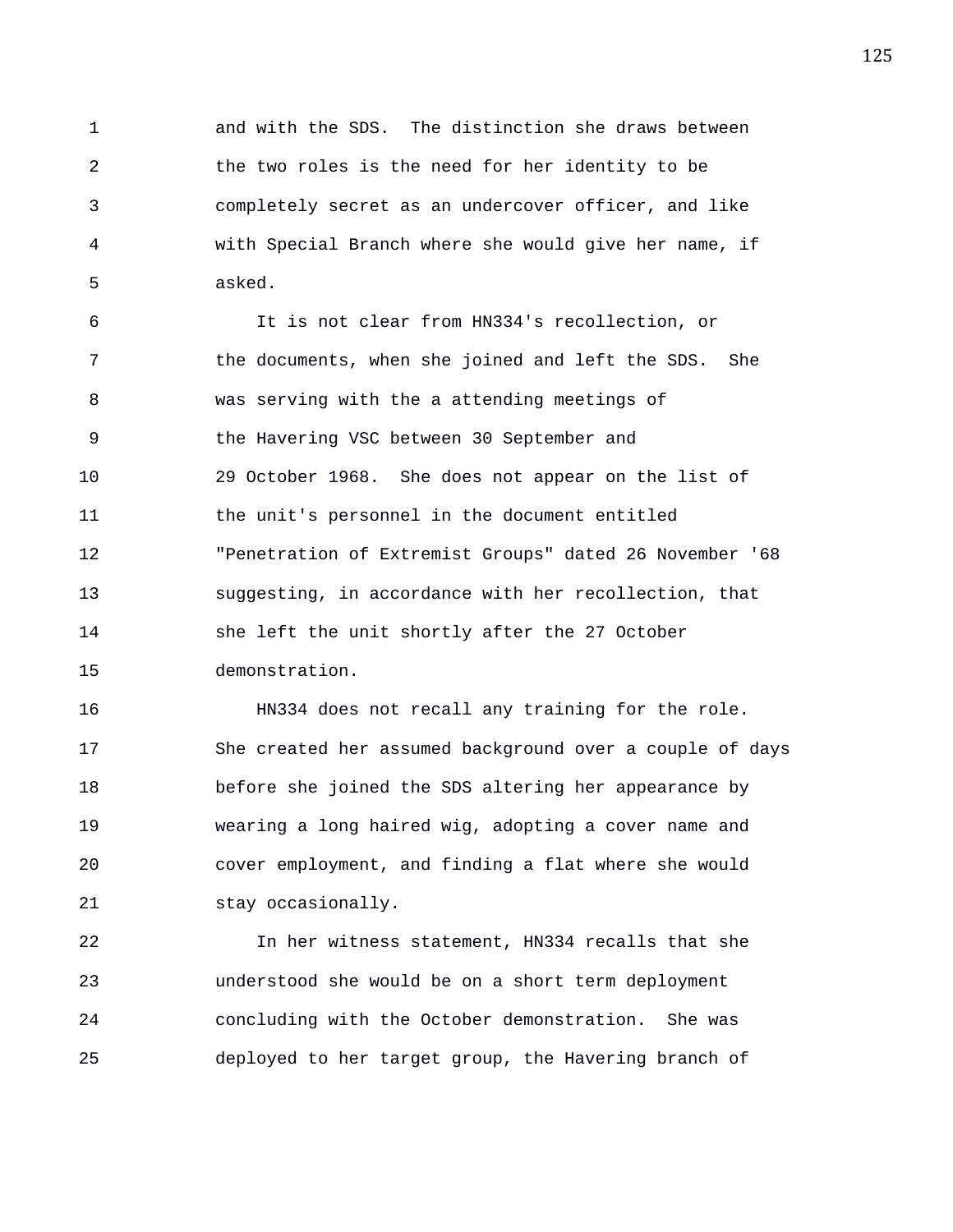1 the VSC with a partner, HN330. They were instructed to 2 act as girlfriend and boyfriend attending all of 3 the meetings together. She understood that she was to 4 report exactly what she saw and heard.

5 Whilst she adopted a cover name like (inaudible) 6 meetings of activists, she did not attend any of these 7 meetings alone, nor did she author the reports.

8 HN334's recollection is that she was tasked to 9 infiltrate the Havering branch of the VSC because senior 10 officers thought that it would be a trouble making 11 group. She recalls that from what she saw and heard, it 12 was not.

13 She describes the group as having no formal 14 membership structure or procedure.

15 The Inquiry holds reports relating to 16 the Havering branch dated between 30 September and 17 29 October '68. The reports record small private 18 meetings, mainly concerned with preparations for 19 the October demonstration, including discussions about 20 the composition, printing and distribution of leaflets, 21 lines to take with the press, elections for the post of 22 secretary and treasurer and the likely maximum size of 23 the Havering contingent, that being 100 in number. 24 Save for the assertion that the branch would perhaps

25 fly post, there is no evidence of any intention to break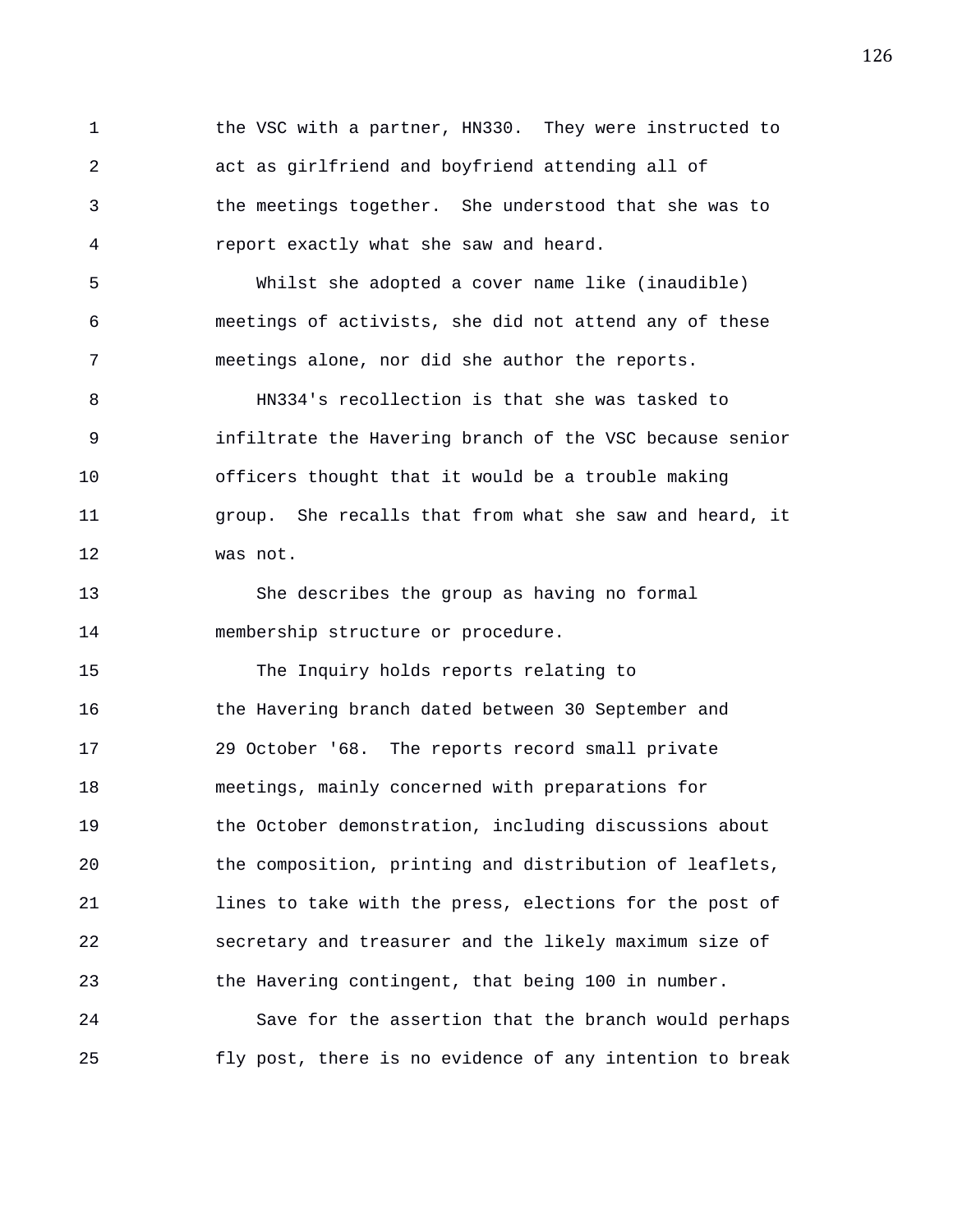1 the law, or a militant attitude in the officer's 2 portrayal. Her recollection of the demonstration is 3 that she marched with the group under a banner.

4 In addition to reporting information about 5 preparations for the October demonstration, a feature of 6 the reports is that they record information about 7 political activity of an individual in the Labour Party.

8 The final report concerning a meeting held on 9 29 October '68 contains the officer's account of 10 the views of her group about the demonstration. Those 11 views being that it was "a complete and utter disaster". 12 HN334 used this observation as an excuse to leave 13 the group. She then withdrew from her service with 14 the SDS and returned to Special Branch.

15 Within the hearing bundle for this officer, there 16 are reports authored by her both before and after her 17 deployment. HN334 recalls that she was only deployed 18 into one group during her time, that being 19 the Havering VSC. Any or reports, she suggests, were 20 a result of specific tasking whilst a member of 21 Special Branch and not in her undercover identity.

22 One report authored by HN334 in August 1968 23 concerned an individual and her correspondence in 24 connection with the funding of an art college's October 25 revolution account. Other reports from the same period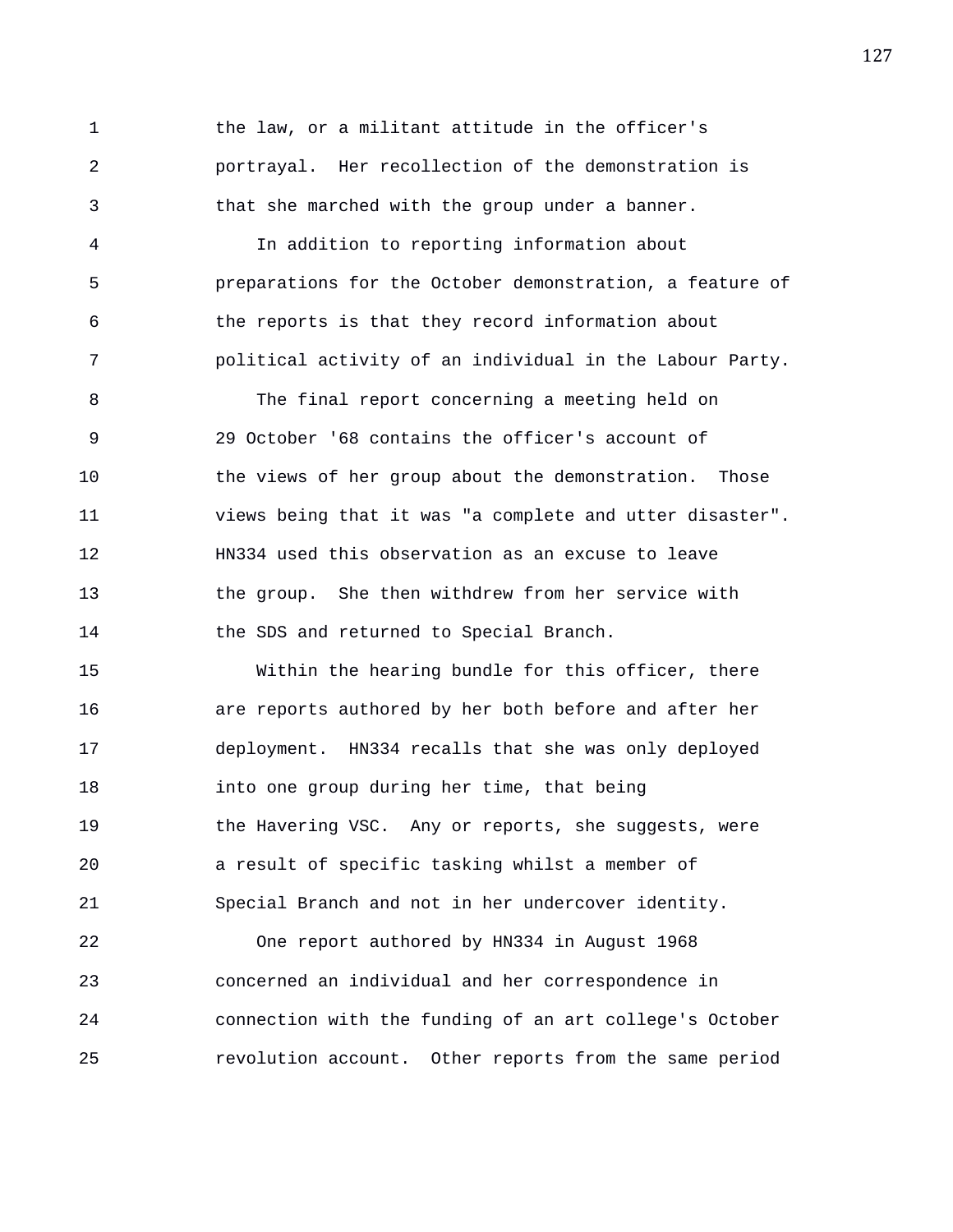1 arise from attendance by HN334 and HN68 whom 2 the document suggests was a member of the SDS at the 3 time at a private meeting of the Camden Branch of 4 International Socialism. The subject of the meeting was 5 recorded as being "Negro struggles in America" with 6 the report recording information about activism in 7 racial equality. The five reports in the hearing bundle 8 relate to her work in Special Branch after leaving 9 the SDS. They relate to groups in which the SDS did 10 report and appear to be examples of non-SDS sources of 11 intelligence available to Special Branch on those 12 groups, such as the Women's Liberation workshop and 13 the Stop the Seventy Tour Committee. 14 HN334 submitted a number of photographs of early 15 members of the SDS taken as she believes shortly after 16 the 27 October demonstration. 17 Sir, that completes the summary on behalf of 18 the second officer. 19 THE CHAIRMAN: Thank you very much. That completes 20 proceedings for today. We will resume at 10 o'clock 21 tomorrow morning. 22 MR BARR: Sir, if I may interrupt. 23 THE CHAIRMAN: Certainly. 24 MR BARR: I'm terribly sorry, but there's one more thing 25 I do have to add.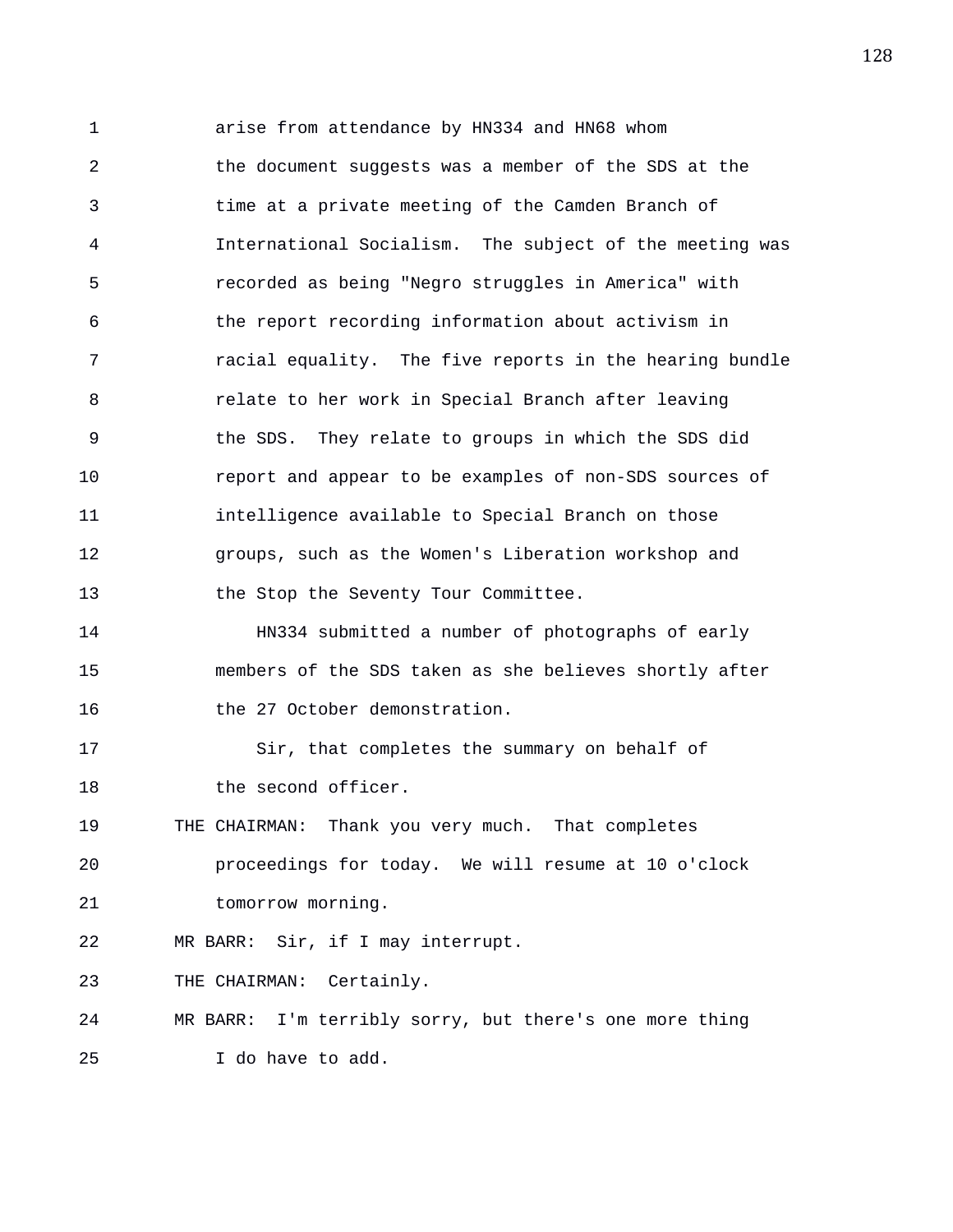1 THE CHAIRMAN: I do apologise. I had omitted a task that 2 you had now to perform. I apologise to you. Please 3 complete it.

4 MR BARR: In addition to publishing on the Inquiry's website 5 today the witness statement and documents for each of 6 HN329, HN218 and HN334, we will also be publishing 7 documents associated with the deployments of six other 8 former SDS officers from whom we have not been able to 9 obtain a witness statement.

10 The first of these is HN68, who used the cover name 11 Sean Lynch. He targeted the International Socialists 12 and Irish campaign groups, including the Irish civil 13 rights campaign, the Northern Ireland

14 Civil Rights Association and Sinn Fein.

15 Our analysis of those documents can be found in 16 appendix 2 to Counsel to the Inquiry's opening 17 statement, starting at page 79.

18 The second officer is HN331, whose cover name is 19 unknown. HN331 infiltrated the Notting Hill Vietnam 20 Solidarity Campaign and our analysis commences at 21 page 85 of appendix 2 to Counsel to the Inquiry's 22 opening statement.

23 The third officer is HN323, Helen Crampton, whose 24 cover name is unknown. She infiltrated the Notting Hill 25 Vietnam Solidarity Campaign and our analysis of her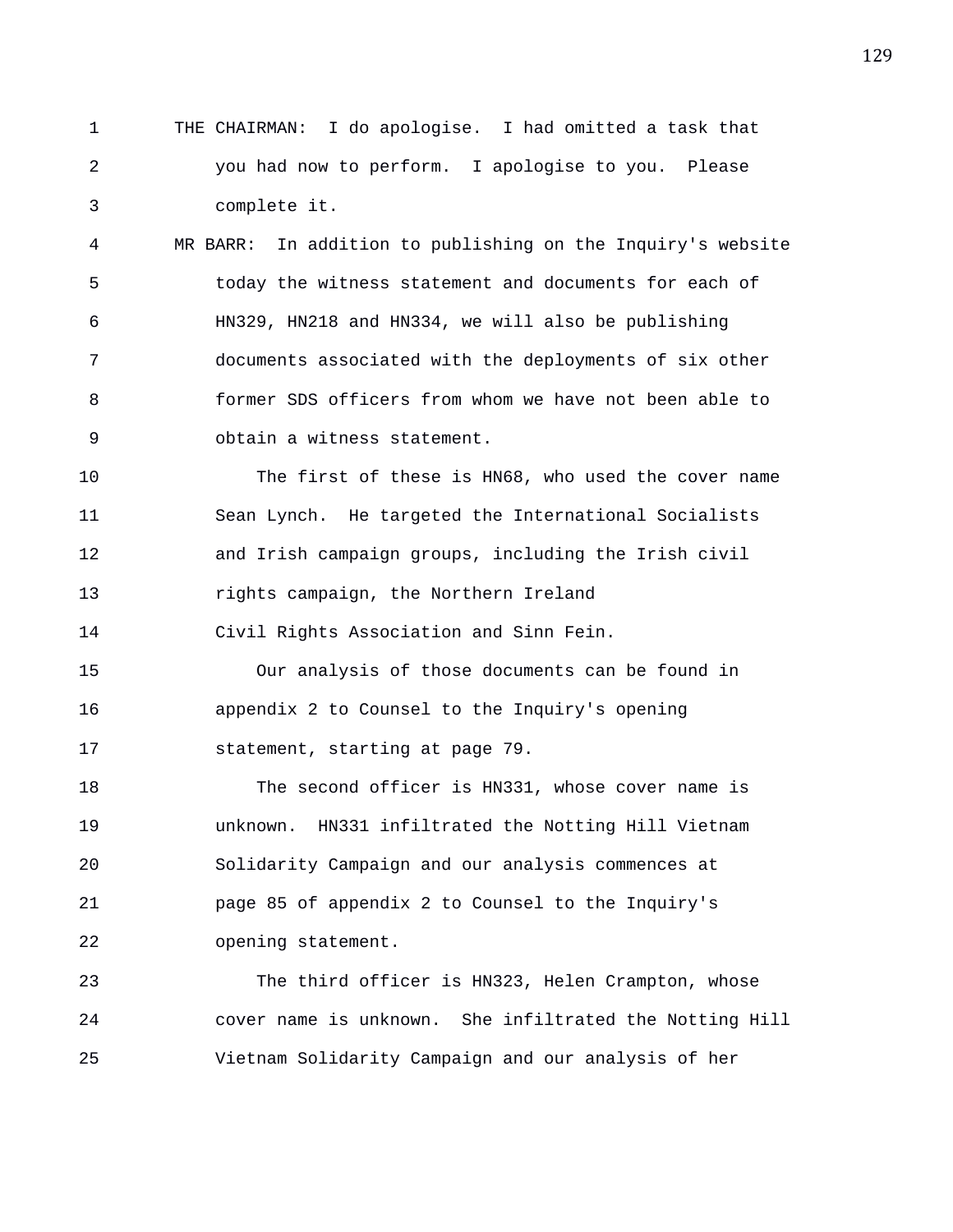1 documents commences at page 88 of appendix 2.

2 Fourth, HN327, David Fisher. Whose cover name is 3 unknown, who infiltrated the Notting Hill Vietnam 4 Solidarity Campaign and the Croydon Vietnam Solidarity 5 Campaign. The analysis is at page 90 of appendix 2.

6 Fifth, HN318, Ray Wilson, cover name unknown, who 7 infiltrated various manifestations of the Vietnam 8 Solidarity Campaign, including the north-west London 9 Ad Hoc Committee, the Notting Hill VSC, Croydon VSC, 10 the Earls Court VSC and the VSC's October 27 Ad Hoc 11 Committee, as well as the libertarian left. 12 The analysis is at page 96 of appendix 2.

13 Finally, HN335. Mike Tyrell, whose cover name is 14 unknown, who infiltrated Maoist groups, including 15 the Earls Court VSC, the October 27th Committee for 16 Solidarity with Vietnam, the south-east London Ad Hoc 17 Committee, the Britain-Vietnam Solidarity Front, 18 the March 9th Committee for Solidarity with Vietnam and 19 the Revolutionary Socialist Students Federation. 20 The analysis starts at page 111 of appendix 2. 21 Thank you, sir. 22 THE CHAIRMAN: Thank you. That now does conclude 23 proceedings for the day and we will resume at 10.00 24 tomorrow. 25 MS PURSER: Thanks very much, everyone. The hearings have